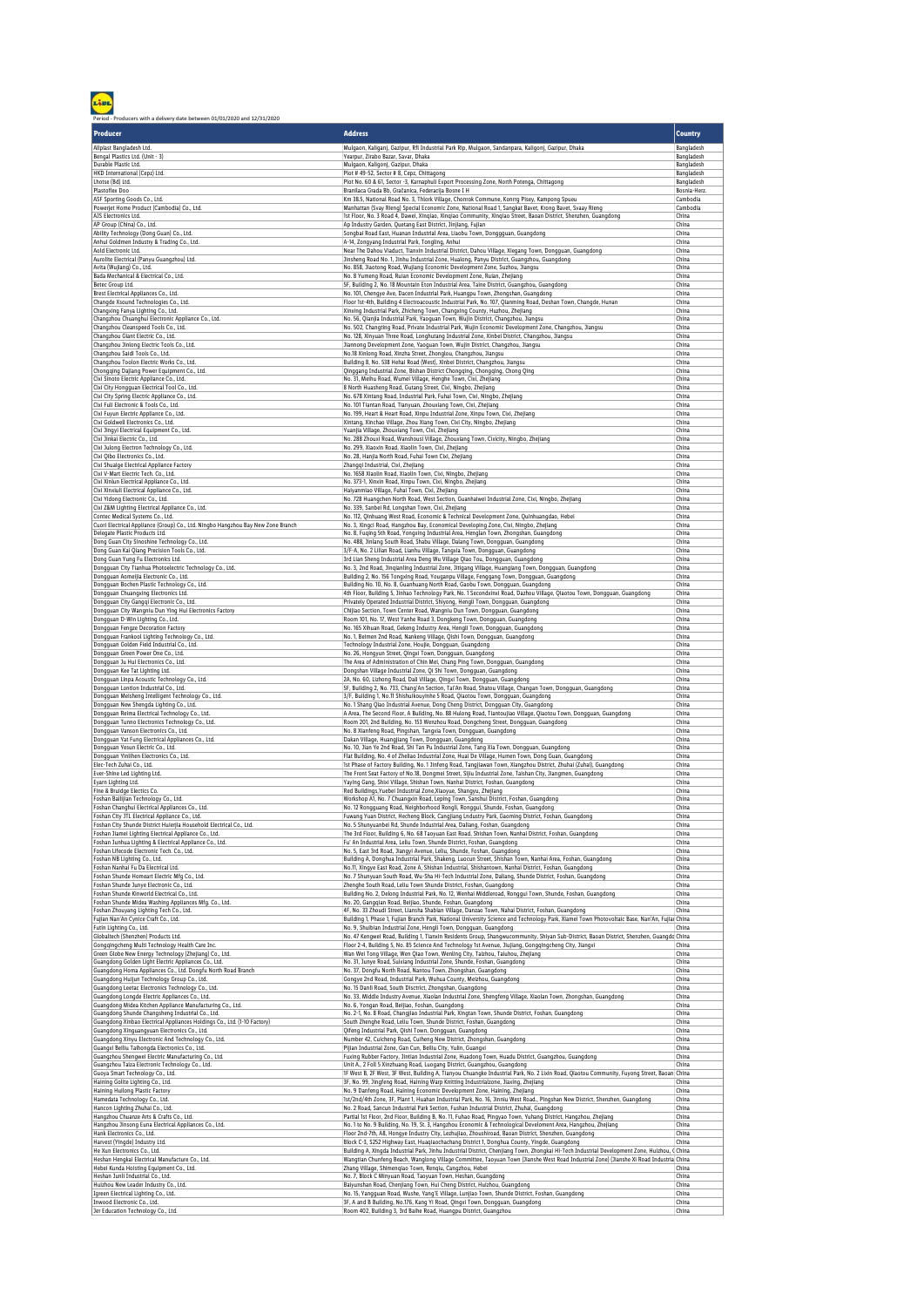| Jiande City Chengda Electrical Appliance Tools Co., Ltd.<br>Jiang Men Posi Refrigeration Appliance Co., Ltd.                                                                                                                                                                                                                                                                                                                                                                                                                                                                                                                                                                                                                                                                                                                                                                                                                                                                                                                                                 | South City Industry Function Area, Meicheng Town, Jiande, Hangzhou, Zhejiang<br>6th, 7th, 8th Building No. 101 Dongning Road, Gaoxin Area, Jiangmen, Guangdong                                                                                                                    | China<br>China |
|--------------------------------------------------------------------------------------------------------------------------------------------------------------------------------------------------------------------------------------------------------------------------------------------------------------------------------------------------------------------------------------------------------------------------------------------------------------------------------------------------------------------------------------------------------------------------------------------------------------------------------------------------------------------------------------------------------------------------------------------------------------------------------------------------------------------------------------------------------------------------------------------------------------------------------------------------------------------------------------------------------------------------------------------------------------|-----------------------------------------------------------------------------------------------------------------------------------------------------------------------------------------------------------------------------------------------------------------------------------|----------------|
| Jiangmen Mielux Intelligent And Technology Co., Ltd.                                                                                                                                                                                                                                                                                                                                                                                                                                                                                                                                                                                                                                                                                                                                                                                                                                                                                                                                                                                                         | Building B1, No. 13, Tongle Road, Tangxia Town, Pengjiang District, Jiangmen, Guangdong                                                                                                                                                                                           | China          |
| Jiangmen S-2 Science And Technology Development Co., Ltd.<br>Jiangmen Xinhui Hongji Electric Appliance And Hardware Factory                                                                                                                                                                                                                                                                                                                                                                                                                                                                                                                                                                                                                                                                                                                                                                                                                                                                                                                                  | No.1 Industrial Zone, Hecheng Town, Heshan City, Jiangmen, Guangdong<br>No.1 Huaxing Industrial Zone Shuangshui Town, Xinhui, Jiangmen, Guangdong                                                                                                                                 | China<br>China |
| Jiangmen Yexing Metal Co., Ltd.                                                                                                                                                                                                                                                                                                                                                                                                                                                                                                                                                                                                                                                                                                                                                                                                                                                                                                                                                                                                                              | (Office Building) Xiashanwei, Pizi Village, Sanjiang Town, Xinhui District, Jiangmen, Guangdong                                                                                                                                                                                   | China          |
| Jiangsu Anchor Tools Co., Ltd.                                                                                                                                                                                                                                                                                                                                                                                                                                                                                                                                                                                                                                                                                                                                                                                                                                                                                                                                                                                                                               | 88 Tiemao Road, Binhai New District, Haimen, Jianosu                                                                                                                                                                                                                              | China          |
| Jiangsu Better Electrical Co., Ltd.<br>Jiangsu Boan Tools Co., Ltd.                                                                                                                                                                                                                                                                                                                                                                                                                                                                                                                                                                                                                                                                                                                                                                                                                                                                                                                                                                                          | No. 11 Huihai Road, Binhai Area, Qidong, Jiangsu<br>Zhangxiang Village, Huqiao, Development Zone, Danyang City, Jiangsu                                                                                                                                                           | China<br>China |
| Jiangsu Shunfa Electric Appliance Co., Ltd.                                                                                                                                                                                                                                                                                                                                                                                                                                                                                                                                                                                                                                                                                                                                                                                                                                                                                                                                                                                                                  | Lvjiu Road, Lvcheng Town (No. 1 Shunfa Road, Lucheng Town), Danyang, Jiangsu                                                                                                                                                                                                      | China          |
| Jiashan Hightech Tools Co., Ltd.<br>Jifa Group Co., Ltd.                                                                                                                                                                                                                                                                                                                                                                                                                                                                                                                                                                                                                                                                                                                                                                                                                                                                                                                                                                                                     | No. 58 East Tingyao Road, Ganyao Town, Jiashan County, Jiaxing, Zhejiang<br>Jiangnan Development Area, Dongyang, Zhejiang                                                                                                                                                         | China<br>China |
| Jinhua Rongsheng Electronic Technology Co., Ltd.                                                                                                                                                                                                                                                                                                                                                                                                                                                                                                                                                                                                                                                                                                                                                                                                                                                                                                                                                                                                             | No. 8, Rongsheng Road (North), Xiaoshun Town, Jindong District, Jinhua, Zhejiang                                                                                                                                                                                                  | China          |
| Jinhua City Fixed Star Tools Co., Ltd.<br>Jinhua Gaojiu Electric Equipment Co., Ltd.                                                                                                                                                                                                                                                                                                                                                                                                                                                                                                                                                                                                                                                                                                                                                                                                                                                                                                                                                                         | Dongxi Industrial Zone, Bailongqiao Town, Wucheng District, Jinhua, Zhejiang                                                                                                                                                                                                      | China<br>China |
| Jinhua Hefa Tools Co., Ltd.                                                                                                                                                                                                                                                                                                                                                                                                                                                                                                                                                                                                                                                                                                                                                                                                                                                                                                                                                                                                                                  | No. 12 Baijiale Road, Xialixi Industry Zone, Yongkang, Zhejiang<br>No. 108 Chongwen Street, Lingxia Industrial Estate, Jindong District, Jinhua, Zhejiang                                                                                                                         | China          |
| Jinhua Huaqiang Electronic Technology Co., Ltd.                                                                                                                                                                                                                                                                                                                                                                                                                                                                                                                                                                                                                                                                                                                                                                                                                                                                                                                                                                                                              | 3rd Floor (East) of 3 Building, No. 550, Jindi Road, Wucheng District, Jinhua, Zhejiang                                                                                                                                                                                           | China          |
| Jinhua Shengxiang Tools Co., Ltd.<br>Jinhua Yongan Electronic & Electrical Appliance Manufacture Co., Ltd.                                                                                                                                                                                                                                                                                                                                                                                                                                                                                                                                                                                                                                                                                                                                                                                                                                                                                                                                                   | 5-1, No. 58 Changchun Street, Qiubin District, Jinhua, Zhejiang<br>No. 666 Bada Road, Qiubin Street, Wucheng District, Jinhua, Zhejiang                                                                                                                                           | China<br>China |
| Jinhua Yuefa Hardware Tools Factory                                                                                                                                                                                                                                                                                                                                                                                                                                                                                                                                                                                                                                                                                                                                                                                                                                                                                                                                                                                                                          | Dingtang Village, Tangya Town, Jindong District, Jinhua, Zhejiang                                                                                                                                                                                                                 | China          |
| Jinpin Electrical Co., Ltd. Zhuhai S.E.Z.<br>Jinyun Balou Metal Co., Ltd.                                                                                                                                                                                                                                                                                                                                                                                                                                                                                                                                                                                                                                                                                                                                                                                                                                                                                                                                                                                    | No. 1 Shuanglin East Road, Da Lin Shan, Liangang Industrialpark, Jin Wan District, Zhuhai, Guangdong<br>Building 1, No. 8, Shang Ying Road, Xinbi Street, Jinyun County, Lishui, Zhejiang                                                                                         | China<br>China |
| Jinvun Ronahe Tools Co., Ltd.                                                                                                                                                                                                                                                                                                                                                                                                                                                                                                                                                                                                                                                                                                                                                                                                                                                                                                                                                                                                                                | No. 8. Shanovino Road, Xinbi Industrial Area, Jinvun, Lishui, Zheilano                                                                                                                                                                                                            | China          |
| Joint Chinese Ltd.                                                                                                                                                                                                                                                                                                                                                                                                                                                                                                                                                                                                                                                                                                                                                                                                                                                                                                                                                                                                                                           | Building 4 and Building 6, Huafeng Tech Park, Guangtian Road, Luotian Industrial Area, Yanluo Street, Bao An District, Shenzhen, Guang China                                                                                                                                      |                |
| Junhe Pumps Holding Co., Ltd.<br>Kangtai Electric Co., Ltd.                                                                                                                                                                                                                                                                                                                                                                                                                                                                                                                                                                                                                                                                                                                                                                                                                                                                                                                                                                                                  | Wanzhong Villiage, Jishigang Town, Haishu District, Ningbo, Zhejiang<br>No. 5 Kangtai Road, Huanghua Industrial District, Yueqing, Wenzhou, Zhejiang                                                                                                                              | China<br>China |
| Kinpax Plastic Electric Co., Ltd.                                                                                                                                                                                                                                                                                                                                                                                                                                                                                                                                                                                                                                                                                                                                                                                                                                                                                                                                                                                                                            | No. 10, Defa Road, Jianghai District, Jiangmen, Guangdong                                                                                                                                                                                                                         | China          |
| Kinwing Electric Industrial Co., Ltd.<br>La Power Technology Co., Ltd.                                                                                                                                                                                                                                                                                                                                                                                                                                                                                                                                                                                                                                                                                                                                                                                                                                                                                                                                                                                       | 1& 2 & 3 Building, No. 16, Gaoxin East Road, Jianghai District, Jiangmen, Guangdong<br>Langjian Industrial Park, Dache Village of Nanlang Town, Zhongshan, Guangdong                                                                                                              | China<br>China |
| Lanxi Uni-Win Industry Co., Ltd.                                                                                                                                                                                                                                                                                                                                                                                                                                                                                                                                                                                                                                                                                                                                                                                                                                                                                                                                                                                                                             | Houfan Village, Yunshan Street, Lanxi, Jinhua, Zhejiang                                                                                                                                                                                                                           | China          |
| Leader Lighting Co., Ltd.<br>Linhai BQQ Lightning Co., Ltd.                                                                                                                                                                                                                                                                                                                                                                                                                                                                                                                                                                                                                                                                                                                                                                                                                                                                                                                                                                                                  | No. 16 Jun Ye Bei Road, Zone C, Shishan Technology & Industry Garden, Nanhai District, Foshan, Guangdong<br>Hejia, Jiangnan Street, Linhai, Zhejiang                                                                                                                              | China<br>China |
| Linhai Hengxin Decoration Lights Co., Ltd.                                                                                                                                                                                                                                                                                                                                                                                                                                                                                                                                                                                                                                                                                                                                                                                                                                                                                                                                                                                                                   | Shuangzhai Village, Dongcheng Town, Linhai, Zhejiang                                                                                                                                                                                                                              | China          |
| Linhai Jinyate Lighting Technology Co., Ltd.                                                                                                                                                                                                                                                                                                                                                                                                                                                                                                                                                                                                                                                                                                                                                                                                                                                                                                                                                                                                                 | Dafang Village, Dongcheng Town, Linhai, Zhejiang                                                                                                                                                                                                                                  | China          |
| Linhai Yicheng Lightning Co., Ltd.<br>Linkco Electrical Industries Ltd.                                                                                                                                                                                                                                                                                                                                                                                                                                                                                                                                                                                                                                                                                                                                                                                                                                                                                                                                                                                      | No. 506-7, Chuanjin Road, Dongcheng Town, Linhai, Zhejiang<br>No. 9 Juyin Street, Nansha District, Guangzhou, Guangdong                                                                                                                                                           | China<br>China |
| Lonyung Led Lighting Co., Ltd.                                                                                                                                                                                                                                                                                                                                                                                                                                                                                                                                                                                                                                                                                                                                                                                                                                                                                                                                                                                                                               | 4th Floor, Block 2, No. 39, East Jucheng Road, Xiaolan (Adding another Place of Business, Charter with Details 3rd Floor, Block 1, No. 39, China                                                                                                                                  |                |
| Luckystar Electronic Technology Co., Ltd.<br>Mehon Electronic (D.G) Co., Ltd.                                                                                                                                                                                                                                                                                                                                                                                                                                                                                                                                                                                                                                                                                                                                                                                                                                                                                                                                                                                | 10# Fusheng Road, Hecheng Street, Gaoming District, Foshan, Guangdong<br>Floor 3, East Songlin Road No. 1, Zengtian Industrial Area, Xinan Community, Changan Town, Dongguan, Guangdong                                                                                           | China<br>China |
| Meinuowei Electrics (Huizhou) Co., Ltd.                                                                                                                                                                                                                                                                                                                                                                                                                                                                                                                                                                                                                                                                                                                                                                                                                                                                                                                                                                                                                      | Building 2, 3, 4, No. 46, Dianzicheng Road, Longxi, Boluo, Huizhou, Guangdong                                                                                                                                                                                                     | China          |
| Minwa China Huizhou Electronics Co., Ltd.                                                                                                                                                                                                                                                                                                                                                                                                                                                                                                                                                                                                                                                                                                                                                                                                                                                                                                                                                                                                                    | Huizhou Industrial Park, Minwa Dalian Industrial Park, Ruhutown, Hucheng District, Huizhou                                                                                                                                                                                        | China          |
| NTL Manufacturing Shenzhen Ltd.<br>Nanjing Tangfeng Electromechanical Co., Ltd.                                                                                                                                                                                                                                                                                                                                                                                                                                                                                                                                                                                                                                                                                                                                                                                                                                                                                                                                                                              | 3/F, Building A, No. 207 Xingye 2nd Road, Fenghuang Community, Fuyong Town, Bao An District, Shenzhen, Guangdong<br>Yangfan Road, Shangfeng Area, Tangshan Hi-Tech Industrial Park, Jiangning District, Nanjing, Jiangsu                                                          | China<br>China |
| New Teamway Electronics Co., Ltd.                                                                                                                                                                                                                                                                                                                                                                                                                                                                                                                                                                                                                                                                                                                                                                                                                                                                                                                                                                                                                            | 3rd Floor, No. 3 Liyuan Street, Liaobian Precinct, Liaobu Town, Dongguan, Guangdong                                                                                                                                                                                               | China          |
| Ningbo Aoboer Electric Appliance Co., Ltd.                                                                                                                                                                                                                                                                                                                                                                                                                                                                                                                                                                                                                                                                                                                                                                                                                                                                                                                                                                                                                   | Eastern of Guanhaiwei Industrial Zone, Cixi, Zhejiang<br>Shidong Village, Guanhaiwei Town, Cixi, Zhejiang                                                                                                                                                                         | China          |
| Ningbo Aotian Electrical Appliances Co., Ltd.<br>Ningbo Baiyi Electric Co., Ltd.                                                                                                                                                                                                                                                                                                                                                                                                                                                                                                                                                                                                                                                                                                                                                                                                                                                                                                                                                                             | Shuangshan Village, Xidian Town, Ninghai County, Ningbo, Zhejiang                                                                                                                                                                                                                 | China<br>China |
| Ningbo Baogong Electrical Appliance Co., Ltd.                                                                                                                                                                                                                                                                                                                                                                                                                                                                                                                                                                                                                                                                                                                                                                                                                                                                                                                                                                                                                | No. 658, Xintang Road, Nanyuan Village, Fuhai Town, Cixi, Ningbo, Zhejiang                                                                                                                                                                                                        | China          |
| Ningbo Beisuo Electrical Appliances Co., Ltd.<br>Ningbo Bosheng Electric Co., Ltd.                                                                                                                                                                                                                                                                                                                                                                                                                                                                                                                                                                                                                                                                                                                                                                                                                                                                                                                                                                           | Zhouzong Road East, Tannan, Zhouxiang Town, Cixi, Zhejiang<br>Sibei Village, Simen Town, Yuyao, Ningbo, Zhejiang                                                                                                                                                                  | China<br>China |
| Ningbo Boyang Lighting Co., Ltd.                                                                                                                                                                                                                                                                                                                                                                                                                                                                                                                                                                                                                                                                                                                                                                                                                                                                                                                                                                                                                             | No. 42, Sanbei Middle Road, Guanhaiwei Town, Cixi City, Ningbo, Zhejiang                                                                                                                                                                                                          | China          |
| Ningbo Careline Electric Appliance Co., Ltd.                                                                                                                                                                                                                                                                                                                                                                                                                                                                                                                                                                                                                                                                                                                                                                                                                                                                                                                                                                                                                 | 558 Weier Road, Andong Industrial Zone, Hangzhou Bay New Zone / Warehouse Address: Junction of Huanqu South Road and 723 Road China                                                                                                                                               | China          |
| Ningbo Cheery Garden Tools Co., Ltd.<br>Ningbo Chenli Electric Co., Ltd.                                                                                                                                                                                                                                                                                                                                                                                                                                                                                                                                                                                                                                                                                                                                                                                                                                                                                                                                                                                     | No. 20, Shangqiao Road, Xiwu Street, Fenghua, Ningbo, Zhejiang<br>Xindong Village, Xidian Town, Ninghai County, Ningbo, Zhejiang                                                                                                                                                  | China          |
| Ningbo Chessen Electric Appliance Co., Ltd.                                                                                                                                                                                                                                                                                                                                                                                                                                                                                                                                                                                                                                                                                                                                                                                                                                                                                                                                                                                                                  | No. 128, Xinlujia, Mayan Village Henghe Town, Cixi, Zhejiang                                                                                                                                                                                                                      | China          |
| Ningbo Chinyo Lighting Appliance Co., Ltd.<br>Ningbo Comen Electronics Co., Ltd.                                                                                                                                                                                                                                                                                                                                                                                                                                                                                                                                                                                                                                                                                                                                                                                                                                                                                                                                                                             | No. 7, Ketai Road, Wangchun Industrial Park, Haishu District, Ningbo, Zhejiang<br>No. 599, Jinda Road, Zhuangshi Street, Zhenhai District, Ningbo, Zhejiang                                                                                                                       | China<br>China |
| Ningbo Daye Garden Industry Co., Ltd.                                                                                                                                                                                                                                                                                                                                                                                                                                                                                                                                                                                                                                                                                                                                                                                                                                                                                                                                                                                                                        | No. 1 Chaoyang Road, Yuyao, Ningbo, Zhejiang                                                                                                                                                                                                                                      | China          |
| Ningbo Dotop Mechanical & Electrical Co., Ltd.                                                                                                                                                                                                                                                                                                                                                                                                                                                                                                                                                                                                                                                                                                                                                                                                                                                                                                                                                                                                               | No. 395, Qihang North Road, Binghai Investment Center, Yinzhou District, Ningbo, Zhejiang                                                                                                                                                                                         | China<br>China |
| Ningbo Emitter Semiconductor Lighting Co., Ltd.<br>Ningbo Everflourish Smart Technology Co., Ltd.                                                                                                                                                                                                                                                                                                                                                                                                                                                                                                                                                                                                                                                                                                                                                                                                                                                                                                                                                            | No. 150, Xin Hui Road, Hi-Tech Park, Ningbo, Zhejiang<br>77 Wuxiang East Road, Yinzhou, Ningbo, Zhejiang                                                                                                                                                                          | China          |
| Ningbo Excellence Electrical Appliance Co., Ltd.                                                                                                                                                                                                                                                                                                                                                                                                                                                                                                                                                                                                                                                                                                                                                                                                                                                                                                                                                                                                             | Building 12, No. 1, Yunhuan Avenue, New Yunhuan Industrial Zone, Xiaoluxia, Simen Town, Yuyao, Ningbo, Zhejiang                                                                                                                                                                   | China          |
| Ningbo Fonsen Electromechanic Co., Ltd.<br>Ningbo Frank Electric Co., Ltd.                                                                                                                                                                                                                                                                                                                                                                                                                                                                                                                                                                                                                                                                                                                                                                                                                                                                                                                                                                                   | No. 10 Dongkai Road, Luotuo Street, Zhenhai, Ningbo, Zhejiang<br>No. 80 Fengyi Road, Yuyao City, Ningbo, Zhejiang                                                                                                                                                                 | China<br>China |
| Ningbo Fusle Mechanical Manufacturing Co., Ltd.                                                                                                                                                                                                                                                                                                                                                                                                                                                                                                                                                                                                                                                                                                                                                                                                                                                                                                                                                                                                              | Lixie Village, Hengxi Town, Yinzhou District, Ningbo, Zhejiang                                                                                                                                                                                                                    | China          |
| Ningbo Greenbond Electronics Co., Ltd.                                                                                                                                                                                                                                                                                                                                                                                                                                                                                                                                                                                                                                                                                                                                                                                                                                                                                                                                                                                                                       | Dapeng Village, Longshan Town, Cixi, Ningbo, Zhejiang                                                                                                                                                                                                                             | China<br>China |
| Ningbo Haiji Electric Appliance Co., Ltd.<br>Ningbo Hanpu Tools Co., Ltd.                                                                                                                                                                                                                                                                                                                                                                                                                                                                                                                                                                                                                                                                                                                                                                                                                                                                                                                                                                                    | No. 1-9 Wangongchi Road, Xiaodong Industrial Zone, Lanjiang Street Yuyao, Yuyao, Zhejiang<br>Zhongjie Village, Hengxi Town, Yinzhou District, Ningbo, Zhejiang                                                                                                                    | China          |
| Ningbo Hongxu Heating Co., Ltd.                                                                                                                                                                                                                                                                                                                                                                                                                                                                                                                                                                                                                                                                                                                                                                                                                                                                                                                                                                                                                              | No. 38, East Longquan Road, Henghe Town, Cixi, Zhejiang                                                                                                                                                                                                                           | China          |
| Ningbo Hongyi Electrical Appliance Co., Ltd.<br>Ningbo Hongyi Electronics Technology Co., Ltd.                                                                                                                                                                                                                                                                                                                                                                                                                                                                                                                                                                                                                                                                                                                                                                                                                                                                                                                                                               | Industrial Area East Guanhaiwei Town, Cixi, Ningbo, Zheijang<br>Industrial Area East, Guanhaiwei Town, Cixi City, Ningbo, Zhejiang                                                                                                                                                | China<br>China |
| Ningbo Huasheng Electrical Appliances Co., Ltd.                                                                                                                                                                                                                                                                                                                                                                                                                                                                                                                                                                                                                                                                                                                                                                                                                                                                                                                                                                                                              | Industrial Zone, Simen Town, Yuyao, Ningbo, Zhejiang                                                                                                                                                                                                                              | China          |
| Ningbo Jinjie Electronic Co., Ltd.                                                                                                                                                                                                                                                                                                                                                                                                                                                                                                                                                                                                                                                                                                                                                                                                                                                                                                                                                                                                                           | No. 33 Lianxi Road, Huangtan Town, Ninghai County Ningbo, Zhejiang                                                                                                                                                                                                                | China          |
| Ningbo Jufa Electric Appliance Co., Ltd.<br>Ningbo Jumu Lighting Electric Appliance Co., Ltd.                                                                                                                                                                                                                                                                                                                                                                                                                                                                                                                                                                                                                                                                                                                                                                                                                                                                                                                                                                | No. 588, Wie' Er Road, An Dong Industrial District, Hangzhou Bay Zone, Ningbo, Zhejiang<br>No. 28, Ruhu Rd. Industrial Area, Simen Town, Yuyao City, Ningbo, Zhejiang                                                                                                             | China<br>China |
| Ningbo Kaibo Group Co., Ltd.                                                                                                                                                                                                                                                                                                                                                                                                                                                                                                                                                                                                                                                                                                                                                                                                                                                                                                                                                                                                                                 | The Northern Industrial Park of Zhouxiang, Cixi, Ningbo, Zhejiang                                                                                                                                                                                                                 | China          |
| Ningbo Kaisheng Electrical Appliance Co., Ltd.                                                                                                                                                                                                                                                                                                                                                                                                                                                                                                                                                                                                                                                                                                                                                                                                                                                                                                                                                                                                               | Oulanqiao Village, Gaoqiao Town, Haishu District, Ningbo, Zhejiang                                                                                                                                                                                                                | China          |
| Ningbo Kaixiang Electrical Appliance Co., Ltd.<br>Ningbo Kede Electrical Appliance Development Co., Ltd.                                                                                                                                                                                                                                                                                                                                                                                                                                                                                                                                                                                                                                                                                                                                                                                                                                                                                                                                                     | No. 855, Wangjia, Xidian Town, Ninghai County, Ningbo, Zhejiang<br>Xiaodong Industrial Park, Ningbo, Yuyao, Zhejiang                                                                                                                                                              | China<br>China |
| Ningbo Lanquan Electronics Tech. Co., Ltd.                                                                                                                                                                                                                                                                                                                                                                                                                                                                                                                                                                                                                                                                                                                                                                                                                                                                                                                                                                                                                   | No. 118 Zhenhai Road, Cixi, Zhejiang                                                                                                                                                                                                                                              | China          |
| Ningbo Liangye Electric Appliances Co., Ltd.<br>Ningbo Longer Lighting Co., Ltd.                                                                                                                                                                                                                                                                                                                                                                                                                                                                                                                                                                                                                                                                                                                                                                                                                                                                                                                                                                             | Qianhouchen Village, Yunlong Town, Yinzhou District, Ningbo, Zhejiang<br>No. 299, Zongan Road, Zonghan Street, Cixi, Ningho, Zhejia                                                                                                                                               | China<br>China |
| Ningbo Longguan Yaxing Manufacture Factory                                                                                                                                                                                                                                                                                                                                                                                                                                                                                                                                                                                                                                                                                                                                                                                                                                                                                                                                                                                                                   | No. 409, Houlong Village, Longguan Town, Haishu District, Ningbo, Zhejiang                                                                                                                                                                                                        | China          |
| Ningbo Maye Electric Appliance Technology Co., Ltd.                                                                                                                                                                                                                                                                                                                                                                                                                                                                                                                                                                                                                                                                                                                                                                                                                                                                                                                                                                                                          | Industrial Zone, Hudi Village, Linshan Town, Yuyao, Ningbo, Zhejiang                                                                                                                                                                                                              | China          |
| Ningbo Meiyu Electrical Appliance Co., Ltd.<br>Ningbo Newbeauty Electrical Appliance Co, Ltd.                                                                                                                                                                                                                                                                                                                                                                                                                                                                                                                                                                                                                                                                                                                                                                                                                                                                                                                                                                | No. 1 Yaobei Road, Simen Town, Yuyao, Zhejiang<br>No. 23 Qianjin Village Xidian Town, Ninghai, Ningbo, Zhejiang                                                                                                                                                                   | China<br>China |
| Ningbo Prince Toys Co., Ltd.                                                                                                                                                                                                                                                                                                                                                                                                                                                                                                                                                                                                                                                                                                                                                                                                                                                                                                                                                                                                                                 | No. 777 Taoyuan East Road, Guanhaiwei Town, Cixi, Zhejiang                                                                                                                                                                                                                        | China          |
| Ningbo Riwei Electrical Appliances Co., Ltd.<br>Ningbo Ruicong Electric Co., Ltd.                                                                                                                                                                                                                                                                                                                                                                                                                                                                                                                                                                                                                                                                                                                                                                                                                                                                                                                                                                            | Development Road. 1000, Zhouxiang Town, Cixi, Zhejiang<br>No. 208 Xueyuan Road, Gaoqiao Town, Haishu District, Ningbo, Zhejiang                                                                                                                                                   | China<br>China |
| Ningbo Runwe Electrical Appliance Co., Ltd.                                                                                                                                                                                                                                                                                                                                                                                                                                                                                                                                                                                                                                                                                                                                                                                                                                                                                                                                                                                                                  | No. 168 Dagutang Road, Simen Town, Yuyao, Zhejiang                                                                                                                                                                                                                                | China          |
| Ningbo Shengrui Electrical Appliance Co., Ltd.<br>Ningbo Shengye Electric Appliance Co., Ltd.                                                                                                                                                                                                                                                                                                                                                                                                                                                                                                                                                                                                                                                                                                                                                                                                                                                                                                                                                                | No. 78-90, No. 2 Industry & Trade Road, Jishigang Industrial Park, Haishu District, Ningbo, Zhejiang<br>No. 87, North Guangming Road, Simen Town, Yuyao, Ningbo, Zhejiang                                                                                                         | China<br>China |
| Ningbo Shuangtong Electric Appliance Co., Ltd.                                                                                                                                                                                                                                                                                                                                                                                                                                                                                                                                                                                                                                                                                                                                                                                                                                                                                                                                                                                                               | No. 2, Yuanzhong Road, Binhai Industrial Zone, Xidian Town, Ninghai County, Ningbo, Zhejiang                                                                                                                                                                                      | China          |
| Ningbo Singfun Electric Appliance Co., Ltd.                                                                                                                                                                                                                                                                                                                                                                                                                                                                                                                                                                                                                                                                                                                                                                                                                                                                                                                                                                                                                  |                                                                                                                                                                                                                                                                                   | China          |
| Ningbo Smal Electrics Co., Ltd.<br>Ningbo Steed Tools Co., Ltd.                                                                                                                                                                                                                                                                                                                                                                                                                                                                                                                                                                                                                                                                                                                                                                                                                                                                                                                                                                                              | Fuhai Develop Area, Cixi, Zhejiang                                                                                                                                                                                                                                                |                |
| Ningbo Suntech Lighting Technology Co., Ltd.                                                                                                                                                                                                                                                                                                                                                                                                                                                                                                                                                                                                                                                                                                                                                                                                                                                                                                                                                                                                                 | No. 737-1, Xinjian North Rd, Yuyao, Ningbo, Zhejiang                                                                                                                                                                                                                              | China<br>China |
|                                                                                                                                                                                                                                                                                                                                                                                                                                                                                                                                                                                                                                                                                                                                                                                                                                                                                                                                                                                                                                                              | Dongcheng Village, Zhanqi Town, Yinzhou District, Ningbo, Zhejiang<br>No. 23, Rongda Road, Lizhou Street, Yuyao, Ningbo, Zhejiang                                                                                                                                                 | China          |
|                                                                                                                                                                                                                                                                                                                                                                                                                                                                                                                                                                                                                                                                                                                                                                                                                                                                                                                                                                                                                                                              | Xiaxiang Village, Lanjiang Street, Yuyao City, Ningbo, Zhejiang                                                                                                                                                                                                                   | China          |
|                                                                                                                                                                                                                                                                                                                                                                                                                                                                                                                                                                                                                                                                                                                                                                                                                                                                                                                                                                                                                                                              | No. 46 Gongji Road, Sibei Village, Simen Town, Yuyao, Ningbo, Zhejiang<br>Hudi Village, Linshan Town, Yuyao, Zhejiang                                                                                                                                                             | China<br>China |
|                                                                                                                                                                                                                                                                                                                                                                                                                                                                                                                                                                                                                                                                                                                                                                                                                                                                                                                                                                                                                                                              | No. 8 Hengpeng Road, Henghe Town, Cixi City, Ningbo, Zhejiang                                                                                                                                                                                                                     | China          |
|                                                                                                                                                                                                                                                                                                                                                                                                                                                                                                                                                                                                                                                                                                                                                                                                                                                                                                                                                                                                                                                              | Ningdong Village, Changjie Town, Ninghai County, Ningbo, Zhejiang                                                                                                                                                                                                                 | China<br>China |
|                                                                                                                                                                                                                                                                                                                                                                                                                                                                                                                                                                                                                                                                                                                                                                                                                                                                                                                                                                                                                                                              | No. 888 Kaifa East Road, Zhouxiang Town, Cixi, Ningbo, Zhejiang<br>18th Building Cuijia Industrial Zone, Xidian Town, Ninghai, Ningbo, Zhejiang                                                                                                                                   | China          |
|                                                                                                                                                                                                                                                                                                                                                                                                                                                                                                                                                                                                                                                                                                                                                                                                                                                                                                                                                                                                                                                              | Hehua Bridge Industrial Zone, Yunlong Town, Yinzhou District, Ningbo, Zhejiang                                                                                                                                                                                                    | China          |
|                                                                                                                                                                                                                                                                                                                                                                                                                                                                                                                                                                                                                                                                                                                                                                                                                                                                                                                                                                                                                                                              | No. 278-282, Xinlang Road, Langxia Street, Yuyao, Ningbo, Zhejiang<br>Building 3, No. 228 Jing 11 Road, Xiaogang Street, Beilun District, Ningbo, Zhejiang                                                                                                                        | China<br>China |
|                                                                                                                                                                                                                                                                                                                                                                                                                                                                                                                                                                                                                                                                                                                                                                                                                                                                                                                                                                                                                                                              | No. 69 Kuangshan Road, Shaojia Village, Xidian Town, Ninghaicounty, Ningbo, Zhejiang                                                                                                                                                                                              | China          |
|                                                                                                                                                                                                                                                                                                                                                                                                                                                                                                                                                                                                                                                                                                                                                                                                                                                                                                                                                                                                                                                              | Maoshan Village, Jiangshan Town, Yinzhou District, Ningbo, Zhejiang                                                                                                                                                                                                               | China<br>China |
|                                                                                                                                                                                                                                                                                                                                                                                                                                                                                                                                                                                                                                                                                                                                                                                                                                                                                                                                                                                                                                                              | Xiaoluxia Village, Simen Town, Yuyao, Ningbo, Zhejiang<br>Dalin Village, Huangbiao Town, Xiangshan County, Ningbo, Zhejiang                                                                                                                                                       | China          |
|                                                                                                                                                                                                                                                                                                                                                                                                                                                                                                                                                                                                                                                                                                                                                                                                                                                                                                                                                                                                                                                              | No. 11, Lane 776, East Yufan Road, Jiaochuan Street, Zhenhaidistrict, Ningbo, Zhejiang                                                                                                                                                                                            | China          |
|                                                                                                                                                                                                                                                                                                                                                                                                                                                                                                                                                                                                                                                                                                                                                                                                                                                                                                                                                                                                                                                              | 500, Fengshan West Road, Yuyao, Ningbo, Zhejiang<br>No. 30, Jinshan Road, Taoyuan Street, Ninghai County, Ningbo, Zhejiang                                                                                                                                                        | China<br>China |
|                                                                                                                                                                                                                                                                                                                                                                                                                                                                                                                                                                                                                                                                                                                                                                                                                                                                                                                                                                                                                                                              | Xidian Industrial Park, Xidian Industrial Zone, Ninghai, Ningbo, Zhejiang                                                                                                                                                                                                         | China          |
|                                                                                                                                                                                                                                                                                                                                                                                                                                                                                                                                                                                                                                                                                                                                                                                                                                                                                                                                                                                                                                                              | No. 10, One Road, Lubu West Industrial Park, Yuyao, Ningbo, Zhejiang                                                                                                                                                                                                              | China<br>China |
|                                                                                                                                                                                                                                                                                                                                                                                                                                                                                                                                                                                                                                                                                                                                                                                                                                                                                                                                                                                                                                                              | No. 98 Yanggang Road, Luotuo Street, Zhenhai District, Ningbo, Zhejiang<br>Qiye Road 933, Zhouxiang Town, Cixi, Zhejiang                                                                                                                                                          | China          |
|                                                                                                                                                                                                                                                                                                                                                                                                                                                                                                                                                                                                                                                                                                                                                                                                                                                                                                                                                                                                                                                              | No. 1 Cuijia Village, Xidian, Ninghai, Ningbo, Zhejiang                                                                                                                                                                                                                           | China          |
|                                                                                                                                                                                                                                                                                                                                                                                                                                                                                                                                                                                                                                                                                                                                                                                                                                                                                                                                                                                                                                                              | 5F, No. 30 Jinshan Road, Taoyuan Street, Ninghai County, Ningbo, Zhejiang<br>North Road 1208 Xidian, Ningbo, Zhejiang                                                                                                                                                             | China<br>China |
|                                                                                                                                                                                                                                                                                                                                                                                                                                                                                                                                                                                                                                                                                                                                                                                                                                                                                                                                                                                                                                                              | No. 83, Fuxi Village, Xidian Town, Ninghai, Ningbo, Zhejiang                                                                                                                                                                                                                      | China          |
|                                                                                                                                                                                                                                                                                                                                                                                                                                                                                                                                                                                                                                                                                                                                                                                                                                                                                                                                                                                                                                                              | No.1, Eastern Industry Park, Shujiu Village, Changping Town, Dongguan, Guangdong                                                                                                                                                                                                  | China<br>China |
| Ningbo Taili Electric Appliance Co., Ltd.<br>Ningbo Tianli Lantern Decorations Co., Ltd.<br>Ningbo Toplus Technology Co., Ltd.<br>Ningbo Wiselux Lighting Co., Ltd.<br>Ningbo Wuma Industry Co., Ltd.<br>Ningbo Yinzhou Visking Tools Factory<br>Ningbo Yongfeite Electrical & Science Co., Ltd.<br>Ningbo Zhenhai Maike Tools Co., Ltd.                                                                                                                                                                                                                                                                                                                                                                                                                                                                                                                                                                                                                                                                                                                     | 2/F, Building A, No. 18, Shishan Avenue, Zone A, Shishan Science And Technology Industrial Park, Nanhai District, Foshan, Guangdong<br>2nd Part of Floor 5, No. 2 Building of Huanya Industrial Zone, No. 105 National Road, Yuanzhougang Village, Taiping Town, Conghua Di China |                |
|                                                                                                                                                                                                                                                                                                                                                                                                                                                                                                                                                                                                                                                                                                                                                                                                                                                                                                                                                                                                                                                              | Chigang Huaqiao Economic Development Zone, Hanjiang District, Putian, Fujian                                                                                                                                                                                                      | China          |
| Ningbo Tianma Tianye Electronic Co., Ltd.<br>Ningbo Tianren Appliances Co., Ltd.<br>Ningbo Tiantian Stationery Co., Ltd.<br>Ningbo Tianxiang Electrical Appliances Co., Ltd. Cixi Zhouxiang Branch<br>Ningbo Xinrong Electronic Co., Ltd.<br>Ningbo Xuyun Electrical Appliances Co., Ltd.<br>Ningbo Yixincheng Electrical Appliances Co., Ltd.<br>Ningbo Youngsun Enterprise Co., Ltd.<br>Ningbo Younth Electric Appliance Co., Ltd.<br>Ningbo Yuli Electrical Appliance Co., Ltd.<br>Ningbo Zhaoyang Electric Appliance Co., Ltd.<br>Ningbo Zhengfeng Electric Tools Co., Ltd.<br>Ningbo Zhitu Electrical Appliance Co., Ltd.<br>Ninghai JK Electric Co., Ltd.<br>Ninghai Keyu Electrical Appliance Co., Ltd.<br>Ninghai Nade Commodity Ltd. Co., Ltd.<br>Ninghai Xinrui Electric Appliance Co., Ltd.<br>Powerbeauty (Dongguan) Industrial Co., Ltd.<br>Precision Star (Foshan) Co., Ltd.<br>Pro Electric & Hardware Co., Ltd.<br>Putian Chaowei Electronic Technology Co., Ltd.<br>Putian Comfier Technology Co., Ltd.<br>Putian Dior Industrial Co., Ltd. | 2nd - 3rd Floor, Building #2, No. 6 of Industrial South Road, Jiaowei Town, Xianyou County, Putian, Fujian<br>Linan Industrial Area, Xianyou County, Putian, Fujian                                                                                                               | China<br>China |
| Putian Joko Electronic Co., Ltd.                                                                                                                                                                                                                                                                                                                                                                                                                                                                                                                                                                                                                                                                                                                                                                                                                                                                                                                                                                                                                             | No. 4099, Guohuan East Road, Shixi Village, Jiangkou Town, Hanjiang District, Putian, Fujian                                                                                                                                                                                      | China          |
| Putian Yijia Electronic Co., Ltd.<br>Quanzhou GDF Electronic Technology Co., Ltd.                                                                                                                                                                                                                                                                                                                                                                                                                                                                                                                                                                                                                                                                                                                                                                                                                                                                                                                                                                            | The West of Lihan Avenue (Within Putian City Jiali Electronic Industry Co., Ltd.), Hanjiang District, Putian, Fujian<br>No. 127-1 Changtai Road, Area D, Licheng High Technology Zone, Quanzhou, Fujian                                                                           | China<br>China |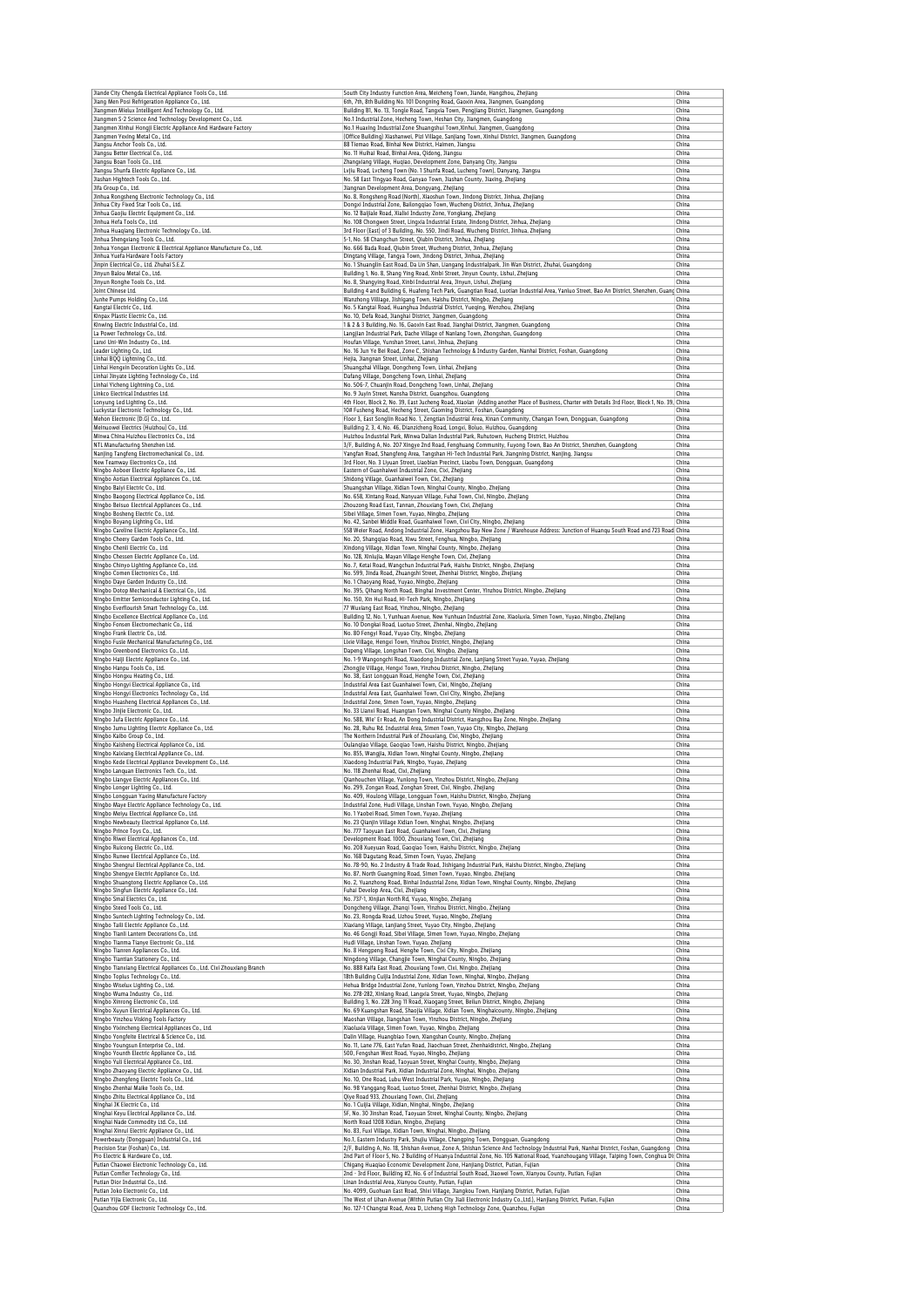|                                                                                                                                                                                                                                                                                                                                                                                                                                                                                                                                                                                                                                                                                                                                                                                                                                                                                                                                                                                                                                                                                                                                                                                                                                                                                                                                                                                                                                                                                                                                                                                                                                                                                                                                                                                                                                                                                                                                                                                                                                                                                                                                                                                                                                                                                                                                                                                                                                                                                                                                                                                                                                                                                                                                  | Taishang Pioneer Park, Huangtang, Huian County, Quanzhou, Fujian                                                                                                                                                                                                        | China          |
|----------------------------------------------------------------------------------------------------------------------------------------------------------------------------------------------------------------------------------------------------------------------------------------------------------------------------------------------------------------------------------------------------------------------------------------------------------------------------------------------------------------------------------------------------------------------------------------------------------------------------------------------------------------------------------------------------------------------------------------------------------------------------------------------------------------------------------------------------------------------------------------------------------------------------------------------------------------------------------------------------------------------------------------------------------------------------------------------------------------------------------------------------------------------------------------------------------------------------------------------------------------------------------------------------------------------------------------------------------------------------------------------------------------------------------------------------------------------------------------------------------------------------------------------------------------------------------------------------------------------------------------------------------------------------------------------------------------------------------------------------------------------------------------------------------------------------------------------------------------------------------------------------------------------------------------------------------------------------------------------------------------------------------------------------------------------------------------------------------------------------------------------------------------------------------------------------------------------------------------------------------------------------------------------------------------------------------------------------------------------------------------------------------------------------------------------------------------------------------------------------------------------------------------------------------------------------------------------------------------------------------------------------------------------------------------------------------------------------------|-------------------------------------------------------------------------------------------------------------------------------------------------------------------------------------------------------------------------------------------------------------------------|----------------|
| Shanghai Dongwei Electric Appliance Co., Ltd.<br>Shanghai Tairui Machinery & Equipment Co., Ltd.                                                                                                                                                                                                                                                                                                                                                                                                                                                                                                                                                                                                                                                                                                                                                                                                                                                                                                                                                                                                                                                                                                                                                                                                                                                                                                                                                                                                                                                                                                                                                                                                                                                                                                                                                                                                                                                                                                                                                                                                                                                                                                                                                                                                                                                                                                                                                                                                                                                                                                                                                                                                                                 | 1-5 Floor, Building 1, No. 1, Lane 202, Maosheng Road, Dongjing Town, Songjiang District, Shanghai<br>2nd Floor, No. 1369, East of Kangqiao Road, Pudong New Zone, Shanghai                                                                                             | China<br>China |
| Shaoxin Shangyu Emax Lighting Electric Appliance Co., Ltd.                                                                                                                                                                                                                                                                                                                                                                                                                                                                                                                                                                                                                                                                                                                                                                                                                                                                                                                                                                                                                                                                                                                                                                                                                                                                                                                                                                                                                                                                                                                                                                                                                                                                                                                                                                                                                                                                                                                                                                                                                                                                                                                                                                                                                                                                                                                                                                                                                                                                                                                                                                                                                                                                       | Xinhe Village, Gaibei Town, Shangyu District, Shaoxing, Zhejiang                                                                                                                                                                                                        | China          |
| Shen Zhen Jalet Technology Co., Ltd.                                                                                                                                                                                                                                                                                                                                                                                                                                                                                                                                                                                                                                                                                                                                                                                                                                                                                                                                                                                                                                                                                                                                                                                                                                                                                                                                                                                                                                                                                                                                                                                                                                                                                                                                                                                                                                                                                                                                                                                                                                                                                                                                                                                                                                                                                                                                                                                                                                                                                                                                                                                                                                                                                             | 201, Building 11, Number 93 the 1st Industrial Zone, Li Songlang Community, Gongming Street, Guangming District, Shenzhen, Guangdo China                                                                                                                                |                |
| Shengye Refractory Material Co., Ltd.<br>Shenzhen Autolion Electrical Appliances Technology Co., Ltd.                                                                                                                                                                                                                                                                                                                                                                                                                                                                                                                                                                                                                                                                                                                                                                                                                                                                                                                                                                                                                                                                                                                                                                                                                                                                                                                                                                                                                                                                                                                                                                                                                                                                                                                                                                                                                                                                                                                                                                                                                                                                                                                                                                                                                                                                                                                                                                                                                                                                                                                                                                                                                            | Baishuikeng, Shakeng Industrial Area of Luocun, Shishan, Nanhai District, Foshan, Guangdong<br>No. 18, Luowu Road, Liulian Community, Pingdi Sub-District, Longgang District, Shenzhen, Guangdong                                                                       | China<br>China |
| Shenzhen Bolaimei Electronics Co., Ltd.                                                                                                                                                                                                                                                                                                                                                                                                                                                                                                                                                                                                                                                                                                                                                                                                                                                                                                                                                                                                                                                                                                                                                                                                                                                                                                                                                                                                                                                                                                                                                                                                                                                                                                                                                                                                                                                                                                                                                                                                                                                                                                                                                                                                                                                                                                                                                                                                                                                                                                                                                                                                                                                                                          | 4F, Block 2, Yibiao Shijie Industrial Park, Guiyue Road, Guanlan Street, Longhua District, Shenzhen, Guangdong                                                                                                                                                          | China          |
| Shenzhen Comfort Technology Co., Ltd.                                                                                                                                                                                                                                                                                                                                                                                                                                                                                                                                                                                                                                                                                                                                                                                                                                                                                                                                                                                                                                                                                                                                                                                                                                                                                                                                                                                                                                                                                                                                                                                                                                                                                                                                                                                                                                                                                                                                                                                                                                                                                                                                                                                                                                                                                                                                                                                                                                                                                                                                                                                                                                                                                            | Block 3, Nan Mei Road, Xin Er Village Industry District, Sha Jing Town, Bao An District, Shenzhen, Guangdong                                                                                                                                                            | China          |
| Shenzhen Feihe Electronic Co., Ltd.<br>Shenzhen Gospell Smarthome Electronic Co., Ltd.                                                                                                                                                                                                                                                                                                                                                                                                                                                                                                                                                                                                                                                                                                                                                                                                                                                                                                                                                                                                                                                                                                                                                                                                                                                                                                                                                                                                                                                                                                                                                                                                                                                                                                                                                                                                                                                                                                                                                                                                                                                                                                                                                                                                                                                                                                                                                                                                                                                                                                                                                                                                                                           | 3/F, Building 3, Hongfa Innovative Park, Jiuwei, Bao'An District, Shenzhen, Guangdong<br>East of 01, 03, 05 Floor, Block A, No. 1 Industrial Park, Fenghuang Gang, South of No.1 Baotian Road, Xixiang Street, Baoan District, Sher China                               | China          |
| Shenzhen Heiman Technology Co., Ltd.                                                                                                                                                                                                                                                                                                                                                                                                                                                                                                                                                                                                                                                                                                                                                                                                                                                                                                                                                                                                                                                                                                                                                                                                                                                                                                                                                                                                                                                                                                                                                                                                                                                                                                                                                                                                                                                                                                                                                                                                                                                                                                                                                                                                                                                                                                                                                                                                                                                                                                                                                                                                                                                                                             | No. 2 Building, No. 84 Fuqian Road, Fumin Community, Fucheng Street, Longhua District, Shenzhen, Guangdong                                                                                                                                                              | China          |
| Shenzhen Highpower Technology Co., Ltd.                                                                                                                                                                                                                                                                                                                                                                                                                                                                                                                                                                                                                                                                                                                                                                                                                                                                                                                                                                                                                                                                                                                                                                                                                                                                                                                                                                                                                                                                                                                                                                                                                                                                                                                                                                                                                                                                                                                                                                                                                                                                                                                                                                                                                                                                                                                                                                                                                                                                                                                                                                                                                                                                                          | No. 68 Xinxia Road, Pinghu Town, Longgang District, Shenzhen, Guangdong                                                                                                                                                                                                 | China          |
| Shenzhen Highstar Electrical Co., Ltd.                                                                                                                                                                                                                                                                                                                                                                                                                                                                                                                                                                                                                                                                                                                                                                                                                                                                                                                                                                                                                                                                                                                                                                                                                                                                                                                                                                                                                                                                                                                                                                                                                                                                                                                                                                                                                                                                                                                                                                                                                                                                                                                                                                                                                                                                                                                                                                                                                                                                                                                                                                                                                                                                                           | F2,4,5/B6, Yalian Highstar Industrial Zone, Wuhe Road. No. 5022, Bantian Street, Longgang District, Shenzhen, Guangdong                                                                                                                                                 | China          |
| Shenzhen Jianyuanda Mirror Technology Co., Ltd.<br>Shenzhen Kejinming Electronic Co., Ltd.                                                                                                                                                                                                                                                                                                                                                                                                                                                                                                                                                                                                                                                                                                                                                                                                                                                                                                                                                                                                                                                                                                                                                                                                                                                                                                                                                                                                                                                                                                                                                                                                                                                                                                                                                                                                                                                                                                                                                                                                                                                                                                                                                                                                                                                                                                                                                                                                                                                                                                                                                                                                                                       | 37 Building, 5th Zone, Huaide Cuigang Industrial Park, Fu Yong Town, Bao'An District, Shenzhen, Guangdong<br>Floor 1-6, Block B7, Yintian Industrial Park, Yantian Community, Xixiang Street, Bao'An District, Shenzhen, Guangdong                                      | China<br>China |
| Shenzhen Letsolar Technology Co., Ltd.                                                                                                                                                                                                                                                                                                                                                                                                                                                                                                                                                                                                                                                                                                                                                                                                                                                                                                                                                                                                                                                                                                                                                                                                                                                                                                                                                                                                                                                                                                                                                                                                                                                                                                                                                                                                                                                                                                                                                                                                                                                                                                                                                                                                                                                                                                                                                                                                                                                                                                                                                                                                                                                                                           | 1st, 2nd, 3rd, 6th Floor, Building D, Sanlian Industrial, Tangtou Community, Shiyan Sub-District, Baoan District, Shenzhen, Guangdong                                                                                                                                   | China          |
| Shenzhen Lianhe Electric Co., Ltd.                                                                                                                                                                                                                                                                                                                                                                                                                                                                                                                                                                                                                                                                                                                                                                                                                                                                                                                                                                                                                                                                                                                                                                                                                                                                                                                                                                                                                                                                                                                                                                                                                                                                                                                                                                                                                                                                                                                                                                                                                                                                                                                                                                                                                                                                                                                                                                                                                                                                                                                                                                                                                                                                                               | 401 (4th-5th Floors) Building No. 3, Lianchuang Factory, No. 23 Heping Road, Qinghua Community, Longhua Street, Longhua District, Sh China                                                                                                                              |                |
| Shenzhen Liris Lighting Co., Ltd.<br>Shenzhen Lisaier Tronics Co., Ltd.                                                                                                                                                                                                                                                                                                                                                                                                                                                                                                                                                                                                                                                                                                                                                                                                                                                                                                                                                                                                                                                                                                                                                                                                                                                                                                                                                                                                                                                                                                                                                                                                                                                                                                                                                                                                                                                                                                                                                                                                                                                                                                                                                                                                                                                                                                                                                                                                                                                                                                                                                                                                                                                          | Area B of 4th and 5th Floor, Building B, Jinxiang Industrial Park, Hexixincun, Hengkeng Community, Guanhu Street, Longhua District, Sh  China<br>No. 22, Xihu Industrial Park, Henggang Town, Longgang District, Shenzhen, Guangdong                                    | China          |
| Shenzhen Shangmei Electric Appliance Co., Ltd.                                                                                                                                                                                                                                                                                                                                                                                                                                                                                                                                                                                                                                                                                                                                                                                                                                                                                                                                                                                                                                                                                                                                                                                                                                                                                                                                                                                                                                                                                                                                                                                                                                                                                                                                                                                                                                                                                                                                                                                                                                                                                                                                                                                                                                                                                                                                                                                                                                                                                                                                                                                                                                                                                   | Building 1, No. 9 Langhui Road, Tangxiayong Community, Yanluo Street, Baoan District, Shenzhen, Guangdong                                                                                                                                                               | China          |
| Shenzhen Shike Kam Wah Electronic Manufacturer Co., Ltd                                                                                                                                                                                                                                                                                                                                                                                                                                                                                                                                                                                                                                                                                                                                                                                                                                                                                                                                                                                                                                                                                                                                                                                                                                                                                                                                                                                                                                                                                                                                                                                                                                                                                                                                                                                                                                                                                                                                                                                                                                                                                                                                                                                                                                                                                                                                                                                                                                                                                                                                                                                                                                                                          | 1st Floor, No. 10, Hekeng, Industrial Zone, Langkou, Dalang, Baoan District, Shenzhen, Guangdong                                                                                                                                                                        | China          |
| Shenzhen Sinobry Electronic Ltd<br>Shenzhen Steed Technology Co., Ltd.                                                                                                                                                                                                                                                                                                                                                                                                                                                                                                                                                                                                                                                                                                                                                                                                                                                                                                                                                                                                                                                                                                                                                                                                                                                                                                                                                                                                                                                                                                                                                                                                                                                                                                                                                                                                                                                                                                                                                                                                                                                                                                                                                                                                                                                                                                                                                                                                                                                                                                                                                                                                                                                           | 1st - 5th Floor, Block 5, Taisong Industrial Park, Dalang Community, Dalang Street, Longhua District, Shenzhen, Guangdong<br>2nd Floor, A2 Building, Silicon Valley Automotive Electronics Pioneer Park, Guiyue Road, Sunken Back Community, Guanlan Street, Long China | China          |
| Shenzhen Wentong Electronic Co., Ltd.                                                                                                                                                                                                                                                                                                                                                                                                                                                                                                                                                                                                                                                                                                                                                                                                                                                                                                                                                                                                                                                                                                                                                                                                                                                                                                                                                                                                                                                                                                                                                                                                                                                                                                                                                                                                                                                                                                                                                                                                                                                                                                                                                                                                                                                                                                                                                                                                                                                                                                                                                                                                                                                                                            | B8 Building Of Baotang Industrial Zone, Tangwei Community, Fenghuang Street, Bao'An District, Shenzhen, Guangdong                                                                                                                                                       | China          |
| Shenzhen Zhivi Technology Co., Ltd.                                                                                                                                                                                                                                                                                                                                                                                                                                                                                                                                                                                                                                                                                                                                                                                                                                                                                                                                                                                                                                                                                                                                                                                                                                                                                                                                                                                                                                                                                                                                                                                                                                                                                                                                                                                                                                                                                                                                                                                                                                                                                                                                                                                                                                                                                                                                                                                                                                                                                                                                                                                                                                                                                              | 3rd Floor, Bld B, Hytera Technology Park, No.3, 4th Of Baolong Road, Longgang, Shenzhen, Guangdong                                                                                                                                                                      | China          |
| Shijiazhuang Wangfeng Technology Co., Ltd.                                                                                                                                                                                                                                                                                                                                                                                                                                                                                                                                                                                                                                                                                                                                                                                                                                                                                                                                                                                                                                                                                                                                                                                                                                                                                                                                                                                                                                                                                                                                                                                                                                                                                                                                                                                                                                                                                                                                                                                                                                                                                                                                                                                                                                                                                                                                                                                                                                                                                                                                                                                                                                                                                       | No. 6, Chuangye Street, Shijiazhuang, Xinle City, Hebei                                                                                                                                                                                                                 | China          |
| Sinsion Technology Industrial Co., Ltd.<br>Skybest Electric Appliance (Suzhou) Co., Ltd.                                                                                                                                                                                                                                                                                                                                                                                                                                                                                                                                                                                                                                                                                                                                                                                                                                                                                                                                                                                                                                                                                                                                                                                                                                                                                                                                                                                                                                                                                                                                                                                                                                                                                                                                                                                                                                                                                                                                                                                                                                                                                                                                                                                                                                                                                                                                                                                                                                                                                                                                                                                                                                         | No. 11, Tongle Road, Tangxia Town, Pengjiang District, Jiangmen, Guangdong<br>Address 2: No. 18 Hua Hong Street, Suzhou Industrial Park, Suzhou, Jiangsu                                                                                                                | China<br>China |
| Suichuan Ce Link Ltd.                                                                                                                                                                                                                                                                                                                                                                                                                                                                                                                                                                                                                                                                                                                                                                                                                                                                                                                                                                                                                                                                                                                                                                                                                                                                                                                                                                                                                                                                                                                                                                                                                                                                                                                                                                                                                                                                                                                                                                                                                                                                                                                                                                                                                                                                                                                                                                                                                                                                                                                                                                                                                                                                                                            | Suichuan County Industrial Park East Zone, Ji'An, Jiangxi                                                                                                                                                                                                               | China          |
| Suixi Baishijia Electrical Appliances Co., Ltd.                                                                                                                                                                                                                                                                                                                                                                                                                                                                                                                                                                                                                                                                                                                                                                                                                                                                                                                                                                                                                                                                                                                                                                                                                                                                                                                                                                                                                                                                                                                                                                                                                                                                                                                                                                                                                                                                                                                                                                                                                                                                                                                                                                                                                                                                                                                                                                                                                                                                                                                                                                                                                                                                                  | Part 2, No. 6, South of Guodao 207, Lingbei Town, Suixi County, Zhanjiang, Guangdong                                                                                                                                                                                    | China          |
| Sunway Electric Manufacture (He Shan) Co., Ltd.                                                                                                                                                                                                                                                                                                                                                                                                                                                                                                                                                                                                                                                                                                                                                                                                                                                                                                                                                                                                                                                                                                                                                                                                                                                                                                                                                                                                                                                                                                                                                                                                                                                                                                                                                                                                                                                                                                                                                                                                                                                                                                                                                                                                                                                                                                                                                                                                                                                                                                                                                                                                                                                                                  | No. 65, 67 Heshan Industrial District, Shaping Town, Heshan, Guangdong                                                                                                                                                                                                  | China          |
| Super Duper Cellular Co., Ltd.<br>Suzhou Bortly Hardware Illumination Electric Applicance Co., Ltd.                                                                                                                                                                                                                                                                                                                                                                                                                                                                                                                                                                                                                                                                                                                                                                                                                                                                                                                                                                                                                                                                                                                                                                                                                                                                                                                                                                                                                                                                                                                                                                                                                                                                                                                                                                                                                                                                                                                                                                                                                                                                                                                                                                                                                                                                                                                                                                                                                                                                                                                                                                                                                              | No. 8th, Da-Jing 1st Road, Shi Tanbu, Tangxia Town, Dongguan, Guangdong<br>No. 777, Fenyue Road, Fenhu Economy & Technology Development Zone, Wujiang District, Suzhou, Jiangsu                                                                                         | China<br>China |
| Suzhou Cleanplus Electric Appliance Co., Ltd.                                                                                                                                                                                                                                                                                                                                                                                                                                                                                                                                                                                                                                                                                                                                                                                                                                                                                                                                                                                                                                                                                                                                                                                                                                                                                                                                                                                                                                                                                                                                                                                                                                                                                                                                                                                                                                                                                                                                                                                                                                                                                                                                                                                                                                                                                                                                                                                                                                                                                                                                                                                                                                                                                    | No. 10 Aimin Road, Huangdai Town, Xiangcheng District, Suzhou, Jiangsu                                                                                                                                                                                                  | China          |
| Suzhou Easicare Electric Co., Ltd.                                                                                                                                                                                                                                                                                                                                                                                                                                                                                                                                                                                                                                                                                                                                                                                                                                                                                                                                                                                                                                                                                                                                                                                                                                                                                                                                                                                                                                                                                                                                                                                                                                                                                                                                                                                                                                                                                                                                                                                                                                                                                                                                                                                                                                                                                                                                                                                                                                                                                                                                                                                                                                                                                               | Building 5, No. 20 Guangdian Road, Science And Tech. Industry Park, Guangfu, Wuzhong District, Suzhou, Jiangsu                                                                                                                                                          | China          |
| Suzhou Haily Electric Co., Ltd.<br>Suzhou Jinshan Power Tools Co., Ltd.                                                                                                                                                                                                                                                                                                                                                                                                                                                                                                                                                                                                                                                                                                                                                                                                                                                                                                                                                                                                                                                                                                                                                                                                                                                                                                                                                                                                                                                                                                                                                                                                                                                                                                                                                                                                                                                                                                                                                                                                                                                                                                                                                                                                                                                                                                                                                                                                                                                                                                                                                                                                                                                          | No. 499 Fanfeng Road, Xukou Town, Wuzhong District, Suzhou, Jiangsu<br>Building 4 No. 2 Tianedang Road, Wuzhong Economic Development Zone, Suzhou, Jiangsu                                                                                                              | China<br>China |
| Suzhou Maihao Electric Co., Ltd.                                                                                                                                                                                                                                                                                                                                                                                                                                                                                                                                                                                                                                                                                                                                                                                                                                                                                                                                                                                                                                                                                                                                                                                                                                                                                                                                                                                                                                                                                                                                                                                                                                                                                                                                                                                                                                                                                                                                                                                                                                                                                                                                                                                                                                                                                                                                                                                                                                                                                                                                                                                                                                                                                                 | 2 Floor, 2 Building, No. 2588, Swan Dang Road, Wuzhong Economic Development, Suzhou, Jiangsu                                                                                                                                                                            | China          |
| Suzhou Shiny Home Appliance Co., Ltd.                                                                                                                                                                                                                                                                                                                                                                                                                                                                                                                                                                                                                                                                                                                                                                                                                                                                                                                                                                                                                                                                                                                                                                                                                                                                                                                                                                                                                                                                                                                                                                                                                                                                                                                                                                                                                                                                                                                                                                                                                                                                                                                                                                                                                                                                                                                                                                                                                                                                                                                                                                                                                                                                                            | No. 39 Zhongan Road, Linhu Town, Wuzhong District, Suzhou, Jiangsu                                                                                                                                                                                                      | China          |
| Taizhou Chenyao Air Tools Co., Ltd.                                                                                                                                                                                                                                                                                                                                                                                                                                                                                                                                                                                                                                                                                                                                                                                                                                                                                                                                                                                                                                                                                                                                                                                                                                                                                                                                                                                                                                                                                                                                                                                                                                                                                                                                                                                                                                                                                                                                                                                                                                                                                                                                                                                                                                                                                                                                                                                                                                                                                                                                                                                                                                                                                              | No. 188 Wenchang Road(S) Zeguo, Wenling, Taizhou, Zhejiang                                                                                                                                                                                                              | China          |
| Taizhou D & F Lighting MFG. Co., Ltd.<br>Taizhou Hongji Machinery Co., Ltd.                                                                                                                                                                                                                                                                                                                                                                                                                                                                                                                                                                                                                                                                                                                                                                                                                                                                                                                                                                                                                                                                                                                                                                                                                                                                                                                                                                                                                                                                                                                                                                                                                                                                                                                                                                                                                                                                                                                                                                                                                                                                                                                                                                                                                                                                                                                                                                                                                                                                                                                                                                                                                                                      | No. 438, Airport Road, Lugiao District, Taizhou, Zhejiang<br>No. 1 Oinijang Road, Jiantiao Town, San Men, Taizhou, Zheijang                                                                                                                                             | China<br>China |
| Taizhou Starshining Electronics Co., Ltd.                                                                                                                                                                                                                                                                                                                                                                                                                                                                                                                                                                                                                                                                                                                                                                                                                                                                                                                                                                                                                                                                                                                                                                                                                                                                                                                                                                                                                                                                                                                                                                                                                                                                                                                                                                                                                                                                                                                                                                                                                                                                                                                                                                                                                                                                                                                                                                                                                                                                                                                                                                                                                                                                                        | No. 992-1, Donghai East Road, Jiaojiang, Taizhou, Zhejiang                                                                                                                                                                                                              | China          |
| Taizhou Wanli Lighting Manufacturing Co., Ltd.                                                                                                                                                                                                                                                                                                                                                                                                                                                                                                                                                                                                                                                                                                                                                                                                                                                                                                                                                                                                                                                                                                                                                                                                                                                                                                                                                                                                                                                                                                                                                                                                                                                                                                                                                                                                                                                                                                                                                                                                                                                                                                                                                                                                                                                                                                                                                                                                                                                                                                                                                                                                                                                                                   | Shuangzhai Village, Dongcheng Town, Linhai, Taizhou, Zhejiang                                                                                                                                                                                                           | China          |
| Taizhou Xinye Technology Co., Ltd.                                                                                                                                                                                                                                                                                                                                                                                                                                                                                                                                                                                                                                                                                                                                                                                                                                                                                                                                                                                                                                                                                                                                                                                                                                                                                                                                                                                                                                                                                                                                                                                                                                                                                                                                                                                                                                                                                                                                                                                                                                                                                                                                                                                                                                                                                                                                                                                                                                                                                                                                                                                                                                                                                               | Qiaotingju New Street, Ningxi Town, Huangyan Area, Taizhou, Zhejiang                                                                                                                                                                                                    | China<br>China |
| Taizhou Zhengda Decoration Lights Co., Ltd.<br>Techxin Electric Appliance Manufacture Co., Ltd.                                                                                                                                                                                                                                                                                                                                                                                                                                                                                                                                                                                                                                                                                                                                                                                                                                                                                                                                                                                                                                                                                                                                                                                                                                                                                                                                                                                                                                                                                                                                                                                                                                                                                                                                                                                                                                                                                                                                                                                                                                                                                                                                                                                                                                                                                                                                                                                                                                                                                                                                                                                                                                  | No. 258 Airport Shusan Road, Hengjie, Luqiao, Taizhou, Zhejiang<br>Building 8# No. 36, Haitanwei Industrial Area, Zhoujun, Tangxia, Jiangmen, Guangdong                                                                                                                 | China          |
| Tianrui Energy Technology Co., Ltd.                                                                                                                                                                                                                                                                                                                                                                                                                                                                                                                                                                                                                                                                                                                                                                                                                                                                                                                                                                                                                                                                                                                                                                                                                                                                                                                                                                                                                                                                                                                                                                                                                                                                                                                                                                                                                                                                                                                                                                                                                                                                                                                                                                                                                                                                                                                                                                                                                                                                                                                                                                                                                                                                                              | Tianqiu Industrial Park, Xinji Industrial Zone, Machong, Dongguan, Guangdong                                                                                                                                                                                            | China          |
| Trango Electronic Technology (Shenzhen) Co., Ltd.                                                                                                                                                                                                                                                                                                                                                                                                                                                                                                                                                                                                                                                                                                                                                                                                                                                                                                                                                                                                                                                                                                                                                                                                                                                                                                                                                                                                                                                                                                                                                                                                                                                                                                                                                                                                                                                                                                                                                                                                                                                                                                                                                                                                                                                                                                                                                                                                                                                                                                                                                                                                                                                                                | 301, No. 2200161, Laoer Village, Niuhu Community, Guanlan Street, Longhua, Shenzhen, Guangdong                                                                                                                                                                          | China          |
| Tsann Kuen (Zhangzhou) Enterprise Co., Ltd.<br>Wah Tung (Heyuan) Toys Products Ltd.                                                                                                                                                                                                                                                                                                                                                                                                                                                                                                                                                                                                                                                                                                                                                                                                                                                                                                                                                                                                                                                                                                                                                                                                                                                                                                                                                                                                                                                                                                                                                                                                                                                                                                                                                                                                                                                                                                                                                                                                                                                                                                                                                                                                                                                                                                                                                                                                                                                                                                                                                                                                                                              | Tsann Kuen Industrial Park, Taiwanese Investment Zone, Zhangzhou, Fujian<br>Minying Industrial Park (In Gaotang Village), Yuancheng District, Heyuan, Guangdong                                                                                                         | China<br>China |
| Wendeng Allwin Motors Manufacturing Co., Ltd. Sichan Road Branch                                                                                                                                                                                                                                                                                                                                                                                                                                                                                                                                                                                                                                                                                                                                                                                                                                                                                                                                                                                                                                                                                                                                                                                                                                                                                                                                                                                                                                                                                                                                                                                                                                                                                                                                                                                                                                                                                                                                                                                                                                                                                                                                                                                                                                                                                                                                                                                                                                                                                                                                                                                                                                                                 | No. 15-1 Sichan Road, Wendeng Economic Development Zone, Wendeng District, Weihai, Shandong                                                                                                                                                                             | China          |
| Wu Yi Shuoli Industry And Trade Co., Ltd.                                                                                                                                                                                                                                                                                                                                                                                                                                                                                                                                                                                                                                                                                                                                                                                                                                                                                                                                                                                                                                                                                                                                                                                                                                                                                                                                                                                                                                                                                                                                                                                                                                                                                                                                                                                                                                                                                                                                                                                                                                                                                                                                                                                                                                                                                                                                                                                                                                                                                                                                                                                                                                                                                        | Henglu Village, Jinhua, Zhejiang                                                                                                                                                                                                                                        | China          |
| X.J. Electrics (Shenzhen) Co., Ltd.<br>Xiamen Vork Health Industry Co., Ltd.                                                                                                                                                                                                                                                                                                                                                                                                                                                                                                                                                                                                                                                                                                                                                                                                                                                                                                                                                                                                                                                                                                                                                                                                                                                                                                                                                                                                                                                                                                                                                                                                                                                                                                                                                                                                                                                                                                                                                                                                                                                                                                                                                                                                                                                                                                                                                                                                                                                                                                                                                                                                                                                     | No. 1, Paibang Shantang Industrial Zone, Silian Community, Henggang Street Scene, Longgang District, Shenzhen, Guangdong<br>102# & 202#, Xianghong Road 16th, Torch High-Tech Industrial Area, Xiangan, Xiamen, Fujian                                                  | China<br>China |
| Xiamen Youo Intelligent Technology Co., Ltd.                                                                                                                                                                                                                                                                                                                                                                                                                                                                                                                                                                                                                                                                                                                                                                                                                                                                                                                                                                                                                                                                                                                                                                                                                                                                                                                                                                                                                                                                                                                                                                                                                                                                                                                                                                                                                                                                                                                                                                                                                                                                                                                                                                                                                                                                                                                                                                                                                                                                                                                                                                                                                                                                                     | No. 293 Tong'An Yuan, Tong'An Central Industrial Zone, Xiamen, Fujian                                                                                                                                                                                                   | China          |
| Xin Xing Great Success Plastic Products Ltd.                                                                                                                                                                                                                                                                                                                                                                                                                                                                                                                                                                                                                                                                                                                                                                                                                                                                                                                                                                                                                                                                                                                                                                                                                                                                                                                                                                                                                                                                                                                                                                                                                                                                                                                                                                                                                                                                                                                                                                                                                                                                                                                                                                                                                                                                                                                                                                                                                                                                                                                                                                                                                                                                                     | Building A, District 1, B2-02, Xingcheng Industrial Park, Xinxing, Yunfu, Guangdong                                                                                                                                                                                     | China          |
| Xinlei Compressor Co., Ltd.<br>Yancheng Baoding Electrical Tools Co., Ltd.                                                                                                                                                                                                                                                                                                                                                                                                                                                                                                                                                                                                                                                                                                                                                                                                                                                                                                                                                                                                                                                                                                                                                                                                                                                                                                                                                                                                                                                                                                                                                                                                                                                                                                                                                                                                                                                                                                                                                                                                                                                                                                                                                                                                                                                                                                                                                                                                                                                                                                                                                                                                                                                       | Industrial City, Wenling, Zhejiang                                                                                                                                                                                                                                      | China<br>China |
| Yisheng Electric Appliance Manufacture Co., Ltd.                                                                                                                                                                                                                                                                                                                                                                                                                                                                                                                                                                                                                                                                                                                                                                                                                                                                                                                                                                                                                                                                                                                                                                                                                                                                                                                                                                                                                                                                                                                                                                                                                                                                                                                                                                                                                                                                                                                                                                                                                                                                                                                                                                                                                                                                                                                                                                                                                                                                                                                                                                                                                                                                                 | Between South of Century Avenue And West of Longcheng Road, Yandu District, Yancheng, Jiangsu<br>No. 38, Yanshui Industrial Zone, Pengjiang District, Jiangmen, Guangdong                                                                                               | China          |
| Yong Fu Xing (SZ) Watch Co., Ltd.                                                                                                                                                                                                                                                                                                                                                                                                                                                                                                                                                                                                                                                                                                                                                                                                                                                                                                                                                                                                                                                                                                                                                                                                                                                                                                                                                                                                                                                                                                                                                                                                                                                                                                                                                                                                                                                                                                                                                                                                                                                                                                                                                                                                                                                                                                                                                                                                                                                                                                                                                                                                                                                                                                | 8/F, A1 Building, New Century Gongrong Industrial Park, No.2 Shihuan Road, Shinlong Community, Shiyan Street, Shenzhen, Guangdong China                                                                                                                                 |                |
| Yongkang Haomai Tools Co., Ltd.                                                                                                                                                                                                                                                                                                                                                                                                                                                                                                                                                                                                                                                                                                                                                                                                                                                                                                                                                                                                                                                                                                                                                                                                                                                                                                                                                                                                                                                                                                                                                                                                                                                                                                                                                                                                                                                                                                                                                                                                                                                                                                                                                                                                                                                                                                                                                                                                                                                                                                                                                                                                                                                                                                  | No. 887, North Huangcheng Road, Economic Development Zone, Yongkang, Zhejiang                                                                                                                                                                                           | China          |
| Yongkang Jelawat Tools Co., Ltd.<br>Yongkang Weisheng Electric Power Tool Co., Ltd.                                                                                                                                                                                                                                                                                                                                                                                                                                                                                                                                                                                                                                                                                                                                                                                                                                                                                                                                                                                                                                                                                                                                                                                                                                                                                                                                                                                                                                                                                                                                                                                                                                                                                                                                                                                                                                                                                                                                                                                                                                                                                                                                                                                                                                                                                                                                                                                                                                                                                                                                                                                                                                              | No. 25, Ming Yuan South Avenue, Economic Development Zone, Yongkang, Zhejiang<br>No. 35, The 2nd Xita Road, Chengxi Industrial Area, Yongkang, Zhejiang                                                                                                                 | China<br>China |
| Yueli Group Co., Ltd.                                                                                                                                                                                                                                                                                                                                                                                                                                                                                                                                                                                                                                                                                                                                                                                                                                                                                                                                                                                                                                                                                                                                                                                                                                                                                                                                                                                                                                                                                                                                                                                                                                                                                                                                                                                                                                                                                                                                                                                                                                                                                                                                                                                                                                                                                                                                                                                                                                                                                                                                                                                                                                                                                                            | No. 999 Kaifa East Road, Zhouxiang Town, Cixi City, Ningbo, Zhejiang                                                                                                                                                                                                    | China          |
| Yueqing Jingchang Arts & Crafts Co., Ltd.                                                                                                                                                                                                                                                                                                                                                                                                                                                                                                                                                                                                                                                                                                                                                                                                                                                                                                                                                                                                                                                                                                                                                                                                                                                                                                                                                                                                                                                                                                                                                                                                                                                                                                                                                                                                                                                                                                                                                                                                                                                                                                                                                                                                                                                                                                                                                                                                                                                                                                                                                                                                                                                                                        | No. 1127, Ningkang East Road, Chengdong Street, Yuequing, Zhejiang                                                                                                                                                                                                      | China          |
| Yuyao City Hualing Electric Co., Ltd.                                                                                                                                                                                                                                                                                                                                                                                                                                                                                                                                                                                                                                                                                                                                                                                                                                                                                                                                                                                                                                                                                                                                                                                                                                                                                                                                                                                                                                                                                                                                                                                                                                                                                                                                                                                                                                                                                                                                                                                                                                                                                                                                                                                                                                                                                                                                                                                                                                                                                                                                                                                                                                                                                            | Shangxinwu Village, Simen Town, Yuyao, Zhejiang                                                                                                                                                                                                                         | China          |
| Yuyao Enjoy Electrical Enterprises Co., Ltd.<br>Yuyao Mingyi Electronic Technological Co., Ltd.                                                                                                                                                                                                                                                                                                                                                                                                                                                                                                                                                                                                                                                                                                                                                                                                                                                                                                                                                                                                                                                                                                                                                                                                                                                                                                                                                                                                                                                                                                                                                                                                                                                                                                                                                                                                                                                                                                                                                                                                                                                                                                                                                                                                                                                                                                                                                                                                                                                                                                                                                                                                                                  | No. 17 Double Line 329 Road, Sibei Village, Simen Town, Yuyao, Zhejiang<br>No. 16, Xiejia Road, Simen Town, Yuyao, Zhejiang                                                                                                                                             | China<br>China |
| Yuyao Tailian Lighting Electric Co., Ltd.                                                                                                                                                                                                                                                                                                                                                                                                                                                                                                                                                                                                                                                                                                                                                                                                                                                                                                                                                                                                                                                                                                                                                                                                                                                                                                                                                                                                                                                                                                                                                                                                                                                                                                                                                                                                                                                                                                                                                                                                                                                                                                                                                                                                                                                                                                                                                                                                                                                                                                                                                                                                                                                                                        | No. 2, Zhi Yuan Road, Ditang Town, Yuyao, Ningbo, Zhejiang                                                                                                                                                                                                              | China          |
| Yuyao Xiakang Electrical Appliance Factory                                                                                                                                                                                                                                                                                                                                                                                                                                                                                                                                                                                                                                                                                                                                                                                                                                                                                                                                                                                                                                                                                                                                                                                                                                                                                                                                                                                                                                                                                                                                                                                                                                                                                                                                                                                                                                                                                                                                                                                                                                                                                                                                                                                                                                                                                                                                                                                                                                                                                                                                                                                                                                                                                       | Huiqiao, Langxia Village, Langxia Street, Ningbo, Zhejiang                                                                                                                                                                                                              | China          |
| Yuyao Yinru Lighting Electrical Appliance Co., Ltd.<br>Zaidtek Electronic Technology Xiamen Co., Ltd.                                                                                                                                                                                                                                                                                                                                                                                                                                                                                                                                                                                                                                                                                                                                                                                                                                                                                                                                                                                                                                                                                                                                                                                                                                                                                                                                                                                                                                                                                                                                                                                                                                                                                                                                                                                                                                                                                                                                                                                                                                                                                                                                                                                                                                                                                                                                                                                                                                                                                                                                                                                                                            | Lincheng Village, Linshan Town, Yuyao, Zhejiang<br>No. 285, Wengjiao Road, Xinyang Street, Haicang District, Xiamen, Fujian                                                                                                                                             | China<br>China |
| Zhangzhou Alpha Optoelectronic Technology Co., Ltd.                                                                                                                                                                                                                                                                                                                                                                                                                                                                                                                                                                                                                                                                                                                                                                                                                                                                                                                                                                                                                                                                                                                                                                                                                                                                                                                                                                                                                                                                                                                                                                                                                                                                                                                                                                                                                                                                                                                                                                                                                                                                                                                                                                                                                                                                                                                                                                                                                                                                                                                                                                                                                                                                              | Xingtai Industrial Zone, Economic Development Zone, Changtai County, Zhangzhou, Fujian                                                                                                                                                                                  | China          |
| Zhangzhou Eastern Intelligent Meter Co., Ltd.                                                                                                                                                                                                                                                                                                                                                                                                                                                                                                                                                                                                                                                                                                                                                                                                                                                                                                                                                                                                                                                                                                                                                                                                                                                                                                                                                                                                                                                                                                                                                                                                                                                                                                                                                                                                                                                                                                                                                                                                                                                                                                                                                                                                                                                                                                                                                                                                                                                                                                                                                                                                                                                                                    | 2F & 3F of No. 2 Building, Dongfang Technology Industrial Park, Jintang Road, Jinfeng Economical Development Zone, Xiangcheng Dist China                                                                                                                                |                |
|                                                                                                                                                                                                                                                                                                                                                                                                                                                                                                                                                                                                                                                                                                                                                                                                                                                                                                                                                                                                                                                                                                                                                                                                                                                                                                                                                                                                                                                                                                                                                                                                                                                                                                                                                                                                                                                                                                                                                                                                                                                                                                                                                                                                                                                                                                                                                                                                                                                                                                                                                                                                                                                                                                                                  | The Second Floor, No.1 Building, Science And Technology Park, Jintang Road, Jinfeng Economic Development Zone, Zhangzhou, Fujian China                                                                                                                                  |                |
|                                                                                                                                                                                                                                                                                                                                                                                                                                                                                                                                                                                                                                                                                                                                                                                                                                                                                                                                                                                                                                                                                                                                                                                                                                                                                                                                                                                                                                                                                                                                                                                                                                                                                                                                                                                                                                                                                                                                                                                                                                                                                                                                                                                                                                                                                                                                                                                                                                                                                                                                                                                                                                                                                                                                  |                                                                                                                                                                                                                                                                         |                |
|                                                                                                                                                                                                                                                                                                                                                                                                                                                                                                                                                                                                                                                                                                                                                                                                                                                                                                                                                                                                                                                                                                                                                                                                                                                                                                                                                                                                                                                                                                                                                                                                                                                                                                                                                                                                                                                                                                                                                                                                                                                                                                                                                                                                                                                                                                                                                                                                                                                                                                                                                                                                                                                                                                                                  | Jingye Road, (Xiaozhai Village, Dongshan Street) Expand Area, Economic Development Zone, Ruian City, Wenzhou, Zhejiang                                                                                                                                                  | China          |
|                                                                                                                                                                                                                                                                                                                                                                                                                                                                                                                                                                                                                                                                                                                                                                                                                                                                                                                                                                                                                                                                                                                                                                                                                                                                                                                                                                                                                                                                                                                                                                                                                                                                                                                                                                                                                                                                                                                                                                                                                                                                                                                                                                                                                                                                                                                                                                                                                                                                                                                                                                                                                                                                                                                                  | #339, 19th Road, Binhai Economic and Technical Development Zone, Wenzhou, Zhejiang<br>No. 188, Haichang Road, Taizhou, Zhejiang                                                                                                                                         | China<br>China |
|                                                                                                                                                                                                                                                                                                                                                                                                                                                                                                                                                                                                                                                                                                                                                                                                                                                                                                                                                                                                                                                                                                                                                                                                                                                                                                                                                                                                                                                                                                                                                                                                                                                                                                                                                                                                                                                                                                                                                                                                                                                                                                                                                                                                                                                                                                                                                                                                                                                                                                                                                                                                                                                                                                                                  | No. 88, Road Yuzhaojiang, Chengdong Development Area, Yuyao, Zhejiang                                                                                                                                                                                                   | China          |
|                                                                                                                                                                                                                                                                                                                                                                                                                                                                                                                                                                                                                                                                                                                                                                                                                                                                                                                                                                                                                                                                                                                                                                                                                                                                                                                                                                                                                                                                                                                                                                                                                                                                                                                                                                                                                                                                                                                                                                                                                                                                                                                                                                                                                                                                                                                                                                                                                                                                                                                                                                                                                                                                                                                                  | Fenghuangshan Industrial Zone, Donggan, Wuyi County,                                                                                                                                                                                                                    | China          |
|                                                                                                                                                                                                                                                                                                                                                                                                                                                                                                                                                                                                                                                                                                                                                                                                                                                                                                                                                                                                                                                                                                                                                                                                                                                                                                                                                                                                                                                                                                                                                                                                                                                                                                                                                                                                                                                                                                                                                                                                                                                                                                                                                                                                                                                                                                                                                                                                                                                                                                                                                                                                                                                                                                                                  | Shengpan Road, Hi-Tech Park, Zhongxin Avenue, Wenling, Zhejiang                                                                                                                                                                                                         | China<br>China |
|                                                                                                                                                                                                                                                                                                                                                                                                                                                                                                                                                                                                                                                                                                                                                                                                                                                                                                                                                                                                                                                                                                                                                                                                                                                                                                                                                                                                                                                                                                                                                                                                                                                                                                                                                                                                                                                                                                                                                                                                                                                                                                                                                                                                                                                                                                                                                                                                                                                                                                                                                                                                                                                                                                                                  | Industry Zone, Chongren Town, Shengzhou, Shaoxing, Zhejiang<br>Tongqin Hardware Machinery Industrial Zone, Wuyi County, Jinhua, Zhejiang                                                                                                                                | China          |
|                                                                                                                                                                                                                                                                                                                                                                                                                                                                                                                                                                                                                                                                                                                                                                                                                                                                                                                                                                                                                                                                                                                                                                                                                                                                                                                                                                                                                                                                                                                                                                                                                                                                                                                                                                                                                                                                                                                                                                                                                                                                                                                                                                                                                                                                                                                                                                                                                                                                                                                                                                                                                                                                                                                                  | No. 2-1, Xinzhongdong Road, Xinbi Street, Jinyun County, Lishui, Zhejiang                                                                                                                                                                                               | China          |
|                                                                                                                                                                                                                                                                                                                                                                                                                                                                                                                                                                                                                                                                                                                                                                                                                                                                                                                                                                                                                                                                                                                                                                                                                                                                                                                                                                                                                                                                                                                                                                                                                                                                                                                                                                                                                                                                                                                                                                                                                                                                                                                                                                                                                                                                                                                                                                                                                                                                                                                                                                                                                                                                                                                                  | No. 168 Qiancheng Road, Nizhai Village, Huajie Town, Yongkang, Ningbo, Zhejiang                                                                                                                                                                                         | China<br>China |
|                                                                                                                                                                                                                                                                                                                                                                                                                                                                                                                                                                                                                                                                                                                                                                                                                                                                                                                                                                                                                                                                                                                                                                                                                                                                                                                                                                                                                                                                                                                                                                                                                                                                                                                                                                                                                                                                                                                                                                                                                                                                                                                                                                                                                                                                                                                                                                                                                                                                                                                                                                                                                                                                                                                                  | No. 179, Mudan South Road, Baiyang Industrial Area, Economic Development Zone, Wuyi County, Yongkang City, Jinhua, Zhejiang<br>No. 2299, Luqiao Section, Shugang Avenue, Luqiao District, Taizhou, Zhejiang                                                             | China          |
|                                                                                                                                                                                                                                                                                                                                                                                                                                                                                                                                                                                                                                                                                                                                                                                                                                                                                                                                                                                                                                                                                                                                                                                                                                                                                                                                                                                                                                                                                                                                                                                                                                                                                                                                                                                                                                                                                                                                                                                                                                                                                                                                                                                                                                                                                                                                                                                                                                                                                                                                                                                                                                                                                                                                  | Hangzhou Fuchunwan New Town Small and Micro Enterprise Innovation Park, No. 2723 Fuchunwan Avenue, Chunjiang Street, Fuyang D China                                                                                                                                     |                |
|                                                                                                                                                                                                                                                                                                                                                                                                                                                                                                                                                                                                                                                                                                                                                                                                                                                                                                                                                                                                                                                                                                                                                                                                                                                                                                                                                                                                                                                                                                                                                                                                                                                                                                                                                                                                                                                                                                                                                                                                                                                                                                                                                                                                                                                                                                                                                                                                                                                                                                                                                                                                                                                                                                                                  | Dagutang Village, Zhouxiang Town, Cixi, Ningbo, Zhejiang                                                                                                                                                                                                                | China          |
|                                                                                                                                                                                                                                                                                                                                                                                                                                                                                                                                                                                                                                                                                                                                                                                                                                                                                                                                                                                                                                                                                                                                                                                                                                                                                                                                                                                                                                                                                                                                                                                                                                                                                                                                                                                                                                                                                                                                                                                                                                                                                                                                                                                                                                                                                                                                                                                                                                                                                                                                                                                                                                                                                                                                  | No. 888 Enterprises East Road, Zhouxiang Town, Cixi City, Ningbo, Zhejiang<br>No. 28, Lanhua Road, Baihuashan Industrial Area, Wuyi Country, Jinhua, Zhejiang                                                                                                           | China<br>China |
|                                                                                                                                                                                                                                                                                                                                                                                                                                                                                                                                                                                                                                                                                                                                                                                                                                                                                                                                                                                                                                                                                                                                                                                                                                                                                                                                                                                                                                                                                                                                                                                                                                                                                                                                                                                                                                                                                                                                                                                                                                                                                                                                                                                                                                                                                                                                                                                                                                                                                                                                                                                                                                                                                                                                  | Shangbutou, Qingjiang Town, Yueqing, Wenzhou, Zhejiang                                                                                                                                                                                                                  | China          |
|                                                                                                                                                                                                                                                                                                                                                                                                                                                                                                                                                                                                                                                                                                                                                                                                                                                                                                                                                                                                                                                                                                                                                                                                                                                                                                                                                                                                                                                                                                                                                                                                                                                                                                                                                                                                                                                                                                                                                                                                                                                                                                                                                                                                                                                                                                                                                                                                                                                                                                                                                                                                                                                                                                                                  | No. 9 Shanghuang Road (Lanjiang Street) Lanxi Economic Development Area, Lanxi, Zhejiang                                                                                                                                                                                | China          |
|                                                                                                                                                                                                                                                                                                                                                                                                                                                                                                                                                                                                                                                                                                                                                                                                                                                                                                                                                                                                                                                                                                                                                                                                                                                                                                                                                                                                                                                                                                                                                                                                                                                                                                                                                                                                                                                                                                                                                                                                                                                                                                                                                                                                                                                                                                                                                                                                                                                                                                                                                                                                                                                                                                                                  | No. 7, Mingyuan South Ave. / No. 551, Jiuzhou West Road, Hardware Science & Technology Industrial Zone, Yongkang, Zhejiang<br>No. 2, 3 Lane Fuxiang North Road, Yuyao, Zhejiang                                                                                         | China<br>China |
|                                                                                                                                                                                                                                                                                                                                                                                                                                                                                                                                                                                                                                                                                                                                                                                                                                                                                                                                                                                                                                                                                                                                                                                                                                                                                                                                                                                                                                                                                                                                                                                                                                                                                                                                                                                                                                                                                                                                                                                                                                                                                                                                                                                                                                                                                                                                                                                                                                                                                                                                                                                                                                                                                                                                  | No. 2 West 2nd Road, Huzhen Industry Zone, Jinyun, Lishui, Zhejiang                                                                                                                                                                                                     | China          |
|                                                                                                                                                                                                                                                                                                                                                                                                                                                                                                                                                                                                                                                                                                                                                                                                                                                                                                                                                                                                                                                                                                                                                                                                                                                                                                                                                                                                                                                                                                                                                                                                                                                                                                                                                                                                                                                                                                                                                                                                                                                                                                                                                                                                                                                                                                                                                                                                                                                                                                                                                                                                                                                                                                                                  | No. 6-1, Road 1, Huangtang Industrial Zone, Dongcheng Street, Yongkang, Zhejiang                                                                                                                                                                                        | China          |
|                                                                                                                                                                                                                                                                                                                                                                                                                                                                                                                                                                                                                                                                                                                                                                                                                                                                                                                                                                                                                                                                                                                                                                                                                                                                                                                                                                                                                                                                                                                                                                                                                                                                                                                                                                                                                                                                                                                                                                                                                                                                                                                                                                                                                                                                                                                                                                                                                                                                                                                                                                                                                                                                                                                                  | Shentang Industrial Zone, Baiyang Street, Wuyi, Jinhua, Zhejiang<br>No. 123, South Jingui Road, Chengxi New District, Yongkang, Jinhua, Zhejiang                                                                                                                        | China<br>China |
|                                                                                                                                                                                                                                                                                                                                                                                                                                                                                                                                                                                                                                                                                                                                                                                                                                                                                                                                                                                                                                                                                                                                                                                                                                                                                                                                                                                                                                                                                                                                                                                                                                                                                                                                                                                                                                                                                                                                                                                                                                                                                                                                                                                                                                                                                                                                                                                                                                                                                                                                                                                                                                                                                                                                  | No. 150, Wenlong Road, Yuxin Town, South Lake Zone, Jiaxing, Zhejiang                                                                                                                                                                                                   | China          |
|                                                                                                                                                                                                                                                                                                                                                                                                                                                                                                                                                                                                                                                                                                                                                                                                                                                                                                                                                                                                                                                                                                                                                                                                                                                                                                                                                                                                                                                                                                                                                                                                                                                                                                                                                                                                                                                                                                                                                                                                                                                                                                                                                                                                                                                                                                                                                                                                                                                                                                                                                                                                                                                                                                                                  | No. 953, Huancheng East Road, Zhouxiang Town, Cixi, Ningbo, Zhejiang                                                                                                                                                                                                    | China          |
|                                                                                                                                                                                                                                                                                                                                                                                                                                                                                                                                                                                                                                                                                                                                                                                                                                                                                                                                                                                                                                                                                                                                                                                                                                                                                                                                                                                                                                                                                                                                                                                                                                                                                                                                                                                                                                                                                                                                                                                                                                                                                                                                                                                                                                                                                                                                                                                                                                                                                                                                                                                                                                                                                                                                  | Yanghong, Lubei, Luqiao District, Taizhou, Zhejiang                                                                                                                                                                                                                     | China          |
|                                                                                                                                                                                                                                                                                                                                                                                                                                                                                                                                                                                                                                                                                                                                                                                                                                                                                                                                                                                                                                                                                                                                                                                                                                                                                                                                                                                                                                                                                                                                                                                                                                                                                                                                                                                                                                                                                                                                                                                                                                                                                                                                                                                                                                                                                                                                                                                                                                                                                                                                                                                                                                                                                                                                  | No. 1, Guangming Village, Biancheng, Jurong, Biancheng, Jurong, Zhenjiang, Jiangsu<br>1F, 2F, 3F of Building A2, No. 1 Chuangying Road, Industrialavenue, Xiaolan District, Zhongshan, Guangdong                                                                        | China<br>China |
|                                                                                                                                                                                                                                                                                                                                                                                                                                                                                                                                                                                                                                                                                                                                                                                                                                                                                                                                                                                                                                                                                                                                                                                                                                                                                                                                                                                                                                                                                                                                                                                                                                                                                                                                                                                                                                                                                                                                                                                                                                                                                                                                                                                                                                                                                                                                                                                                                                                                                                                                                                                                                                                                                                                                  | No. 28 Dongxu Road, North Shenhui Industrial, Nantou, Zhongshan, Guangdong                                                                                                                                                                                              | China          |
|                                                                                                                                                                                                                                                                                                                                                                                                                                                                                                                                                                                                                                                                                                                                                                                                                                                                                                                                                                                                                                                                                                                                                                                                                                                                                                                                                                                                                                                                                                                                                                                                                                                                                                                                                                                                                                                                                                                                                                                                                                                                                                                                                                                                                                                                                                                                                                                                                                                                                                                                                                                                                                                                                                                                  | No. 8 Lianying One Road Jixi, Xiaolan Town, Zhongshan, Guangdong                                                                                                                                                                                                        | China          |
|                                                                                                                                                                                                                                                                                                                                                                                                                                                                                                                                                                                                                                                                                                                                                                                                                                                                                                                                                                                                                                                                                                                                                                                                                                                                                                                                                                                                                                                                                                                                                                                                                                                                                                                                                                                                                                                                                                                                                                                                                                                                                                                                                                                                                                                                                                                                                                                                                                                                                                                                                                                                                                                                                                                                  | No. 12, Qiangye North Road, Maxin Industrial Area, Ma'An Village, Huangpu Town, Zhongshan, Guangdong                                                                                                                                                                    | China<br>China |
|                                                                                                                                                                                                                                                                                                                                                                                                                                                                                                                                                                                                                                                                                                                                                                                                                                                                                                                                                                                                                                                                                                                                                                                                                                                                                                                                                                                                                                                                                                                                                                                                                                                                                                                                                                                                                                                                                                                                                                                                                                                                                                                                                                                                                                                                                                                                                                                                                                                                                                                                                                                                                                                                                                                                  | North Shenghui Industry Park, Nantou, Zhongshan, Guangdong<br>No. 16, East Shagang Road, Gangkou Town, Zhongshan, Guangdong                                                                                                                                             | China          |
|                                                                                                                                                                                                                                                                                                                                                                                                                                                                                                                                                                                                                                                                                                                                                                                                                                                                                                                                                                                                                                                                                                                                                                                                                                                                                                                                                                                                                                                                                                                                                                                                                                                                                                                                                                                                                                                                                                                                                                                                                                                                                                                                                                                                                                                                                                                                                                                                                                                                                                                                                                                                                                                                                                                                  | 1/F of South Building 2, Maxin Industrial Zone, Xingpu Eastroad, Huangpu Town, Zhongshan, Guangdong                                                                                                                                                                     | China          |
|                                                                                                                                                                                                                                                                                                                                                                                                                                                                                                                                                                                                                                                                                                                                                                                                                                                                                                                                                                                                                                                                                                                                                                                                                                                                                                                                                                                                                                                                                                                                                                                                                                                                                                                                                                                                                                                                                                                                                                                                                                                                                                                                                                                                                                                                                                                                                                                                                                                                                                                                                                                                                                                                                                                                  | Floor 3, Wanhua Building, Jidongyi, Xiaolan Town, Zhongshan, Guangdong                                                                                                                                                                                                  | China          |
|                                                                                                                                                                                                                                                                                                                                                                                                                                                                                                                                                                                                                                                                                                                                                                                                                                                                                                                                                                                                                                                                                                                                                                                                                                                                                                                                                                                                                                                                                                                                                                                                                                                                                                                                                                                                                                                                                                                                                                                                                                                                                                                                                                                                                                                                                                                                                                                                                                                                                                                                                                                                                                                                                                                                  | 3 Mingliu Road, High Science And Technology Development District Shalang, Zhongshan, Guangdong<br>Tongle Industrial Park, Dongfend Town, Zhongshan, Guangdong                                                                                                           | China<br>China |
|                                                                                                                                                                                                                                                                                                                                                                                                                                                                                                                                                                                                                                                                                                                                                                                                                                                                                                                                                                                                                                                                                                                                                                                                                                                                                                                                                                                                                                                                                                                                                                                                                                                                                                                                                                                                                                                                                                                                                                                                                                                                                                                                                                                                                                                                                                                                                                                                                                                                                                                                                                                                                                                                                                                                  | 2/F, Building A, 3 Qiye South Road, Huangpu Town, Zhongshan, Guangdong                                                                                                                                                                                                  | China          |
|                                                                                                                                                                                                                                                                                                                                                                                                                                                                                                                                                                                                                                                                                                                                                                                                                                                                                                                                                                                                                                                                                                                                                                                                                                                                                                                                                                                                                                                                                                                                                                                                                                                                                                                                                                                                                                                                                                                                                                                                                                                                                                                                                                                                                                                                                                                                                                                                                                                                                                                                                                                                                                                                                                                                  | 4/F Building B, No 13 Dongrui Third Road, Dongrui Industrical Zone, Dongsheng Town, Zhongshan, Guangdong                                                                                                                                                                | China          |
|                                                                                                                                                                                                                                                                                                                                                                                                                                                                                                                                                                                                                                                                                                                                                                                                                                                                                                                                                                                                                                                                                                                                                                                                                                                                                                                                                                                                                                                                                                                                                                                                                                                                                                                                                                                                                                                                                                                                                                                                                                                                                                                                                                                                                                                                                                                                                                                                                                                                                                                                                                                                                                                                                                                                  | No. 9, Lefeng Road, 6#, District B, Maohui Industrial Zone, Henglan Town, Zhongshan, Guangdong                                                                                                                                                                          | China<br>China |
|                                                                                                                                                                                                                                                                                                                                                                                                                                                                                                                                                                                                                                                                                                                                                                                                                                                                                                                                                                                                                                                                                                                                                                                                                                                                                                                                                                                                                                                                                                                                                                                                                                                                                                                                                                                                                                                                                                                                                                                                                                                                                                                                                                                                                                                                                                                                                                                                                                                                                                                                                                                                                                                                                                                                  | No. 6 Jinhua Middle Road, West District, Shalang, Zhongshan, Guangdong<br>No. 41, Tongxing East Road, Dongsheng Town, Zhongshan, Guangdong                                                                                                                              | China          |
|                                                                                                                                                                                                                                                                                                                                                                                                                                                                                                                                                                                                                                                                                                                                                                                                                                                                                                                                                                                                                                                                                                                                                                                                                                                                                                                                                                                                                                                                                                                                                                                                                                                                                                                                                                                                                                                                                                                                                                                                                                                                                                                                                                                                                                                                                                                                                                                                                                                                                                                                                                                                                                                                                                                                  | No. 3-1 Building, No. 8, Pingxi 7 Road., Nanping S&T Park, Zhuhai, Guangdong                                                                                                                                                                                            | China          |
|                                                                                                                                                                                                                                                                                                                                                                                                                                                                                                                                                                                                                                                                                                                                                                                                                                                                                                                                                                                                                                                                                                                                                                                                                                                                                                                                                                                                                                                                                                                                                                                                                                                                                                                                                                                                                                                                                                                                                                                                                                                                                                                                                                                                                                                                                                                                                                                                                                                                                                                                                                                                                                                                                                                                  | 1-3 to the North of the Workshop of Zhuhai Meike Refrigeration Equipment Co., Ltd. No. 2 Yong'An Road, Liangang Industrial Zone, Hong China                                                                                                                             |                |
|                                                                                                                                                                                                                                                                                                                                                                                                                                                                                                                                                                                                                                                                                                                                                                                                                                                                                                                                                                                                                                                                                                                                                                                                                                                                                                                                                                                                                                                                                                                                                                                                                                                                                                                                                                                                                                                                                                                                                                                                                                                                                                                                                                                                                                                                                                                                                                                                                                                                                                                                                                                                                                                                                                                                  | Room 101, Building 1, Tianxin Middle Street No. 1, Dahou Village, Xiegang Town, Dongguan, Guangdong<br>No. 1 the 4th Street, East New District, Wenling, Zhejiang                                                                                                       | China<br>China |
|                                                                                                                                                                                                                                                                                                                                                                                                                                                                                                                                                                                                                                                                                                                                                                                                                                                                                                                                                                                                                                                                                                                                                                                                                                                                                                                                                                                                                                                                                                                                                                                                                                                                                                                                                                                                                                                                                                                                                                                                                                                                                                                                                                                                                                                                                                                                                                                                                                                                                                                                                                                                                                                                                                                                  | Jing Feng Economic Development Zone, Xiangcheng Area, Zhangzhou, Fujian                                                                                                                                                                                                 | China          |
|                                                                                                                                                                                                                                                                                                                                                                                                                                                                                                                                                                                                                                                                                                                                                                                                                                                                                                                                                                                                                                                                                                                                                                                                                                                                                                                                                                                                                                                                                                                                                                                                                                                                                                                                                                                                                                                                                                                                                                                                                                                                                                                                                                                                                                                                                                                                                                                                                                                                                                                                                                                                                                                                                                                                  | Room 301, No. 5 Building, No. 1438 Taian Road, Chang' An Town, Dongguan, Guangdong                                                                                                                                                                                      | China          |
|                                                                                                                                                                                                                                                                                                                                                                                                                                                                                                                                                                                                                                                                                                                                                                                                                                                                                                                                                                                                                                                                                                                                                                                                                                                                                                                                                                                                                                                                                                                                                                                                                                                                                                                                                                                                                                                                                                                                                                                                                                                                                                                                                                                                                                                                                                                                                                                                                                                                                                                                                                                                                                                                                                                                  | No. 76, You Yi Road, Majiadian Town, Zhijiang, Hubei                                                                                                                                                                                                                    | China          |
|                                                                                                                                                                                                                                                                                                                                                                                                                                                                                                                                                                                                                                                                                                                                                                                                                                                                                                                                                                                                                                                                                                                                                                                                                                                                                                                                                                                                                                                                                                                                                                                                                                                                                                                                                                                                                                                                                                                                                                                                                                                                                                                                                                                                                                                                                                                                                                                                                                                                                                                                                                                                                                                                                                                                  | 15 Xingye Road, Mingguang, Anhui<br>18 Building, Jiada Chuangzhi Logistics Park, Suma Industrial Park, Suzhou, Anhui                                                                                                                                                    | China<br>China |
| Zhangzhou Yushan Electronics Co., Ltd.<br>Zhejiang Povos Electric Industrial Co., Ltd.<br>Zhejiang Beauty And Health Electrical Appliance Co., Ltd.<br>Zhejiang Benyu Tools Co., Ltd.<br>Zhejiang Biyi Electric Appliance Co., Ltd.<br>Zheijang Bozhe Machine & Flectronic Co.<br>Zhejiang Chengkang Machinery & Electrical Product Manufacturing Co., Ltd.<br>Zhejiang Chenyi Photoelectric Technology Co., Ltd.<br>Zhejiang Dechuang Intelligent-Technology Co., Ltd.<br>Zhejiang Jiahong Tools Manufacture Co., Ltd.<br>Zhejiang Kaside Industry & Trade Co., Ltd.<br>Zhejiang Keland Electric Appliance Co., Ltd.<br>Zhejiang Kende Mechanical & Electrical Co., Ltd.<br>Zhejiang Keqiang Electronic Technology Co., Ltd.<br>Zhejiang Lanbao Electrical Appliance Co., Ltd.<br>Zhejiang Oubeijia Kitchenware Co., Ltd.<br>Zhejiang Pinxin Intelligent Technology Co., Ltd.<br>Zhejiang Rong Cheng Tools Co., Ltd.<br>Zhejiang Royal Garden Tools Manufacture Co., Ltd.<br>Zhejiang Safun Industrial Co., Ltd.<br>Zhejiang Shunkang Technology Industry Co., Ltd.<br>Zhejiang Tianxi Kitchen Appliance Co., Ltd. Home Appliance Branch<br>Zhejiang Topwe Tools Manufacturing Co., Ltd.<br>Zhejiang Well Shine Industry & Trade Co., Ltd.<br>Zheilang Wisdom Industry & Trade Co., Ltd.<br>Zhejiang Yat Electrical Appliance Co., Ltd.<br>Zhejiang Yueli Electrical Co., Ltd. Steam Iron Division<br>Zhejiang Zhuguang Group Christmas Lighting Co., Ltd.<br>Zhenjiang Sky-Solar Co., Ltd.<br>Zhongshan Light Venus Rotational Moulding And Electronics Ltd.<br>Zhongshan Qianyi Electrical Appliances Co., Ltd.<br>Zhongshan Bailiwei Lighting Co., Ltd.<br>Zhongshan Chunkai Electronics Co., Ltd.<br>Zhongshan Cimchan Electrical Appliances Co., Ltd.<br>Zhongshan City Richsound Electronic Industrial Ltd.<br>Zhongshan Galanz Household Appliances Co., Ltd.<br>Zhongshan GL Electronics Co., Ltd.<br>Zhongshan Kamshing Home Electrical Appliance Co., Ltd.<br>Zhongshan Kerisson Home Appliances Co., Ltd.<br>Zhongshan Leimi Electrical Appliances Co., Ltd.<br>Zhongshan Seemax Electrical Appliances Co., Ltd.<br>Zhongshan Songjing Elec. Co., Ltd.<br>Zhongshan Sun Power Smart Home Electrical Co., Ltd.<br>Zhongshan Tongyou Smart Electrical Co., Ltd.<br>Zhuhai Ecare Electronic Technology Co., Ltd.<br>Zhuhai Kelitong Electronic Co., Ltd. Jinwan Branch<br>AOK Electronic Ltd.<br>Aishida Co., Ltd.<br>Albert Housewares Inc. Zhangzhou<br>Alexans Industrial (Dongguan) Co., Ltd.<br>Allmed Medical Products Co., Ltd.<br>Anhui Beauty Culture Development Co., Ltd.<br>Anhui De Feng Hong Yi Industry And Trade Co., Ltd.<br>Anhui Hicon Gifts Co., Ltd.<br>Anhui Jinchuang Travelling Goods Co., Ltd. | Weiping Roag, Industrial Concentration District Gushu Town, Dangtu County, Maanshan, Anhui<br>Donggi Road, Economic Development Zone, Lu An, Anhui                                                                                                                      | China<br>China |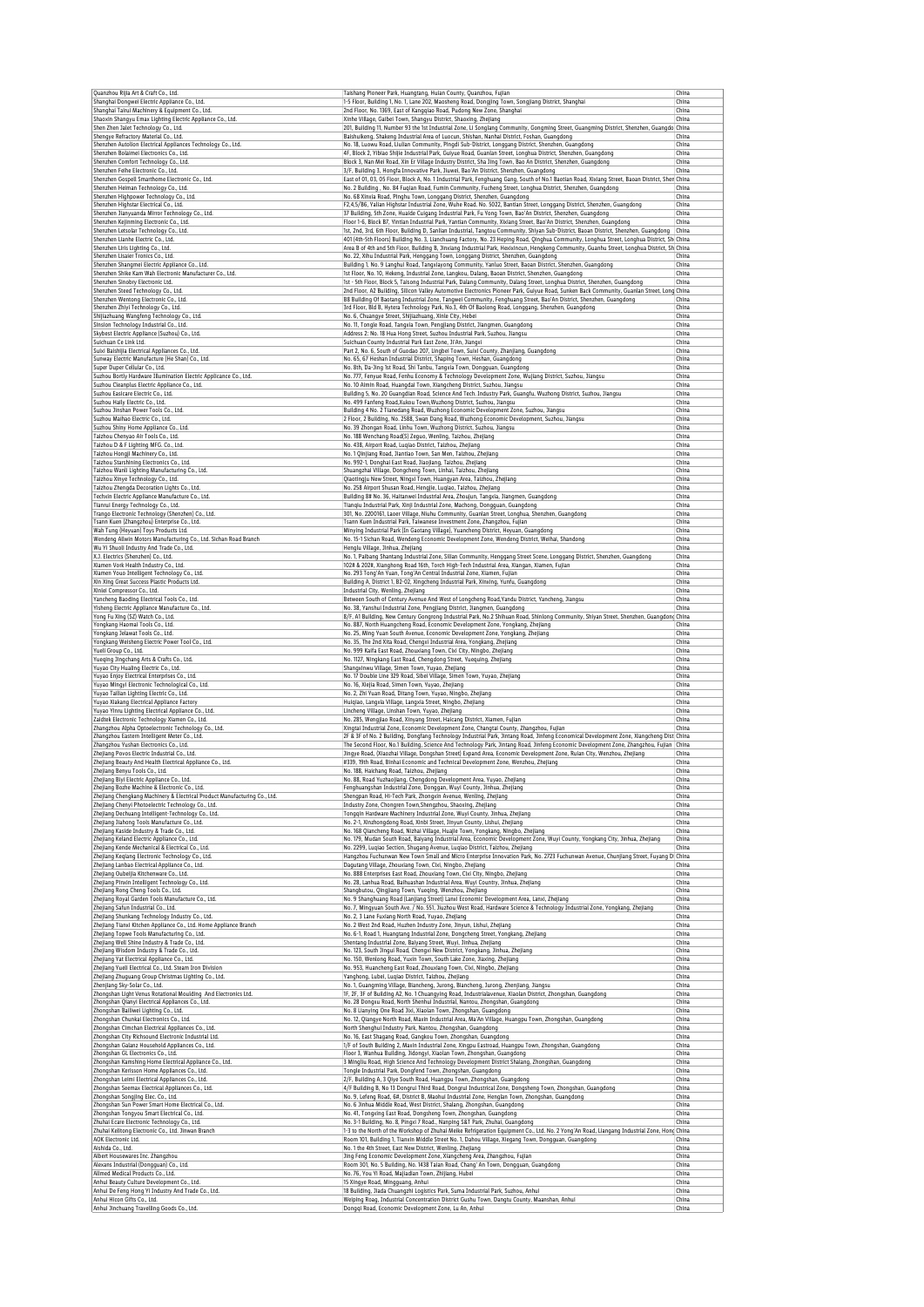| Anhui Mengyang Pneumatic Tools Co., Ltd.<br>Anhui Qimeite Glass Products Co., Ltd.                                                                                                                                                                                                                                                                                                                                                                                                                                                                                                                                                                                                                                                                                                                                                                                                                                                                                                                                                                                                                                                                                                                                                                                                                                                                                                                                                                                                                                                                                                                                                                                                                                                                                                                                                                                                                                                                               | South Pengzu Road, Economic Development Zone of Yongqiao District, Suzhou, Anhui<br>Fengyang County Economic Development Zone, Chuzhou City, Anhui                                                                                            | China<br>China |
|------------------------------------------------------------------------------------------------------------------------------------------------------------------------------------------------------------------------------------------------------------------------------------------------------------------------------------------------------------------------------------------------------------------------------------------------------------------------------------------------------------------------------------------------------------------------------------------------------------------------------------------------------------------------------------------------------------------------------------------------------------------------------------------------------------------------------------------------------------------------------------------------------------------------------------------------------------------------------------------------------------------------------------------------------------------------------------------------------------------------------------------------------------------------------------------------------------------------------------------------------------------------------------------------------------------------------------------------------------------------------------------------------------------------------------------------------------------------------------------------------------------------------------------------------------------------------------------------------------------------------------------------------------------------------------------------------------------------------------------------------------------------------------------------------------------------------------------------------------------------------------------------------------------------------------------------------------------|-----------------------------------------------------------------------------------------------------------------------------------------------------------------------------------------------------------------------------------------------|----------------|
| Anhui Rich Pet Products Co., Ltd.                                                                                                                                                                                                                                                                                                                                                                                                                                                                                                                                                                                                                                                                                                                                                                                                                                                                                                                                                                                                                                                                                                                                                                                                                                                                                                                                                                                                                                                                                                                                                                                                                                                                                                                                                                                                                                                                                                                                | Gao Cheng Road And Passes Three Intersection, Lu An Economic Technological Development Zone, Lu' An, Anhui                                                                                                                                    | China          |
| Anhui Tongrun Auto Accessory Co., Ltd.                                                                                                                                                                                                                                                                                                                                                                                                                                                                                                                                                                                                                                                                                                                                                                                                                                                                                                                                                                                                                                                                                                                                                                                                                                                                                                                                                                                                                                                                                                                                                                                                                                                                                                                                                                                                                                                                                                                           | Zhucunwu Group, Niule Village, Ningdun Town, Ningguo, Anhui                                                                                                                                                                                   | China          |
| Anhui Xinmin Glass Co., Ltd.<br>Anhui Xinping Bags Co., Ltd.                                                                                                                                                                                                                                                                                                                                                                                                                                                                                                                                                                                                                                                                                                                                                                                                                                                                                                                                                                                                                                                                                                                                                                                                                                                                                                                                                                                                                                                                                                                                                                                                                                                                                                                                                                                                                                                                                                     | Fengyang Industrial Park, Chuzhou, Anhui<br>East River Park, Economic Development Zone Of Qingyang County, Chizhou, Anhui                                                                                                                     | China<br>China |
| Anhui Yongda Adhesive Technology Co., Ltd.                                                                                                                                                                                                                                                                                                                                                                                                                                                                                                                                                                                                                                                                                                                                                                                                                                                                                                                                                                                                                                                                                                                                                                                                                                                                                                                                                                                                                                                                                                                                                                                                                                                                                                                                                                                                                                                                                                                       | Zongyang Complexe Zone, Tongling, Anhui                                                                                                                                                                                                       | China          |
| Anji Chang Hong Chain Manufacturing Co., Ltd.<br>Anji Yixin Metal Tools Co., Ltd.                                                                                                                                                                                                                                                                                                                                                                                                                                                                                                                                                                                                                                                                                                                                                                                                                                                                                                                                                                                                                                                                                                                                                                                                                                                                                                                                                                                                                                                                                                                                                                                                                                                                                                                                                                                                                                                                                | No. 7 Wufu Road, Tianzi Lake Industrial Park, Anji, Huzhou, Zhejiang<br>Zone 2, Sunshine Industrial Park, Anji County, Huzhou, Zhejiang                                                                                                       | China<br>China |
| Artmax (Xiamen) Technology Co., Ltd.                                                                                                                                                                                                                                                                                                                                                                                                                                                                                                                                                                                                                                                                                                                                                                                                                                                                                                                                                                                                                                                                                                                                                                                                                                                                                                                                                                                                                                                                                                                                                                                                                                                                                                                                                                                                                                                                                                                             | 3F, Unit A of 2 Floor, Building 4, No. 8 Xiamei East Road, Haicang District, Xiamen, Fujian                                                                                                                                                   | China          |
| Baoying Rijia Hengfeng Glass Arts & Crafts Co., Ltd.<br>Baoyingyi Art & Craft Co., Ltd.                                                                                                                                                                                                                                                                                                                                                                                                                                                                                                                                                                                                                                                                                                                                                                                                                                                                                                                                                                                                                                                                                                                                                                                                                                                                                                                                                                                                                                                                                                                                                                                                                                                                                                                                                                                                                                                                          | No. 673 Suzhong Zhonglu, Baoying County, Yangzhou, Jiangsu<br>Building A & B, Xin Pi Villager Group, Changbu Village, Xinxu Town, Huiyang District, Huzhou, Guangdong                                                                         | China<br>China |
| Beifa Group Co., Ltd.                                                                                                                                                                                                                                                                                                                                                                                                                                                                                                                                                                                                                                                                                                                                                                                                                                                                                                                                                                                                                                                                                                                                                                                                                                                                                                                                                                                                                                                                                                                                                                                                                                                                                                                                                                                                                                                                                                                                            | No. 1, Building 4 and No. 1, Building 1, No. 68, Weiliu Road, Xiao Gang, Beilun District, Ningbo, Zhejiang                                                                                                                                    | China          |
| Berlee Furniture Co., Ltd.                                                                                                                                                                                                                                                                                                                                                                                                                                                                                                                                                                                                                                                                                                                                                                                                                                                                                                                                                                                                                                                                                                                                                                                                                                                                                                                                                                                                                                                                                                                                                                                                                                                                                                                                                                                                                                                                                                                                       | Yinlong Road West, Qibao, Xinhui District, Jiangmen, Guangdong                                                                                                                                                                                | China          |
| Best Houseware Co., Ltd.<br>Better Home Products (Zhejiang) Co., Ltd.                                                                                                                                                                                                                                                                                                                                                                                                                                                                                                                                                                                                                                                                                                                                                                                                                                                                                                                                                                                                                                                                                                                                                                                                                                                                                                                                                                                                                                                                                                                                                                                                                                                                                                                                                                                                                                                                                            | Xinsha Industrial Park, Muzhou Town, Xinhui District, Jiangmen, Guangdong<br>No. 378, Guangming Street, Moganshan Economic Development Zone, Wukang Town, Deqing, Zhejiang                                                                    | China<br>China |
| Bigfun Leisure Shanghai Co., Ltd.                                                                                                                                                                                                                                                                                                                                                                                                                                                                                                                                                                                                                                                                                                                                                                                                                                                                                                                                                                                                                                                                                                                                                                                                                                                                                                                                                                                                                                                                                                                                                                                                                                                                                                                                                                                                                                                                                                                                | Building 5, No. 9 Wanling Road, Pudong New Area, Shanghai                                                                                                                                                                                     | China          |
| Birchwoods (Lin'An) Leisure Products Co., Ltd.<br>Bonsen Electronics Ltd.                                                                                                                                                                                                                                                                                                                                                                                                                                                                                                                                                                                                                                                                                                                                                                                                                                                                                                                                                                                                                                                                                                                                                                                                                                                                                                                                                                                                                                                                                                                                                                                                                                                                                                                                                                                                                                                                                        | Lin' An Economic Development Zone, Hangzhou, Zhejiang                                                                                                                                                                                         | China          |
| Bonuts Hardware & Plastic Co., Ltd.                                                                                                                                                                                                                                                                                                                                                                                                                                                                                                                                                                                                                                                                                                                                                                                                                                                                                                                                                                                                                                                                                                                                                                                                                                                                                                                                                                                                                                                                                                                                                                                                                                                                                                                                                                                                                                                                                                                              | No. 11-12, Lun Ping Chong Industrial Zone, San Tun Village, Hou Jie Town, Dongguan, Guangdong<br>Xiao Shu Industrial Area, Meixi Town, Anji County, Huzhou, Zhejiang                                                                          | China<br>China |
| Boxuan Furniture Manufacturing Co., Ltd.                                                                                                                                                                                                                                                                                                                                                                                                                                                                                                                                                                                                                                                                                                                                                                                                                                                                                                                                                                                                                                                                                                                                                                                                                                                                                                                                                                                                                                                                                                                                                                                                                                                                                                                                                                                                                                                                                                                         | Xiaowangchang Village, Tangerli Town, Bazhou, Langfang, Hebei                                                                                                                                                                                 | China          |
| Brighten Industrial Co., Ltd.<br>Cangzhou Zhongyi Glass Crafts Co., Ltd.                                                                                                                                                                                                                                                                                                                                                                                                                                                                                                                                                                                                                                                                                                                                                                                                                                                                                                                                                                                                                                                                                                                                                                                                                                                                                                                                                                                                                                                                                                                                                                                                                                                                                                                                                                                                                                                                                         | Gong Fa Industrial Zone, He Shan Town, Yangdong County, Yangjiang, Guangdong<br>Balitun Village, Economic Development Zone, Cangzhou, Hebei                                                                                                   | China<br>China |
| Cao County Mei Er Jia Wooden Crafts Co., Ltd.                                                                                                                                                                                                                                                                                                                                                                                                                                                                                                                                                                                                                                                                                                                                                                                                                                                                                                                                                                                                                                                                                                                                                                                                                                                                                                                                                                                                                                                                                                                                                                                                                                                                                                                                                                                                                                                                                                                    | Zhulou, Zhenlou Administrative Village, Pulianji Town, Cao County, Heze, Shandong                                                                                                                                                             | China          |
| Changchun City Yuxin Industry Co., Ltd.                                                                                                                                                                                                                                                                                                                                                                                                                                                                                                                                                                                                                                                                                                                                                                                                                                                                                                                                                                                                                                                                                                                                                                                                                                                                                                                                                                                                                                                                                                                                                                                                                                                                                                                                                                                                                                                                                                                          | Aiguo Village, Xinli Town, Jingyue Developing Economic Zone, Changchun, Jilin                                                                                                                                                                 | China          |
| Changhong Plastics Group Imperial Plastics Co., Ltd.<br>Changshu Chengding Non-Woven Fabric Co., Ltd.                                                                                                                                                                                                                                                                                                                                                                                                                                                                                                                                                                                                                                                                                                                                                                                                                                                                                                                                                                                                                                                                                                                                                                                                                                                                                                                                                                                                                                                                                                                                                                                                                                                                                                                                                                                                                                                            | No. 4999 Express Way, Xinwu Economic Development Zone, Wuhu, Anhui<br>Nandu Bridge, Xushi, Dongbang Town, Changshu, Jiangsu                                                                                                                   | China<br>China |
| Changshu Tongrun Auto Accessory Co., Ltd.                                                                                                                                                                                                                                                                                                                                                                                                                                                                                                                                                                                                                                                                                                                                                                                                                                                                                                                                                                                                                                                                                                                                                                                                                                                                                                                                                                                                                                                                                                                                                                                                                                                                                                                                                                                                                                                                                                                        | New Longteng Industrial Park, Changshu Economy Development Zone, Changzhou, Jiangsu                                                                                                                                                           | China          |
| Changshu Xingxin Cultural Articles Co., Ltd.<br>Changshu Double Glory Pet Products Co., Ltd.                                                                                                                                                                                                                                                                                                                                                                                                                                                                                                                                                                                                                                                                                                                                                                                                                                                                                                                                                                                                                                                                                                                                                                                                                                                                                                                                                                                                                                                                                                                                                                                                                                                                                                                                                                                                                                                                     | No. 28 Mogan Road, Mocheng, Yushan Town, Changshu, Jiangsu<br>Yangnan Road, Yangyuan, Xinzhuang Town, Changshu, Jiangsu                                                                                                                       | China<br>China |
| Changzhou Bosket Plastic Products Co., Ltd.                                                                                                                                                                                                                                                                                                                                                                                                                                                                                                                                                                                                                                                                                                                                                                                                                                                                                                                                                                                                                                                                                                                                                                                                                                                                                                                                                                                                                                                                                                                                                                                                                                                                                                                                                                                                                                                                                                                      | Qianhuang Town Industry Concentration Zone, Changzhou, Jiangsu                                                                                                                                                                                | China          |
| Changzhou Guangmeng Tools & Hardware Co., Ltd.                                                                                                                                                                                                                                                                                                                                                                                                                                                                                                                                                                                                                                                                                                                                                                                                                                                                                                                                                                                                                                                                                                                                                                                                                                                                                                                                                                                                                                                                                                                                                                                                                                                                                                                                                                                                                                                                                                                   | No. 32 Daoxiang West Road, Wujin Economic Development Zone, Changzhou, Jiangsu                                                                                                                                                                | China          |
| Changzhou Hualian Health Dressing Co., Ltd.<br>Changzhou Minghe Plastic And Rubber Co., Ltd.                                                                                                                                                                                                                                                                                                                                                                                                                                                                                                                                                                                                                                                                                                                                                                                                                                                                                                                                                                                                                                                                                                                                                                                                                                                                                                                                                                                                                                                                                                                                                                                                                                                                                                                                                                                                                                                                     | No. 55 Yue Jin Road, Zougu Town, Zhonglou District, Changzhou, Jiangsu<br>No. 56 Tianshan Road, Xinbei District, Changzhou, Jiangsu                                                                                                           | China<br>China |
| Changzhou Sld Outdoor Products Co., Ltd.                                                                                                                                                                                                                                                                                                                                                                                                                                                                                                                                                                                                                                                                                                                                                                                                                                                                                                                                                                                                                                                                                                                                                                                                                                                                                                                                                                                                                                                                                                                                                                                                                                                                                                                                                                                                                                                                                                                         | No. 2 East Xinghe Road, Hetou Industrial Zone, Jintan District, Changzhou, Jiangsu                                                                                                                                                            | China          |
| Changzhou Welfun Plastic Products Co., Ltd.                                                                                                                                                                                                                                                                                                                                                                                                                                                                                                                                                                                                                                                                                                                                                                                                                                                                                                                                                                                                                                                                                                                                                                                                                                                                                                                                                                                                                                                                                                                                                                                                                                                                                                                                                                                                                                                                                                                      | No. 3, Donghuan 1st Road, Lndustrial Zone, Xuebu Town, Jintan District Changzhou, Jintan, Jiangsu                                                                                                                                             | China          |
| Changzhou Xunyi Glass Co., Ltd.<br>Chao Tong Electronic Lighting (Tai Zhou) Co., Ltd.                                                                                                                                                                                                                                                                                                                                                                                                                                                                                                                                                                                                                                                                                                                                                                                                                                                                                                                                                                                                                                                                                                                                                                                                                                                                                                                                                                                                                                                                                                                                                                                                                                                                                                                                                                                                                                                                            | Budong Road, Huangli Town, Wujin District, Changzhou, Jiangsu<br>Baling Village, Huaqiao Town, Sanmen County, Taizhou, Zhejiang                                                                                                               | China<br>China |
| Chaozhou Chaoan Jinyang Porcelain Co., Ltd.                                                                                                                                                                                                                                                                                                                                                                                                                                                                                                                                                                                                                                                                                                                                                                                                                                                                                                                                                                                                                                                                                                                                                                                                                                                                                                                                                                                                                                                                                                                                                                                                                                                                                                                                                                                                                                                                                                                      | Panyang Village, Fengtang Town, Chaoan, Chaozhou, Guangdong                                                                                                                                                                                   | China          |
| Chaozhou Fengxi Zhenfeng Ceramics Manufactory                                                                                                                                                                                                                                                                                                                                                                                                                                                                                                                                                                                                                                                                                                                                                                                                                                                                                                                                                                                                                                                                                                                                                                                                                                                                                                                                                                                                                                                                                                                                                                                                                                                                                                                                                                                                                                                                                                                    | The North Lot C5-6, Railway Station Area Chaozhou, Chaozhou, Guangdong                                                                                                                                                                        | China          |
| Chaozhou Lianfeng Porcelain Co., Ltd.<br>China Artisans Ltd.                                                                                                                                                                                                                                                                                                                                                                                                                                                                                                                                                                                                                                                                                                                                                                                                                                                                                                                                                                                                                                                                                                                                                                                                                                                                                                                                                                                                                                                                                                                                                                                                                                                                                                                                                                                                                                                                                                     | No. 8 Xiadong Road, Man Chang Industry Area, Xiadongpu Cun, Fengxi, Chaozhou, Guangdong<br>Joinrich International Holding Ltd. 1 Factory Building Fucaovillage, Yong'An Town, Dinghu District, Zhaoqing, Guangdong                            | China<br>China |
| Chuzhou Donlim Electrical Appliances Co., Ltd.                                                                                                                                                                                                                                                                                                                                                                                                                                                                                                                                                                                                                                                                                                                                                                                                                                                                                                                                                                                                                                                                                                                                                                                                                                                                                                                                                                                                                                                                                                                                                                                                                                                                                                                                                                                                                                                                                                                   | No. 1777 Yangzi East Road, Chuzhou, Anhui                                                                                                                                                                                                     | China          |
| Cixi Based Garden Hose Co., Ltd.<br>Cixi Bojie Metal Tools Co., Ltd.                                                                                                                                                                                                                                                                                                                                                                                                                                                                                                                                                                                                                                                                                                                                                                                                                                                                                                                                                                                                                                                                                                                                                                                                                                                                                                                                                                                                                                                                                                                                                                                                                                                                                                                                                                                                                                                                                             | Maima Village, Henghe Town, Cixi, Zhejiang<br>Fufu Village, Chongshou Town, Cixi, Zhejiang                                                                                                                                                    | China<br>China |
| Cixi Hengyu Electronics Co., Ltd.                                                                                                                                                                                                                                                                                                                                                                                                                                                                                                                                                                                                                                                                                                                                                                                                                                                                                                                                                                                                                                                                                                                                                                                                                                                                                                                                                                                                                                                                                                                                                                                                                                                                                                                                                                                                                                                                                                                                | Liutang Village, Chongshou Town, Cixi City, Ningbo, Zhejiang                                                                                                                                                                                  | China          |
| Cixi Moye Garden Tools Co., Ltd.                                                                                                                                                                                                                                                                                                                                                                                                                                                                                                                                                                                                                                                                                                                                                                                                                                                                                                                                                                                                                                                                                                                                                                                                                                                                                                                                                                                                                                                                                                                                                                                                                                                                                                                                                                                                                                                                                                                                 | Maima Village, Henghe Town, Cixi City, Ningbo, Zhejiang                                                                                                                                                                                       | China          |
| Cixi Tianvuan Tools Co., Ltd.                                                                                                                                                                                                                                                                                                                                                                                                                                                                                                                                                                                                                                                                                                                                                                                                                                                                                                                                                                                                                                                                                                                                                                                                                                                                                                                                                                                                                                                                                                                                                                                                                                                                                                                                                                                                                                                                                                                                    | West Side South Tianyuan Road, Zhouxiang Town, Cixi City, Ningbo, Zhejiang                                                                                                                                                                    | China          |
| Cixi Yuli Industrial Co., Ltd.<br>Cixi Zhihong Machinery Manufacturing Co., Ltd.                                                                                                                                                                                                                                                                                                                                                                                                                                                                                                                                                                                                                                                                                                                                                                                                                                                                                                                                                                                                                                                                                                                                                                                                                                                                                                                                                                                                                                                                                                                                                                                                                                                                                                                                                                                                                                                                                 | No.19 Renmin North Road, Fanshi Industrial Zone, Longshan Town, Cixi, Ningbo, Zhejiang<br>No. 29, West Weier Road, Chongshou Town, Cixi, Ningbo, Zhejiang                                                                                     | China<br>China |
| Colorprint Offset (Shenzhen) Co., Ltd.                                                                                                                                                                                                                                                                                                                                                                                                                                                                                                                                                                                                                                                                                                                                                                                                                                                                                                                                                                                                                                                                                                                                                                                                                                                                                                                                                                                                                                                                                                                                                                                                                                                                                                                                                                                                                                                                                                                           | Block 2, No. 3 Industrial Estate, Jiangshi Community, Gongming Street, Guangming New District, Shenzhen, Guangdong                                                                                                                            | China          |
| Conka Clock And Watch Limied                                                                                                                                                                                                                                                                                                                                                                                                                                                                                                                                                                                                                                                                                                                                                                                                                                                                                                                                                                                                                                                                                                                                                                                                                                                                                                                                                                                                                                                                                                                                                                                                                                                                                                                                                                                                                                                                                                                                     | No. 10 Dagiao Nan, Dongcun, Jinsha Xilian, Danzao, Nanhai, Foshan, Guangdong                                                                                                                                                                  | China          |
| Cre8 Direct (Ningbo) Co., Ltd.<br>Cuori Electrical Appliances (Group) Co., Ltd. Cixi Garment Care Branch                                                                                                                                                                                                                                                                                                                                                                                                                                                                                                                                                                                                                                                                                                                                                                                                                                                                                                                                                                                                                                                                                                                                                                                                                                                                                                                                                                                                                                                                                                                                                                                                                                                                                                                                                                                                                                                         | 45 W, Lushan Road, Beilun District, Ningbo, Zhejiang<br>2 and 4 Building, No.1088 Zhouzhi Road, Zhouxiang Town, Cixi, Ningbo, Zhejiang                                                                                                        | China<br>China |
| DCP Travelling Products Co., Ltd.                                                                                                                                                                                                                                                                                                                                                                                                                                                                                                                                                                                                                                                                                                                                                                                                                                                                                                                                                                                                                                                                                                                                                                                                                                                                                                                                                                                                                                                                                                                                                                                                                                                                                                                                                                                                                                                                                                                                | Chengbei Industry Area, Luocheng Town, Hui An County, Quanzhou, Fujian                                                                                                                                                                        | China          |
| Dahong Down Products (Kunshan) Co., Ltd.                                                                                                                                                                                                                                                                                                                                                                                                                                                                                                                                                                                                                                                                                                                                                                                                                                                                                                                                                                                                                                                                                                                                                                                                                                                                                                                                                                                                                                                                                                                                                                                                                                                                                                                                                                                                                                                                                                                         | No. 18 Xinhua Road, Dianshanhu Town, Kunshan, Jiangsu                                                                                                                                                                                         | China<br>China |
| Danyang Foresight Tools Co., Ltd.<br>Danyang Great Yield Camping Goods Co., Ltd.                                                                                                                                                                                                                                                                                                                                                                                                                                                                                                                                                                                                                                                                                                                                                                                                                                                                                                                                                                                                                                                                                                                                                                                                                                                                                                                                                                                                                                                                                                                                                                                                                                                                                                                                                                                                                                                                                 | Tongxing Industrial Park, Feida Village, Danyang Town, Houxiang, Danbei Town, Danyang, Jiangsu<br>No. 16, Huguo Road, Erling Town, Danyang, Jiangsu                                                                                           | China          |
| Danyang Hengyou Tools Co., Ltd.                                                                                                                                                                                                                                                                                                                                                                                                                                                                                                                                                                                                                                                                                                                                                                                                                                                                                                                                                                                                                                                                                                                                                                                                                                                                                                                                                                                                                                                                                                                                                                                                                                                                                                                                                                                                                                                                                                                                  | No. 1, Liyao Road, Development District, Danyang, Jiangsu                                                                                                                                                                                     | China          |
| Danyang Innovate Sanitary Ware Co., Ltd.<br>Danyang Jinye Tools Co., Ltd.                                                                                                                                                                                                                                                                                                                                                                                                                                                                                                                                                                                                                                                                                                                                                                                                                                                                                                                                                                                                                                                                                                                                                                                                                                                                                                                                                                                                                                                                                                                                                                                                                                                                                                                                                                                                                                                                                        | Yaohua Road, Houxiang, Danbei Town, Danyang, Jiangsu<br>Rongxing Village, Picheng, Danbei Town Danyang, Danyang, Jiangsu                                                                                                                      | China<br>China |
| Danyang Yongfeng Hardware Electromechanical Equipment Co., Ltd.                                                                                                                                                                                                                                                                                                                                                                                                                                                                                                                                                                                                                                                                                                                                                                                                                                                                                                                                                                                                                                                                                                                                                                                                                                                                                                                                                                                                                                                                                                                                                                                                                                                                                                                                                                                                                                                                                                  | Wuxingxihuan Road, Qianxiang Houxiang, Danbei Town, Danyang, Jiangsu                                                                                                                                                                          | China          |
| Danyang Yubin Travelling Products Co., Ltd.                                                                                                                                                                                                                                                                                                                                                                                                                                                                                                                                                                                                                                                                                                                                                                                                                                                                                                                                                                                                                                                                                                                                                                                                                                                                                                                                                                                                                                                                                                                                                                                                                                                                                                                                                                                                                                                                                                                      | Shenyang South Road, Daoshu Town, Danyang, Jiangsu                                                                                                                                                                                            | China          |
| Dason Gift & Stationery (Shenzhen) Co., Ltd.<br>Dehua Gaosheng Arts & Crafts Co., Ltd.                                                                                                                                                                                                                                                                                                                                                                                                                                                                                                                                                                                                                                                                                                                                                                                                                                                                                                                                                                                                                                                                                                                                                                                                                                                                                                                                                                                                                                                                                                                                                                                                                                                                                                                                                                                                                                                                           | No. 501, Block B, 101 A-E Dason Factory, Pinglong East Road, Li Chang Community, Pinghu Street, Longgang District, Shenzhen, Guangd China<br>No. 286, Xunzhong Road, Xunzhong Town, Chengdong Developmentzone, Dehua County, Quanzhou, Fujian | China          |
| Dong Guan Cheng Ye Toys Manufactory Ltd.                                                                                                                                                                                                                                                                                                                                                                                                                                                                                                                                                                                                                                                                                                                                                                                                                                                                                                                                                                                                                                                                                                                                                                                                                                                                                                                                                                                                                                                                                                                                                                                                                                                                                                                                                                                                                                                                                                                         | No. 60 Li Zhong Road, Da Li Village, Qing Xi Town, Dongguan, Guangdong                                                                                                                                                                        | China          |
| Dongguan Dongli Plastic Products Co., Ltd.                                                                                                                                                                                                                                                                                                                                                                                                                                                                                                                                                                                                                                                                                                                                                                                                                                                                                                                                                                                                                                                                                                                                                                                                                                                                                                                                                                                                                                                                                                                                                                                                                                                                                                                                                                                                                                                                                                                       | 13 Jinlong Bei Road, Sangyuan Shequ, Dongcheng, Dongguan, Guangdong                                                                                                                                                                           | China          |
| Dongguan Theseus Sporting Goods Co., Ltd.                                                                                                                                                                                                                                                                                                                                                                                                                                                                                                                                                                                                                                                                                                                                                                                                                                                                                                                                                                                                                                                                                                                                                                                                                                                                                                                                                                                                                                                                                                                                                                                                                                                                                                                                                                                                                                                                                                                        | 66 Industry Road, Sandun Villiage, Houjie Town, Dongguan, Guangdong                                                                                                                                                                           | China<br>China |
| Dongguan City Eon Sporting Goods Co., Ltd.<br>Dongquan City Strong Mountain Plastic Products Co., Ltd.                                                                                                                                                                                                                                                                                                                                                                                                                                                                                                                                                                                                                                                                                                                                                                                                                                                                                                                                                                                                                                                                                                                                                                                                                                                                                                                                                                                                                                                                                                                                                                                                                                                                                                                                                                                                                                                           | Shoe Factory In Lndustrial Park, Qisha Village, Shatian Town, Dongguan, Guangdong<br>No. 13, Banhu East Street, Banhu 128 Industrial Zone, Huangjiang Town, Dongguan, Guangdong                                                               | China          |
| Dongguan City Zhanguan Hardware Products Co., Ltd.                                                                                                                                                                                                                                                                                                                                                                                                                                                                                                                                                                                                                                                                                                                                                                                                                                                                                                                                                                                                                                                                                                                                                                                                                                                                                                                                                                                                                                                                                                                                                                                                                                                                                                                                                                                                                                                                                                               | No. 37, East Market Street, Shujiu Village, Changping, Dongguan, Guangdong                                                                                                                                                                    | China          |
| Dongguan Fuyi Plastic Technology Co., Ltd.<br>Dongquan Hanson Plastic Product Ltd.                                                                                                                                                                                                                                                                                                                                                                                                                                                                                                                                                                                                                                                                                                                                                                                                                                                                                                                                                                                                                                                                                                                                                                                                                                                                                                                                                                                                                                                                                                                                                                                                                                                                                                                                                                                                                                                                               | No. 9, Chuangye 3rd Road, The 2nd Industrial Zone, Helu Village, Huangjiang Town, Dongguan, Guangdong                                                                                                                                         | China<br>China |
| Dongguan Heli Printing Co., Ltd.                                                                                                                                                                                                                                                                                                                                                                                                                                                                                                                                                                                                                                                                                                                                                                                                                                                                                                                                                                                                                                                                                                                                                                                                                                                                                                                                                                                                                                                                                                                                                                                                                                                                                                                                                                                                                                                                                                                                 | Yin Keng Road 59, Shang Yuan Village, Qing Xi Town, Dongguan, Guangdong<br>2nd Industrial Zone, Baihao District, Houjie Town, Dongguan, Guangdong                                                                                             | China          |
| Dongguan Kennex Ceramic Co., Ltd.                                                                                                                                                                                                                                                                                                                                                                                                                                                                                                                                                                                                                                                                                                                                                                                                                                                                                                                                                                                                                                                                                                                                                                                                                                                                                                                                                                                                                                                                                                                                                                                                                                                                                                                                                                                                                                                                                                                                | No. 7, Qing Ping Road, Qing Hu Tou, Tangxia Town, Dongguan, Guangdong                                                                                                                                                                         | China          |
| Dongguan Lirong Decoration Co., Ltd.                                                                                                                                                                                                                                                                                                                                                                                                                                                                                                                                                                                                                                                                                                                                                                                                                                                                                                                                                                                                                                                                                                                                                                                                                                                                                                                                                                                                                                                                                                                                                                                                                                                                                                                                                                                                                                                                                                                             | Sijin Road, Xiaolong Industrial Zone, Yuanshanbei Village, Changping Town, Dongguan, Guangdong                                                                                                                                                | China          |
| Dongguan Morning Light Printing Co., Ltd.<br>Dongguan Summit Luggage Co., Ltd.                                                                                                                                                                                                                                                                                                                                                                                                                                                                                                                                                                                                                                                                                                                                                                                                                                                                                                                                                                                                                                                                                                                                                                                                                                                                                                                                                                                                                                                                                                                                                                                                                                                                                                                                                                                                                                                                                   | Puxin Village, Shipai Town, Dong Guan, Guangdong<br>Nanshan Industrial Zone, Zhangyang, Zhangmutou Town, Dongguan, Guangdong                                                                                                                  | China<br>China |
| Dongguan Surpass Structure Ceramics Co., Ltd.                                                                                                                                                                                                                                                                                                                                                                                                                                                                                                                                                                                                                                                                                                                                                                                                                                                                                                                                                                                                                                                                                                                                                                                                                                                                                                                                                                                                                                                                                                                                                                                                                                                                                                                                                                                                                                                                                                                    | 28th Tangqing West Road, Shitanpu, Tangxia Town, Dongguan, Guangdong                                                                                                                                                                          | China          |
| Dongguan Tai Fat Toy Factory Ltd.                                                                                                                                                                                                                                                                                                                                                                                                                                                                                                                                                                                                                                                                                                                                                                                                                                                                                                                                                                                                                                                                                                                                                                                                                                                                                                                                                                                                                                                                                                                                                                                                                                                                                                                                                                                                                                                                                                                                | No. 6, Chuangxin Rd, Shangsha Area, Chang An Town, Dongguan, Guangdong                                                                                                                                                                        | China          |
| Dongguan Tongxing Outdoor Sports Products Ltd<br>Dongguan Yaducai Cosmetic Fittings Co Ltd                                                                                                                                                                                                                                                                                                                                                                                                                                                                                                                                                                                                                                                                                                                                                                                                                                                                                                                                                                                                                                                                                                                                                                                                                                                                                                                                                                                                                                                                                                                                                                                                                                                                                                                                                                                                                                                                       | No. 68, Santun Gongye Road, Houjie Town, Dongguan, Guangdong<br>Building 10, Jinfenghuang Avenue, Fenggang, Dongguan, Guangdo                                                                                                                 | China<br>Chin: |
| Dongguan Yaoxin Lighting Co., Ltd.                                                                                                                                                                                                                                                                                                                                                                                                                                                                                                                                                                                                                                                                                                                                                                                                                                                                                                                                                                                                                                                                                                                                                                                                                                                                                                                                                                                                                                                                                                                                                                                                                                                                                                                                                                                                                                                                                                                               | Jinyin Road, Chashan Village, Chashan Town, Dongguan, Guangdong                                                                                                                                                                               | China          |
| Dongguan Yi Kang Plush Toys Co., Ltd.<br>Dongquan Zihui Electronic Co., Ltd.                                                                                                                                                                                                                                                                                                                                                                                                                                                                                                                                                                                                                                                                                                                                                                                                                                                                                                                                                                                                                                                                                                                                                                                                                                                                                                                                                                                                                                                                                                                                                                                                                                                                                                                                                                                                                                                                                     | Qiling Cheng, Shadun, Zengbu Village, Chashan Town, Dongguan, Guangdong                                                                                                                                                                       | China          |
| Dongyang Hengrong Technology Co., Ltd.                                                                                                                                                                                                                                                                                                                                                                                                                                                                                                                                                                                                                                                                                                                                                                                                                                                                                                                                                                                                                                                                                                                                                                                                                                                                                                                                                                                                                                                                                                                                                                                                                                                                                                                                                                                                                                                                                                                           | No. 7, Dayuling Road, Wentang Village, Dongcheng District, Dongguan, Guangdong<br>Xixi Village, Nanma Industrial Park, Dongyang, Zhejiang                                                                                                     | China<br>China |
|                                                                                                                                                                                                                                                                                                                                                                                                                                                                                                                                                                                                                                                                                                                                                                                                                                                                                                                                                                                                                                                                                                                                                                                                                                                                                                                                                                                                                                                                                                                                                                                                                                                                                                                                                                                                                                                                                                                                                                  | Shangzhai Village, Beijiang Town, Dongyang, Zhejiang                                                                                                                                                                                          |                |
|                                                                                                                                                                                                                                                                                                                                                                                                                                                                                                                                                                                                                                                                                                                                                                                                                                                                                                                                                                                                                                                                                                                                                                                                                                                                                                                                                                                                                                                                                                                                                                                                                                                                                                                                                                                                                                                                                                                                                                  |                                                                                                                                                                                                                                               | China          |
|                                                                                                                                                                                                                                                                                                                                                                                                                                                                                                                                                                                                                                                                                                                                                                                                                                                                                                                                                                                                                                                                                                                                                                                                                                                                                                                                                                                                                                                                                                                                                                                                                                                                                                                                                                                                                                                                                                                                                                  | Quanfu Village, Nanma Industrial Zone, Dongyang City, Jinhua, Zhejiang                                                                                                                                                                        | China          |
|                                                                                                                                                                                                                                                                                                                                                                                                                                                                                                                                                                                                                                                                                                                                                                                                                                                                                                                                                                                                                                                                                                                                                                                                                                                                                                                                                                                                                                                                                                                                                                                                                                                                                                                                                                                                                                                                                                                                                                  | Nanma Industrial Zone (Xixi Village), Dongyang City, Jinhua, Zhejiang                                                                                                                                                                         | China<br>China |
|                                                                                                                                                                                                                                                                                                                                                                                                                                                                                                                                                                                                                                                                                                                                                                                                                                                                                                                                                                                                                                                                                                                                                                                                                                                                                                                                                                                                                                                                                                                                                                                                                                                                                                                                                                                                                                                                                                                                                                  | Phase 1 Shixing-Tangxia Joint Development Industrial Park, Taiping Town, Shixing County, Shao Guan, Guangdong<br>East From 16, Tang Mei Industrial Zone, Duanzhouba Road, Zone 6, Duanzhou District, Zhaoqing, Guangdong                      | China          |
|                                                                                                                                                                                                                                                                                                                                                                                                                                                                                                                                                                                                                                                                                                                                                                                                                                                                                                                                                                                                                                                                                                                                                                                                                                                                                                                                                                                                                                                                                                                                                                                                                                                                                                                                                                                                                                                                                                                                                                  | No. 18, Jin Yuan Xin Road, Shi Long Keng Village, Liao Bu Town, Dongquan, Guangdong                                                                                                                                                           | China          |
|                                                                                                                                                                                                                                                                                                                                                                                                                                                                                                                                                                                                                                                                                                                                                                                                                                                                                                                                                                                                                                                                                                                                                                                                                                                                                                                                                                                                                                                                                                                                                                                                                                                                                                                                                                                                                                                                                                                                                                  | No. 13, Wenfeng North Road, Rongli, Ronggui Town, Shunde District, Foshan, Guangdong                                                                                                                                                          | China<br>China |
|                                                                                                                                                                                                                                                                                                                                                                                                                                                                                                                                                                                                                                                                                                                                                                                                                                                                                                                                                                                                                                                                                                                                                                                                                                                                                                                                                                                                                                                                                                                                                                                                                                                                                                                                                                                                                                                                                                                                                                  | No. 17 Liuyisan Road, Nasha Industrial District, Danzao Town, Nanhai District, Foshan, Guangdong<br>Zone A, No. 1, Da Dao Street, Lian Sha, Zhoutou Developmentzone, Dan Zao Town, Nan Hai District, Foshan, Guangdong                        | China          |
|                                                                                                                                                                                                                                                                                                                                                                                                                                                                                                                                                                                                                                                                                                                                                                                                                                                                                                                                                                                                                                                                                                                                                                                                                                                                                                                                                                                                                                                                                                                                                                                                                                                                                                                                                                                                                                                                                                                                                                  | Area 2, No. 2, Shencun Industrial Zone, Beisha, Lishui Town, Nanhai District, Foshan, Guangdong                                                                                                                                               | China          |
|                                                                                                                                                                                                                                                                                                                                                                                                                                                                                                                                                                                                                                                                                                                                                                                                                                                                                                                                                                                                                                                                                                                                                                                                                                                                                                                                                                                                                                                                                                                                                                                                                                                                                                                                                                                                                                                                                                                                                                  | Shangxi Industrial Zone, Jiujiang Town, Nanhai District, Foshan, Guangdong                                                                                                                                                                    | China<br>China |
|                                                                                                                                                                                                                                                                                                                                                                                                                                                                                                                                                                                                                                                                                                                                                                                                                                                                                                                                                                                                                                                                                                                                                                                                                                                                                                                                                                                                                                                                                                                                                                                                                                                                                                                                                                                                                                                                                                                                                                  | Jiangguilian Workshop, Shaju Village, Longgao Road, Industrial Area, Jiujiang Town, Nanhai District, Foshan, Guangdong<br>Xing Huang Industry Developing Zone, Si Qian Town, Xin Hui District, Jiangmen, Guangdong                            | China          |
|                                                                                                                                                                                                                                                                                                                                                                                                                                                                                                                                                                                                                                                                                                                                                                                                                                                                                                                                                                                                                                                                                                                                                                                                                                                                                                                                                                                                                                                                                                                                                                                                                                                                                                                                                                                                                                                                                                                                                                  | No. 6-2 Block, D Area of China Bamboo City, Jianou, Fujian                                                                                                                                                                                    | China          |
|                                                                                                                                                                                                                                                                                                                                                                                                                                                                                                                                                                                                                                                                                                                                                                                                                                                                                                                                                                                                                                                                                                                                                                                                                                                                                                                                                                                                                                                                                                                                                                                                                                                                                                                                                                                                                                                                                                                                                                  | Baomei Industrial Zone, Longxun Town, Dehua County, Quanzhou, Fujian<br>Chengdong Industrial Zone, Xunzhong Town, Dehua, Quanzhou, Fujian                                                                                                     | China          |
|                                                                                                                                                                                                                                                                                                                                                                                                                                                                                                                                                                                                                                                                                                                                                                                                                                                                                                                                                                                                                                                                                                                                                                                                                                                                                                                                                                                                                                                                                                                                                                                                                                                                                                                                                                                                                                                                                                                                                                  | Chengdong Development Zone, Xunzhong Town, Dehua County, Quanzhou, Fujian                                                                                                                                                                     | China<br>China |
|                                                                                                                                                                                                                                                                                                                                                                                                                                                                                                                                                                                                                                                                                                                                                                                                                                                                                                                                                                                                                                                                                                                                                                                                                                                                                                                                                                                                                                                                                                                                                                                                                                                                                                                                                                                                                                                                                                                                                                  | Baomei Industrial Area, Longxun Town, Dehua County, Quanzhou, Fujian                                                                                                                                                                          | China          |
|                                                                                                                                                                                                                                                                                                                                                                                                                                                                                                                                                                                                                                                                                                                                                                                                                                                                                                                                                                                                                                                                                                                                                                                                                                                                                                                                                                                                                                                                                                                                                                                                                                                                                                                                                                                                                                                                                                                                                                  | No. 12, Shuangyue Road, Shuangyue Industrial Zone, Fuding, Fujian<br>Xingtai Industrial Park, Changtai Economic Development Zone, Zhangzhou, Fujian                                                                                           | China<br>China |
|                                                                                                                                                                                                                                                                                                                                                                                                                                                                                                                                                                                                                                                                                                                                                                                                                                                                                                                                                                                                                                                                                                                                                                                                                                                                                                                                                                                                                                                                                                                                                                                                                                                                                                                                                                                                                                                                                                                                                                  | No. 15, Chang Xing East Road, Ting Jiang Town, Ma Wei District, Fuzhou, Fujian                                                                                                                                                                | China          |
|                                                                                                                                                                                                                                                                                                                                                                                                                                                                                                                                                                                                                                                                                                                                                                                                                                                                                                                                                                                                                                                                                                                                                                                                                                                                                                                                                                                                                                                                                                                                                                                                                                                                                                                                                                                                                                                                                                                                                                  | Yangxia Village, Guhuai Town, Changle District, Fuzhou, Fujian                                                                                                                                                                                | China          |
|                                                                                                                                                                                                                                                                                                                                                                                                                                                                                                                                                                                                                                                                                                                                                                                                                                                                                                                                                                                                                                                                                                                                                                                                                                                                                                                                                                                                                                                                                                                                                                                                                                                                                                                                                                                                                                                                                                                                                                  | 2. Floor, No. 6 Building of Fujian Jief Group Co., Ltd., No. 28 Jingong Road, Jinshan Investing Zone, Fuzhou, Fujian                                                                                                                          | China<br>China |
|                                                                                                                                                                                                                                                                                                                                                                                                                                                                                                                                                                                                                                                                                                                                                                                                                                                                                                                                                                                                                                                                                                                                                                                                                                                                                                                                                                                                                                                                                                                                                                                                                                                                                                                                                                                                                                                                                                                                                                  | No. 87 Shuangbian, Zhongyang Industrial Zone, Heshi Town, Luojiang District, Quanzhou, Fujian<br>Miaoxia Industrial Zone, Fengzhou Town, Nan'An, Quanzhou                                                                                     | China          |
|                                                                                                                                                                                                                                                                                                                                                                                                                                                                                                                                                                                                                                                                                                                                                                                                                                                                                                                                                                                                                                                                                                                                                                                                                                                                                                                                                                                                                                                                                                                                                                                                                                                                                                                                                                                                                                                                                                                                                                  | Floor 5, Building 2, No. 58, Zhaishan Road, Houshan Village, Nanyu Town, Minhou County, Fuzhou, Fujian                                                                                                                                        | China          |
|                                                                                                                                                                                                                                                                                                                                                                                                                                                                                                                                                                                                                                                                                                                                                                                                                                                                                                                                                                                                                                                                                                                                                                                                                                                                                                                                                                                                                                                                                                                                                                                                                                                                                                                                                                                                                                                                                                                                                                  | No. 9 Donghuan Road, Fengzhou Town, Nanan, Quanzhou, Fujian                                                                                                                                                                                   | China<br>China |
|                                                                                                                                                                                                                                                                                                                                                                                                                                                                                                                                                                                                                                                                                                                                                                                                                                                                                                                                                                                                                                                                                                                                                                                                                                                                                                                                                                                                                                                                                                                                                                                                                                                                                                                                                                                                                                                                                                                                                                  | Mo Wu Industrial District, Yuan Keng Town, Shunchang County, Nanping, Fujian<br>Zhenghe Economic Development Zone, Nanping, Fujian                                                                                                            | China          |
|                                                                                                                                                                                                                                                                                                                                                                                                                                                                                                                                                                                                                                                                                                                                                                                                                                                                                                                                                                                                                                                                                                                                                                                                                                                                                                                                                                                                                                                                                                                                                                                                                                                                                                                                                                                                                                                                                                                                                                  | No. 192, Jindu Road, Xingtai Developing District, Changtai County, Zhangzhou, Fujian                                                                                                                                                          | China          |
|                                                                                                                                                                                                                                                                                                                                                                                                                                                                                                                                                                                                                                                                                                                                                                                                                                                                                                                                                                                                                                                                                                                                                                                                                                                                                                                                                                                                                                                                                                                                                                                                                                                                                                                                                                                                                                                                                                                                                                  | North Part of 1st, 2nd-3rd Floor, Building 1, M9511 Industries Park, No.18, Majiang Road, Mawei District, Fuzhou, Fujian                                                                                                                      | China          |
|                                                                                                                                                                                                                                                                                                                                                                                                                                                                                                                                                                                                                                                                                                                                                                                                                                                                                                                                                                                                                                                                                                                                                                                                                                                                                                                                                                                                                                                                                                                                                                                                                                                                                                                                                                                                                                                                                                                                                                  | (Heping Village, Hechun Village, Heping Town) Fushan Industrial District, Zhangping, Fujian                                                                                                                                                   | China<br>China |
|                                                                                                                                                                                                                                                                                                                                                                                                                                                                                                                                                                                                                                                                                                                                                                                                                                                                                                                                                                                                                                                                                                                                                                                                                                                                                                                                                                                                                                                                                                                                                                                                                                                                                                                                                                                                                                                                                                                                                                  | Xicheng Road, Model Industry Zone, Longgang Town, Wenzhou, Zhejiang<br>Cangjiang Industrial Park, Renhe, Gaoming District, Foshan, Guangdong                                                                                                  | China          |
|                                                                                                                                                                                                                                                                                                                                                                                                                                                                                                                                                                                                                                                                                                                                                                                                                                                                                                                                                                                                                                                                                                                                                                                                                                                                                                                                                                                                                                                                                                                                                                                                                                                                                                                                                                                                                                                                                                                                                                  | Yangxia Village, Guhuai Town, Changle City, Fuzhou, Fujian                                                                                                                                                                                    | China          |
|                                                                                                                                                                                                                                                                                                                                                                                                                                                                                                                                                                                                                                                                                                                                                                                                                                                                                                                                                                                                                                                                                                                                                                                                                                                                                                                                                                                                                                                                                                                                                                                                                                                                                                                                                                                                                                                                                                                                                                  | No. 3, Taiyu Road, Jianxin Town, Cangshan District, Fuzhou, Fujian                                                                                                                                                                            | China<br>China |
|                                                                                                                                                                                                                                                                                                                                                                                                                                                                                                                                                                                                                                                                                                                                                                                                                                                                                                                                                                                                                                                                                                                                                                                                                                                                                                                                                                                                                                                                                                                                                                                                                                                                                                                                                                                                                                                                                                                                                                  | No. 35, Changxing Road, Mawei District, Fuzhou, Fujian<br>1st, 4th, 5th Floor of Building 27 & Building 28, Fuwan, Jinshan Industrial Concentration Area, No. 869 Panyu Road, Gaishan Town, Cang China                                        |                |
|                                                                                                                                                                                                                                                                                                                                                                                                                                                                                                                                                                                                                                                                                                                                                                                                                                                                                                                                                                                                                                                                                                                                                                                                                                                                                                                                                                                                                                                                                                                                                                                                                                                                                                                                                                                                                                                                                                                                                                  | No. 268 Gushanzhou, Minhou, Fuzhou, Fujian                                                                                                                                                                                                    | China          |
|                                                                                                                                                                                                                                                                                                                                                                                                                                                                                                                                                                                                                                                                                                                                                                                                                                                                                                                                                                                                                                                                                                                                                                                                                                                                                                                                                                                                                                                                                                                                                                                                                                                                                                                                                                                                                                                                                                                                                                  | Xiexitou Area, Jinfeng Industrial Zone, Xiangcheng District, Zhangzhou, Fujian                                                                                                                                                                | China          |
|                                                                                                                                                                                                                                                                                                                                                                                                                                                                                                                                                                                                                                                                                                                                                                                                                                                                                                                                                                                                                                                                                                                                                                                                                                                                                                                                                                                                                                                                                                                                                                                                                                                                                                                                                                                                                                                                                                                                                                  | 3/F, No. 8 Building, Moli Industrial Area, Xindian Town, Jin'An District, Fuzhou, Fujian<br>Workshop No. 2, Fujian Idea Furniture Co., Ltd., Xiali Village, Yuxi Town, Fuqing, Fujian                                                         | China<br>China |
| Dongyang Jiahe Creation Ltd.<br>Dongyang Mingpin Commodity Co., Ltd.<br>Dongyang Yangchen Hardware Producy Co., Ltd.<br>Eagle (Shaoguan) Stationery Technology Ltd.<br>Festa Party Products Mfy. (Zhaoqing) Ltd.<br>Fortune Sporting Goods Factory<br>Foshan Aifeit Bicycle Accessory Co., Ltd.<br>Foshan Haolan Vacuum Ware Ltd.<br>Foshan Koodee Metal Co., Ltd.<br>Foshan Nanhai Keyo BBQ Industry Co., Ltd.<br>Foshan Nanhai Shengwei Thermostat Co., Ltd.<br>Foshan Nanhau Yi Jin Metal Manufacturing Co., Ltd.<br>Fucheng Metals Production Co., Ltd. Of Jiangmen City<br>Fujian Baifeng Bamboo Products Co., Ltd.<br>Fujian Dehua Hengxin Craft Co., Ltd.<br>Fujian Dehua Jiahao Ceramics Co., Ltd.<br>Fujian Dehua Longnan Ceramic Co., Ltd.<br>Fujian Dehua Quanyi Ceramic Co., Ltd.<br>Fujian Eagle Cultural And Creative Co., Ltd.<br>Fujian Fangyuanda Metal Products Co., Ltd.<br>Fujian Hexin Iron And Wood Furniture Co., Ltd.<br>Fujian Ivyer Industrial Co., Ltd.<br>Fujian Jief Garments Co., Ltd.<br>Fujian Longtai Travelling Articles Co., Ltd.<br>Fujian Nanan Jinlin Ceramics Co., Ltd.<br>Fujian Onesun Sports Technology Co., Ltd.<br>Fujian Quanzhou Qing Quan Crafts Factory Co., Ltd.<br>Fujian Shunchang Shengsheng Wood Industry Ltd. Co.<br>Fujian Tianhua Industrial Co., Ltd.<br>Fujian Yichenda Machinery Co., Ltd.<br>Fujian Youtong Industries Co., Ltd.<br>Fujian Zhangping Kimura Forestry Products Co., Ltd.<br>Fukang Group Co., Ltd.<br>Full Wins Metal Products Industrial Co., Ltd.<br>Fuzhou Aikesen Home Appliances Co., Ltd.<br>Fuzhou Cenyun Houseware Co., , Ltd.<br>Fuzhou Development Area Sensen Arts And Crafts Co., Ltd.<br>Fuzhou Emax Electronic Co., Ltd.<br>Fuzhou Jing Jian Arts & Crafts Co., Ltd.<br>Fuzhou Soongets Industrial Co., Ltd.<br>Fuzhou Vmakes Home Decor Co., Ltd.<br>Fuzhou Wenfeng Wood Industry Co., Ltd.<br>Fuzhou Xida Woodwork Co., Ltd.<br>Fuzhou Xuanyi Arts & Crafts Co., Ltd. | Building No. 4, Fuzhou Fuhui Arts Company, Rongdong Village, Zhuqi Town, Minhou County, Fuzhou, Fujian<br>No. 23 Plant Building, Jinshan Airport Industrial Zone, No. 18 Pengcheng Street, Hunan Town, Changle, Fuzhou, Fujian                | China<br>China |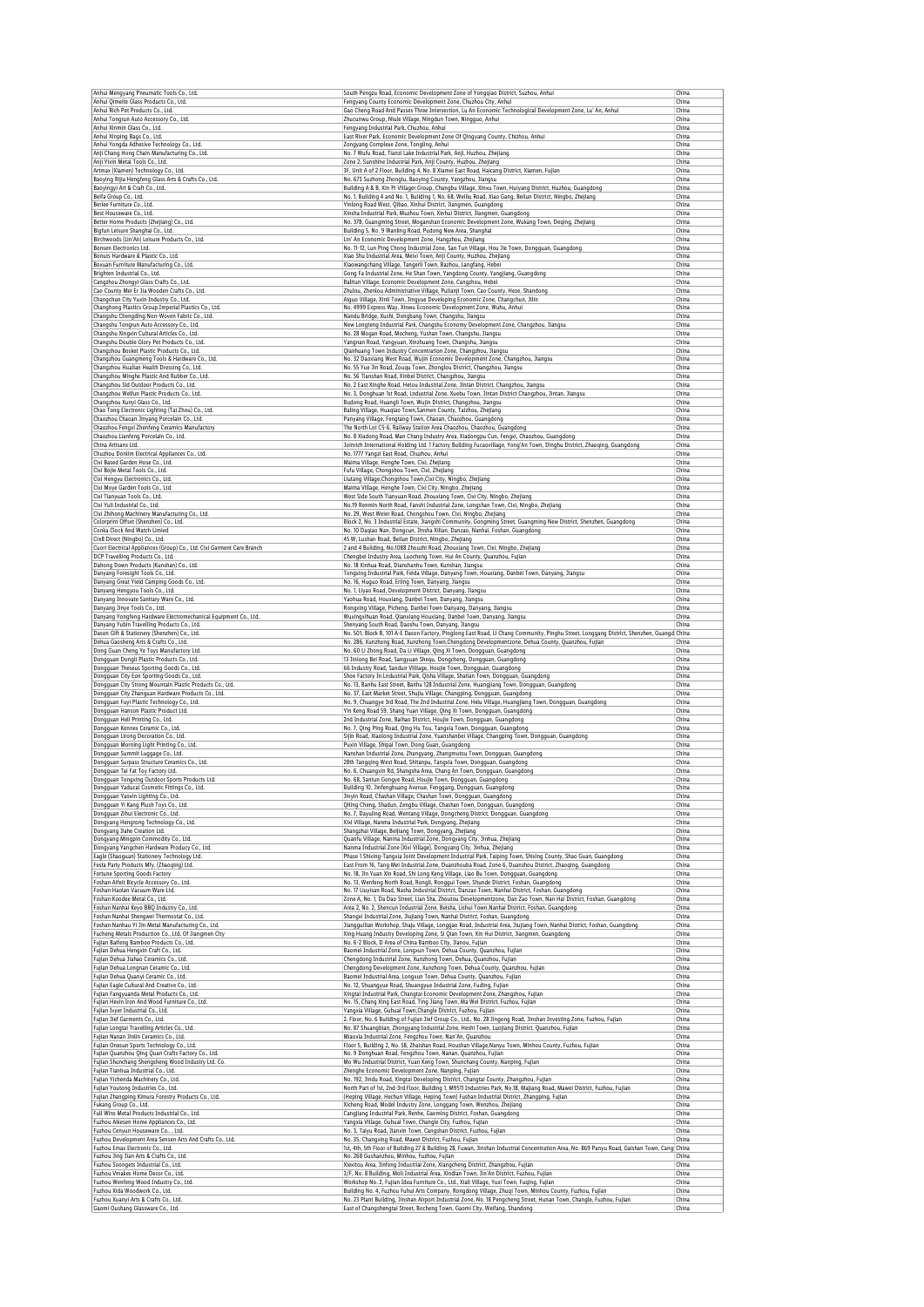| Golden World Electrical Industries (F.J) Co., Ltd.<br>Goldfield Technology Co., Ltd.                                                                                                                                                                                                                                                                                                                                                                                                                                                                                                                                                                                                                                                                                                                                                                                                                                                 | San Shan Industrial Zone, Fuqing, Fujian<br>No. 28 Lingxia Road, Tian Tou Jiao Village, Qiaotou Town, Dongguan, Guangdong                                                                                                    | China<br>China |
|--------------------------------------------------------------------------------------------------------------------------------------------------------------------------------------------------------------------------------------------------------------------------------------------------------------------------------------------------------------------------------------------------------------------------------------------------------------------------------------------------------------------------------------------------------------------------------------------------------------------------------------------------------------------------------------------------------------------------------------------------------------------------------------------------------------------------------------------------------------------------------------------------------------------------------------|------------------------------------------------------------------------------------------------------------------------------------------------------------------------------------------------------------------------------|----------------|
| Grand Enterprise Ltd.                                                                                                                                                                                                                                                                                                                                                                                                                                                                                                                                                                                                                                                                                                                                                                                                                                                                                                                | Weier Road, Quanjiao County Comprehensive Economic Development Zone, Chuzhou, Anhui                                                                                                                                          | China          |
| Green Forest Handicrafts Co., Ltd.                                                                                                                                                                                                                                                                                                                                                                                                                                                                                                                                                                                                                                                                                                                                                                                                                                                                                                   | No. 1, Lvlin Road, Fenghuangshan Street, Yunhe County, Lishui, Zhejiang                                                                                                                                                      | China          |
| Green Frog Garden Tools Co., Ltd.<br>Guangdong Osdon Industrial Co., Ltd.                                                                                                                                                                                                                                                                                                                                                                                                                                                                                                                                                                                                                                                                                                                                                                                                                                                            | No. 172-1. Shen Wan Avenue South.Shenwan Town, Zhong Shan, Guangdong<br>Meipan Industrial Zone, Meiyun Town, Rongchen District, Jieyang, Guangdong                                                                           | China<br>China |
| Guangdong Wireking Metal Manufacture Co., Ltd.                                                                                                                                                                                                                                                                                                                                                                                                                                                                                                                                                                                                                                                                                                                                                                                                                                                                                       | No. 11 Wusha, Shunpan Road Daliang, Shunde, Foshan, Guangdong                                                                                                                                                                | China          |
| Guangdong Haixing Plastic & Rubber Co., Ltd.                                                                                                                                                                                                                                                                                                                                                                                                                                                                                                                                                                                                                                                                                                                                                                                                                                                                                         | Side of 3 Road, Zhumei, Jiedong Economic Development Zone, Jieyang, Guangdong                                                                                                                                                | China          |
| Guangdong Mingjiang Travel Goods Co., Ltd.<br>Guangdong Sanxin Technology Co., Ltd.                                                                                                                                                                                                                                                                                                                                                                                                                                                                                                                                                                                                                                                                                                                                                                                                                                                  | No. C4, Jiafu Industrial Area, Yinzhan Town, High-Tech-Zone, Qingyuan, Guangdong<br>No. 1, 3rd Horizontal Road, Shashui Industrial Transfer Park, Taiping Town, Shixing County, Shaoguan, Guangdong                          | China<br>China |
| Guangdong Transtek Medical Electronics Co., Ltd.                                                                                                                                                                                                                                                                                                                                                                                                                                                                                                                                                                                                                                                                                                                                                                                                                                                                                     | Zone A, No. 105, Dongli Road, Torch Development District, Zhongshan, Guangdong                                                                                                                                               | China          |
| Guangdong Wireking Household Supplies Co., Ltd.                                                                                                                                                                                                                                                                                                                                                                                                                                                                                                                                                                                                                                                                                                                                                                                                                                                                                      | No. 38A, Yangda Road, Sanzhou, Lunjiao, Shunde, Foshan, Guangdong                                                                                                                                                            | China          |
| Guangdong Yuanhua New Material Industry Co., Ltd.                                                                                                                                                                                                                                                                                                                                                                                                                                                                                                                                                                                                                                                                                                                                                                                                                                                                                    | No. 35, Sanming Road, Hecheng Street, Gaoming District, Foshan, Guangdong                                                                                                                                                    | China<br>China |
| Guangxi Lipu Yongan Household Articles Co., Ltd.<br>Guangxi Province Beiliu City Laotian Ceramic Co., Ltd.                                                                                                                                                                                                                                                                                                                                                                                                                                                                                                                                                                                                                                                                                                                                                                                                                           | Alongside The Cigarettes Factory, Huangzhai Village, Licheng Town, Lipu Country, Guilin, Guangxi<br>No.19-3 Minle Road, Beiliu, Yulin, Guangxi                                                                               | China          |
| Guangxi Yulin Jiabao Manufacture Of Commodity Co., Ltd.                                                                                                                                                                                                                                                                                                                                                                                                                                                                                                                                                                                                                                                                                                                                                                                                                                                                              | Pengtang Village, Jingu, Maolin Town, Yuzhou District, Yulin, Guangxi                                                                                                                                                        | China          |
| Guangzhou Dongxing Giantdragon Stationery And Sporting Goods                                                                                                                                                                                                                                                                                                                                                                                                                                                                                                                                                                                                                                                                                                                                                                                                                                                                         | No. 66, Jinghu Road, Xinhua Avenue, Huadu, Guangzhou, Guangdong                                                                                                                                                              | China          |
| Guangzhou Easycut Hardware Mfq Co., Ltd.<br>Guangzhou Interest Houseware Co., Ltd.                                                                                                                                                                                                                                                                                                                                                                                                                                                                                                                                                                                                                                                                                                                                                                                                                                                   | Building 112, No. 186, Shizhongsan Road, Guankeng Village, Dashi Town, Panyu District, Guangzhou, Guangdong<br>No. 39, Tongrong Road, Tanzhou Community, Dagang Town, Nansha District, Guangzhou, Guangdong                  | China<br>China |
| Guangzhou J&Y Safety Products Manufacturer Co., Ltd.                                                                                                                                                                                                                                                                                                                                                                                                                                                                                                                                                                                                                                                                                                                                                                                                                                                                                 | No. 5, Yongle Road, Huashan Town, Huadu District, Guangzhou, Guangdong                                                                                                                                                       | China          |
| Guangzhou Magi-Wap Culture Articles Co., Ltd.                                                                                                                                                                                                                                                                                                                                                                                                                                                                                                                                                                                                                                                                                                                                                                                                                                                                                        | No. 2 Tiancheng Road, Liangtian Village, Zhongluotan Town, Baiyun District, Guangzhou, Guangdong                                                                                                                             | China          |
| Guangzhou Sanhua Technology Co., Ltd.                                                                                                                                                                                                                                                                                                                                                                                                                                                                                                                                                                                                                                                                                                                                                                                                                                                                                                | West Dongfeng Road, Automobile Industry Base, Xinhua Street, Huadu District, Guangzhou, Guangdong<br>Beixing Industrial Area, Huadu District, Guangzhou, Guangdong                                                           | China          |
| Guangzhou Uwin Houseware Co, Ltd.<br>Guangzhou Yu He Toys Ltd.                                                                                                                                                                                                                                                                                                                                                                                                                                                                                                                                                                                                                                                                                                                                                                                                                                                                       | 136, Xindu Road, Xinhua Industrial Zone, Xinhua Street, Huadu District, Guangzhou, Guangdong                                                                                                                                 | China<br>China |
| Guilin Betterall Household Articles Group Co., Ltd.                                                                                                                                                                                                                                                                                                                                                                                                                                                                                                                                                                                                                                                                                                                                                                                                                                                                                  | (Liantang, Ligui Road) No. 9th Qiaofu Industrial Zone, Lipu City, Guilin, Guangxi                                                                                                                                            | China          |
| Huachuang Pan-Tech Co., Ltd.                                                                                                                                                                                                                                                                                                                                                                                                                                                                                                                                                                                                                                                                                                                                                                                                                                                                                                         | Dongcuo Industrial Zone, Xinjie Village, Longhu Town, Jinjiang, Fujian                                                                                                                                                       | China          |
| Haining Annabi Electric Appliances Co., Ltd.<br>Haiyan Dachun Hardware Co., Ltd.                                                                                                                                                                                                                                                                                                                                                                                                                                                                                                                                                                                                                                                                                                                                                                                                                                                     | No. 86, Wenbang Road, Yuanhua Town, Haining, Zhejiang<br>No. 42, Changqing Road, Ganpu Town, Haiyan County, Jiaxing, Zhejiang                                                                                                | China<br>China |
| Hangzhou Bofeng Diamond Tools Co., Ltd.                                                                                                                                                                                                                                                                                                                                                                                                                                                                                                                                                                                                                                                                                                                                                                                                                                                                                              | 001 Xinyi Road, Zhongli Country, Yinong, Xiaoshan, Hangzhou, Hangzhou, Zhejiang                                                                                                                                              | China          |
| Hangzhou Fuyang Fangcun Stationery Plant                                                                                                                                                                                                                                                                                                                                                                                                                                                                                                                                                                                                                                                                                                                                                                                                                                                                                             | Fangcun Village, Shangguan Town, Fuyang District, Hangzhou, Zhejiang                                                                                                                                                         | China          |
| Hangzhou Great Tools Co., Ltd.                                                                                                                                                                                                                                                                                                                                                                                                                                                                                                                                                                                                                                                                                                                                                                                                                                                                                                       | Industry Area, Dalushang Village, Qiantan Town, Jiande, Hangzhou, Zhejiang                                                                                                                                                   | China          |
| Hangzhou Greatpower Tools Co., Ltd.<br>Hangzhou Hengbang Plastic Industry Co., Ltd.                                                                                                                                                                                                                                                                                                                                                                                                                                                                                                                                                                                                                                                                                                                                                                                                                                                  | Heng'Er Road, Jiaoshan Village, Xuxian Industrial Park, Yiqiao, Xiaoshan, Hangzhou, Zhejiang<br>No. 30, Group 8, Xingfu Village, Dangwan Town, Xiaoshan District, Hangzhou, Zhejiang                                         | China<br>China |
| Hangzhou Huatao Plastic Co., Ltd.                                                                                                                                                                                                                                                                                                                                                                                                                                                                                                                                                                                                                                                                                                                                                                                                                                                                                                    | No. 61 Xianming Road, Xindeng, Fuyang, Hangzhou, Zhejiang                                                                                                                                                                    | China          |
| Hangzhou Mingzhu Tools Co., Ltd.                                                                                                                                                                                                                                                                                                                                                                                                                                                                                                                                                                                                                                                                                                                                                                                                                                                                                                     | 2nd Building of No. 2, No. 3 Road, Dongzhou Industrial Zone, Fuyang District, Hangzhou, Zhejiang                                                                                                                             | China          |
| Hangzhou Pangong Tool Co., Ltd.                                                                                                                                                                                                                                                                                                                                                                                                                                                                                                                                                                                                                                                                                                                                                                                                                                                                                                      | Shanlian Village, Suoqian Town, Xiaoshan District, Hangzhou, Zhejiang                                                                                                                                                        | China          |
| Hangzhou Shangguan Racket Co., Ltd.<br>Hangzhou Tools Measure Tools Co., Ltd.                                                                                                                                                                                                                                                                                                                                                                                                                                                                                                                                                                                                                                                                                                                                                                                                                                                        | Xu Village, Shangguan, Fuyang, Hangzhou, Zhejiang<br>Yiqiao Town, Xiaoshan District, Hangzhou, Zhejiang                                                                                                                      | China<br>China |
| Hangzhou Xiaoshan Daqiao Xiangxiao Stamping Factory                                                                                                                                                                                                                                                                                                                                                                                                                                                                                                                                                                                                                                                                                                                                                                                                                                                                                  | Daqiao Village, Heshang Town, Xiaoshan District, Hangzhou, Zhejiang                                                                                                                                                          | China          |
| Hangzhou Yuzhan Tools Co., Ltd.                                                                                                                                                                                                                                                                                                                                                                                                                                                                                                                                                                                                                                                                                                                                                                                                                                                                                                      | No. 120, Houwukou, Sun Industrial Park, Sun Town, Lin'An, Hangzhou, Zhejiang                                                                                                                                                 | China          |
| Hansi Holding Co., Ltd.                                                                                                                                                                                                                                                                                                                                                                                                                                                                                                                                                                                                                                                                                                                                                                                                                                                                                                              | Shangbutou Village, Qingjiang Town, Yueging, Zhejiang                                                                                                                                                                        | China          |
| He Lin Fujian Houseware Co., Ltd.<br>Hebei Charlotte Enterprise Co., Ltd.                                                                                                                                                                                                                                                                                                                                                                                                                                                                                                                                                                                                                                                                                                                                                                                                                                                            | Industrial Avenue, Economic Development Zone, Shaowu, Fujian<br>Wugiang Industrial Zone, Hengshui, Hebei                                                                                                                     | China<br>China |
| Hebei Honor Mechanical Mould Co., Ltd.                                                                                                                                                                                                                                                                                                                                                                                                                                                                                                                                                                                                                                                                                                                                                                                                                                                                                               | West Side of Dingwei Road, Pingxiang County, Xingtai, Hebei                                                                                                                                                                  | China          |
| Hebei Mijia Housewares Co., Ltd.                                                                                                                                                                                                                                                                                                                                                                                                                                                                                                                                                                                                                                                                                                                                                                                                                                                                                                     | South of Wangxia Village, Tiangongying Township, Xinji City, Shijiazhuang, Hebei                                                                                                                                             | China          |
| Hefei Sun Pet Products Co., Ltd.<br>Hejian Roter Faden Glass Products Co., Ltd.                                                                                                                                                                                                                                                                                                                                                                                                                                                                                                                                                                                                                                                                                                                                                                                                                                                      | Feixi Haotianya Garment Company Zone, Shan'Nan Industrial Zone, Feixi County, Hefei, Anhui<br>Fengliunian Village, Limingju Town, Hejian, Cangzhou, Hebei                                                                    | China<br>China |
| Henan Yagao Furniture Co., Ltd.                                                                                                                                                                                                                                                                                                                                                                                                                                                                                                                                                                                                                                                                                                                                                                                                                                                                                                      | The Southeast Corner of Jinshi Road And Trade Road, Xincai Industrial Park, Xincai County, Zhumadian, Henan                                                                                                                  | China          |
| Henan Zhongguan Tourist Article Co., Ltd.                                                                                                                                                                                                                                                                                                                                                                                                                                                                                                                                                                                                                                                                                                                                                                                                                                                                                            | No. 528, Fengchan Street West Side of The Xi Huan South Road, West Industrial Zone, Pingyu County, Zhumadian, Henan                                                                                                          | China          |
| Homewell New-Tech Decoration Co., Ltd.<br>Huaian Bailian Packaging Co., Ltd.                                                                                                                                                                                                                                                                                                                                                                                                                                                                                                                                                                                                                                                                                                                                                                                                                                                         | West of Ranzhengchang Road, Panzhuang Town, Ninghe District, Tianjin, Tianjin<br>Maba Town Industry Development Area, Xuyi County, Huaian, Jiangsu                                                                           | China<br>China |
| Huamao Handicraft Article Co., Ltd. Of Taizhou Zhejiang                                                                                                                                                                                                                                                                                                                                                                                                                                                                                                                                                                                                                                                                                                                                                                                                                                                                              | Machine & Electricity Industry Area, Chaoyang Road, Wenling, Zhejiang                                                                                                                                                        | China          |
| Huanghua Xinxing Furniture Co., Ltd.                                                                                                                                                                                                                                                                                                                                                                                                                                                                                                                                                                                                                                                                                                                                                                                                                                                                                                 | Economy and Technology Development Zone, Beiping Road, Huanghua, Hebei                                                                                                                                                       | China          |
| Huangshan Huasu New Material Science & Technology Co., Ltd.                                                                                                                                                                                                                                                                                                                                                                                                                                                                                                                                                                                                                                                                                                                                                                                                                                                                          | No. 12 West Huancheng Road, Chengbei Industrial Zone, Huizhou District, Huangshan, Anhui                                                                                                                                     | China<br>China |
| Huangyan Kaifeng Arts & Crafts Factory<br>Hubei Space Double Rhombus Logistics Technology Co., Ltd.                                                                                                                                                                                                                                                                                                                                                                                                                                                                                                                                                                                                                                                                                                                                                                                                                                  | Qiandian Village, Gaoqiao Town, Huangyan District, Taizhou, Zhejiang<br>Address 1. No. 219, Changzheng Road, Address 2. Huairen Road, Xiaogan, Hubei                                                                         | China          |
| Hubei Yuli Abrasive Belts Group Co., Ltd.                                                                                                                                                                                                                                                                                                                                                                                                                                                                                                                                                                                                                                                                                                                                                                                                                                                                                            | No. 218, Yuli Avenue, Fanpai New Town, Tongcheng County, Xianning, Hubei                                                                                                                                                     | China          |
| Huizhou Long Green Arts & Crafts Co., Ltd.                                                                                                                                                                                                                                                                                                                                                                                                                                                                                                                                                                                                                                                                                                                                                                                                                                                                                           | No. 1 Building, Xiaowu Village, Shatian Town, Huiyang City, Huizhou, Guangdong                                                                                                                                               | China          |
| Huizhou Narui Yongda Industrial Corporation Ltd.<br>Huizhou Standby Household Articles Co., Ltd.                                                                                                                                                                                                                                                                                                                                                                                                                                                                                                                                                                                                                                                                                                                                                                                                                                     | No. 1, Huijia Road, Jishan Industrial Zone, Shengli Villagecommittee, Chenjiang Sub-District, Huizhou, Guangdong                                                                                                             | China<br>China |
| Huizhou Yidu Stationery Supplies Co., Ltd.                                                                                                                                                                                                                                                                                                                                                                                                                                                                                                                                                                                                                                                                                                                                                                                                                                                                                           | Second Liboshui Industrial Zone, North Nanya Road, Huizhou, Guangdong<br>No. 11, Huifeng East 2nd Road, Zhongkai High Technology Area, Huizhou, Guangdong                                                                    | China          |
| Hunan Xianfeng Ceramic Industry Co., Ltd.                                                                                                                                                                                                                                                                                                                                                                                                                                                                                                                                                                                                                                                                                                                                                                                                                                                                                            | Gujialing, Wangxian Town, Liling County, Zhuzhou, Hunan                                                                                                                                                                      | China          |
| J&C Suqian Industrial Co., Ltd.                                                                                                                                                                                                                                                                                                                                                                                                                                                                                                                                                                                                                                                                                                                                                                                                                                                                                                      | Sishu Road, Wangji Town, Siyang County, Suqian, Jiangsu                                                                                                                                                                      | China          |
| Jiangsu Big Well Micro Fiber Manufacturing Co., Ltd.<br>JH-Leicast Cookware Co., Ltd.                                                                                                                                                                                                                                                                                                                                                                                                                                                                                                                                                                                                                                                                                                                                                                                                                                                | No. 1 Shuangfeng Road, Tangqiao Town, Zhangjiagang, Suzhou, Jiangsu<br>No. 399-7, Yasu Road, Wuchen District, Jinhua, Zhejiang                                                                                               | China<br>China |
| Jian Rong Tex-Dye Co., Ltd.                                                                                                                                                                                                                                                                                                                                                                                                                                                                                                                                                                                                                                                                                                                                                                                                                                                                                                          | Qiugang Village, Longxi Town, Boluo County, Huizhou, Guangdong                                                                                                                                                               | China          |
| Jiande City Dayang Family Expenses Factility Co., Ltd.                                                                                                                                                                                                                                                                                                                                                                                                                                                                                                                                                                                                                                                                                                                                                                                                                                                                               | Lingshang Village, Qiantan Town, Jiande, Zhejiang                                                                                                                                                                            | China          |
| Jiande Screwdriver Co., Ltd.<br>Jiande Wanjia Electric Appliance & Cable Co., Ltd.                                                                                                                                                                                                                                                                                                                                                                                                                                                                                                                                                                                                                                                                                                                                                                                                                                                   | Hardware Industrial Zone, Qiantan Town, Jiande, Zhejiang<br>Chengnan Industrial Zone, Meicheng Town, Jiande, Zhejiang                                                                                                        | China<br>China |
| Jiande Zhenjie Hardware Tools Co., Ltd.                                                                                                                                                                                                                                                                                                                                                                                                                                                                                                                                                                                                                                                                                                                                                                                                                                                                                              | Pailou Village, Qiantan Town, Jiande City, Hangzhou, Zhejiang                                                                                                                                                                | China          |
| Jiangmen City Xinhui District Guandi Tableware Products Co., Ltd.                                                                                                                                                                                                                                                                                                                                                                                                                                                                                                                                                                                                                                                                                                                                                                                                                                                                    | No. 3 Workshop Chunlan Tableware Factory, Qianfeng Industrial Zone, Siqian Town, Xinhui District, Jiangmen, Guangdong                                                                                                        | China          |
| Jiangmen City Xinhui Henglong Plastic Ltd.                                                                                                                                                                                                                                                                                                                                                                                                                                                                                                                                                                                                                                                                                                                                                                                                                                                                                           | Folk Enterprise Industrial Park, Xinhui District, Jiangmen, Guangdong                                                                                                                                                        | China          |
| Jiangmen City Xinhui Zhenghua Ironware Co., Ltd<br>Jiangmen Nanguang Electrical Appliance Industrial Co., Ltd.                                                                                                                                                                                                                                                                                                                                                                                                                                                                                                                                                                                                                                                                                                                                                                                                                       | Jiangbokeng (Old Name), Xiaoze Village, Daze Town, Xinhui District, Jiangmen, Guangdong<br>3rd, Shuncheng Industrial District, Hetang Town, Pengjiang District, Jiangmen, Guangdong                                          | China<br>China |
| Jiangmen Xinhui Jinlong Metal Products Factory                                                                                                                                                                                                                                                                                                                                                                                                                                                                                                                                                                                                                                                                                                                                                                                                                                                                                       | Xiaoping Industrial Area, Sigian Town, (Xiaoping Industrial Park, Sigian, Xinhui Jiangmen), Jiangmen, Guangdong                                                                                                              | China          |
| Jiangmen Xinhui Pioneer Metal Manufacturing Co., Ltd.                                                                                                                                                                                                                                                                                                                                                                                                                                                                                                                                                                                                                                                                                                                                                                                                                                                                                | A, B, C, D, E, F Workshop, The Jute Area, White Temple, Qianfeng Industrial Zone, Siqian Town, Xinhui District, Jiangmen, Guangdong                                                                                          | China          |
| Jianomen Xinhui Xinhonoda Hardware Produce Co., Ltd.<br>liangmen Yongyun Art Craft Factory Co., Ltd.                                                                                                                                                                                                                                                                                                                                                                                                                                                                                                                                                                                                                                                                                                                                                                                                                                 | Kuncang Cun West Ontario (Soil), Sigian Town, Xinhui, Jiangmen, Guangdong<br>Er He Hill Industrial Zone, Baisha, Jiangmen, Guangdong                                                                                         | China<br>China |
| Jiangsu Baoxiang Sports Equipment Co., Ltd.                                                                                                                                                                                                                                                                                                                                                                                                                                                                                                                                                                                                                                                                                                                                                                                                                                                                                          | No. 2 Renmin Road, Yinji Town, Jinhu County, Huai'An, Huaian, Jiangsu                                                                                                                                                        | China          |
| Jiangsu Dahua Tools Co., Ltd.                                                                                                                                                                                                                                                                                                                                                                                                                                                                                                                                                                                                                                                                                                                                                                                                                                                                                                        | Private Developing Zone of Jiangyan District, Taizhou, Jiangsu                                                                                                                                                               | China          |
| lianosu Defeno Jinxin Industry And Trade Co., Itd.                                                                                                                                                                                                                                                                                                                                                                                                                                                                                                                                                                                                                                                                                                                                                                                                                                                                                   | No. 58, North Side, East 3rd Road, Hongze Economic Development Zone, Huai'An, Jianosi                                                                                                                                        | China          |
| Jiangsu Homer Hardware Manufacturing Co., Ltd.<br>Jiangsu Hongbo Sanitaryware Co., Ltd.                                                                                                                                                                                                                                                                                                                                                                                                                                                                                                                                                                                                                                                                                                                                                                                                                                              | 516 Keji Road, Jiangyan District Development Area, Jiangyandistrict, Taizhou, Jiangsu<br>Wenzheng Road, Chenbao Town, Xinghua, Jiangsu                                                                                       | China<br>China |
| Jiangsu Huaiyin Guex Tool Manufacturing Co., Ltd.                                                                                                                                                                                                                                                                                                                                                                                                                                                                                                                                                                                                                                                                                                                                                                                                                                                                                    | No.180 East Changjiang Road, Huaiyin District, Huaian, Jiangsu                                                                                                                                                               | China          |
| Jiangsu Huijia Hardware Manufacturing Co., Ltd.                                                                                                                                                                                                                                                                                                                                                                                                                                                                                                                                                                                                                                                                                                                                                                                                                                                                                      | No. 58, Xingben Road, Benniu Town, Xinbei District, Changzhou, Jiangsu                                                                                                                                                       | China          |
| Jiangsu Jilong Sport And Leisure Products Co., Ltd.<br>Jiangsu Langer Art Materials Co., Ltd.                                                                                                                                                                                                                                                                                                                                                                                                                                                                                                                                                                                                                                                                                                                                                                                                                                        | No. 1 Urban-Rural Overall Development Industrial Park, Southzhongchen Road, Zhongyang Town, Suchengdistrict, Suqian, Jiangsu<br>326 National Road South, Machang Town, Shuyang County, Suqian, Jiangsu                       | China<br>China |
| Jiangsu Leeton Machinery Co., Ltd.                                                                                                                                                                                                                                                                                                                                                                                                                                                                                                                                                                                                                                                                                                                                                                                                                                                                                                   | Team 20, Maxi Village, Matang Town, Rudong County, Nantong, Jiangsu                                                                                                                                                          | China          |
| Jiangsu Legend Plastic Co., Ltd.                                                                                                                                                                                                                                                                                                                                                                                                                                                                                                                                                                                                                                                                                                                                                                                                                                                                                                     | South of Tianquan Road, Xuyi Economic Development Zone, Huaian, Jiangsu                                                                                                                                                      | China          |
| Jiangsu Meixin Optoelectronics Technology Co., Ltd.                                                                                                                                                                                                                                                                                                                                                                                                                                                                                                                                                                                                                                                                                                                                                                                                                                                                                  | Group 4, Hugang Village, Xindian Town, Rudong County, Nantong, Jiangsu                                                                                                                                                       | China          |
| Jiangsu Nespoli Tools Co., Ltd.<br>Jiangsu Newfeeling Outdoors Manufacturing Co., Ltd.                                                                                                                                                                                                                                                                                                                                                                                                                                                                                                                                                                                                                                                                                                                                                                                                                                               | Xingdao Road, Xingfeng Town, Zhenjiang, Jiangsu<br>Caixiang Village, Daoshu Town, Danyang, Zhenjiang, Jiangsu                                                                                                                | China<br>China |
| Jiangsu Pinsu Industrial Co., Ltd.                                                                                                                                                                                                                                                                                                                                                                                                                                                                                                                                                                                                                                                                                                                                                                                                                                                                                                   | No. 1 Fazhan Road, Xinpu Economic Development Zone, Hai Zhoudistrict, Lianyungang, Jiangsu                                                                                                                                   | China          |
| Jiangsu Runshi Light &Textile Industry Group Co., Ltd.                                                                                                                                                                                                                                                                                                                                                                                                                                                                                                                                                                                                                                                                                                                                                                                                                                                                               | No. 0001, Shiqiao Industrial Park A, Shiqiao Town, Ganyu District, Lianyungang, Jiangsu                                                                                                                                      | China          |
|                                                                                                                                                                                                                                                                                                                                                                                                                                                                                                                                                                                                                                                                                                                                                                                                                                                                                                                                      |                                                                                                                                                                                                                              | China          |
|                                                                                                                                                                                                                                                                                                                                                                                                                                                                                                                                                                                                                                                                                                                                                                                                                                                                                                                                      | Gaojian Town Industrial Park, Hongze County Economic Development Zone, Huai'An, Jiangsu                                                                                                                                      |                |
|                                                                                                                                                                                                                                                                                                                                                                                                                                                                                                                                                                                                                                                                                                                                                                                                                                                                                                                                      | South Zhakou Road, Heqiao Town, Yixing, Jiangsu<br>No. 10, Wenzhou Road, Economic And Technological Development Zone, Shuyang County, Suqian, Jiangsu                                                                        | China<br>China |
|                                                                                                                                                                                                                                                                                                                                                                                                                                                                                                                                                                                                                                                                                                                                                                                                                                                                                                                                      | No. 25, Haiyan Road, High-Tech Industrial Zone, Oidong City, Nantong, Jiangsu                                                                                                                                                | China          |
|                                                                                                                                                                                                                                                                                                                                                                                                                                                                                                                                                                                                                                                                                                                                                                                                                                                                                                                                      | Changli East Road, Huangtang Town, Danyang, Jiangsu                                                                                                                                                                          | China          |
|                                                                                                                                                                                                                                                                                                                                                                                                                                                                                                                                                                                                                                                                                                                                                                                                                                                                                                                                      | Bajing Town (In the Building Ceramics Industry in Jiangxi Province), Gao'An, Jiangxi<br>(Next to Wansheng Xinyuan Community) Intersection of Chuangye Road and Jianshe Road, Fengshou Industry Zone, High-Tech Develor China | China          |
|                                                                                                                                                                                                                                                                                                                                                                                                                                                                                                                                                                                                                                                                                                                                                                                                                                                                                                                                      | Industrial 2nd Road, Chengnan Industrial Zone, Xiajiang County Ji'An, Jiangxi                                                                                                                                                | China          |
|                                                                                                                                                                                                                                                                                                                                                                                                                                                                                                                                                                                                                                                                                                                                                                                                                                                                                                                                      | Wuyuan Industrial Zone, Wuyuan County, Shangrao, Jiangxi                                                                                                                                                                     | China          |
|                                                                                                                                                                                                                                                                                                                                                                                                                                                                                                                                                                                                                                                                                                                                                                                                                                                                                                                                      | No. 21 Bei Huan Road, Yue Cheng Town, Jiangyin, Jiangsu                                                                                                                                                                      | China<br>China |
|                                                                                                                                                                                                                                                                                                                                                                                                                                                                                                                                                                                                                                                                                                                                                                                                                                                                                                                                      | No. 91, East Shiyan, Shiyan Village, Zhutang Town, Jiangyin, Jiangsu<br>Huangqiao Village, Yuecheng Town, Jiangyin, Jiangsu                                                                                                  | China          |
|                                                                                                                                                                                                                                                                                                                                                                                                                                                                                                                                                                                                                                                                                                                                                                                                                                                                                                                                      | No. 88 Huimin Road, Huimin Town, Jiashan County, Jiaxing, Zhejiang                                                                                                                                                           | China          |
|                                                                                                                                                                                                                                                                                                                                                                                                                                                                                                                                                                                                                                                                                                                                                                                                                                                                                                                                      | Room 201, Building 1, No. 2358, Renmin Road, Street Luoxing Jiashan County, Jiaxing, Zhejiang                                                                                                                                | China          |
|                                                                                                                                                                                                                                                                                                                                                                                                                                                                                                                                                                                                                                                                                                                                                                                                                                                                                                                                      | 1-3F, No. 268 Yunsi West Road, Dayun, Jiashan, Jiaxing City, Zhejiang<br>A6-01, Minshang Investment Zone, Anxi County, Quanzhou, Fujian                                                                                      | China<br>China |
|                                                                                                                                                                                                                                                                                                                                                                                                                                                                                                                                                                                                                                                                                                                                                                                                                                                                                                                                      | 9519, Xinlicheng Section, Changdong Road, Xinlicheng Village, Xinlicheng Town, Jingyue Tourism Development Zone, Changchun, Jilin China                                                                                      |                |
|                                                                                                                                                                                                                                                                                                                                                                                                                                                                                                                                                                                                                                                                                                                                                                                                                                                                                                                                      | South Caojin Road, Jinsuo Town, Sihong County, Suqian, Jiangsu                                                                                                                                                               | China          |
|                                                                                                                                                                                                                                                                                                                                                                                                                                                                                                                                                                                                                                                                                                                                                                                                                                                                                                                                      | Hua Fang Village, Bao Feng Town, Jing An County, Yi Chun, Jiangxi                                                                                                                                                            | China          |
| liangyin Huazhong Light Industrial Product Co., Ltd.<br>linhua Aishang Fitness Products Co., Ltd.                                                                                                                                                                                                                                                                                                                                                                                                                                                                                                                                                                                                                                                                                                                                                                                                                                    | No. 8, Fulin Road, Chengbei 110 Industrial Zone, Hongxing Street, Jingning County, Lishui, Zhejiang<br>Licun Village, Xiaoshun Town, Jindong District, Jinhua, Zhejiang                                                      | China<br>China |
| linhua Carried Industry And Trade Co., Ltd.                                                                                                                                                                                                                                                                                                                                                                                                                                                                                                                                                                                                                                                                                                                                                                                                                                                                                          | No. 209, Shuangjin Street, Wucheng District, Jinhua, Zhejiang                                                                                                                                                                | China          |
| linhua Changcheng Plastic Factory                                                                                                                                                                                                                                                                                                                                                                                                                                                                                                                                                                                                                                                                                                                                                                                                                                                                                                    | No. 96, Zhaohui Street, Xiaoshun Town, Jindong District, Jinhua, Zhejiang                                                                                                                                                    | China          |
|                                                                                                                                                                                                                                                                                                                                                                                                                                                                                                                                                                                                                                                                                                                                                                                                                                                                                                                                      | No. 76 Taihe Road, Zhuma Town, Wucheng District, Jinhua, Zhejiang                                                                                                                                                            | China          |
| Jiangsu Top Bright Wisdom Information Technology Co., Ltd.<br>Jiangsu Yishun Medical Equipment Co., Ltd.<br>Jiangyin Soundreal Musical Instrument Co., Ltd.<br>Jiashan Tongle Chest & Sack Co., Ltd. (Tenice Storage)<br>Jifa Handicrafts Co., Ltd. Anxi Fujian<br>Jingning Fulida Wooden Crafts Co., Ltd.<br>Jinhua City Yongsheng Tools Factory                                                                                                                                                                                                                                                                                                                                                                                                                                                                                                                                                                                    | No. 703, Fuyang Street, Lingxia Town Industry Function Zone, Jindong District, Jinhua, Zhejiang<br>Xicheng Village, Luodian Industrial Zone, Wucheng District, Jinhua, Zhejiang                                              | China<br>China |
|                                                                                                                                                                                                                                                                                                                                                                                                                                                                                                                                                                                                                                                                                                                                                                                                                                                                                                                                      | Dongxi Industrial Zone, Bailongqiao Town, Wucheng District, Jinhua, Zhejiang                                                                                                                                                 | China          |
| linhua Dabutong Tools Co., Ltd.                                                                                                                                                                                                                                                                                                                                                                                                                                                                                                                                                                                                                                                                                                                                                                                                                                                                                                      | No. 299, Chi-Song Road, Jinhua Mountain Tourism Economic Zone, Jinhua, Zhejiang                                                                                                                                              | China          |
|                                                                                                                                                                                                                                                                                                                                                                                                                                                                                                                                                                                                                                                                                                                                                                                                                                                                                                                                      | 3F & 4F No. 1 Building, No. 118, Yuping Street, Jindong District, Jinhua, Zhejiang                                                                                                                                           | China          |
| Jinhua Dks Sports Goods Co., Ltd.<br>Jinhua Dongyu Tools Co., Ltd.                                                                                                                                                                                                                                                                                                                                                                                                                                                                                                                                                                                                                                                                                                                                                                                                                                                                   | Ditian Industrial Park, Xiaoshun Town, Jindong District, Jinhua, Zhejiang<br>No. 116 East Chaohui Road, Xiaoshun Town, Jindong District, Jinhua, Zhejiang                                                                    | China<br>China |
| Jinhua Fengyehong Electrical Appliance Co., Ltd.                                                                                                                                                                                                                                                                                                                                                                                                                                                                                                                                                                                                                                                                                                                                                                                                                                                                                     | Xiajie Village, Xiaoshun Town, Jinhua, Zhejiang                                                                                                                                                                              | China          |
|                                                                                                                                                                                                                                                                                                                                                                                                                                                                                                                                                                                                                                                                                                                                                                                                                                                                                                                                      | Southeast Side, Floor 1-2, Industry Park, Wucheng District, Jinhua, Zhejiang                                                                                                                                                 | China          |
| Jiangsu Shenhong Outdoor Leisure Products Co., Ltd.<br>Jiangsu Siteer Sports Equipment Co., Ltd.<br>Jiangsu Yuanjing Holiday Travel Products Co., Ltd.<br>Jiangxi Gaoan City Yue Ying New Materials Co., Ltd.<br>Jiangxi Johnson Technology Co., Ltd.<br>Jiangxi Yingxi Electric Appliance Co., Ltd.<br>Jiangxi Yuxiang Household Co., Ltd.<br>Jiangyin Yuyang Rubber&Plastic Products Co., Ltd.<br>Jiashan Yunjia Handcraft Co., Ltd.<br>Jiaxing Xingcheng Electronics Co., Ltd.<br>Jilin Fuqi Art Co., Ltd.<br>Jilong Plastic Products Sihong Co., Ltd.<br>Jingan Hongli Garden Arts & Crafts Factory<br>Jinhua Chen Tong Leisure Products Co., Ltd.<br>Jinhua City Jiuxin Industrial And Trading Co., Ltd.<br>Jinhua Dragon Toy Co., Ltd.<br>Jinhua Duolvqi Plastic Products Co., Ltd.<br>Jinhua Hann-Boch Tools Co., Ltd.<br>Jinhua Hongfeng Tools Co., Ltd.<br>Jinhua Hongxiang New Construction Material And Product Co., Ltd. | No. 568 Chongwen Road, Lingxia Village, Jindong District, Jinhua, Zhejiang<br>Zhuma Industrial Area, Jinhua, Zhejiang                                                                                                        | China<br>China |
| Jinhua Huayu Commodity Co., Ltd.<br>Jinhua Huifeng Die Casting Factory                                                                                                                                                                                                                                                                                                                                                                                                                                                                                                                                                                                                                                                                                                                                                                                                                                                               | Zhenbei Functional Area, Xiaoshun Town, Jindong District, Jinhua, Zhejiang<br>No. 1, Xiajie Village, Xiaoshun Town, Jindong District, Jinhua, Zhejiang                                                                       | China<br>China |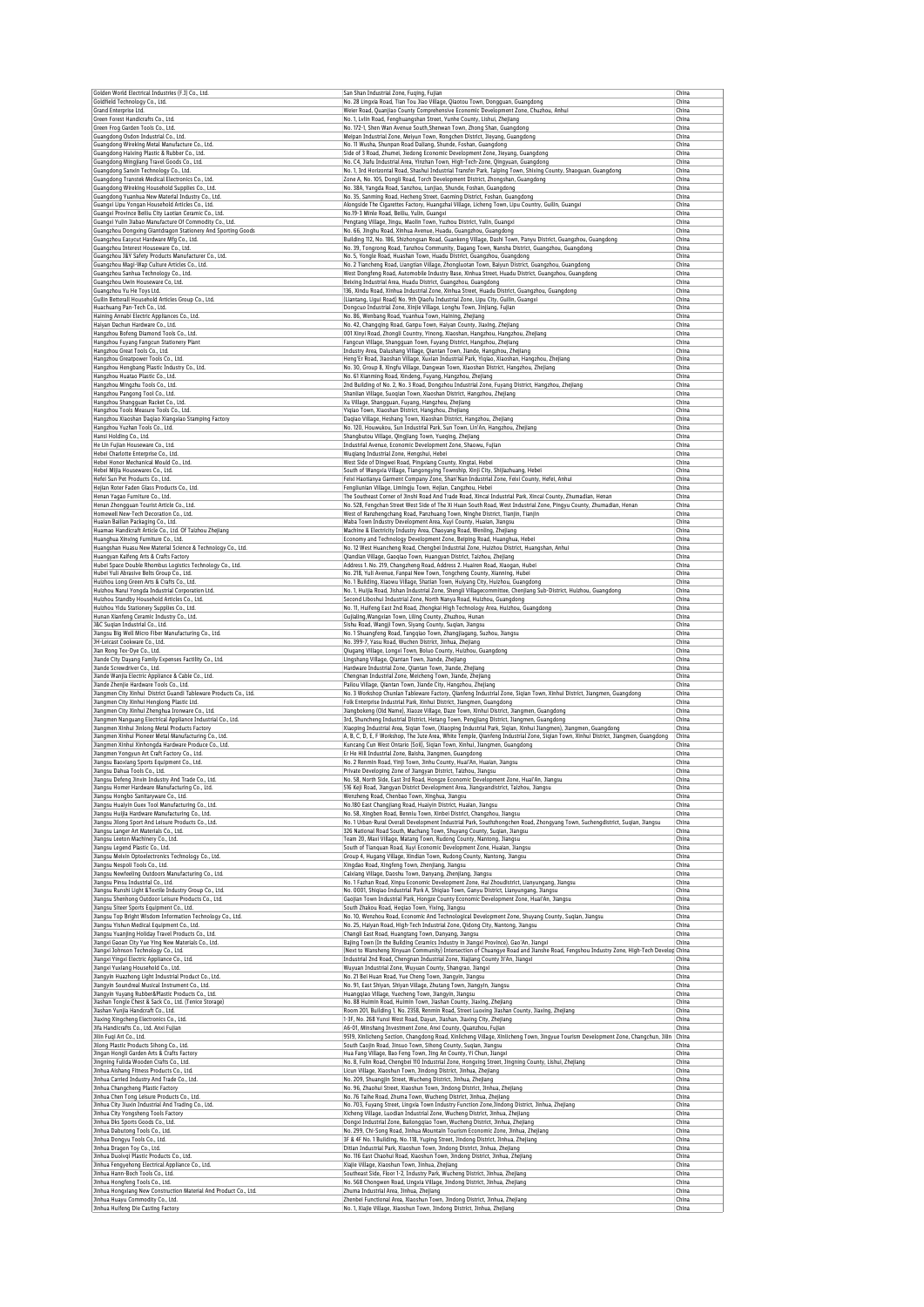| Jinhua Jiafei Tools Co., Ltd.<br>Jinhua Kaisheng Tools Co., Ltd.                                                                                                                                                                                                                                                                                                                                                                                                                                                                                                                                                                                                                                                                                                                                                                                                                                                                                          | No. 5 Building, Bailongqiao Town Industry Zone, Wucheng District, Jinhua, Zhejiang<br>No. 3 Building, E2-02 Industrial Zone, Wucheng District, Jinhua, Zhejiang                                     | China<br>China |
|-----------------------------------------------------------------------------------------------------------------------------------------------------------------------------------------------------------------------------------------------------------------------------------------------------------------------------------------------------------------------------------------------------------------------------------------------------------------------------------------------------------------------------------------------------------------------------------------------------------------------------------------------------------------------------------------------------------------------------------------------------------------------------------------------------------------------------------------------------------------------------------------------------------------------------------------------------------|-----------------------------------------------------------------------------------------------------------------------------------------------------------------------------------------------------|----------------|
| Jinhua Leeyoung Hardware Manufacture Co., Ltd.                                                                                                                                                                                                                                                                                                                                                                                                                                                                                                                                                                                                                                                                                                                                                                                                                                                                                                            | No. 1299 Dayan Road, Linjiang Village, Bailongqiao Town, Wucheng District, Jinhua, Zhejiang                                                                                                         | China          |
| Jinhua Lianchuang Tools Co., Ltd.<br>Jinhua Pnhome Household Co., Ltd.                                                                                                                                                                                                                                                                                                                                                                                                                                                                                                                                                                                                                                                                                                                                                                                                                                                                                    | Wucheng Industry Park, Jinhua, Zhejiang<br>2-3 Floor, 3rd Building, No. 245, Taoyan Road, Wucheng Area (2nd Floor Not Covered By The Bl), Jinhua, Zhejiang                                          | China<br>China |
| Jinhua Ruilang Hardware Tools Co., Ltd.                                                                                                                                                                                                                                                                                                                                                                                                                                                                                                                                                                                                                                                                                                                                                                                                                                                                                                                   | Dongxiao Industrial Zone, Jindong District, Jinhua, Zhejiang                                                                                                                                        | China          |
| Jinhua Shanran Tools Co., Ltd.                                                                                                                                                                                                                                                                                                                                                                                                                                                                                                                                                                                                                                                                                                                                                                                                                                                                                                                            | Li Pu Industrial Function Zone, Jindong District, Jinhua, Zhejiang                                                                                                                                  | China          |
| Jinhua Shunli Suitcase Factory<br>Jinhua Sonin Hardware Products Co., Ltd.                                                                                                                                                                                                                                                                                                                                                                                                                                                                                                                                                                                                                                                                                                                                                                                                                                                                                | 2-4 Floor, No. 5 Building, No. 21 Chaoyang Street, Bailongqiao Town, Wucheng Area, Jinhua, Zhejiang<br>1-2 Floors, Building One, Industrial Areas, Caozhai Town, Jindong District, Jinhua, Zhejiang | China<br>China |
| Jinhua Tri-Ding Hardware Tools Factory                                                                                                                                                                                                                                                                                                                                                                                                                                                                                                                                                                                                                                                                                                                                                                                                                                                                                                                    | 3rd Floor, No. 6 Building, No. 1389 Jinyuan Road, Chisong Town, Jindong District, Jinhua, Zhejiang                                                                                                  | China          |
| Jinhua Top Optical Instrument Co., Ltd.<br>Jinhua Twin Star Tools Factory                                                                                                                                                                                                                                                                                                                                                                                                                                                                                                                                                                                                                                                                                                                                                                                                                                                                                 | Weft Six-Road, Ditian Function Zone, Xiaoshun Town, Jindongdistrict, Jinhua, Zhejiang<br>Tangya Industrial Area, Jinhua, Zhejiang                                                                   | China<br>China |
| Jinhua Unisky Tools Co., Ltd.                                                                                                                                                                                                                                                                                                                                                                                                                                                                                                                                                                                                                                                                                                                                                                                                                                                                                                                             | 2 Zhuma Industrial Zone, Wucheng District, Jinhua, Zhejiang                                                                                                                                         | China          |
| Jinhua Wuze Hardware Manufacture Co., Ltd.                                                                                                                                                                                                                                                                                                                                                                                                                                                                                                                                                                                                                                                                                                                                                                                                                                                                                                                | Building 2, No. 40, Jinling East Road, Lingxia Town Industrial Zone, Jindong District, Jinhua, Zhejiang                                                                                             | China          |
| Jinhua Xinchuangli Technology Co., Ltd.<br>Jinhua Xunda Industrial Co., Ltd.                                                                                                                                                                                                                                                                                                                                                                                                                                                                                                                                                                                                                                                                                                                                                                                                                                                                              | 1F of No. 2 Building, No. 500 Shenli Street, Wucheng District, Jinhua, Zhejiang<br>No. 1 North Kangji Street, Jindong District, Jinhua, Zhejiang                                                    | China<br>China |
| Jinhua Yahu Tools Co., Ltd.                                                                                                                                                                                                                                                                                                                                                                                                                                                                                                                                                                                                                                                                                                                                                                                                                                                                                                                               | No. 1333, Jinyuan Road, Jindong District, Jinhua, Zhejiang                                                                                                                                          | China          |
| Jinhua Yajun Tools Factory<br>Jinhua Yimei Leisure Products Co., Ltd.                                                                                                                                                                                                                                                                                                                                                                                                                                                                                                                                                                                                                                                                                                                                                                                                                                                                                     | Zhenxi Industry Zone, Xiajie Village, Xiaoshun Town, Jindong District, Jinhua, Zhejiang<br>Dongxi Industrial Zone, Jinhua, Zhejiang                                                                 | China<br>China |
| Jinhua Yuantai Bag Co., Ltd.                                                                                                                                                                                                                                                                                                                                                                                                                                                                                                                                                                                                                                                                                                                                                                                                                                                                                                                              | West Side of No.3 Factory Building, 588 Chenghe Road, Tangxi Town, Wucheng District, Jinhua, Zhejiang                                                                                               | China          |
| Jinhua Zhenfei Tools Co., Ltd.                                                                                                                                                                                                                                                                                                                                                                                                                                                                                                                                                                                                                                                                                                                                                                                                                                                                                                                            | 66 Langfeng Road, Qiubin Neighbourhood, Wucheng District, Jinhua, Zhejiang                                                                                                                          | China          |
| Jiujiang Qing Teng Hardware Industrial Co., Ltd.<br>John & Johnson Living Center Ltd.                                                                                                                                                                                                                                                                                                                                                                                                                                                                                                                                                                                                                                                                                                                                                                                                                                                                     | Pagoda Industrial Zone, Dean County, Jiujiang, Jiangxi<br>Beitoushen Village, Gongzhuang Town, Boluo County, Huizhou, Guangdong                                                                     | China<br>China |
| Joules International Co., Ltd.                                                                                                                                                                                                                                                                                                                                                                                                                                                                                                                                                                                                                                                                                                                                                                                                                                                                                                                            | No. 2, Yinyong Industrial Area, Shiyong Village, Hengli Town, Donguang, Guangdong                                                                                                                   | China          |
| Jumbo Wheel Chain Co., Ltd.<br>Junan Jinpeng Grinding Material And Tools Co., Ltd.                                                                                                                                                                                                                                                                                                                                                                                                                                                                                                                                                                                                                                                                                                                                                                                                                                                                        | 36 Zhuyuan Road, Zhuyuan Village, Liaoxia Industrial Zone, Houjie Town, Dongguan, Guangdong<br>Dadian Town, Junan County, Linyi, Shandong                                                           | China<br>China |
| Junhua City King Swallow Garden Products Co., Ltd.                                                                                                                                                                                                                                                                                                                                                                                                                                                                                                                                                                                                                                                                                                                                                                                                                                                                                                        | No. 456, Shenli Road, Wucheng District, Jinhua, Zhejiang                                                                                                                                            | China          |
| K-Lighting Ltd.                                                                                                                                                                                                                                                                                                                                                                                                                                                                                                                                                                                                                                                                                                                                                                                                                                                                                                                                           | The Second Fumin Industrial Garden, Foxin District, Dalang Town, Dalang Town, Dongguan, Guangdong                                                                                                   | China          |
| Kaiping City Andi Sanitary Ware Co., Ltd.<br>Kind Pet Products Co., Ltd.                                                                                                                                                                                                                                                                                                                                                                                                                                                                                                                                                                                                                                                                                                                                                                                                                                                                                  | No. 6-8, Panxing Rd, Shuikoutown, Kaiping, Guangdong<br>No. 5, Yongbin Road, Yonger Village, Tanzhou Town, Zhongshan, Guangdong                                                                     | China<br>China |
| Kingsen(Foshan)Electronics Co., Ltd.                                                                                                                                                                                                                                                                                                                                                                                                                                                                                                                                                                                                                                                                                                                                                                                                                                                                                                                      | Plant No. 1 Of Chen Yijiang, Liansha Zhoutou Economic Development Zone, Danzao Town, Nanhai District, Foshan, Guangdong                                                                             | China          |
| Kingta Technology Co., Ltd.                                                                                                                                                                                                                                                                                                                                                                                                                                                                                                                                                                                                                                                                                                                                                                                                                                                                                                                               | Floor 2, Building 7, Floor 6, Building 2, Futing Industrialzone, Zhucun, Xincheng Community, Guanlan Subdistrict, Longhua District, Shei China                                                      |                |
| Kinzon Tools Co., Ltd.<br>Ko Sheng Toys Industrial Co., Ltd.                                                                                                                                                                                                                                                                                                                                                                                                                                                                                                                                                                                                                                                                                                                                                                                                                                                                                              | No. 99 Nanshan Road, Langya Little Industrial Park, Wucheng District, Jinhua, Zhejiang<br>Middle East of Xingye Road, Laimei Industrial Zone, Chenghai District, Shantou, Guangdong                 | China<br>China |
| Kraftwelle (Hangzhou) Industry Co., Ltd.                                                                                                                                                                                                                                                                                                                                                                                                                                                                                                                                                                                                                                                                                                                                                                                                                                                                                                                  | Tianfeng Industry, Yiqiao, Xiaoshan District, Hangzhou, Zhejiang                                                                                                                                    | China          |
| Kunming Yazhong Metal Products Co., Ltd.                                                                                                                                                                                                                                                                                                                                                                                                                                                                                                                                                                                                                                                                                                                                                                                                                                                                                                                  | Qingshan Base Jinning Industrial Park, Jinning District, Kunming, Yunnan                                                                                                                            | China          |
| Kunshan Hopax Paper Products Co., Ltd.<br>Kunshan Yiyuan Sporting Goods Co., Ltd.                                                                                                                                                                                                                                                                                                                                                                                                                                                                                                                                                                                                                                                                                                                                                                                                                                                                         | No. 525, Qing Yang N. Road Zhoushi Town, Kunshan, Jiangsu<br>No. 1800, West Road of China Garden, Yushan Town, Kunshan, Jiangsu                                                                     | China<br>China |
| Laizhou Linuo Arts & Crafts Factory                                                                                                                                                                                                                                                                                                                                                                                                                                                                                                                                                                                                                                                                                                                                                                                                                                                                                                                       | Ximayi Village, Zuocun Town, Laizhou City, Yantai, Shandong                                                                                                                                         | China          |
| Langfang Chunya Musical Instrument Co., Ltd.                                                                                                                                                                                                                                                                                                                                                                                                                                                                                                                                                                                                                                                                                                                                                                                                                                                                                                              | Dongying Village, Hancun Town, Yongqing County, Langfang, Hebei                                                                                                                                     | China          |
| Lianyungang Ruitaide Abrasive Tools Co., Ltd.<br>Life Ideas Co., Ltd.                                                                                                                                                                                                                                                                                                                                                                                                                                                                                                                                                                                                                                                                                                                                                                                                                                                                                     | No. 6, Songshan Road, Lianyungang Economic And Technical Development Zone, Lianyungang, Jiangsu<br>Building 1#, No. 6-4, North Jianda Road, Pengjiang Area, Jiangmen, Guangdong                     | China<br>China |
| Linhai Bolifar Lighting Producing Co., Ltd.                                                                                                                                                                                                                                                                                                                                                                                                                                                                                                                                                                                                                                                                                                                                                                                                                                                                                                               | Middle Street Dongcheng Town, Linhai, Taizhou, Zhejiang                                                                                                                                             | China          |
| Linhai Haihui Leisure Products Co., Ltd.<br>Linhai Hengda Arts & Crafts Co., Ltd.                                                                                                                                                                                                                                                                                                                                                                                                                                                                                                                                                                                                                                                                                                                                                                                                                                                                         | Datian Industrial Zone, Datian District, Linhai, Zhejiang<br>No. 13 Shennan Road, Dayang Sub-District, Linhai, Zhejiang                                                                             | China<br>China |
| Linhai Jiahao Home Product Co., Ltd.                                                                                                                                                                                                                                                                                                                                                                                                                                                                                                                                                                                                                                                                                                                                                                                                                                                                                                                      | No. 998, Longquan Avenue, Baishuiyang Town, Linhai City, Taizhou, Zhejiang                                                                                                                          | China          |
| Linhai Jianxin Commodities Co., Ltd.                                                                                                                                                                                                                                                                                                                                                                                                                                                                                                                                                                                                                                                                                                                                                                                                                                                                                                                      | No. 19, Jianxin Road, Shuanggang, Baishuiyang Town, Linhai, Zhejiang                                                                                                                                | China          |
| Linhai Jinghao Houseware Co., Ltd.<br>Linhai Lianfeng Arts & Crafts Co., Ltd.                                                                                                                                                                                                                                                                                                                                                                                                                                                                                                                                                                                                                                                                                                                                                                                                                                                                             | Shanqian Village, Sub-District Office of Datian Street, Linhai, Zhejiang                                                                                                                            | China<br>China |
| Linhai Renyin Daily-Use Commodity Co., Ltd.                                                                                                                                                                                                                                                                                                                                                                                                                                                                                                                                                                                                                                                                                                                                                                                                                                                                                                               | Dongda Development Zone, Datian Town, Linhai, Zhejiang<br>No. 888, Longquan Avenue, Baishuiyang Town, Linhai, Taizhou, Zhejiang                                                                     | China          |
| Linhai Sunrise Leisure Products Co., Ltd.                                                                                                                                                                                                                                                                                                                                                                                                                                                                                                                                                                                                                                                                                                                                                                                                                                                                                                                 | Fangjianong Village, Datian Street, Linhai, Taizhou, Zhejiang                                                                                                                                       | China          |
| Linhai Yinhe Electric Lamp Co.                                                                                                                                                                                                                                                                                                                                                                                                                                                                                                                                                                                                                                                                                                                                                                                                                                                                                                                            | No. 3-45, Xuanzhu Village, Dongcheng Town, Linhai, Zhejiang                                                                                                                                         | China<br>China |
| Linhai Yongte Crafts Co., Ltd.<br>Linhai Zhengde Houseware Co., Ltd.                                                                                                                                                                                                                                                                                                                                                                                                                                                                                                                                                                                                                                                                                                                                                                                                                                                                                      | Shuangzhai Village, Dongcheng Town, Linhai, Taizhou, Zhejiang<br>No. 21, Jianxin Road, Shuanggang, Baishuiyang, Linhai, Zhejiang                                                                    | China          |
| Lingu Jinhao Arts & Crafts Co., Ltd.                                                                                                                                                                                                                                                                                                                                                                                                                                                                                                                                                                                                                                                                                                                                                                                                                                                                                                                      | Lingu Dongcheng Street Xingan Road South In, Weifang, Shandong                                                                                                                                      | China          |
| Linyi Wenhao Paper Industry Co., Ltd.<br>Liven Sports Mfg (Xiamen) Co., Ltd.                                                                                                                                                                                                                                                                                                                                                                                                                                                                                                                                                                                                                                                                                                                                                                                                                                                                              | Jiazhuang Village, Luoxi Street, Linyi Hi-Tech Zone, Linyi, Shandong<br>No. 18 Xiayang Road, Haicang District, Xiamen, Fujian                                                                       | China<br>China |
| Long King Printing Co., Ltd.                                                                                                                                                                                                                                                                                                                                                                                                                                                                                                                                                                                                                                                                                                                                                                                                                                                                                                                              | Building 1 to 12, No. 24, Xinfa East Rd, Xinqiao Community, Shajing Town, Baoan Area, Shenzhen, Guangdong                                                                                           | China          |
| Longchuan Hongfu Handbags Co., Ltd.                                                                                                                                                                                                                                                                                                                                                                                                                                                                                                                                                                                                                                                                                                                                                                                                                                                                                                                       | No. 4-2, Shenzhen Nanshan (Long Chuan) Industrial Transfer Park, Long Chuan County, Heyuan, Guangdong                                                                                               | China          |
| Longkou Newstar Tools Co., Ltd.<br>Lucky Group (Worldwide) Co., Ltd.                                                                                                                                                                                                                                                                                                                                                                                                                                                                                                                                                                                                                                                                                                                                                                                                                                                                                      | No. 3 Xinda Road, High-Tech Industrial Zone, Longkou City, Yantai, Shandong<br>Building B, Longxing Industrial Park, Yinghuataiying Industrial Park, Hongmei Town, Dongguan, Guangdong              | China<br>China |
| Luli Slate Factory                                                                                                                                                                                                                                                                                                                                                                                                                                                                                                                                                                                                                                                                                                                                                                                                                                                                                                                                        | Hengtang Industrial Park, Lushan, Jiujiang, Jiangxi                                                                                                                                                 | China          |
| Luoyang Fluent Sports Product Co., Ltd.                                                                                                                                                                                                                                                                                                                                                                                                                                                                                                                                                                                                                                                                                                                                                                                                                                                                                                                   | A-Ok Industrial Park, Yiyang Industrial Cluster District, Luoyang, Henan                                                                                                                            | China          |
| Magicase Mfg. Co., Ltd.<br>Metal Group Co., Ltd.                                                                                                                                                                                                                                                                                                                                                                                                                                                                                                                                                                                                                                                                                                                                                                                                                                                                                                          | 30 Jichang Road, Lishui Economic Development Zone, Nanjing, Jiangsu<br>No. 1 Mudan South Road, Baihuashan Industrial Area, Wuyi, Zhejiang                                                           | China<br>China |
| Minghai Fitness Equipment Ltd.                                                                                                                                                                                                                                                                                                                                                                                                                                                                                                                                                                                                                                                                                                                                                                                                                                                                                                                            | Fugang Road, Shigang Sci-Tec Industrial Park, Tongzhou, Nantong, Jiangsu                                                                                                                            | China          |
| Minhou Jinding Home-Decor Co., Ltd.                                                                                                                                                                                                                                                                                                                                                                                                                                                                                                                                                                                                                                                                                                                                                                                                                                                                                                                       | Chendianhu Industrial Area, Ganzhe Town, Fuzhou, Fujian                                                                                                                                             | China          |
| Nanping Zhonglei Bamboo And Wood Co., Ltd.<br>Nanjing 3H Medical Products Co., Ltd.                                                                                                                                                                                                                                                                                                                                                                                                                                                                                                                                                                                                                                                                                                                                                                                                                                                                       | Xiaoshuilong, Dudou Nature Village, Xiqin Town, Yanping District, Nanping, Fujian<br>No. 5, Zhushan Road, Gaochun Economic Development Zone, Nanjing, Jiangsu                                       | China<br>China |
| Nanjing Cutetoy Manufacturer Co., Ltd.                                                                                                                                                                                                                                                                                                                                                                                                                                                                                                                                                                                                                                                                                                                                                                                                                                                                                                                    | No. 6, Xingshi South Road, Shiqiu Town, Lishui District, Nanjing, Jiangsu                                                                                                                           | China          |
| Nanping Senhui Bamboo Co., Ltd.<br>Nantong Hengtai Plastic & Rubber Co., Ltd.                                                                                                                                                                                                                                                                                                                                                                                                                                                                                                                                                                                                                                                                                                                                                                                                                                                                             | Shanyao Industrial Zone, Wangtai Town, Yanping District, Nanping, Fujian<br>Sanguangdian Village, Pingchao Town, Tongzhou Region, Nantong, Jiangsu                                                  | China<br>China |
| Nantong Ifeng Rubber Product Co., Ltd.                                                                                                                                                                                                                                                                                                                                                                                                                                                                                                                                                                                                                                                                                                                                                                                                                                                                                                                    | 3 Group, Zhuxia Village, Banjing Town, Rugao City, Nantong, Jiangsu                                                                                                                                 | China          |
| New Success (Fuzhou) Color Printing Co., Ltd.                                                                                                                                                                                                                                                                                                                                                                                                                                                                                                                                                                                                                                                                                                                                                                                                                                                                                                             | (No. 78, Anli, Gaoqi Village), Gaoqi Industry Zone, Nanyu Town, Minhou County, Fuzhou, Fujian                                                                                                       | China          |
| Ninestar Coporation<br>Ningbo Amico Copper Valves Manufacturing Inc.                                                                                                                                                                                                                                                                                                                                                                                                                                                                                                                                                                                                                                                                                                                                                                                                                                                                                      | No. 3883, Zhuhai Avenue, Xiangzhou District, Zhuhai, Guangdong<br>No. 68 Tonghe East Road, Luotuo Street, Zhenhai District, Ningbo, Zhejiang                                                        | China<br>China |
| Ningbo Beilun Deheng Plastic Products & Molds Co., Ltd.                                                                                                                                                                                                                                                                                                                                                                                                                                                                                                                                                                                                                                                                                                                                                                                                                                                                                                   | No. 1, C9A Building & No. 2, C9B Building, 50 Dagang 6th Road, Xingi Street, Beilun District, Ningbo, Zhejiang                                                                                      | China          |
| Ningbo Beilun Haosheng Stationary Co., Ltd.                                                                                                                                                                                                                                                                                                                                                                                                                                                                                                                                                                                                                                                                                                                                                                                                                                                                                                               | 2/F of Building 2, 1/F&2/F of Building 3, No. 509 Maoyangshan Road Daqi, Beilun District, Ningbo, Zhejiang                                                                                          | China          |
| Ningbo Beter Lighting Co., Ltd.<br>Ningbo Bolishun Footcare Co., Ltd.                                                                                                                                                                                                                                                                                                                                                                                                                                                                                                                                                                                                                                                                                                                                                                                                                                                                                     | Fangqiao Village, Yangming Street, Yuyao, Zhejiang<br>No. 15, Jinshan 6 Road, Area C, Xinxing Industrial Park, Ninghai, Ningbo, Zhejiang                                                            | China<br>China |
| Ningbo Bswy Printing Co., Ltd.                                                                                                                                                                                                                                                                                                                                                                                                                                                                                                                                                                                                                                                                                                                                                                                                                                                                                                                            | No. 9 Dahetou Road, Haishu District, Ningbo, Zhejiang                                                                                                                                               | China          |
| Ningho Danlong Eurniture Co., I                                                                                                                                                                                                                                                                                                                                                                                                                                                                                                                                                                                                                                                                                                                                                                                                                                                                                                                           | No. 208 Chuangye Road, Binhai Zone South. Ninghai. Ningho. 7heilano                                                                                                                                 | China          |
| Ningbo Decheng Tools Co., Ltd.<br>Ningbo Deli Stationery Co., Ltd.                                                                                                                                                                                                                                                                                                                                                                                                                                                                                                                                                                                                                                                                                                                                                                                                                                                                                        | Fengcheng Village Jishigang Town, Haishu District, Ningbo, Zhejiang<br>Deli Industrial Zone, Ninghai County Ningbo, Ningbo, Zhejiang                                                                | China<br>China |
| Ningbo Denlux-Shijia Home Products Manufacturing Corp.                                                                                                                                                                                                                                                                                                                                                                                                                                                                                                                                                                                                                                                                                                                                                                                                                                                                                                    | No. 108, Xiwu South Road, Fenghua City, Ningbo, Zhejiang                                                                                                                                            | China          |
| Ningbo Dinghang Sanitary Ware Co., Ltd.                                                                                                                                                                                                                                                                                                                                                                                                                                                                                                                                                                                                                                                                                                                                                                                                                                                                                                                   | 399, Zhendong Road, Ningfeng Village, Changhe Town, Cixi City, Ningbo, Zhejiang                                                                                                                     | China          |
| Ningbo Eastdragon Hardware Co., Ltd.<br>Ningbo Feitian Weiye Tools Co., Ltd.                                                                                                                                                                                                                                                                                                                                                                                                                                                                                                                                                                                                                                                                                                                                                                                                                                                                              | Xibin Village, Shenzhen Town, Ninghai County, Ningbo, Zhejiang<br>Miaoqiantou, Maoshan Village Jiangshan Town, Yinzhou District, Ningbo, Zhejiang                                                   | China<br>China |
| Ningbo Fiercer Leopard Electrical Appliance Co., Ltd.                                                                                                                                                                                                                                                                                                                                                                                                                                                                                                                                                                                                                                                                                                                                                                                                                                                                                                     | No. 5, Wangyuan 1 Road, Xidian Town, Ninghai, Ningbo, Zhejiang                                                                                                                                      | China          |
| Ningbo Firm Tools Co., Ltd.                                                                                                                                                                                                                                                                                                                                                                                                                                                                                                                                                                                                                                                                                                                                                                                                                                                                                                                               |                                                                                                                                                                                                     |                |
|                                                                                                                                                                                                                                                                                                                                                                                                                                                                                                                                                                                                                                                                                                                                                                                                                                                                                                                                                           | No. 99, Linjiang Road, Yinzhou Investment And Business Incubation, Ningbo, Zhejiang                                                                                                                 | China          |
|                                                                                                                                                                                                                                                                                                                                                                                                                                                                                                                                                                                                                                                                                                                                                                                                                                                                                                                                                           | No. 8-1, Lizhou Street Industry Zone, Yuyao, Zhejiang<br>Export-Oriented Science and Technology Park, Xiwu Street, Fenghua District, Ningbo, Zhejiang                                               | China<br>China |
|                                                                                                                                                                                                                                                                                                                                                                                                                                                                                                                                                                                                                                                                                                                                                                                                                                                                                                                                                           | Building 9, Guangbo Industrial Park, Chehe Village, Shiqi Sub-District, Haishu District, Ningbo, Zhejiang                                                                                           | China          |
|                                                                                                                                                                                                                                                                                                                                                                                                                                                                                                                                                                                                                                                                                                                                                                                                                                                                                                                                                           | Liansheng Village, Gaoqiao Town, Haishu District, Ningbo, Zhejiang                                                                                                                                  | China          |
|                                                                                                                                                                                                                                                                                                                                                                                                                                                                                                                                                                                                                                                                                                                                                                                                                                                                                                                                                           | Guan Village, Gaogiao Town, Haishu District, Ningbo, Zhejiang<br>A666 Xiufeng Road, Xinlian Village, Gaoqiao Town, Yinzhou District, Ningbo, Zhejiang                                               | China<br>China |
|                                                                                                                                                                                                                                                                                                                                                                                                                                                                                                                                                                                                                                                                                                                                                                                                                                                                                                                                                           | North Street, Yujia Industrial Zone, Gulin Town, Haishu District, Ningbo, Zhejiang                                                                                                                  | China          |
|                                                                                                                                                                                                                                                                                                                                                                                                                                                                                                                                                                                                                                                                                                                                                                                                                                                                                                                                                           | Fengcheng Village, Jishigang Town, Haishu District, Ningbo, Zhejiang                                                                                                                                | China<br>China |
|                                                                                                                                                                                                                                                                                                                                                                                                                                                                                                                                                                                                                                                                                                                                                                                                                                                                                                                                                           | 68 Qi Shan Road, Ningbo, Zhejiang<br>(Site 1) Zhujiaqiao Village, Jishigang Town, Haishu District; (Site 2) Liansheng Village, Gaoqiao Town, Haishu District, Ningbo, Zhejiang                      | China          |
|                                                                                                                                                                                                                                                                                                                                                                                                                                                                                                                                                                                                                                                                                                                                                                                                                                                                                                                                                           | Taoyuan Village, Hengjie Town, Haishu District, Ningbo, Zhejiang                                                                                                                                    | China          |
|                                                                                                                                                                                                                                                                                                                                                                                                                                                                                                                                                                                                                                                                                                                                                                                                                                                                                                                                                           | Room 1006, No. 1 Building 7, No. 8 Nenjiang Stret, Xin Qi Street, Ningbo, Zhejiang                                                                                                                  | China          |
|                                                                                                                                                                                                                                                                                                                                                                                                                                                                                                                                                                                                                                                                                                                                                                                                                                                                                                                                                           | No. 117, Jingu Middle Road (East), Yinzhou, Ningbo, Zhejiang<br>No. 106, Weiwu Road, Yuyao Industry Park, Ningbo, Zhejiang                                                                          | China<br>China |
|                                                                                                                                                                                                                                                                                                                                                                                                                                                                                                                                                                                                                                                                                                                                                                                                                                                                                                                                                           | No. 1 Block 1, No. 58, Jiaxin Road, Chaigiao, Beilun, Ningbo, Zhejiang                                                                                                                              | China          |
|                                                                                                                                                                                                                                                                                                                                                                                                                                                                                                                                                                                                                                                                                                                                                                                                                                                                                                                                                           | Yinzhou Industry Zone, Jiangshan Town, Ningbo, Zhejiang                                                                                                                                             | China<br>China |
|                                                                                                                                                                                                                                                                                                                                                                                                                                                                                                                                                                                                                                                                                                                                                                                                                                                                                                                                                           | Dongzhou Development Zone, Wanghai Village, Xidian Town, Ninghai County, Ningbo, Zhejiang<br>No. 1488, Western Yincheng Road, Dongqiao Town, Haishu District, Ningbo, Zhejiang                      | China          |
|                                                                                                                                                                                                                                                                                                                                                                                                                                                                                                                                                                                                                                                                                                                                                                                                                                                                                                                                                           | Binhai Industrial Zone, Xidian Town, Ninghai County, Ningbo, Zhejiang                                                                                                                               | China          |
|                                                                                                                                                                                                                                                                                                                                                                                                                                                                                                                                                                                                                                                                                                                                                                                                                                                                                                                                                           | Dongjiaqiao Village, Jishigang Town, Haishu, (No. 432, Jiguroad), Ningbo, Zhejiang<br>Chunhu Industrial Zone, Chunhu Town, Fenghua District, Ningbo, Zhejiang                                       | China<br>China |
|                                                                                                                                                                                                                                                                                                                                                                                                                                                                                                                                                                                                                                                                                                                                                                                                                                                                                                                                                           | No. 2, Dongyi Road, Science And Technology Park, Jiangshan Town, Yinzhou District, Ningbo, Zhejiang                                                                                                 | China          |
|                                                                                                                                                                                                                                                                                                                                                                                                                                                                                                                                                                                                                                                                                                                                                                                                                                                                                                                                                           | No. 98 Yanggang Road, Luotuo Street, Zhenhai District, Ningbo, Zhejiang                                                                                                                             | China          |
|                                                                                                                                                                                                                                                                                                                                                                                                                                                                                                                                                                                                                                                                                                                                                                                                                                                                                                                                                           | Tongjiaosi, Chunhu Town, Fenghua District, Ningbo, Zhejiang                                                                                                                                         | China<br>China |
|                                                                                                                                                                                                                                                                                                                                                                                                                                                                                                                                                                                                                                                                                                                                                                                                                                                                                                                                                           | The 2nd Building No. 12, Haikou He Road, Chunxiao, Beilun District, Ningbo, Zhejiang<br>Xiaodong Industrial Zone, Lanjiang Street, Yuyao, Zhejiang                                                  | China          |
|                                                                                                                                                                                                                                                                                                                                                                                                                                                                                                                                                                                                                                                                                                                                                                                                                                                                                                                                                           | No. 1-1, Block 2, No. 58, Jiaxin Road, Chaiqiao, Beilun, Ningbo, Zhejiang                                                                                                                           | China          |
|                                                                                                                                                                                                                                                                                                                                                                                                                                                                                                                                                                                                                                                                                                                                                                                                                                                                                                                                                           | No. 25, Lane 321 Tongning Road, Jiangbei District, Ningbo, Zhejiang                                                                                                                                 | China<br>China |
|                                                                                                                                                                                                                                                                                                                                                                                                                                                                                                                                                                                                                                                                                                                                                                                                                                                                                                                                                           | No. 536, Binhai 5th Road, Hangzhou Bay New Area, Ningbo, Zhejiang<br>No. 188 Changyang Road, Jiangbei District, Ningbo, Zhejiang                                                                    | China          |
|                                                                                                                                                                                                                                                                                                                                                                                                                                                                                                                                                                                                                                                                                                                                                                                                                                                                                                                                                           | No. 18 Yongjiang South Road, Daqi, Beilun, Ningbo, Zhejiang                                                                                                                                         | China          |
|                                                                                                                                                                                                                                                                                                                                                                                                                                                                                                                                                                                                                                                                                                                                                                                                                                                                                                                                                           | No. 268 Sujia Road, Tongguang Village, Fengshan Street, Yuyao, Zhejiang                                                                                                                             | China          |
|                                                                                                                                                                                                                                                                                                                                                                                                                                                                                                                                                                                                                                                                                                                                                                                                                                                                                                                                                           | No. 216 Longjiaoshan Road, Beilun District, Ningbo, Zhejiang<br>No. 428, Longfei Road, Yunlong Industrial Park, Yinzhou Zone, Ningbo, Zhejiang                                                      | China<br>China |
|                                                                                                                                                                                                                                                                                                                                                                                                                                                                                                                                                                                                                                                                                                                                                                                                                                                                                                                                                           | No. 1, Hongfa Road, Zone A, Hongtang Industrial Park, Jiangbei District, Ningbo, Zhejiang                                                                                                           | China          |
| Ningbo Guangbo Plastic Products Manufacture Co., Ltd.<br>Ningbo Haishu Guanfu Commodity Co., Ltd.<br>Ningbo Haishu Gulin Wanhao Electric Plastic Factory<br>Ningbo Haishu Hangao Plastic Products Co., Ltd.<br>Ningbo Haishu Kyo Stationery Co., Ltd.<br>Ningbo Hong Tai Plastics Manufacturing Co., Ltd.<br>Ningbo Huafeng Package Co., Ltd.<br>Ningbo Hywin Stationery Co., Ltd.<br>Ningbo Jinbo Stationery Co., Ltd.<br>Ningbo Jinyuanhong Commodity Co., Ltd.<br>Ningbo Kaideli Electric Co., Ltd.<br>Ningbo Kingboyi Craft Products Co., Ltd.<br>Ningbo Liberty Port Industry Co., Ltd.<br>Ningbo Naika Kitchenware Co., Ltd.<br>Ningbo Nanfeng Shengdu Leisure Products Co., Ltd.<br>Ningbo Ofisline Stationery Co., Ltd.<br>Ningbo Poolstar Pool Products Co., Ltd.<br>Ningbo Senior Stationery Co., Ltd.<br>Ningbo Senyuan Paper Co., Ltd.                                                                                                        | Dasong Yanchang, Zhanqi Town, Yinzhou, Ningbo, Zhejiang                                                                                                                                             | China<br>China |
|                                                                                                                                                                                                                                                                                                                                                                                                                                                                                                                                                                                                                                                                                                                                                                                                                                                                                                                                                           | No. 201, Donghanmen South Road, Yuyao, Zhejiang<br>No. 55, Zhanwang Road, Yinzhou Economic Development Zone, Ningbo, Zhejiang                                                                       | China          |
| Ningbo First-Rate Electrical Appliance Co., Ltd.<br>Ningbo Germa Electron Co., Ltd.<br>Ningbo Haishu Fuda Plastic Co., Ltd.<br>Ningbo Haishu Fuyu Arts And Crafts Co., Ltd.<br>Ningbo Haishu Shuangmao Craft Co., Ltd.<br>Ningbo Haishu Xinyi Cleaning Tools Co., Ltd.<br>Ningbo Handfull Toys & Gifts Co., Ltd.<br>Ningbo J&S Leisure Products Co., Ltd.<br>Ningbo Longyuan Tools Co., Ltd.<br>Ningbo Luotuo Electrical Appliance Factory<br>Ningbo Mingzhou Auto Accessories Co., Ltd.<br>Ningbo Qiangbang Outdoor Leisure Articles Co., Ltd.<br>Ningbo Ravo Industrial Group Co., Ltd.<br>Ningbo Rich Packing Co., Ltd. Beilun Branch<br>Ningbo Ruixi Organo Silicon Technology Co., Ltd.<br>Ningbo Shengmingli Communication Technology Co., Ltd.<br>Ningbo Shunxiang Tools Co., Ltd.<br>Ningbo Sino-Star Electric Appliance Co., Ltd.<br>Ningbo Sunmoon Silicone Product Co., Ltd.<br>Ningbo Sunpu Led Co., Ltd.<br>Ningbo Sunrise Plastic Co., Ltd. | No. 150, Xinhui Road, Hi-Tech Park, Ningbo, Zhejiang<br>Shangwang Village, Shiqi Street, Haishu District, Ningbo, Zhejiang                                                                          | China<br>China |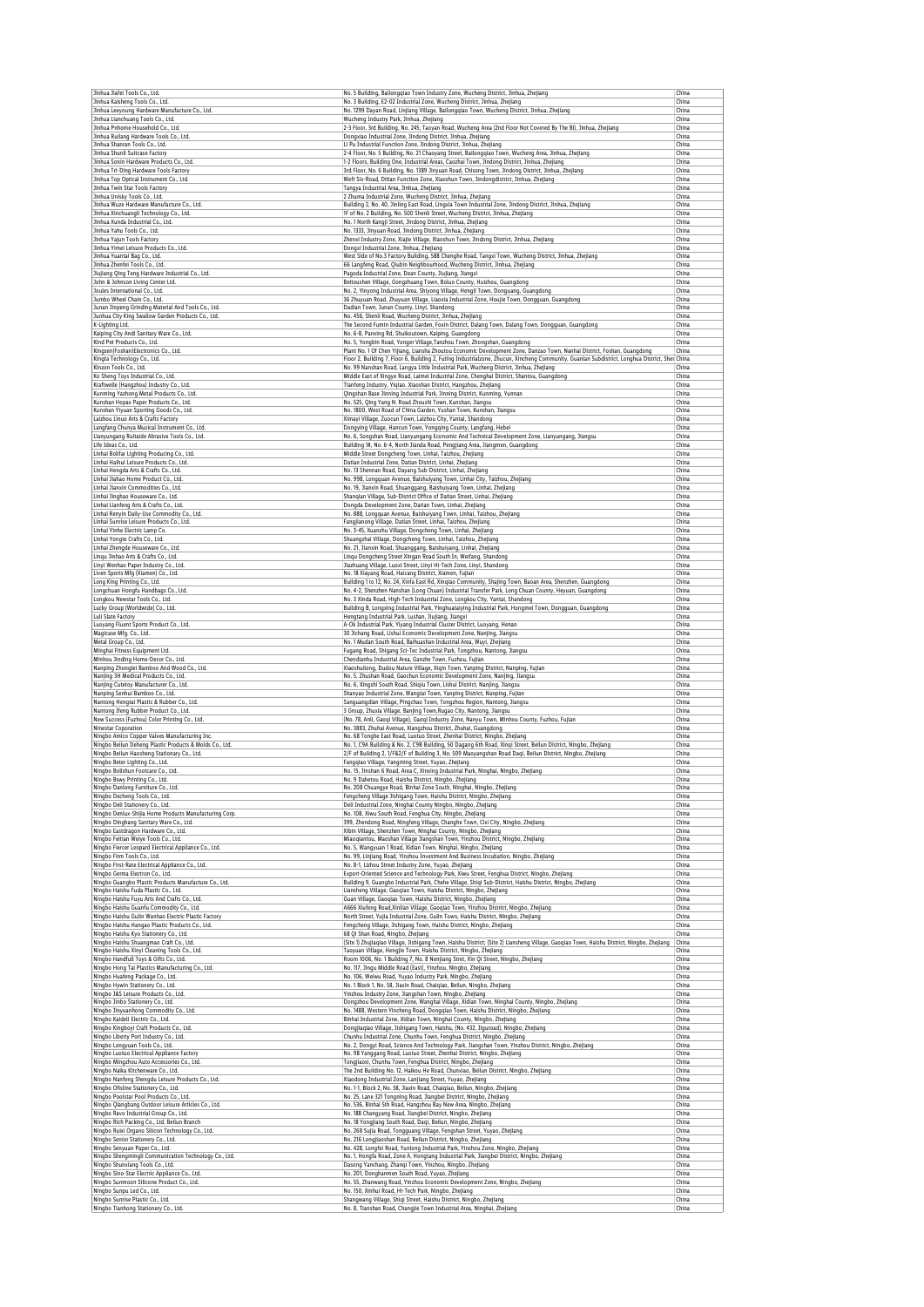| Ningbo Trump Houseware Co., Ltd.                                                                                                                                                                                                                                                                                                                                                                                                                                                                                                                                                                                                                                                                                                                                                                                                                                                                                                                                                                                                                                                                                                                                                                                                                                                                                                                                                                                                                                                                                                                                                                                                                                                                                                | No. 77 Shanhai Road, Wang Chun Industrial Park, Yinzhou District, Ningbo, Zhejiang                                                                                                                                                                                     | China          |
|---------------------------------------------------------------------------------------------------------------------------------------------------------------------------------------------------------------------------------------------------------------------------------------------------------------------------------------------------------------------------------------------------------------------------------------------------------------------------------------------------------------------------------------------------------------------------------------------------------------------------------------------------------------------------------------------------------------------------------------------------------------------------------------------------------------------------------------------------------------------------------------------------------------------------------------------------------------------------------------------------------------------------------------------------------------------------------------------------------------------------------------------------------------------------------------------------------------------------------------------------------------------------------------------------------------------------------------------------------------------------------------------------------------------------------------------------------------------------------------------------------------------------------------------------------------------------------------------------------------------------------------------------------------------------------------------------------------------------------|------------------------------------------------------------------------------------------------------------------------------------------------------------------------------------------------------------------------------------------------------------------------|----------------|
| Ningbo Wande Tools Industrial Co., Ltd.                                                                                                                                                                                                                                                                                                                                                                                                                                                                                                                                                                                                                                                                                                                                                                                                                                                                                                                                                                                                                                                                                                                                                                                                                                                                                                                                                                                                                                                                                                                                                                                                                                                                                         | No. 48 Yanjiang East Road, Andong Industrial Zone, Cixi, Zhejiang                                                                                                                                                                                                      | China          |
| Ningbo Welong Plastic Products Co., Ltd.<br>Ningbo Wins Handicraft Co., Ltd.                                                                                                                                                                                                                                                                                                                                                                                                                                                                                                                                                                                                                                                                                                                                                                                                                                                                                                                                                                                                                                                                                                                                                                                                                                                                                                                                                                                                                                                                                                                                                                                                                                                    | 2F of Building 69, Building 67, 63-65, No. 298, Jinshan Road, Jiangbei District, Ningbo, Zhejiang<br>No. 258, Buzheng East Road, Wangchun Industrial Zone, Haishudistrict, Ningbo, Zhejiang                                                                            | China<br>China |
| Ningbo Wiseton Garden Tools Co., Ltd.                                                                                                                                                                                                                                                                                                                                                                                                                                                                                                                                                                                                                                                                                                                                                                                                                                                                                                                                                                                                                                                                                                                                                                                                                                                                                                                                                                                                                                                                                                                                                                                                                                                                                           | No. 98, Green Garden 3 Road, Green Agricultural Products Processing Base, Cixi, Ningbo, Zhejiang                                                                                                                                                                       | China          |
| Ningbo Worldtrack Import & Export Co., Ltd.                                                                                                                                                                                                                                                                                                                                                                                                                                                                                                                                                                                                                                                                                                                                                                                                                                                                                                                                                                                                                                                                                                                                                                                                                                                                                                                                                                                                                                                                                                                                                                                                                                                                                     | No. 111, Dong Da Road, Yinzhou District, Yinzhou Investment & Business Incubation Of Ningbo, Ningbo, Zhejiang<br>No.15, Haitong Road, Guanhaiwei Industrial East Zone, Cixi, Zhejiang                                                                                  | China<br>China |
| Ningbo Xinguo Electric Appliance Co., Ltd.<br>Ningbo Xinhai Aiduo Auto Wiper Blade Manufactory Co., Ltd.                                                                                                                                                                                                                                                                                                                                                                                                                                                                                                                                                                                                                                                                                                                                                                                                                                                                                                                                                                                                                                                                                                                                                                                                                                                                                                                                                                                                                                                                                                                                                                                                                        | No. 15, Lane 1696, South Cihai Rd, Luotuo Str.Zhenhai District, Ningbo, Zhejiang                                                                                                                                                                                       | China          |
| Ningbo Yinrui Organo Silicon Technology Development Co., Ltd.                                                                                                                                                                                                                                                                                                                                                                                                                                                                                                                                                                                                                                                                                                                                                                                                                                                                                                                                                                                                                                                                                                                                                                                                                                                                                                                                                                                                                                                                                                                                                                                                                                                                   | No. 6 Jiahe Road, East City Industrial Zone, Fengshan Street, Yuyao, Ningbo, Zhejiang                                                                                                                                                                                  | China          |
| Ningbo Yinzhou Jumbo Industry & Commerce Co., Ltd.<br>Ningbo Yinzhou Qiming Printing Co., Ltd.                                                                                                                                                                                                                                                                                                                                                                                                                                                                                                                                                                                                                                                                                                                                                                                                                                                                                                                                                                                                                                                                                                                                                                                                                                                                                                                                                                                                                                                                                                                                                                                                                                  | Baotong Village, Wuxiang Town, Yinzhou District, Ningbo, Zhejiang<br>No. 1856, Mingguang Road, Jiangshan Town, Yinzhou District, Ningbo, Zhejiang                                                                                                                      | China<br>China |
| Ningbo Yuteng Packing Products Co., Ltd.                                                                                                                                                                                                                                                                                                                                                                                                                                                                                                                                                                                                                                                                                                                                                                                                                                                                                                                                                                                                                                                                                                                                                                                                                                                                                                                                                                                                                                                                                                                                                                                                                                                                                        | No. 329 Yaqian East Road, Xiaoqanq Street, Beilun District Ningbo, Ningbo, Zhejiang                                                                                                                                                                                    | China          |
| Ningbo Zhenhai Boxin Bag Manufacturing<br>Ningbo Zhongyuan Alljoy Fishing Tackle Co., Ltd.                                                                                                                                                                                                                                                                                                                                                                                                                                                                                                                                                                                                                                                                                                                                                                                                                                                                                                                                                                                                                                                                                                                                                                                                                                                                                                                                                                                                                                                                                                                                                                                                                                      | No. 388 Jinda Road, Jiaochuan Street, Zhenhai District, Ningbo                                                                                                                                                                                                         | China<br>China |
| Ningbo Zhuoyuan Craft Co., Ltd.                                                                                                                                                                                                                                                                                                                                                                                                                                                                                                                                                                                                                                                                                                                                                                                                                                                                                                                                                                                                                                                                                                                                                                                                                                                                                                                                                                                                                                                                                                                                                                                                                                                                                                 | No. 416 Binhai Road Hangzhou Bay New Zone, Ningbo, Zhejiang<br>Tiantongzhuang Village, Wuxiang Town, Yinzhou District, Ningbo, Zhejiang                                                                                                                                | China          |
| Ningbo Kwung's Home Interior & Gift Co., Ltd.                                                                                                                                                                                                                                                                                                                                                                                                                                                                                                                                                                                                                                                                                                                                                                                                                                                                                                                                                                                                                                                                                                                                                                                                                                                                                                                                                                                                                                                                                                                                                                                                                                                                                   | Bao Jia Village, Gu Lin Town, Haishu District, Ningbo, Zhejiang                                                                                                                                                                                                        | China          |
| Ninghai Jifeng Plastic Industry Co., Ltd.<br>Ninghai Meikai Commodity Co., Ltd.                                                                                                                                                                                                                                                                                                                                                                                                                                                                                                                                                                                                                                                                                                                                                                                                                                                                                                                                                                                                                                                                                                                                                                                                                                                                                                                                                                                                                                                                                                                                                                                                                                                 | Binhai Industry Area, Xidian Town, Ninghai County, Ningbo, Zhejiang<br>Xiangshi Village, Xidian Town, Ninghai County, Ningbo, Zhejiang                                                                                                                                 | China<br>China |
| Ninghai Minle Molding Co., Ltd.                                                                                                                                                                                                                                                                                                                                                                                                                                                                                                                                                                                                                                                                                                                                                                                                                                                                                                                                                                                                                                                                                                                                                                                                                                                                                                                                                                                                                                                                                                                                                                                                                                                                                                 | No. 9, Fachang Road, Meilin Street, Ninghai County, Ningbo, Zhejiang                                                                                                                                                                                                   | China          |
| Ninghai Overtop Outdoor Products Co., Ltd.<br>Ninghai Star Sports Goods Co., Ltd.                                                                                                                                                                                                                                                                                                                                                                                                                                                                                                                                                                                                                                                                                                                                                                                                                                                                                                                                                                                                                                                                                                                                                                                                                                                                                                                                                                                                                                                                                                                                                                                                                                               | Huamaoshan, Tuanchuan Village, Xidian Town, Ninghai County, Ningbo, Zhejiang<br>Dongsheng North Road, Shenzhen Village, Shenzhen Town, Ninghai, Ningbo, Ningbo, Zhejiang                                                                                               | China<br>China |
| Ninghai Zongjie Brush Co., Ltd.                                                                                                                                                                                                                                                                                                                                                                                                                                                                                                                                                                                                                                                                                                                                                                                                                                                                                                                                                                                                                                                                                                                                                                                                                                                                                                                                                                                                                                                                                                                                                                                                                                                                                                 | Tuanchuan, Xidian, Ninghai, Ningbo, Zhejiang                                                                                                                                                                                                                           | China          |
| Paladin China Co., Ltd.<br>Pan'An Jiahua Arts And Crafts Co., Ltd.                                                                                                                                                                                                                                                                                                                                                                                                                                                                                                                                                                                                                                                                                                                                                                                                                                                                                                                                                                                                                                                                                                                                                                                                                                                                                                                                                                                                                                                                                                                                                                                                                                                              | No. 111-1 Weiquan Road, Lingang Economic Technological Development Zone, Weihai, Shandong<br>No. 10, Xingong Road, Xinwo Town, Pan'An County, Jinhua, Zhejiang                                                                                                         | China<br>China |
| Pincheng Household Goods Factory                                                                                                                                                                                                                                                                                                                                                                                                                                                                                                                                                                                                                                                                                                                                                                                                                                                                                                                                                                                                                                                                                                                                                                                                                                                                                                                                                                                                                                                                                                                                                                                                                                                                                                | Shibu Industrial Zone of Sigian Town Xinhui Zone, Jiangmen, Guangdong                                                                                                                                                                                                  | China          |
| Pinghu Honghe Travel Products Co., Ltd.                                                                                                                                                                                                                                                                                                                                                                                                                                                                                                                                                                                                                                                                                                                                                                                                                                                                                                                                                                                                                                                                                                                                                                                                                                                                                                                                                                                                                                                                                                                                                                                                                                                                                         | 251 Jiexing Road, Xindai Town, Pinghu, Zhejiang                                                                                                                                                                                                                        | China          |
| Pinghu Sitong Luggage & Bag Co., Ltd.<br>Pinghu Xinyu Bag & Luggage Co., Ltd.                                                                                                                                                                                                                                                                                                                                                                                                                                                                                                                                                                                                                                                                                                                                                                                                                                                                                                                                                                                                                                                                                                                                                                                                                                                                                                                                                                                                                                                                                                                                                                                                                                                   | No. 2588 Xinggong Road, Pinghu Economic Development Zone, Jiaxing, Zhejiang<br>Yuqitang East, Xindai Town, Pinghu, Zhejiang                                                                                                                                            | China<br>China |
| Prime (Heshan) Technology Co., Ltd.                                                                                                                                                                                                                                                                                                                                                                                                                                                                                                                                                                                                                                                                                                                                                                                                                                                                                                                                                                                                                                                                                                                                                                                                                                                                                                                                                                                                                                                                                                                                                                                                                                                                                             | No. 2 Plant, No. 635 Heshun Road, Heshan Industrial Park, Heshan, Guangdong                                                                                                                                                                                            | China          |
| Pujiang Hengquan Hardware Products Co., Ltd.                                                                                                                                                                                                                                                                                                                                                                                                                                                                                                                                                                                                                                                                                                                                                                                                                                                                                                                                                                                                                                                                                                                                                                                                                                                                                                                                                                                                                                                                                                                                                                                                                                                                                    | No. 9 Xiahe Road, Huangzhai Town, Pujiang County, Jinhua, Zhejiang                                                                                                                                                                                                     | China<br>China |
| Pujiang Jinletong Arts And Crafts Co., Ltd.<br>Pujiang Xinrui Industry And Trade Co., Ltd.                                                                                                                                                                                                                                                                                                                                                                                                                                                                                                                                                                                                                                                                                                                                                                                                                                                                                                                                                                                                                                                                                                                                                                                                                                                                                                                                                                                                                                                                                                                                                                                                                                      | No. 607, Yatai Road, Pujiang County, Jinhua, Zhejiang<br>No. 66 Huawei Road, Huangzhai Industrial Zone, Pujiang County, Jinhua, Zhejiang                                                                                                                               | China          |
| Qidong Joyson Toys Co., Ltd.                                                                                                                                                                                                                                                                                                                                                                                                                                                                                                                                                                                                                                                                                                                                                                                                                                                                                                                                                                                                                                                                                                                                                                                                                                                                                                                                                                                                                                                                                                                                                                                                                                                                                                    | No. 1388, Nanyuan Road (W), Qidong, Jiangsu                                                                                                                                                                                                                            | China          |
| Qingdao Guolei Handicrafts Co., Ltd.                                                                                                                                                                                                                                                                                                                                                                                                                                                                                                                                                                                                                                                                                                                                                                                                                                                                                                                                                                                                                                                                                                                                                                                                                                                                                                                                                                                                                                                                                                                                                                                                                                                                                            | No. 19 Changjiang Road, Economic Development Zone, Pingdu, Qingdao, Shandong                                                                                                                                                                                           | China<br>China |
| Qingdao Huawei Tools & Hardware Co., Ltd.<br>Qingdao Kinglight Craft Co., Ltd.                                                                                                                                                                                                                                                                                                                                                                                                                                                                                                                                                                                                                                                                                                                                                                                                                                                                                                                                                                                                                                                                                                                                                                                                                                                                                                                                                                                                                                                                                                                                                                                                                                                  | No. 11-2, Guangzhou Road, Economy Development Zone, Pingdu City, Qingdao, Shandong<br>No. 1 Huanghaixi Road, Shuiji Street, Laixi City, Qingdao, Shandong                                                                                                              | China          |
| Qingdao Newsinwon Plastic Co., Ltd.                                                                                                                                                                                                                                                                                                                                                                                                                                                                                                                                                                                                                                                                                                                                                                                                                                                                                                                                                                                                                                                                                                                                                                                                                                                                                                                                                                                                                                                                                                                                                                                                                                                                                             | Gudao Village, Jihongtan Street, Chengyang District, Qingdao, Shandong                                                                                                                                                                                                 | China          |
| Qingdao Outreach Metal Products Co., Ltd.<br>Qingyuan Haofeng Industry And Trade Co., Ltd.                                                                                                                                                                                                                                                                                                                                                                                                                                                                                                                                                                                                                                                                                                                                                                                                                                                                                                                                                                                                                                                                                                                                                                                                                                                                                                                                                                                                                                                                                                                                                                                                                                      | No. 1 Industrial Zone, Jiaoxi Town, Jiaozhou City, Qingdao, Shandong<br>Building 17, No. 1, Incubation Park Road, Pingdu Comprehensive New District, Qingyuan County, Lishui, Zhejiang                                                                                 | China<br>China |
| Quangong Tools Co., Ltd.                                                                                                                                                                                                                                                                                                                                                                                                                                                                                                                                                                                                                                                                                                                                                                                                                                                                                                                                                                                                                                                                                                                                                                                                                                                                                                                                                                                                                                                                                                                                                                                                                                                                                                        | No. 8, North Sanhe Road, Industrial Park, Nanhe County, Hebei, Hebei                                                                                                                                                                                                   | China          |
| Quanjiaoxian Ruixiang Crafts Co., Ltd.                                                                                                                                                                                                                                                                                                                                                                                                                                                                                                                                                                                                                                                                                                                                                                                                                                                                                                                                                                                                                                                                                                                                                                                                                                                                                                                                                                                                                                                                                                                                                                                                                                                                                          | No. 68, Dushan Road, Guhe Town, Quanjiao County, Chuzhou, Anhui                                                                                                                                                                                                        | China<br>China |
| Quanzhou Dabao Light Industry Products Co, Ltd.<br>Quanzhou Fengtai Electronics Co., Ltd.                                                                                                                                                                                                                                                                                                                                                                                                                                                                                                                                                                                                                                                                                                                                                                                                                                                                                                                                                                                                                                                                                                                                                                                                                                                                                                                                                                                                                                                                                                                                                                                                                                       | Chengbei Industrial Zone Luocheng Town Huian County Quanzhou, Luocheng, Fujian<br>5 Fengshun Road, Beifeng Industrial Park, Fengze District, Quanzhou, Fujian                                                                                                          | China          |
| Quanzhou Hengshunfa Travel & Bags Co., Ltd.                                                                                                                                                                                                                                                                                                                                                                                                                                                                                                                                                                                                                                                                                                                                                                                                                                                                                                                                                                                                                                                                                                                                                                                                                                                                                                                                                                                                                                                                                                                                                                                                                                                                                     | No. 106 Fanrong Road, Bantou Industrial Area, Fugiao, Licheng District, Quanzhou, Fujian                                                                                                                                                                               | China          |
| Quanzhou Luojiang Kuobu Bag Co., Ltd.<br>Quanzhou Twinkling Star Handbag Co., Ltd.                                                                                                                                                                                                                                                                                                                                                                                                                                                                                                                                                                                                                                                                                                                                                                                                                                                                                                                                                                                                                                                                                                                                                                                                                                                                                                                                                                                                                                                                                                                                                                                                                                              | No. 2 Section, Shuangyang Overseas Chinese Economic Development Zone, Quanzhou, Fujian<br>#238, Zhitai Road, Qingmeng Economic & Technical Industrial Area, Quanzhou, Fujian                                                                                           | China<br>China |
| Quanzhou Zhongtai Bags Co., Ltd.                                                                                                                                                                                                                                                                                                                                                                                                                                                                                                                                                                                                                                                                                                                                                                                                                                                                                                                                                                                                                                                                                                                                                                                                                                                                                                                                                                                                                                                                                                                                                                                                                                                                                                | Chengnan Industrial Zone, Huian County, Quanzhou, Fujian                                                                                                                                                                                                               | China          |
| Raycraft Co., Ltd.<br>Raytool Manufacturing Co., Ltd.                                                                                                                                                                                                                                                                                                                                                                                                                                                                                                                                                                                                                                                                                                                                                                                                                                                                                                                                                                                                                                                                                                                                                                                                                                                                                                                                                                                                                                                                                                                                                                                                                                                                           | Building 5D, No. 8, Xihu Road, Wujin High-Tech Industry Development Zone, Changzhou, Jiangsu<br>Songshan Road, C Area, Economic Development Zone, Qixia, Shandong                                                                                                      | China<br>China |
| Ropenet Group Co., Ltd.                                                                                                                                                                                                                                                                                                                                                                                                                                                                                                                                                                                                                                                                                                                                                                                                                                                                                                                                                                                                                                                                                                                                                                                                                                                                                                                                                                                                                                                                                                                                                                                                                                                                                                         | No. 67 Leigushi Street, Taishan District, Taian, Shandong                                                                                                                                                                                                              | China          |
| Ruian Huarui Craft Co., Ltd.<br>S7 Nuo Wei Te Electronic Manufactory                                                                                                                                                                                                                                                                                                                                                                                                                                                                                                                                                                                                                                                                                                                                                                                                                                                                                                                                                                                                                                                                                                                                                                                                                                                                                                                                                                                                                                                                                                                                                                                                                                                            | Songtan Village, Huling Town, Ruian, Zhejiang                                                                                                                                                                                                                          | China          |
| Sanmen Lito Auto Accessoires Co., Ltd.                                                                                                                                                                                                                                                                                                                                                                                                                                                                                                                                                                                                                                                                                                                                                                                                                                                                                                                                                                                                                                                                                                                                                                                                                                                                                                                                                                                                                                                                                                                                                                                                                                                                                          | 2/F, 3/F, 4/F, No. 200-1, Lianxin Road, Zhugushi Village, Wulian, Long Gang Street, Long Gang District, Shenzhen, Guangdong<br>No. 474 Ninghe Road., Tingpang Town, Sanmen County, Taizhou, Zhejiang                                                                   | China<br>China |
| Sanmen Xinlan Auto Parts Co., Ltd.                                                                                                                                                                                                                                                                                                                                                                                                                                                                                                                                                                                                                                                                                                                                                                                                                                                                                                                                                                                                                                                                                                                                                                                                                                                                                                                                                                                                                                                                                                                                                                                                                                                                                              | Xianghe Village, Haiyou Street, Sanmen Couty, Yanqian Industrial Area Tantou Town Tiantai, Zhejiang                                                                                                                                                                    | China          |
| Seven Five Seven Cartoon Toys Co., Ltd.                                                                                                                                                                                                                                                                                                                                                                                                                                                                                                                                                                                                                                                                                                                                                                                                                                                                                                                                                                                                                                                                                                                                                                                                                                                                                                                                                                                                                                                                                                                                                                                                                                                                                         | Fengxin Industrial Area, Chenghai District, Shantou, Guangdong                                                                                                                                                                                                         | China<br>China |
| Shahe Zhendong Household Products Factory<br>Shandong Boss Abrasives Manufacturing Co., Ltd.                                                                                                                                                                                                                                                                                                                                                                                                                                                                                                                                                                                                                                                                                                                                                                                                                                                                                                                                                                                                                                                                                                                                                                                                                                                                                                                                                                                                                                                                                                                                                                                                                                    | Xincheng Town, Shahe, Xingtai, Hebei<br>No. 1 Zhuangke Industrial Zone, Suncun Town, Licheng District, Jinan, Shandong                                                                                                                                                 | China          |
| Shandong Fumao Art & Craft Co., Ltd.                                                                                                                                                                                                                                                                                                                                                                                                                                                                                                                                                                                                                                                                                                                                                                                                                                                                                                                                                                                                                                                                                                                                                                                                                                                                                                                                                                                                                                                                                                                                                                                                                                                                                            | North Section West Side of Shandong Road, Qinghe Jiedao Office, Cao County, Heze, Shandong                                                                                                                                                                             | China          |
| Shandong Jiaye General Merchandise Co., Ltd.<br>Shandong Jinguan Net Co., Ltd.                                                                                                                                                                                                                                                                                                                                                                                                                                                                                                                                                                                                                                                                                                                                                                                                                                                                                                                                                                                                                                                                                                                                                                                                                                                                                                                                                                                                                                                                                                                                                                                                                                                  | Jiahuang Town, National 309th Road., Zhoucun District, Zibo, Shandong<br>Lizhuang Town, Huimin County, Binzhou, Shandong                                                                                                                                               | China<br>China |
| Shandong Longtu Housewares Co., Ltd.                                                                                                                                                                                                                                                                                                                                                                                                                                                                                                                                                                                                                                                                                                                                                                                                                                                                                                                                                                                                                                                                                                                                                                                                                                                                                                                                                                                                                                                                                                                                                                                                                                                                                            | Huagou Village, Qifeng Town, Huantai County, Zibo, Shandong                                                                                                                                                                                                            | China          |
| Shandong Teli Rope Twine Co., Ltd.                                                                                                                                                                                                                                                                                                                                                                                                                                                                                                                                                                                                                                                                                                                                                                                                                                                                                                                                                                                                                                                                                                                                                                                                                                                                                                                                                                                                                                                                                                                                                                                                                                                                                              | No. 9, Xiangyang Road, Houcun Town, Donggang District, Rizhao, Shandong                                                                                                                                                                                                | China          |
| Shanghai 4 Space Digital Graphic Co., Ltd.<br>Shanghai Allvitality Travel Products Co., Ltd.                                                                                                                                                                                                                                                                                                                                                                                                                                                                                                                                                                                                                                                                                                                                                                                                                                                                                                                                                                                                                                                                                                                                                                                                                                                                                                                                                                                                                                                                                                                                                                                                                                    | No. 2588 Tingwei Road, Jinshan District, Shanghai<br>13th Building No. 3158, Tinfeng Road, Zhujin Town, Jinshan District, Shanghai                                                                                                                                     | China<br>China |
| Shanghai Binghang Industry Co., Ltd.                                                                                                                                                                                                                                                                                                                                                                                                                                                                                                                                                                                                                                                                                                                                                                                                                                                                                                                                                                                                                                                                                                                                                                                                                                                                                                                                                                                                                                                                                                                                                                                                                                                                                            | Building 3, No.3, Haituo Road, Fengxian District, Shanghai                                                                                                                                                                                                             | China          |
| Shanghai Huge Scents Factory                                                                                                                                                                                                                                                                                                                                                                                                                                                                                                                                                                                                                                                                                                                                                                                                                                                                                                                                                                                                                                                                                                                                                                                                                                                                                                                                                                                                                                                                                                                                                                                                                                                                                                    | No. 253 Xinyu Road, Songjiang District, Shanghai                                                                                                                                                                                                                       | China<br>China |
| Shanghai Jinyi Self Adhesive Material Co., Ltd.<br>Shanghai Kenda Industrial Co., Ltd.                                                                                                                                                                                                                                                                                                                                                                                                                                                                                                                                                                                                                                                                                                                                                                                                                                                                                                                                                                                                                                                                                                                                                                                                                                                                                                                                                                                                                                                                                                                                                                                                                                          | No. 7168, Daye Highway, Jinhui Town, Fengxian District, Shanghai<br>No. 7325, Caolang Highroad, Langxia Town, Jinshan District, Shanghai                                                                                                                               | China          |
| Shanghai Linxiong Luggage Co., Ltd.                                                                                                                                                                                                                                                                                                                                                                                                                                                                                                                                                                                                                                                                                                                                                                                                                                                                                                                                                                                                                                                                                                                                                                                                                                                                                                                                                                                                                                                                                                                                                                                                                                                                                             | No. 4059, 1st Group, Zhujing Town, Jinshan District, Shanghai                                                                                                                                                                                                          | China          |
| Shanghai Merion Industrial Co., Ltd.<br>Shanghai Quanjia Plastic Hardware Co., Ltd.                                                                                                                                                                                                                                                                                                                                                                                                                                                                                                                                                                                                                                                                                                                                                                                                                                                                                                                                                                                                                                                                                                                                                                                                                                                                                                                                                                                                                                                                                                                                                                                                                                             | No. 931, Xingfang Road, Fengjing Town, Jinshan District, Shanghai<br>Building 1, No. 88 Jinju Road, Fengxian District, Shanghai                                                                                                                                        | China<br>China |
| Shanghai Sursoft Technology Co., Ltd. Jiashan Branch                                                                                                                                                                                                                                                                                                                                                                                                                                                                                                                                                                                                                                                                                                                                                                                                                                                                                                                                                                                                                                                                                                                                                                                                                                                                                                                                                                                                                                                                                                                                                                                                                                                                            | No. 133 Huili Road, Huimin Town, Jiashan County, Jiaxing, Zhejiang                                                                                                                                                                                                     | China          |
| Shanghai Yao Xing Bags Co., Ltd.                                                                                                                                                                                                                                                                                                                                                                                                                                                                                                                                                                                                                                                                                                                                                                                                                                                                                                                                                                                                                                                                                                                                                                                                                                                                                                                                                                                                                                                                                                                                                                                                                                                                                                | No. 2433 Song Zheng Road, Shanghai                                                                                                                                                                                                                                     | China          |
| Shanghai Yingdu Industrial Co., Ltd. Taizhou Branch<br>Shantou Chenghai Rongsheng Arts Co., Ltd.                                                                                                                                                                                                                                                                                                                                                                                                                                                                                                                                                                                                                                                                                                                                                                                                                                                                                                                                                                                                                                                                                                                                                                                                                                                                                                                                                                                                                                                                                                                                                                                                                                | Group 7, Weixing Village, Dalun Town, Jiangyan District, Taizhou, Jiangsu<br>Nangang Community Barracks South Road No. 30 Lane. 1 Fengxiang Streets Chenghai District, Shantou, Guangdong                                                                              | China<br>China |
| Shantou City Chenghai Area Huada Toy Co., Ltd.                                                                                                                                                                                                                                                                                                                                                                                                                                                                                                                                                                                                                                                                                                                                                                                                                                                                                                                                                                                                                                                                                                                                                                                                                                                                                                                                                                                                                                                                                                                                                                                                                                                                                  | Guangfeng Industrial Park, Dengfeng Road, Guangyi Street, Chenghai District, Shantou, Guangdong                                                                                                                                                                        | China          |
| Shantou City Chenghai Xiongsen Toys Co., Ltd.<br>Shantou Dreamhouse Toys Industrial Co., Ltd.                                                                                                                                                                                                                                                                                                                                                                                                                                                                                                                                                                                                                                                                                                                                                                                                                                                                                                                                                                                                                                                                                                                                                                                                                                                                                                                                                                                                                                                                                                                                                                                                                                   | West of Cross of Dengfeng Road and Huancui Road, Guanyi Street, Chenghai, Shantou, Guangdong<br>Huancui Road, Guanqyi Street, Chenghai District, Shantou, Guangdong                                                                                                    | China<br>China |
| Shantou Longhu Heng Jie Arts & Crafts Manufactory                                                                                                                                                                                                                                                                                                                                                                                                                                                                                                                                                                                                                                                                                                                                                                                                                                                                                                                                                                                                                                                                                                                                                                                                                                                                                                                                                                                                                                                                                                                                                                                                                                                                               | No. 168, Shanzhang North Road, Longhu Disctrict, Shantou, Guangdong                                                                                                                                                                                                    | China          |
| Shantou Wingfull Cutlery Co., Ltd.                                                                                                                                                                                                                                                                                                                                                                                                                                                                                                                                                                                                                                                                                                                                                                                                                                                                                                                                                                                                                                                                                                                                                                                                                                                                                                                                                                                                                                                                                                                                                                                                                                                                                              | No. 7, Jinsheng 8th Road, Shengping Industrial Park, University Road, Shantou, Guangdong                                                                                                                                                                               | China          |
| Shaoxing Chaofeng Stationery Manufacturing Co., Ltd.<br>Shaoxing Huanzhou Tools Co., Ltd.                                                                                                                                                                                                                                                                                                                                                                                                                                                                                                                                                                                                                                                                                                                                                                                                                                                                                                                                                                                                                                                                                                                                                                                                                                                                                                                                                                                                                                                                                                                                                                                                                                       | Building 1 Sunduan Industrial Park, Paoliang District, Shaoying, Zheliang<br>Side of Baifeng Road, Fenghui Industrial Park, Shangyu District, Shaoxing, Zhejiang                                                                                                       |                |
|                                                                                                                                                                                                                                                                                                                                                                                                                                                                                                                                                                                                                                                                                                                                                                                                                                                                                                                                                                                                                                                                                                                                                                                                                                                                                                                                                                                                                                                                                                                                                                                                                                                                                                                                 |                                                                                                                                                                                                                                                                        | China          |
|                                                                                                                                                                                                                                                                                                                                                                                                                                                                                                                                                                                                                                                                                                                                                                                                                                                                                                                                                                                                                                                                                                                                                                                                                                                                                                                                                                                                                                                                                                                                                                                                                                                                                                                                 | Miaoloudi, Qixian Town, Keqiao District, Shaoxing, Zhejiang                                                                                                                                                                                                            | China<br>China |
|                                                                                                                                                                                                                                                                                                                                                                                                                                                                                                                                                                                                                                                                                                                                                                                                                                                                                                                                                                                                                                                                                                                                                                                                                                                                                                                                                                                                                                                                                                                                                                                                                                                                                                                                 | 3rd Floor, 1 Building, Front of Xihuqiao Village, Pingshui Town, Keqiao District, Shaoxing, Zhejiang                                                                                                                                                                   | China          |
|                                                                                                                                                                                                                                                                                                                                                                                                                                                                                                                                                                                                                                                                                                                                                                                                                                                                                                                                                                                                                                                                                                                                                                                                                                                                                                                                                                                                                                                                                                                                                                                                                                                                                                                                 | North of Guihua Road, Paojiang Industrial Zone, Shaoxing, Zhejiang<br>Industrial Park Taoyan Town, Shaoxing, Zhejiang                                                                                                                                                  | China<br>China |
|                                                                                                                                                                                                                                                                                                                                                                                                                                                                                                                                                                                                                                                                                                                                                                                                                                                                                                                                                                                                                                                                                                                                                                                                                                                                                                                                                                                                                                                                                                                                                                                                                                                                                                                                 | 1-2/F, No. 19, Rifu Road, Baishixia East Area, Fuyong Street, Baoan District, Shenzhen, Guangdong                                                                                                                                                                      | China          |
|                                                                                                                                                                                                                                                                                                                                                                                                                                                                                                                                                                                                                                                                                                                                                                                                                                                                                                                                                                                                                                                                                                                                                                                                                                                                                                                                                                                                                                                                                                                                                                                                                                                                                                                                 | Second Row, East of Mingyue 1st Road, Shiwan Town, Boluo County, Huizhou City, Guangdong                                                                                                                                                                               | China          |
|                                                                                                                                                                                                                                                                                                                                                                                                                                                                                                                                                                                                                                                                                                                                                                                                                                                                                                                                                                                                                                                                                                                                                                                                                                                                                                                                                                                                                                                                                                                                                                                                                                                                                                                                 | Masanjiazi Village, Liujianfang Town, Liazhong District, Shenyang, Liaoning<br>No. 3 Shanzhuang Road, Xi Keng Village, Henggang Street, Longgang District, Shenzhen, Guangdong                                                                                         | China<br>China |
|                                                                                                                                                                                                                                                                                                                                                                                                                                                                                                                                                                                                                                                                                                                                                                                                                                                                                                                                                                                                                                                                                                                                                                                                                                                                                                                                                                                                                                                                                                                                                                                                                                                                                                                                 | Block 46 & 48, Changxing Industrial Zone, Changzhen, Gongming Town, Guangming New District, Shenzhen, Guangdong                                                                                                                                                        | China          |
|                                                                                                                                                                                                                                                                                                                                                                                                                                                                                                                                                                                                                                                                                                                                                                                                                                                                                                                                                                                                                                                                                                                                                                                                                                                                                                                                                                                                                                                                                                                                                                                                                                                                                                                                 | Building 2, 101, Building 1, No. 13, Xihutang Street, Pingdong Community, Pingdi Street, Longgang District, Shenzhen, Guangdong                                                                                                                                        | China          |
|                                                                                                                                                                                                                                                                                                                                                                                                                                                                                                                                                                                                                                                                                                                                                                                                                                                                                                                                                                                                                                                                                                                                                                                                                                                                                                                                                                                                                                                                                                                                                                                                                                                                                                                                 | Building A and 3rd Floor of Building B, Lianrongda Estate, No. A Dashuitian Industrial Estate, Guanlan Town, Longhua District, Shenzher China<br>2nd Layer, Building 31, No. 5 Area, Huaide Cuigang Industrial Zone, Fuyong Town, Bao'An District, Shenzhen, Guangdong | China          |
|                                                                                                                                                                                                                                                                                                                                                                                                                                                                                                                                                                                                                                                                                                                                                                                                                                                                                                                                                                                                                                                                                                                                                                                                                                                                                                                                                                                                                                                                                                                                                                                                                                                                                                                                 | Floor 4th-6th of Building D, Jiale Science & Technology Industrial Zone, No. 3, Chuangwei Road, Heshuikou Community, Matian Street, I China                                                                                                                            |                |
|                                                                                                                                                                                                                                                                                                                                                                                                                                                                                                                                                                                                                                                                                                                                                                                                                                                                                                                                                                                                                                                                                                                                                                                                                                                                                                                                                                                                                                                                                                                                                                                                                                                                                                                                 | Building B of No. A4, Building B of No. A2, Factory Building Of No.A3, Bao'E Industrial Zone, Egongling Community, Pinghu Street, Long China<br>Tanjia Village, Miaotou Town, Shuyang, Sugian, Jiangsu                                                                 | China          |
|                                                                                                                                                                                                                                                                                                                                                                                                                                                                                                                                                                                                                                                                                                                                                                                                                                                                                                                                                                                                                                                                                                                                                                                                                                                                                                                                                                                                                                                                                                                                                                                                                                                                                                                                 | No. 10 Gongye Avenue (Workshop 2), Nanjiang Industrial Park, Dasha Town, Sihui, Guangdong                                                                                                                                                                              | China          |
|                                                                                                                                                                                                                                                                                                                                                                                                                                                                                                                                                                                                                                                                                                                                                                                                                                                                                                                                                                                                                                                                                                                                                                                                                                                                                                                                                                                                                                                                                                                                                                                                                                                                                                                                 | Science and Technology Park, West Zone, Dayawan, Huizhou, Guangdong                                                                                                                                                                                                    | China<br>China |
|                                                                                                                                                                                                                                                                                                                                                                                                                                                                                                                                                                                                                                                                                                                                                                                                                                                                                                                                                                                                                                                                                                                                                                                                                                                                                                                                                                                                                                                                                                                                                                                                                                                                                                                                 | Xinhe West Road, Siqian Xu, Siqian Town, Xinhui District, Guangdong<br>1F-5F, Building 5, No. 228 Jiaosong Road, Taiwanese Investment Zone, Zhangzhou, Fujian                                                                                                          | China          |
|                                                                                                                                                                                                                                                                                                                                                                                                                                                                                                                                                                                                                                                                                                                                                                                                                                                                                                                                                                                                                                                                                                                                                                                                                                                                                                                                                                                                                                                                                                                                                                                                                                                                                                                                 | No. 616 Da Qiao Road, Chang Tang Village, Bei Cheng Street, Huangyan, Taizhou, Zhejiang                                                                                                                                                                                | China          |
|                                                                                                                                                                                                                                                                                                                                                                                                                                                                                                                                                                                                                                                                                                                                                                                                                                                                                                                                                                                                                                                                                                                                                                                                                                                                                                                                                                                                                                                                                                                                                                                                                                                                                                                                 | No. 12 Yanchang Road, Yanqiao Supporting Area, Huishan Economic Development Zone, Wuxi, Jiangsu                                                                                                                                                                        | China          |
|                                                                                                                                                                                                                                                                                                                                                                                                                                                                                                                                                                                                                                                                                                                                                                                                                                                                                                                                                                                                                                                                                                                                                                                                                                                                                                                                                                                                                                                                                                                                                                                                                                                                                                                                 | Liuhuang 3rd Industrial Zone, Chashan Town, Dongguan, Guangdong<br>28 Group Anhu Village, Wanping Community, Hengshan Town, Suzhou, Jiangsu                                                                                                                            | China<br>China |
|                                                                                                                                                                                                                                                                                                                                                                                                                                                                                                                                                                                                                                                                                                                                                                                                                                                                                                                                                                                                                                                                                                                                                                                                                                                                                                                                                                                                                                                                                                                                                                                                                                                                                                                                 | No. 1, Shiheshan Road, Dongshan Town, Wuzhong District, Suzhou, Jiangsu                                                                                                                                                                                                | China          |
|                                                                                                                                                                                                                                                                                                                                                                                                                                                                                                                                                                                                                                                                                                                                                                                                                                                                                                                                                                                                                                                                                                                                                                                                                                                                                                                                                                                                                                                                                                                                                                                                                                                                                                                                 | Chunqui Road 3, Pan Yang Industrial Park, Huangdai, Xiangcheng District, Suzhou, Jiangsu<br>No. 6 Jingmin Road, Dongqiao Huangdai Town, Xiangcheng District, Suzhou, Jiangsu                                                                                           | China<br>China |
|                                                                                                                                                                                                                                                                                                                                                                                                                                                                                                                                                                                                                                                                                                                                                                                                                                                                                                                                                                                                                                                                                                                                                                                                                                                                                                                                                                                                                                                                                                                                                                                                                                                                                                                                 | Industrial Zone of Jielu Village, Puzhuang He'An Road, Linhu Town, Wuzhong District, Suzhou, Jiangsu                                                                                                                                                                   | China          |
|                                                                                                                                                                                                                                                                                                                                                                                                                                                                                                                                                                                                                                                                                                                                                                                                                                                                                                                                                                                                                                                                                                                                                                                                                                                                                                                                                                                                                                                                                                                                                                                                                                                                                                                                 | No. 268 Middle Xingang Road, Shaxi Town, Taicang, Jiangsu                                                                                                                                                                                                              | China<br>China |
|                                                                                                                                                                                                                                                                                                                                                                                                                                                                                                                                                                                                                                                                                                                                                                                                                                                                                                                                                                                                                                                                                                                                                                                                                                                                                                                                                                                                                                                                                                                                                                                                                                                                                                                                 | No. 133, Zhiying Road, Hi-Tech Industrial Development Zone, Suzhou, Jiangsu<br>Haiba Road, Xinkai Village, Daxin Town, Zhangjiagang City, Suzhou, Jiangsu                                                                                                              | China          |
|                                                                                                                                                                                                                                                                                                                                                                                                                                                                                                                                                                                                                                                                                                                                                                                                                                                                                                                                                                                                                                                                                                                                                                                                                                                                                                                                                                                                                                                                                                                                                                                                                                                                                                                                 | No. 20, Longwan Industrial Estate, Taiping Town, Qingxin County, Qingyuan, Guangdong                                                                                                                                                                                   | China          |
|                                                                                                                                                                                                                                                                                                                                                                                                                                                                                                                                                                                                                                                                                                                                                                                                                                                                                                                                                                                                                                                                                                                                                                                                                                                                                                                                                                                                                                                                                                                                                                                                                                                                                                                                 | No. 487 Tengyun Road, Jiaojiang Area, Taizhou, Zhejiang                                                                                                                                                                                                                | China<br>China |
| Taizhou City Huangyan Zuoxin Gift Co., Ltd.<br>Taizhou Fulong Plastic & Rubber Co., Ltd.                                                                                                                                                                                                                                                                                                                                                                                                                                                                                                                                                                                                                                                                                                                                                                                                                                                                                                                                                                                                                                                                                                                                                                                                                                                                                                                                                                                                                                                                                                                                                                                                                                        | No. 28, Qinfeng Avenue, Beicheng Industrial Zone, Huangyan District, Taizhou, Zhejiang<br>Longitude 2 Road, Western Industrial Area, Huangyan District, Taizhou, Zhejiang                                                                                              | China          |
|                                                                                                                                                                                                                                                                                                                                                                                                                                                                                                                                                                                                                                                                                                                                                                                                                                                                                                                                                                                                                                                                                                                                                                                                                                                                                                                                                                                                                                                                                                                                                                                                                                                                                                                                 | Yanghong Industrial Zone, Lubei Street, Luqiao District, Taizhou, Zhejiang                                                                                                                                                                                             | China          |
|                                                                                                                                                                                                                                                                                                                                                                                                                                                                                                                                                                                                                                                                                                                                                                                                                                                                                                                                                                                                                                                                                                                                                                                                                                                                                                                                                                                                                                                                                                                                                                                                                                                                                                                                 | Industry Zone, Yuanqiao Town, Huangyan District, Taizhou, Zhejiang                                                                                                                                                                                                     | China<br>China |
|                                                                                                                                                                                                                                                                                                                                                                                                                                                                                                                                                                                                                                                                                                                                                                                                                                                                                                                                                                                                                                                                                                                                                                                                                                                                                                                                                                                                                                                                                                                                                                                                                                                                                                                                 | No. 5, Kangzhuang Road, Beicheng Economic Development Zone, Huangyan District, Taizhou, Zhejiang<br>No. 9 Nangong Road, Fansan Industrial Zone, Shabu Towm, Huangyan District, Taizhou, Zhejiang                                                                       | China          |
|                                                                                                                                                                                                                                                                                                                                                                                                                                                                                                                                                                                                                                                                                                                                                                                                                                                                                                                                                                                                                                                                                                                                                                                                                                                                                                                                                                                                                                                                                                                                                                                                                                                                                                                                 | Fan Er Village, Shabu Town, Huangyan District, Taizhou, Zhejiang                                                                                                                                                                                                       | China          |
|                                                                                                                                                                                                                                                                                                                                                                                                                                                                                                                                                                                                                                                                                                                                                                                                                                                                                                                                                                                                                                                                                                                                                                                                                                                                                                                                                                                                                                                                                                                                                                                                                                                                                                                                 | No. 66-67, Xin Zhai Village, Beicheng, Huangyan, Taizhou, Zhejiang<br>No. 88, Chunfu Road, Ningxi Wubu Industrial Zone, Huangyan District, Taizhou, Zhejiang                                                                                                           | China<br>China |
|                                                                                                                                                                                                                                                                                                                                                                                                                                                                                                                                                                                                                                                                                                                                                                                                                                                                                                                                                                                                                                                                                                                                                                                                                                                                                                                                                                                                                                                                                                                                                                                                                                                                                                                                 | Xiajie Village, Dongcheng Town, Linhai, Zhejiang                                                                                                                                                                                                                       | China          |
|                                                                                                                                                                                                                                                                                                                                                                                                                                                                                                                                                                                                                                                                                                                                                                                                                                                                                                                                                                                                                                                                                                                                                                                                                                                                                                                                                                                                                                                                                                                                                                                                                                                                                                                                 | No. 438, Xiangyang Road, Jiangnan Street, Linhai, Zhejiang                                                                                                                                                                                                             | China          |
| Shaoxing Wangshi Staples Co., Ltd.<br>Shenzhen Allwell Sports Products Manufacturing Co., Ltd.<br>Taizhou Hongji Lighting Co., Ltd.<br>Taizhou Huangyan Henglong Arts + Crafts Co., Ltd.<br>Taizhou Huangyan Xuding Hand Craft Co., Ltd.<br>Taizhou Huangyan Yongda Crafts Factory<br>Taizhou Huangyan Yutou Jujin Plastic Factory<br>Taizhou Luqiao Lite Air Tools Co., Ltd.<br>Taizhou Meixin Plastic Co., Ltd.                                                                                                                                                                                                                                                                                                                                                                                                                                                                                                                                                                                                                                                                                                                                                                                                                                                                                                                                                                                                                                                                                                                                                                                                                                                                                                               | No. 29, Area 2, Jinhua Village, Pengjie Town, Luqiao District, Taizhou, Zhejiang<br>128 Juming Road, Sanjia Street, Jiaojiang, Taizhou, Zhejiang                                                                                                                       | China<br>China |
|                                                                                                                                                                                                                                                                                                                                                                                                                                                                                                                                                                                                                                                                                                                                                                                                                                                                                                                                                                                                                                                                                                                                                                                                                                                                                                                                                                                                                                                                                                                                                                                                                                                                                                                                 | Shuijiao Village, Jiangkou Street, Huangyan District, Taizhou, Zhejiang                                                                                                                                                                                                | China          |
| Shaoxing Keqiao Fangteng Knitting And Textile Co., Ltd.<br>Shaoxing Lianlian Nail Industry Co., Ltd.<br>Shaoxing Yejun Outdoor Products Co., Ltd.<br>Shenzhen Baoan District Fuyong Hongxing Handbags Factory<br>Shenghua Sporting Goods Co., Ltd.<br>Shenyangshi Liaozhongqu Bangming Arta & Crafts Factory<br>Shenzhen Healthcare Electronic Technology Co., Ltd. Electronic Product Assembly Factory<br>Shenzhen Kangfuda Artificial Flower Co., Ltd.<br>Shenzhen Karina Makeup Tools Ltd.<br>Shenzhen Newidea Technology Co., Ltd.<br>Shenzhen Urion Technology Co., Ltd.<br>Shenzhen Yaleader Digital Printing Co., Ltd.<br>Shuyang Aoda Arts & Crafts Co., Ltd.<br>Sihui Top Hardware Ltd.<br>Sino Path Stationery (Huizhou) Ltd.<br>Sigian Qianxing Stainless Steel Products Co., Ltd.<br>Smart Home Products Br. of Zhangzhou MFL Industrial Co., Ltd.<br>Special Arts & Crafts Co., Ltd.<br>Star Creation Houseware Ltd.<br>Strategic Sports Ltd.<br>Suzhou Aoke Rubber Technology Ltd.<br>Suzhou Boji Tools Co., Ltd.<br>Suzhou East Bridge Tools Co., Ltd.<br>Suzhou Hengtese Hardware Co., Ltd.<br>Suzhou Hesen Craft Co., Ltd.<br>Suzhou Ying-Jie Hardware Co., Ltd.<br>Suzhou Yongjiuxing Filtrate Ware Co., Ltd.<br>Suzhou Youheng Rubber And Plastic Products Co., Ltd.<br>T.S. Lam (Qing Xin) Metal & Plastic Product Co., Ltd.<br>Taizhou City Boson Craft & Lighting Co., Ltd.<br>Taizhou Huangyan Mingyu Plastic Factory<br>Taizhou Huangyan Qifeng Home Decoration Factory<br>Taizhou Jinyin Lighting & Electrical Co., Ltd.<br>Taizhou Kinghezi Paper Products Co., Ltd.<br>Taizhou Shule Plastic Co., Ltd.<br>Taizhou Yuanda Furniture Co., Ltd.<br>Taizhou Zhengfeng Bamboo And Wood Products Co., Ltd. | East Industrial Park, Taixing Economic Development Zone, Taixing, Taizhou, Jiangsu<br>Longtan'Ao Village, Gucheng Street, Linhai, Taizhou, Zhejiang<br>No. 12 Industrial South Road, Conghua Pearl Industry Park, Guangzhou, Guangdong                                 | China<br>China |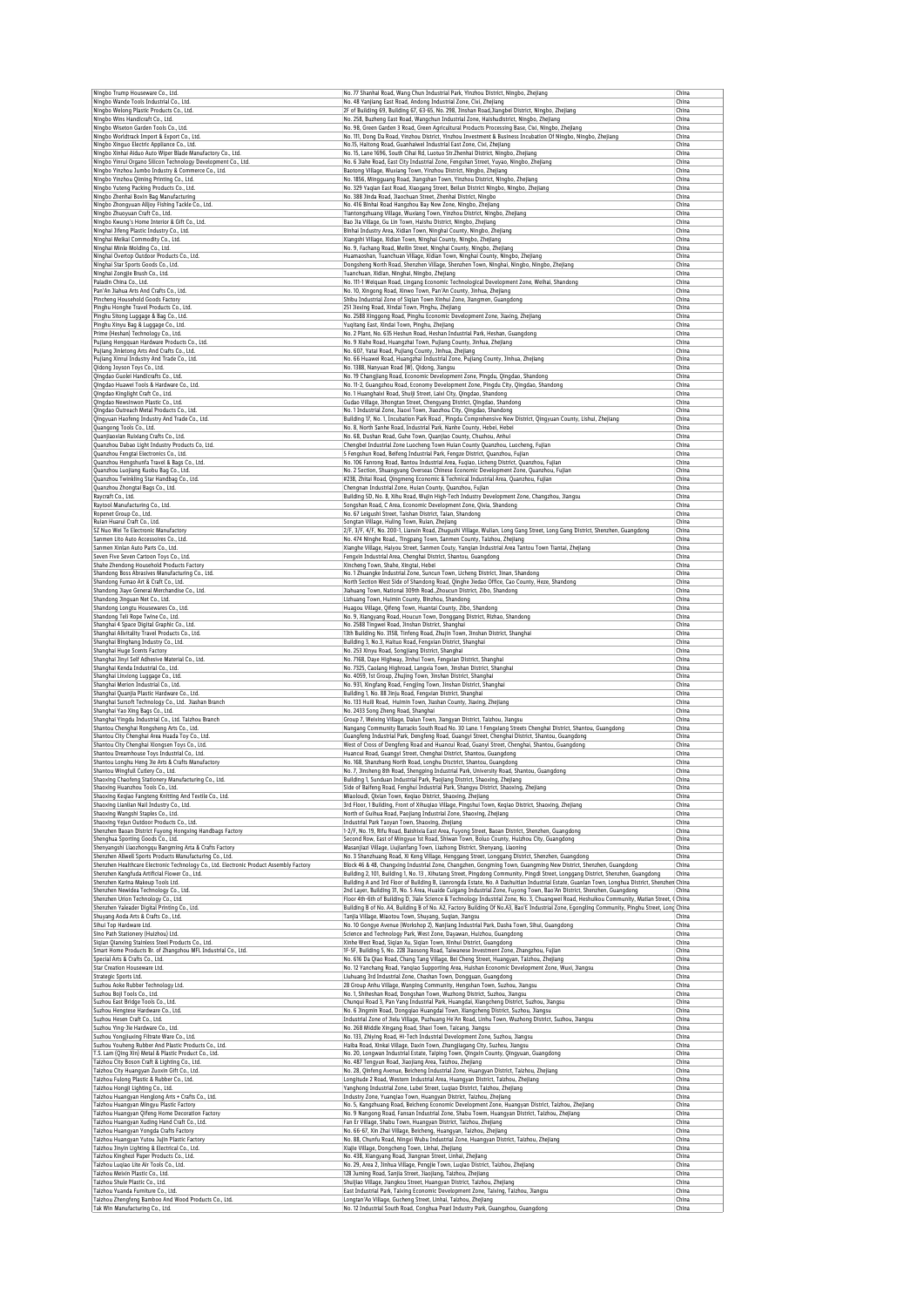| Tianchang Jiafeng Painting Material Co., Ltd.                                                                                                                                                                                                                                                                                                                                                                                                                                                                                                                                                                                                                                                                                                                                                                                                                                                                                                                                                                                                                                                                                                                                                                                                                                                                                                                                                                                                                                                                                                                                                                                                                                                                                                                                                                                                                                                                                                                                                                                                                                                                                                                                                                                                                                                                                                                                                                                                         | Shizhuang Village, Zhengji Town, Tianchang, Anhui                                                                                                                                                                   | China          |
|-------------------------------------------------------------------------------------------------------------------------------------------------------------------------------------------------------------------------------------------------------------------------------------------------------------------------------------------------------------------------------------------------------------------------------------------------------------------------------------------------------------------------------------------------------------------------------------------------------------------------------------------------------------------------------------------------------------------------------------------------------------------------------------------------------------------------------------------------------------------------------------------------------------------------------------------------------------------------------------------------------------------------------------------------------------------------------------------------------------------------------------------------------------------------------------------------------------------------------------------------------------------------------------------------------------------------------------------------------------------------------------------------------------------------------------------------------------------------------------------------------------------------------------------------------------------------------------------------------------------------------------------------------------------------------------------------------------------------------------------------------------------------------------------------------------------------------------------------------------------------------------------------------------------------------------------------------------------------------------------------------------------------------------------------------------------------------------------------------------------------------------------------------------------------------------------------------------------------------------------------------------------------------------------------------------------------------------------------------------------------------------------------------------------------------------------------------|---------------------------------------------------------------------------------------------------------------------------------------------------------------------------------------------------------------------|----------------|
| Tianchang Shuangfeng Stationery Co., Ltd.<br>Tianjin Changze Tableware Manufacture Co., Ltd.                                                                                                                                                                                                                                                                                                                                                                                                                                                                                                                                                                                                                                                                                                                                                                                                                                                                                                                                                                                                                                                                                                                                                                                                                                                                                                                                                                                                                                                                                                                                                                                                                                                                                                                                                                                                                                                                                                                                                                                                                                                                                                                                                                                                                                                                                                                                                          | Shizhuang Village, Zhengji Town, Tianchang, Anhui<br>Liu Zhuangvillage, Yanzhuang Town, Jinghai District, Tianjin                                                                                                   | China<br>China |
| Tianjin Fuqin Science & Technology Corp., Ltd. Huigu Branch                                                                                                                                                                                                                                                                                                                                                                                                                                                                                                                                                                                                                                                                                                                                                                                                                                                                                                                                                                                                                                                                                                                                                                                                                                                                                                                                                                                                                                                                                                                                                                                                                                                                                                                                                                                                                                                                                                                                                                                                                                                                                                                                                                                                                                                                                                                                                                                           | Building D-18, East Area No.8 Hui Shen Road, University Industry Zone, Xi Qing District, Tianjin                                                                                                                    | China          |
| Tianjin Lucheng Industrial And Trading Co., Ltd. Teda                                                                                                                                                                                                                                                                                                                                                                                                                                                                                                                                                                                                                                                                                                                                                                                                                                                                                                                                                                                                                                                                                                                                                                                                                                                                                                                                                                                                                                                                                                                                                                                                                                                                                                                                                                                                                                                                                                                                                                                                                                                                                                                                                                                                                                                                                                                                                                                                 | No. 5, Xinghua 10th Road, Tengda Industrial Area, Xiqing Developing District, Tianjin                                                                                                                               | China          |
| Tiantai Huate Art & Craft Co., Ltd.<br>Tiantai Xieli Industry & Trade Co., Ltd.                                                                                                                                                                                                                                                                                                                                                                                                                                                                                                                                                                                                                                                                                                                                                                                                                                                                                                                                                                                                                                                                                                                                                                                                                                                                                                                                                                                                                                                                                                                                                                                                                                                                                                                                                                                                                                                                                                                                                                                                                                                                                                                                                                                                                                                                                                                                                                       | No. 1 Wenxi North Road, Badu Industrial Park, Chicheng District, Taizhou, Zhejiang<br>No. 1, Wenxi North Road, Chicheng, Tiantai, Taizhou, Zhejiang                                                                 | China<br>China |
| Timco Aero Fasteners Manufactory Ltd.                                                                                                                                                                                                                                                                                                                                                                                                                                                                                                                                                                                                                                                                                                                                                                                                                                                                                                                                                                                                                                                                                                                                                                                                                                                                                                                                                                                                                                                                                                                                                                                                                                                                                                                                                                                                                                                                                                                                                                                                                                                                                                                                                                                                                                                                                                                                                                                                                 | No. 222, Zhong Xing Si Road, Xinwu Economic Development Zone, Wuhu County, Anhui                                                                                                                                    | China          |
| Tongxiang Yitong Pet Products Co., Ltd.                                                                                                                                                                                                                                                                                                                                                                                                                                                                                                                                                                                                                                                                                                                                                                                                                                                                                                                                                                                                                                                                                                                                                                                                                                                                                                                                                                                                                                                                                                                                                                                                                                                                                                                                                                                                                                                                                                                                                                                                                                                                                                                                                                                                                                                                                                                                                                                                               | Zone 22, 399 Penghui Avenue, Chongfu Town, Tongxiang City, Joaxing, Zhejiang                                                                                                                                        | China          |
| Topbright Animation Corporation Yunhe Branch                                                                                                                                                                                                                                                                                                                                                                                                                                                                                                                                                                                                                                                                                                                                                                                                                                                                                                                                                                                                                                                                                                                                                                                                                                                                                                                                                                                                                                                                                                                                                                                                                                                                                                                                                                                                                                                                                                                                                                                                                                                                                                                                                                                                                                                                                                                                                                                                          | No. 5, Yangfan Road, Bailongshan Street, Yunhe County, Lishui, Zhejiang                                                                                                                                             | China          |
| UTS Sport Co., Ltd.<br>Umbrex Umbrella (Shenzhen) Ltd.                                                                                                                                                                                                                                                                                                                                                                                                                                                                                                                                                                                                                                                                                                                                                                                                                                                                                                                                                                                                                                                                                                                                                                                                                                                                                                                                                                                                                                                                                                                                                                                                                                                                                                                                                                                                                                                                                                                                                                                                                                                                                                                                                                                                                                                                                                                                                                                                | No. 139 2nd Jiangren Road, Xihu Village, Renhetown, Baiyun District, Guangzhou, Guangdong<br>102A, 3 Hong Seng Road, Yan Chuan Village, Songgang Street, Bao An District, Shenzhen, Guangdong                       | China<br>China |
| Unity Sports Industrial Ltd.                                                                                                                                                                                                                                                                                                                                                                                                                                                                                                                                                                                                                                                                                                                                                                                                                                                                                                                                                                                                                                                                                                                                                                                                                                                                                                                                                                                                                                                                                                                                                                                                                                                                                                                                                                                                                                                                                                                                                                                                                                                                                                                                                                                                                                                                                                                                                                                                                          | Jindaroad 13, San Dong Town, Huizhou, Guangdong                                                                                                                                                                     | China          |
| Wapa Tables Manufacturing Co., Ltd.                                                                                                                                                                                                                                                                                                                                                                                                                                                                                                                                                                                                                                                                                                                                                                                                                                                                                                                                                                                                                                                                                                                                                                                                                                                                                                                                                                                                                                                                                                                                                                                                                                                                                                                                                                                                                                                                                                                                                                                                                                                                                                                                                                                                                                                                                                                                                                                                                   | Langya Industrial Park, Wucheng Area, Jinhua, Zhejiang                                                                                                                                                              | China          |
| Wa Fai Printing & Paper Product (Shenzhen) Ltd.<br>Weifu Metal & Glass Manufacturing Co., Ltd                                                                                                                                                                                                                                                                                                                                                                                                                                                                                                                                                                                                                                                                                                                                                                                                                                                                                                                                                                                                                                                                                                                                                                                                                                                                                                                                                                                                                                                                                                                                                                                                                                                                                                                                                                                                                                                                                                                                                                                                                                                                                                                                                                                                                                                                                                                                                         | Plant 1, Plant 2, Plant 3, Plant 4 (101/301/401) No. 4 Changye Road, Long Village, Da Kang Community, Heng Gang Street, Long Gang, SH China<br>Shiwuling, Shachong, Daze Town, Xinhui District, Jiangmen, Guangdong | China          |
| Weifang Legge Machinery Manufacturing Co., Ltd.                                                                                                                                                                                                                                                                                                                                                                                                                                                                                                                                                                                                                                                                                                                                                                                                                                                                                                                                                                                                                                                                                                                                                                                                                                                                                                                                                                                                                                                                                                                                                                                                                                                                                                                                                                                                                                                                                                                                                                                                                                                                                                                                                                                                                                                                                                                                                                                                       | No. 387 North Outer Ring Street, Changle County, Weifang City, Shandong                                                                                                                                             | China          |
| Weihai Maxpower Advanced Tool Co., Ltd.                                                                                                                                                                                                                                                                                                                                                                                                                                                                                                                                                                                                                                                                                                                                                                                                                                                                                                                                                                                                                                                                                                                                                                                                                                                                                                                                                                                                                                                                                                                                                                                                                                                                                                                                                                                                                                                                                                                                                                                                                                                                                                                                                                                                                                                                                                                                                                                                               | No. 8 - 21& 8-22. Shenzhen Road, Wendeng Economic Development Zone, Weihai, Shandong                                                                                                                                | China          |
| Weihai Weido Carbon Sports Equipment Co., Ltd.<br>Wellfit Hantronic MFG Co., Ltd.                                                                                                                                                                                                                                                                                                                                                                                                                                                                                                                                                                                                                                                                                                                                                                                                                                                                                                                                                                                                                                                                                                                                                                                                                                                                                                                                                                                                                                                                                                                                                                                                                                                                                                                                                                                                                                                                                                                                                                                                                                                                                                                                                                                                                                                                                                                                                                     | No. 669-7, Yangting West Road, Yangting Town, Huancui District, Weihai, Shandong<br>Nuo Jin Wu Road, Nuo Huo Industrial District, Yangdong, Yangjiang, Guangdong                                                    | China<br>China |
| Wenzhou Chongkun Printing Co., Ltd.                                                                                                                                                                                                                                                                                                                                                                                                                                                                                                                                                                                                                                                                                                                                                                                                                                                                                                                                                                                                                                                                                                                                                                                                                                                                                                                                                                                                                                                                                                                                                                                                                                                                                                                                                                                                                                                                                                                                                                                                                                                                                                                                                                                                                                                                                                                                                                                                                   | No. 8 Yongjin Road, Cangnan Industrial Zone, Lingxi Town, Cangnan, Wenzhou, Zhejiang                                                                                                                                | China          |
| Wenzhou Dongou Glasses Co., Ltd.                                                                                                                                                                                                                                                                                                                                                                                                                                                                                                                                                                                                                                                                                                                                                                                                                                                                                                                                                                                                                                                                                                                                                                                                                                                                                                                                                                                                                                                                                                                                                                                                                                                                                                                                                                                                                                                                                                                                                                                                                                                                                                                                                                                                                                                                                                                                                                                                                      | No.31, Yanfan Road, Yangyi Village, Lucheng District, Wenzhou, Zhejiang                                                                                                                                             | China          |
| Wenzhou Guanoxin Tourism Supplies Co., Ltd.<br>Wenzhou Jingke Electrical Appliance Co., Ltd.                                                                                                                                                                                                                                                                                                                                                                                                                                                                                                                                                                                                                                                                                                                                                                                                                                                                                                                                                                                                                                                                                                                                                                                                                                                                                                                                                                                                                                                                                                                                                                                                                                                                                                                                                                                                                                                                                                                                                                                                                                                                                                                                                                                                                                                                                                                                                          | Qian Tongkeng Village, Dajing Town, Yueqing, Zhejiang<br>(Lucheng Equipment Manufacturing Small Park) Room 502, No. 1, Building 1, Chaoxin Road, Tengqiao Town, Wenzhou, Zhejiang                                   | China<br>China |
| Wenzhou Porpose Optrical Co Ltd.                                                                                                                                                                                                                                                                                                                                                                                                                                                                                                                                                                                                                                                                                                                                                                                                                                                                                                                                                                                                                                                                                                                                                                                                                                                                                                                                                                                                                                                                                                                                                                                                                                                                                                                                                                                                                                                                                                                                                                                                                                                                                                                                                                                                                                                                                                                                                                                                                      | No. 10 Beiwei 1St Road, Ouhai District, Wenzhou, Zhejiang                                                                                                                                                           | China          |
| Wenzhou Yuanfei Pet Toy Products Co., Ltd.                                                                                                                                                                                                                                                                                                                                                                                                                                                                                                                                                                                                                                                                                                                                                                                                                                                                                                                                                                                                                                                                                                                                                                                                                                                                                                                                                                                                                                                                                                                                                                                                                                                                                                                                                                                                                                                                                                                                                                                                                                                                                                                                                                                                                                                                                                                                                                                                            | No. 1 Chongle Road, Standard Park, Shuitou Town, Pingyang County, Wenzhou, Zhejiang                                                                                                                                 | China          |
| Wenzhou Zhidao Crafts Co., Ltd.<br>Wenzhou Zhongsheng Hardware Co., Ltd.                                                                                                                                                                                                                                                                                                                                                                                                                                                                                                                                                                                                                                                                                                                                                                                                                                                                                                                                                                                                                                                                                                                                                                                                                                                                                                                                                                                                                                                                                                                                                                                                                                                                                                                                                                                                                                                                                                                                                                                                                                                                                                                                                                                                                                                                                                                                                                              | No. 2 Honghu Road Longgang Town, Cangan County, Wenzhou, Zhejiang<br>No. 716 Binhai Ten Road, Binhai Zone, Economic Technology Development Zone, Wenzhou, Zhejiang                                                  | China<br>China |
| Wright Housewares Co., Ltd. Foshan                                                                                                                                                                                                                                                                                                                                                                                                                                                                                                                                                                                                                                                                                                                                                                                                                                                                                                                                                                                                                                                                                                                                                                                                                                                                                                                                                                                                                                                                                                                                                                                                                                                                                                                                                                                                                                                                                                                                                                                                                                                                                                                                                                                                                                                                                                                                                                                                                    | Anli Industrial District, Daliang, Shunde, Foshan, Guangdong                                                                                                                                                        | China          |
| Wuhan Xing Sheng Arts And Crafts Co., Ltd.                                                                                                                                                                                                                                                                                                                                                                                                                                                                                                                                                                                                                                                                                                                                                                                                                                                                                                                                                                                                                                                                                                                                                                                                                                                                                                                                                                                                                                                                                                                                                                                                                                                                                                                                                                                                                                                                                                                                                                                                                                                                                                                                                                                                                                                                                                                                                                                                            | No. 212, Zhang Bai Lu, Bai Quan Office, Dong Xi Hu District, Wuhan, Hubei                                                                                                                                           | China          |
| Wuxi Authen Houseware Co., Ltd.                                                                                                                                                                                                                                                                                                                                                                                                                                                                                                                                                                                                                                                                                                                                                                                                                                                                                                                                                                                                                                                                                                                                                                                                                                                                                                                                                                                                                                                                                                                                                                                                                                                                                                                                                                                                                                                                                                                                                                                                                                                                                                                                                                                                                                                                                                                                                                                                                       | South of Jingda Road, Xibei Town, Xishan District, Wuxi, Jiangsu                                                                                                                                                    | China          |
| Wuxi City Jiwen Plastic Co., Ltd.<br>Wuxi Home Furnishing Co., Ltd.                                                                                                                                                                                                                                                                                                                                                                                                                                                                                                                                                                                                                                                                                                                                                                                                                                                                                                                                                                                                                                                                                                                                                                                                                                                                                                                                                                                                                                                                                                                                                                                                                                                                                                                                                                                                                                                                                                                                                                                                                                                                                                                                                                                                                                                                                                                                                                                   | Xinjian Industries Park, Yixing City, Wuxi, Jiangsu<br>Shunqi Road, Yuqi Town, Huishan District, Wuxi, Jiangsu                                                                                                      | China<br>China |
| Wuxi Housetex Industries Co., Ltd.                                                                                                                                                                                                                                                                                                                                                                                                                                                                                                                                                                                                                                                                                                                                                                                                                                                                                                                                                                                                                                                                                                                                                                                                                                                                                                                                                                                                                                                                                                                                                                                                                                                                                                                                                                                                                                                                                                                                                                                                                                                                                                                                                                                                                                                                                                                                                                                                                    | No. 9, Shungi Road, Yugi Town, Wuxi, Jiangsu                                                                                                                                                                        | China          |
| Wuxi Pengtian Tool Co., Ltd.                                                                                                                                                                                                                                                                                                                                                                                                                                                                                                                                                                                                                                                                                                                                                                                                                                                                                                                                                                                                                                                                                                                                                                                                                                                                                                                                                                                                                                                                                                                                                                                                                                                                                                                                                                                                                                                                                                                                                                                                                                                                                                                                                                                                                                                                                                                                                                                                                          | (Junzhangrui Alley) 803 Shanshui East Road. Binhu District, Wuxi, Jiangsu                                                                                                                                           | China          |
| Wuxi Quansheng Textile Co., Ltd.                                                                                                                                                                                                                                                                                                                                                                                                                                                                                                                                                                                                                                                                                                                                                                                                                                                                                                                                                                                                                                                                                                                                                                                                                                                                                                                                                                                                                                                                                                                                                                                                                                                                                                                                                                                                                                                                                                                                                                                                                                                                                                                                                                                                                                                                                                                                                                                                                      | No.8 Yanjie Road, Yanqiao Industrial Park, Yanqiao Town, Huishan District, Wuxi, Jiangsu                                                                                                                            | China          |
| Wuyi Baiyuan Kitchenware Co., Ltd.<br>Wuyi Hongxin Case Factory                                                                                                                                                                                                                                                                                                                                                                                                                                                                                                                                                                                                                                                                                                                                                                                                                                                                                                                                                                                                                                                                                                                                                                                                                                                                                                                                                                                                                                                                                                                                                                                                                                                                                                                                                                                                                                                                                                                                                                                                                                                                                                                                                                                                                                                                                                                                                                                       | Yongwu Road No.161, Wuyi, Zhejiang<br>No. 28 Guihua Road, Baihuashan Industrial Zone, Wuyi City, Jinhua, Zhejiang                                                                                                   | China<br>China |
| Wuyi Instinct Outdoor Products Co., Ltd.                                                                                                                                                                                                                                                                                                                                                                                                                                                                                                                                                                                                                                                                                                                                                                                                                                                                                                                                                                                                                                                                                                                                                                                                                                                                                                                                                                                                                                                                                                                                                                                                                                                                                                                                                                                                                                                                                                                                                                                                                                                                                                                                                                                                                                                                                                                                                                                                              | Fenghuangshan Industrial Zone, Tongqin Town, Wuyi County, Jinhua, Zhejiang                                                                                                                                          | China          |
| Wuyi Longshun Industry & Trade Co., Ltd.                                                                                                                                                                                                                                                                                                                                                                                                                                                                                                                                                                                                                                                                                                                                                                                                                                                                                                                                                                                                                                                                                                                                                                                                                                                                                                                                                                                                                                                                                                                                                                                                                                                                                                                                                                                                                                                                                                                                                                                                                                                                                                                                                                                                                                                                                                                                                                                                              | (Wuyitang) Chengxi Industry Zone, Wuyi, Jinhua, Zhejiang                                                                                                                                                            | China          |
| Wuyi Shengcai Leisure Articles Co., Ltd.                                                                                                                                                                                                                                                                                                                                                                                                                                                                                                                                                                                                                                                                                                                                                                                                                                                                                                                                                                                                                                                                                                                                                                                                                                                                                                                                                                                                                                                                                                                                                                                                                                                                                                                                                                                                                                                                                                                                                                                                                                                                                                                                                                                                                                                                                                                                                                                                              | No. 12 Qunshan Road, Huanglong Industry Zone, Wuyi County, Jinhua, Zhejiang<br>No. 14, Mudan South Road, Baiyang District, Wuyi County Jinhua, Wuyi, Zhejiang                                                       | China<br>China |
| Wuyi Xinhe Commodity., Ltd.<br>Wuyi Xinxihang Industry & Trade Co., Ltd.                                                                                                                                                                                                                                                                                                                                                                                                                                                                                                                                                                                                                                                                                                                                                                                                                                                                                                                                                                                                                                                                                                                                                                                                                                                                                                                                                                                                                                                                                                                                                                                                                                                                                                                                                                                                                                                                                                                                                                                                                                                                                                                                                                                                                                                                                                                                                                              | (Inside Of Zhejiang Jinkou Mug Co., Ltd.) No. 28, Jiaogong Road, Huzhailong Industrial Area, Jiaodaotown, Wuyi County Jinhua, Wuyi, Z China                                                                         |                |
| Wuyi Xinxing Industry And Trade Co., Ltd.                                                                                                                                                                                                                                                                                                                                                                                                                                                                                                                                                                                                                                                                                                                                                                                                                                                                                                                                                                                                                                                                                                                                                                                                                                                                                                                                                                                                                                                                                                                                                                                                                                                                                                                                                                                                                                                                                                                                                                                                                                                                                                                                                                                                                                                                                                                                                                                                             | (Lengshuikeng) Southeast Industrial Zone, Wuyi County, Jinhua, Zhejiang                                                                                                                                             | China          |
| Wuyi Xinyue Leisure Products Co., Ltd.                                                                                                                                                                                                                                                                                                                                                                                                                                                                                                                                                                                                                                                                                                                                                                                                                                                                                                                                                                                                                                                                                                                                                                                                                                                                                                                                                                                                                                                                                                                                                                                                                                                                                                                                                                                                                                                                                                                                                                                                                                                                                                                                                                                                                                                                                                                                                                                                                | No.16, Three Road of Huanglong Industry Zone, Hushan Street, Wuyi County, Jinhua, Zhejiang                                                                                                                          | China<br>China |
| Wuyishan Hongtai Bamboo & Wood Products Co., Ltd.<br>Xiamen Easo Co., Ltd.                                                                                                                                                                                                                                                                                                                                                                                                                                                                                                                                                                                                                                                                                                                                                                                                                                                                                                                                                                                                                                                                                                                                                                                                                                                                                                                                                                                                                                                                                                                                                                                                                                                                                                                                                                                                                                                                                                                                                                                                                                                                                                                                                                                                                                                                                                                                                                            | Venture Park of Ecological Tourism, Nanping, Wuyishan, Fujian<br>1-2F, 86-88, South Sunban Road, Jimei, Xiamen, Fujian                                                                                              | China          |
| Xiamen Ching Song Optical Industrial Co., Ltd.                                                                                                                                                                                                                                                                                                                                                                                                                                                                                                                                                                                                                                                                                                                                                                                                                                                                                                                                                                                                                                                                                                                                                                                                                                                                                                                                                                                                                                                                                                                                                                                                                                                                                                                                                                                                                                                                                                                                                                                                                                                                                                                                                                                                                                                                                                                                                                                                        | No. 38. Xingbei Road, Jimei District, Xiamen, Fuijan                                                                                                                                                                | China          |
| Xiamen Hong Yun Xin Metal Product Co., Ltd.                                                                                                                                                                                                                                                                                                                                                                                                                                                                                                                                                                                                                                                                                                                                                                                                                                                                                                                                                                                                                                                                                                                                                                                                                                                                                                                                                                                                                                                                                                                                                                                                                                                                                                                                                                                                                                                                                                                                                                                                                                                                                                                                                                                                                                                                                                                                                                                                           | Unit B, 1/F, No. 1 Fuming Road, Xike Town, Tongan District, Xiamen, Fujian                                                                                                                                          | China          |
| Xiamen Juntai Zhengxing Gifts & Decorations Ltd.<br>Xiamen Long Afterglow Co., Ltd.                                                                                                                                                                                                                                                                                                                                                                                                                                                                                                                                                                                                                                                                                                                                                                                                                                                                                                                                                                                                                                                                                                                                                                                                                                                                                                                                                                                                                                                                                                                                                                                                                                                                                                                                                                                                                                                                                                                                                                                                                                                                                                                                                                                                                                                                                                                                                                   | The 5th Floor, No.1 Building, No. 9, South Yanghe Road, Xinyang Street, Haicang District, Xiamen, Fujian<br>No 1043, Tongji Zhong Road, Tongan Area, Xiamen, Fujian                                                 | China<br>China |
| Xiamen Rewinning Metal Products Co., Ltd.                                                                                                                                                                                                                                                                                                                                                                                                                                                                                                                                                                                                                                                                                                                                                                                                                                                                                                                                                                                                                                                                                                                                                                                                                                                                                                                                                                                                                                                                                                                                                                                                                                                                                                                                                                                                                                                                                                                                                                                                                                                                                                                                                                                                                                                                                                                                                                                                             | Unit D, 1/F, No.1 Fuming Road, Xike Town, Tong'An District, Xiamen City, Xiamen, Fujian                                                                                                                             | China          |
| Xiamen Spark Sports Goods Co., Ltd.                                                                                                                                                                                                                                                                                                                                                                                                                                                                                                                                                                                                                                                                                                                                                                                                                                                                                                                                                                                                                                                                                                                                                                                                                                                                                                                                                                                                                                                                                                                                                                                                                                                                                                                                                                                                                                                                                                                                                                                                                                                                                                                                                                                                                                                                                                                                                                                                                   | No. 55-56, Simingyuan, Tong'An Industrial Concentration Area, Tong'An, Xiamen, Fujian                                                                                                                               | China          |
| Xiamen Tonqan Hexin Umbrella Ind. Co., Ltd.                                                                                                                                                                                                                                                                                                                                                                                                                                                                                                                                                                                                                                                                                                                                                                                                                                                                                                                                                                                                                                                                                                                                                                                                                                                                                                                                                                                                                                                                                                                                                                                                                                                                                                                                                                                                                                                                                                                                                                                                                                                                                                                                                                                                                                                                                                                                                                                                           | No. 88, Sucuo Road, Hongtang Town, Tong'An District, Xiamen, Fujian                                                                                                                                                 | China<br>China |
| Xianfeng Stainless Steel Production Ltd. Xincheng Branch<br>Xianju County Dongye Craft Factory                                                                                                                                                                                                                                                                                                                                                                                                                                                                                                                                                                                                                                                                                                                                                                                                                                                                                                                                                                                                                                                                                                                                                                                                                                                                                                                                                                                                                                                                                                                                                                                                                                                                                                                                                                                                                                                                                                                                                                                                                                                                                                                                                                                                                                                                                                                                                        | West Second Ring Road, Xincheng Industrial Park, Xinxing County, Yunfu, Guangdong<br>No. 6-2 South Chuanzhen Road, Shijing Village, Guanlu Town, Xianju County, Taizhou, Zhejiang                                   | China          |
| Xianju County Wanhui Craft Factory                                                                                                                                                                                                                                                                                                                                                                                                                                                                                                                                                                                                                                                                                                                                                                                                                                                                                                                                                                                                                                                                                                                                                                                                                                                                                                                                                                                                                                                                                                                                                                                                                                                                                                                                                                                                                                                                                                                                                                                                                                                                                                                                                                                                                                                                                                                                                                                                                    | Lingxiazhang Village, Anzhou Street, Xianju County, Taizhou, Zhejiang                                                                                                                                               | China          |
| Xianju Kangtai Garden Products Factory                                                                                                                                                                                                                                                                                                                                                                                                                                                                                                                                                                                                                                                                                                                                                                                                                                                                                                                                                                                                                                                                                                                                                                                                                                                                                                                                                                                                                                                                                                                                                                                                                                                                                                                                                                                                                                                                                                                                                                                                                                                                                                                                                                                                                                                                                                                                                                                                                | Butou Town Industrial Zone, Xianju County, Taizhou, Zhejiang                                                                                                                                                        | China          |
| Xianiu Meimei Arts & Crafts Co., Ltd.<br>Xianju Tianshi Arts And Crafts Co., Ltd                                                                                                                                                                                                                                                                                                                                                                                                                                                                                                                                                                                                                                                                                                                                                                                                                                                                                                                                                                                                                                                                                                                                                                                                                                                                                                                                                                                                                                                                                                                                                                                                                                                                                                                                                                                                                                                                                                                                                                                                                                                                                                                                                                                                                                                                                                                                                                      | Handicraft City, Anzhou Street, Xianju County Taizhou, Taizhou, Zhejiang<br>Xiajie Cun, Tianshi Town, Xianju County, Taizhou, Zhejiang                                                                              | China<br>China |
| Xianju Yuqian Crafts Factory (General Partnership)                                                                                                                                                                                                                                                                                                                                                                                                                                                                                                                                                                                                                                                                                                                                                                                                                                                                                                                                                                                                                                                                                                                                                                                                                                                                                                                                                                                                                                                                                                                                                                                                                                                                                                                                                                                                                                                                                                                                                                                                                                                                                                                                                                                                                                                                                                                                                                                                    | Shijing Village, Guanlu Town, Xianju, Taizhou, Zhejiang                                                                                                                                                             | China          |
| Xinshun Jinwang Luggage Travel Products (Kunshan) Co., Ltd.                                                                                                                                                                                                                                                                                                                                                                                                                                                                                                                                                                                                                                                                                                                                                                                                                                                                                                                                                                                                                                                                                                                                                                                                                                                                                                                                                                                                                                                                                                                                                                                                                                                                                                                                                                                                                                                                                                                                                                                                                                                                                                                                                                                                                                                                                                                                                                                           | No. 10 Workshop, No. 188 Jiguang North Road, Qiandeng Shiputown, Kunshan, Jiangsu                                                                                                                                   | China          |
| Xintai Pengyuan Industry And Trade Co., Ltd.                                                                                                                                                                                                                                                                                                                                                                                                                                                                                                                                                                                                                                                                                                                                                                                                                                                                                                                                                                                                                                                                                                                                                                                                                                                                                                                                                                                                                                                                                                                                                                                                                                                                                                                                                                                                                                                                                                                                                                                                                                                                                                                                                                                                                                                                                                                                                                                                          | Middle Section of Guomao Road, Xintai Development Zone, Xintai, Taian, Xintai, Shandong                                                                                                                             | China<br>China |
| Xuancheng City Duschy Electronic Electrical Appliance Co., Ltd.<br>Xuancheng Longhua Electron Co., Ltd.                                                                                                                                                                                                                                                                                                                                                                                                                                                                                                                                                                                                                                                                                                                                                                                                                                                                                                                                                                                                                                                                                                                                                                                                                                                                                                                                                                                                                                                                                                                                                                                                                                                                                                                                                                                                                                                                                                                                                                                                                                                                                                                                                                                                                                                                                                                                               | No. 28, Hongyue Road, Economic & Technologic Development Zone, Xuancheng, Anhui<br>No. 8, Jinqiao Road, Gold Dam Industrial Park, Xucheng Economic Development Zone, Xuancheng, Anhui                               | China          |
| Yancheng Yiyuan Stationery Co., Ltd.                                                                                                                                                                                                                                                                                                                                                                                                                                                                                                                                                                                                                                                                                                                                                                                                                                                                                                                                                                                                                                                                                                                                                                                                                                                                                                                                                                                                                                                                                                                                                                                                                                                                                                                                                                                                                                                                                                                                                                                                                                                                                                                                                                                                                                                                                                                                                                                                                  | Jinchen Village, Biancang Town, Tinghu District, Yancheng, Jiangsu                                                                                                                                                  | China          |
| Yangjiang City Yangdong District Xin De Kitchenware Co., Ltd.                                                                                                                                                                                                                                                                                                                                                                                                                                                                                                                                                                                                                                                                                                                                                                                                                                                                                                                                                                                                                                                                                                                                                                                                                                                                                                                                                                                                                                                                                                                                                                                                                                                                                                                                                                                                                                                                                                                                                                                                                                                                                                                                                                                                                                                                                                                                                                                         | Huoda Middle Road, Nawei Industrial Park, Dongcheng Town, Yangdong District, Yangjiang, Guangdong                                                                                                                   | China          |
| Yangjiang Huaguan Industry Product Co., Ltd.<br>Yangdong Tryatt Industrial Co., Ltd.                                                                                                                                                                                                                                                                                                                                                                                                                                                                                                                                                                                                                                                                                                                                                                                                                                                                                                                                                                                                                                                                                                                                                                                                                                                                                                                                                                                                                                                                                                                                                                                                                                                                                                                                                                                                                                                                                                                                                                                                                                                                                                                                                                                                                                                                                                                                                                  | No. 7 Najin Four Road, Nahuo Industrial District, Yangjiang, Guangdong<br>The Area of New Industrial Avenue North And Chicheng Shi Road West, Foshan Chancheng (Yangdong Wanxiang) Transfered Industrial F China    | China          |
| Yangdong Xinlong Hardware Product Factory                                                                                                                                                                                                                                                                                                                                                                                                                                                                                                                                                                                                                                                                                                                                                                                                                                                                                                                                                                                                                                                                                                                                                                                                                                                                                                                                                                                                                                                                                                                                                                                                                                                                                                                                                                                                                                                                                                                                                                                                                                                                                                                                                                                                                                                                                                                                                                                                             | Jintian 6 Road, Longtoushan Industrial District, Yangdong, Guangdong                                                                                                                                                | China          |
| Yangjiang Baisha Huagiang Hardware Factory                                                                                                                                                                                                                                                                                                                                                                                                                                                                                                                                                                                                                                                                                                                                                                                                                                                                                                                                                                                                                                                                                                                                                                                                                                                                                                                                                                                                                                                                                                                                                                                                                                                                                                                                                                                                                                                                                                                                                                                                                                                                                                                                                                                                                                                                                                                                                                                                            | 18-8, Beihuan North Road, Baisha, Jiangcheng, Yangjiang, Guangdong                                                                                                                                                  | China          |
| Yangjiang City Yangdong Mingjun Industry & Trade Co., Ltd.                                                                                                                                                                                                                                                                                                                                                                                                                                                                                                                                                                                                                                                                                                                                                                                                                                                                                                                                                                                                                                                                                                                                                                                                                                                                                                                                                                                                                                                                                                                                                                                                                                                                                                                                                                                                                                                                                                                                                                                                                                                                                                                                                                                                                                                                                                                                                                                            | Jinshan 2nd Road, Yangdong Industrial Park, Yangdong District, Yangjiang, Guangdong                                                                                                                                 | China          |
| Yangjiang Dasha Industry & Trading Co., Ltd<br>Yangjiang Honghong Hardware Product Co., Ltd.                                                                                                                                                                                                                                                                                                                                                                                                                                                                                                                                                                                                                                                                                                                                                                                                                                                                                                                                                                                                                                                                                                                                                                                                                                                                                                                                                                                                                                                                                                                                                                                                                                                                                                                                                                                                                                                                                                                                                                                                                                                                                                                                                                                                                                                                                                                                                          | No. 1 Zhongzhou Avenue, Yangjiang, Guangdong<br>No. 1, The 1st Road, Mayan Industrial Park, Jiangcheng District, Yangjiang, Guangdong                                                                               | China<br>China |
|                                                                                                                                                                                                                                                                                                                                                                                                                                                                                                                                                                                                                                                                                                                                                                                                                                                                                                                                                                                                                                                                                                                                                                                                                                                                                                                                                                                                                                                                                                                                                                                                                                                                                                                                                                                                                                                                                                                                                                                                                                                                                                                                                                                                                                                                                                                                                                                                                                                       | No. 2, Southern Side 325 Road, Nahuo Industrial Zone, Yangdong, Yangjiang, Guangdong                                                                                                                                | China          |
|                                                                                                                                                                                                                                                                                                                                                                                                                                                                                                                                                                                                                                                                                                                                                                                                                                                                                                                                                                                                                                                                                                                                                                                                                                                                                                                                                                                                                                                                                                                                                                                                                                                                                                                                                                                                                                                                                                                                                                                                                                                                                                                                                                                                                                                                                                                                                                                                                                                       |                                                                                                                                                                                                                     | China          |
|                                                                                                                                                                                                                                                                                                                                                                                                                                                                                                                                                                                                                                                                                                                                                                                                                                                                                                                                                                                                                                                                                                                                                                                                                                                                                                                                                                                                                                                                                                                                                                                                                                                                                                                                                                                                                                                                                                                                                                                                                                                                                                                                                                                                                                                                                                                                                                                                                                                       | 3rd Huoda Road, Longtoushan Industrial Zone, Beiguan Town, Yangdong District, Yangjiang, Guangdong                                                                                                                  |                |
|                                                                                                                                                                                                                                                                                                                                                                                                                                                                                                                                                                                                                                                                                                                                                                                                                                                                                                                                                                                                                                                                                                                                                                                                                                                                                                                                                                                                                                                                                                                                                                                                                                                                                                                                                                                                                                                                                                                                                                                                                                                                                                                                                                                                                                                                                                                                                                                                                                                       | No. 139, The 5th Yuyuan Road, Dongcheng Town, Yangdong District, Yangjiang, Guangdong                                                                                                                               | China          |
|                                                                                                                                                                                                                                                                                                                                                                                                                                                                                                                                                                                                                                                                                                                                                                                                                                                                                                                                                                                                                                                                                                                                                                                                                                                                                                                                                                                                                                                                                                                                                                                                                                                                                                                                                                                                                                                                                                                                                                                                                                                                                                                                                                                                                                                                                                                                                                                                                                                       | Dongbo Industrial Area, Chengxi, Jiangcheng, Yangjiang, Guangdong                                                                                                                                                   | China          |
|                                                                                                                                                                                                                                                                                                                                                                                                                                                                                                                                                                                                                                                                                                                                                                                                                                                                                                                                                                                                                                                                                                                                                                                                                                                                                                                                                                                                                                                                                                                                                                                                                                                                                                                                                                                                                                                                                                                                                                                                                                                                                                                                                                                                                                                                                                                                                                                                                                                       | No. 6 Junction of Yudong Five and Guangyuan West, Third Industrial Area, Yangjiang, Guangdong<br>No. 18, Yanjiang Nanxiqi Road, Jiangcheng District, Yangjiang, Guangdong                                           | China<br>China |
|                                                                                                                                                                                                                                                                                                                                                                                                                                                                                                                                                                                                                                                                                                                                                                                                                                                                                                                                                                                                                                                                                                                                                                                                                                                                                                                                                                                                                                                                                                                                                                                                                                                                                                                                                                                                                                                                                                                                                                                                                                                                                                                                                                                                                                                                                                                                                                                                                                                       | North Area, South No. 6-1, Nahuo Industrial District, Vanodono County, Vanoi                                                                                                                                        | China          |
|                                                                                                                                                                                                                                                                                                                                                                                                                                                                                                                                                                                                                                                                                                                                                                                                                                                                                                                                                                                                                                                                                                                                                                                                                                                                                                                                                                                                                                                                                                                                                                                                                                                                                                                                                                                                                                                                                                                                                                                                                                                                                                                                                                                                                                                                                                                                                                                                                                                       | E11, 4th Najin Road, Dongcheng Town, Yangdong, Yangjiang, Guangdong                                                                                                                                                 | China<br>China |
|                                                                                                                                                                                                                                                                                                                                                                                                                                                                                                                                                                                                                                                                                                                                                                                                                                                                                                                                                                                                                                                                                                                                                                                                                                                                                                                                                                                                                                                                                                                                                                                                                                                                                                                                                                                                                                                                                                                                                                                                                                                                                                                                                                                                                                                                                                                                                                                                                                                       | No. L3, 3rd Road, Nawei Industrial Zone, Yangdong District, Yangjiang, Doncheng Town, Guangdong<br>Dashishan, Dongying Village Committee, Beiguan Town, Yangdong District, Yangjiang, Guangdong                     | China          |
|                                                                                                                                                                                                                                                                                                                                                                                                                                                                                                                                                                                                                                                                                                                                                                                                                                                                                                                                                                                                                                                                                                                                                                                                                                                                                                                                                                                                                                                                                                                                                                                                                                                                                                                                                                                                                                                                                                                                                                                                                                                                                                                                                                                                                                                                                                                                                                                                                                                       | Hd2, Najin No. 3 Road, Yangdong District, Yangjiang, Guangdong                                                                                                                                                      | China          |
|                                                                                                                                                                                                                                                                                                                                                                                                                                                                                                                                                                                                                                                                                                                                                                                                                                                                                                                                                                                                                                                                                                                                                                                                                                                                                                                                                                                                                                                                                                                                                                                                                                                                                                                                                                                                                                                                                                                                                                                                                                                                                                                                                                                                                                                                                                                                                                                                                                                       | No. 1, 2nd Road, Huoda, Nahuo Industrial Park, Yangdong County, Yangjiang, Guangdong                                                                                                                                | China          |
|                                                                                                                                                                                                                                                                                                                                                                                                                                                                                                                                                                                                                                                                                                                                                                                                                                                                                                                                                                                                                                                                                                                                                                                                                                                                                                                                                                                                                                                                                                                                                                                                                                                                                                                                                                                                                                                                                                                                                                                                                                                                                                                                                                                                                                                                                                                                                                                                                                                       | No. 2 of Nahuo Industrial Zone, Beiguan Town, Yangdong District, Yangjiang, Guangdong<br>No. 13 Majin Road Mayan Industry District, Yangjiang, Guangdong                                                            | China<br>China |
|                                                                                                                                                                                                                                                                                                                                                                                                                                                                                                                                                                                                                                                                                                                                                                                                                                                                                                                                                                                                                                                                                                                                                                                                                                                                                                                                                                                                                                                                                                                                                                                                                                                                                                                                                                                                                                                                                                                                                                                                                                                                                                                                                                                                                                                                                                                                                                                                                                                       | Area 3, Shi Li Industrial District, Yangdong District, Yangjiang, Guangdong                                                                                                                                         | China          |
|                                                                                                                                                                                                                                                                                                                                                                                                                                                                                                                                                                                                                                                                                                                                                                                                                                                                                                                                                                                                                                                                                                                                                                                                                                                                                                                                                                                                                                                                                                                                                                                                                                                                                                                                                                                                                                                                                                                                                                                                                                                                                                                                                                                                                                                                                                                                                                                                                                                       | No. 19, 4th Yongxing Road, Yangdong Industrial Area, Yangjiang, Guangdong                                                                                                                                           | China          |
|                                                                                                                                                                                                                                                                                                                                                                                                                                                                                                                                                                                                                                                                                                                                                                                                                                                                                                                                                                                                                                                                                                                                                                                                                                                                                                                                                                                                                                                                                                                                                                                                                                                                                                                                                                                                                                                                                                                                                                                                                                                                                                                                                                                                                                                                                                                                                                                                                                                       | No. 78, Shuqanqxi Road, Yanqzhou, Jianqsu                                                                                                                                                                           | China          |
|                                                                                                                                                                                                                                                                                                                                                                                                                                                                                                                                                                                                                                                                                                                                                                                                                                                                                                                                                                                                                                                                                                                                                                                                                                                                                                                                                                                                                                                                                                                                                                                                                                                                                                                                                                                                                                                                                                                                                                                                                                                                                                                                                                                                                                                                                                                                                                                                                                                       | Xiangqian Road, Dayi Village, Yangzhou, Jiangsu<br>Fudong Village, Xiaoji Town, Jiangdu District, Yangzhou, Jiangsu                                                                                                 | China<br>China |
|                                                                                                                                                                                                                                                                                                                                                                                                                                                                                                                                                                                                                                                                                                                                                                                                                                                                                                                                                                                                                                                                                                                                                                                                                                                                                                                                                                                                                                                                                                                                                                                                                                                                                                                                                                                                                                                                                                                                                                                                                                                                                                                                                                                                                                                                                                                                                                                                                                                       | No. 5 Building, Lidian Village Lidian Town, Hanjiang District, Yangzhou, Jiangsu                                                                                                                                    | China          |
|                                                                                                                                                                                                                                                                                                                                                                                                                                                                                                                                                                                                                                                                                                                                                                                                                                                                                                                                                                                                                                                                                                                                                                                                                                                                                                                                                                                                                                                                                                                                                                                                                                                                                                                                                                                                                                                                                                                                                                                                                                                                                                                                                                                                                                                                                                                                                                                                                                                       | No. 72, Easttaishan Road, Baoying Economic Development Zone, Yangzhou, Jiangsu                                                                                                                                      | China          |
|                                                                                                                                                                                                                                                                                                                                                                                                                                                                                                                                                                                                                                                                                                                                                                                                                                                                                                                                                                                                                                                                                                                                                                                                                                                                                                                                                                                                                                                                                                                                                                                                                                                                                                                                                                                                                                                                                                                                                                                                                                                                                                                                                                                                                                                                                                                                                                                                                                                       | No. 3, Chezhan Road, Daqiao Town, Jiangdu District, Yangzhou, Jiangsu                                                                                                                                               | China<br>China |
|                                                                                                                                                                                                                                                                                                                                                                                                                                                                                                                                                                                                                                                                                                                                                                                                                                                                                                                                                                                                                                                                                                                                                                                                                                                                                                                                                                                                                                                                                                                                                                                                                                                                                                                                                                                                                                                                                                                                                                                                                                                                                                                                                                                                                                                                                                                                                                                                                                                       | 208# Dongyang Road, Economic Development Zone, Baoying County, Yangzhou, Jiangsu<br>Baita North Road, Zhongzha, Daqiao Town, Jiangdu District, Yangzhou, Jiangsu                                                    | China          |
|                                                                                                                                                                                                                                                                                                                                                                                                                                                                                                                                                                                                                                                                                                                                                                                                                                                                                                                                                                                                                                                                                                                                                                                                                                                                                                                                                                                                                                                                                                                                                                                                                                                                                                                                                                                                                                                                                                                                                                                                                                                                                                                                                                                                                                                                                                                                                                                                                                                       | Changsheng Village, Lidian Town, Guangling District, Yangzhou, Jiangsu                                                                                                                                              | China          |
|                                                                                                                                                                                                                                                                                                                                                                                                                                                                                                                                                                                                                                                                                                                                                                                                                                                                                                                                                                                                                                                                                                                                                                                                                                                                                                                                                                                                                                                                                                                                                                                                                                                                                                                                                                                                                                                                                                                                                                                                                                                                                                                                                                                                                                                                                                                                                                                                                                                       | Chezhanxi Road, Daqiao Town, Jiangdu, Yangzhou, Jiangsu                                                                                                                                                             | China          |
|                                                                                                                                                                                                                                                                                                                                                                                                                                                                                                                                                                                                                                                                                                                                                                                                                                                                                                                                                                                                                                                                                                                                                                                                                                                                                                                                                                                                                                                                                                                                                                                                                                                                                                                                                                                                                                                                                                                                                                                                                                                                                                                                                                                                                                                                                                                                                                                                                                                       | Zhenggang Industrial Park, Yanshan County, Cangzhou, Hebei<br>North Nanya Road, Second Liboshui Industrial Zone, Shiwan Town, Boluo County, Huizhou, Guangdong                                                      | China<br>China |
|                                                                                                                                                                                                                                                                                                                                                                                                                                                                                                                                                                                                                                                                                                                                                                                                                                                                                                                                                                                                                                                                                                                                                                                                                                                                                                                                                                                                                                                                                                                                                                                                                                                                                                                                                                                                                                                                                                                                                                                                                                                                                                                                                                                                                                                                                                                                                                                                                                                       | Huangnitou Section, Lingkou Group, Matian Village, Futian Town, Boluo County, Huizhou, Guangdong                                                                                                                    | China          |
|                                                                                                                                                                                                                                                                                                                                                                                                                                                                                                                                                                                                                                                                                                                                                                                                                                                                                                                                                                                                                                                                                                                                                                                                                                                                                                                                                                                                                                                                                                                                                                                                                                                                                                                                                                                                                                                                                                                                                                                                                                                                                                                                                                                                                                                                                                                                                                                                                                                       | 11th Community, Jinpen Village, Zhongluotan, Baiyun Area, Guangzhou, Guangdong                                                                                                                                      | China          |
|                                                                                                                                                                                                                                                                                                                                                                                                                                                                                                                                                                                                                                                                                                                                                                                                                                                                                                                                                                                                                                                                                                                                                                                                                                                                                                                                                                                                                                                                                                                                                                                                                                                                                                                                                                                                                                                                                                                                                                                                                                                                                                                                                                                                                                                                                                                                                                                                                                                       | The North of Jinfoyuan Village, Yinan County, Linyi, Shandong                                                                                                                                                       | China<br>China |
|                                                                                                                                                                                                                                                                                                                                                                                                                                                                                                                                                                                                                                                                                                                                                                                                                                                                                                                                                                                                                                                                                                                                                                                                                                                                                                                                                                                                                                                                                                                                                                                                                                                                                                                                                                                                                                                                                                                                                                                                                                                                                                                                                                                                                                                                                                                                                                                                                                                       | 200 Meters East of Shuiyou Village, Hutou Town, Yinan County, Linyi, Shandong<br>Shilipu, Xujiahu, Yishui, Linyi, Shandong                                                                                          | China          |
|                                                                                                                                                                                                                                                                                                                                                                                                                                                                                                                                                                                                                                                                                                                                                                                                                                                                                                                                                                                                                                                                                                                                                                                                                                                                                                                                                                                                                                                                                                                                                                                                                                                                                                                                                                                                                                                                                                                                                                                                                                                                                                                                                                                                                                                                                                                                                                                                                                                       | No. 8, Caiyun Road, Fotang Town, Yiwu, Zhejiang                                                                                                                                                                     | China          |
|                                                                                                                                                                                                                                                                                                                                                                                                                                                                                                                                                                                                                                                                                                                                                                                                                                                                                                                                                                                                                                                                                                                                                                                                                                                                                                                                                                                                                                                                                                                                                                                                                                                                                                                                                                                                                                                                                                                                                                                                                                                                                                                                                                                                                                                                                                                                                                                                                                                       | No. 341 Tashan Road, Yinan Industrial Zone, Fotang Town, Yiwu, Zhejiang                                                                                                                                             | China          |
|                                                                                                                                                                                                                                                                                                                                                                                                                                                                                                                                                                                                                                                                                                                                                                                                                                                                                                                                                                                                                                                                                                                                                                                                                                                                                                                                                                                                                                                                                                                                                                                                                                                                                                                                                                                                                                                                                                                                                                                                                                                                                                                                                                                                                                                                                                                                                                                                                                                       | No. 7 Beiyuan Road, Beiyuan Street, Yiwu, Jinhua, Zhejiang                                                                                                                                                          | China<br>China |
|                                                                                                                                                                                                                                                                                                                                                                                                                                                                                                                                                                                                                                                                                                                                                                                                                                                                                                                                                                                                                                                                                                                                                                                                                                                                                                                                                                                                                                                                                                                                                                                                                                                                                                                                                                                                                                                                                                                                                                                                                                                                                                                                                                                                                                                                                                                                                                                                                                                       | No. 56 Baima Road, Futang Industry Zone, Yiwu, Zhejiang<br>3F, No.220, Zongze North Road, Yiwu                                                                                                                      | China          |
|                                                                                                                                                                                                                                                                                                                                                                                                                                                                                                                                                                                                                                                                                                                                                                                                                                                                                                                                                                                                                                                                                                                                                                                                                                                                                                                                                                                                                                                                                                                                                                                                                                                                                                                                                                                                                                                                                                                                                                                                                                                                                                                                                                                                                                                                                                                                                                                                                                                       | No. 5 Xinda Road, Shangxi Town, Yiwu, Yiwu, Zhejiang                                                                                                                                                                | China          |
|                                                                                                                                                                                                                                                                                                                                                                                                                                                                                                                                                                                                                                                                                                                                                                                                                                                                                                                                                                                                                                                                                                                                                                                                                                                                                                                                                                                                                                                                                                                                                                                                                                                                                                                                                                                                                                                                                                                                                                                                                                                                                                                                                                                                                                                                                                                                                                                                                                                       | Yibei Industrial Park, Yiwu, Zhejiang                                                                                                                                                                               | China<br>China |
|                                                                                                                                                                                                                                                                                                                                                                                                                                                                                                                                                                                                                                                                                                                                                                                                                                                                                                                                                                                                                                                                                                                                                                                                                                                                                                                                                                                                                                                                                                                                                                                                                                                                                                                                                                                                                                                                                                                                                                                                                                                                                                                                                                                                                                                                                                                                                                                                                                                       | Huanglinshan, Yiting Town, Yiwu City, Jinhua, Zhejiang<br>Nanyuan Village, Yicheng Street, Yixing, Jiangsu                                                                                                          | China          |
|                                                                                                                                                                                                                                                                                                                                                                                                                                                                                                                                                                                                                                                                                                                                                                                                                                                                                                                                                                                                                                                                                                                                                                                                                                                                                                                                                                                                                                                                                                                                                                                                                                                                                                                                                                                                                                                                                                                                                                                                                                                                                                                                                                                                                                                                                                                                                                                                                                                       | No. 189 Wanyu Road, Zhiying 2nd Industry Zone, Yongkang, Zhejiang                                                                                                                                                   | China          |
|                                                                                                                                                                                                                                                                                                                                                                                                                                                                                                                                                                                                                                                                                                                                                                                                                                                                                                                                                                                                                                                                                                                                                                                                                                                                                                                                                                                                                                                                                                                                                                                                                                                                                                                                                                                                                                                                                                                                                                                                                                                                                                                                                                                                                                                                                                                                                                                                                                                       | No. 1288, South Nige Industrial District, Yongan, Yongan, Fujian                                                                                                                                                    | China          |
|                                                                                                                                                                                                                                                                                                                                                                                                                                                                                                                                                                                                                                                                                                                                                                                                                                                                                                                                                                                                                                                                                                                                                                                                                                                                                                                                                                                                                                                                                                                                                                                                                                                                                                                                                                                                                                                                                                                                                                                                                                                                                                                                                                                                                                                                                                                                                                                                                                                       | No. 21-23, Innovation Avenue, Zhejiang Business Enterprise Park, Longshan Town, Yongkang, Zhejiang                                                                                                                  | China          |
|                                                                                                                                                                                                                                                                                                                                                                                                                                                                                                                                                                                                                                                                                                                                                                                                                                                                                                                                                                                                                                                                                                                                                                                                                                                                                                                                                                                                                                                                                                                                                                                                                                                                                                                                                                                                                                                                                                                                                                                                                                                                                                                                                                                                                                                                                                                                                                                                                                                       | No. 188 Xishan Road Hardware Science And Technology Industry Area, Yongkang, Zhejiang                                                                                                                               | China<br>China |
|                                                                                                                                                                                                                                                                                                                                                                                                                                                                                                                                                                                                                                                                                                                                                                                                                                                                                                                                                                                                                                                                                                                                                                                                                                                                                                                                                                                                                                                                                                                                                                                                                                                                                                                                                                                                                                                                                                                                                                                                                                                                                                                                                                                                                                                                                                                                                                                                                                                       | Building 3, Tongtai Road No. 2-1, Industrial Functional District, Zhiying Town, Yongkang City, Jinhua, Zhejiang<br>No. 78, Yuegui South Road, Xicheng Street, Yongkang, Zhejiang                                    | China          |
|                                                                                                                                                                                                                                                                                                                                                                                                                                                                                                                                                                                                                                                                                                                                                                                                                                                                                                                                                                                                                                                                                                                                                                                                                                                                                                                                                                                                                                                                                                                                                                                                                                                                                                                                                                                                                                                                                                                                                                                                                                                                                                                                                                                                                                                                                                                                                                                                                                                       | Linkengchen Village, Gushan Town, Yongkang, Zhejiang                                                                                                                                                                | China          |
|                                                                                                                                                                                                                                                                                                                                                                                                                                                                                                                                                                                                                                                                                                                                                                                                                                                                                                                                                                                                                                                                                                                                                                                                                                                                                                                                                                                                                                                                                                                                                                                                                                                                                                                                                                                                                                                                                                                                                                                                                                                                                                                                                                                                                                                                                                                                                                                                                                                       | The 1st Floor, No. 190, Wanjin Road, Industrial Functional District, Zhiying Town, Yongkang, Jinhua, Zhejiang                                                                                                       | China          |
|                                                                                                                                                                                                                                                                                                                                                                                                                                                                                                                                                                                                                                                                                                                                                                                                                                                                                                                                                                                                                                                                                                                                                                                                                                                                                                                                                                                                                                                                                                                                                                                                                                                                                                                                                                                                                                                                                                                                                                                                                                                                                                                                                                                                                                                                                                                                                                                                                                                       | No. 2 Xingan Road, Xialixi Industrial Area, Shizhu Town, Yongkang, Zhejiang                                                                                                                                         | China<br>China |
|                                                                                                                                                                                                                                                                                                                                                                                                                                                                                                                                                                                                                                                                                                                                                                                                                                                                                                                                                                                                                                                                                                                                                                                                                                                                                                                                                                                                                                                                                                                                                                                                                                                                                                                                                                                                                                                                                                                                                                                                                                                                                                                                                                                                                                                                                                                                                                                                                                                       | No. 218, Boqing Mid Road, San Village, Gushan Town, Yongkang, Zhejiang<br>No. 286, Lingshi Road, Chengxi Industrial Area, Yongkang, Zhejiang                                                                        | China          |
|                                                                                                                                                                                                                                                                                                                                                                                                                                                                                                                                                                                                                                                                                                                                                                                                                                                                                                                                                                                                                                                                                                                                                                                                                                                                                                                                                                                                                                                                                                                                                                                                                                                                                                                                                                                                                                                                                                                                                                                                                                                                                                                                                                                                                                                                                                                                                                                                                                                       | No. 99, Huanhu Road, East City Street, Yongkang, Zhejiang                                                                                                                                                           | China          |
| Yangjiang Jianxin Plastic Co., Ltd.<br>Yangjiang Jisheng Industrial And Trading Co., Ltd.<br>Yangjiang Kingmars Industrial Co., Ltd.<br>Yangjiang Penghui Hardware Products Co., Ltd.<br>Yangjiang Shenghai Industrial & Trading Co., Ltd.<br>Yangjiang Suisen Industry & Trade Co., Ltd.<br>Vanoijano Sunfield Industrial Co., Itd<br>Yangjiang Washing Industry & Trade Co., Ltd.<br>Yangjiang Yangdong Fukeng Hardware Co., Ltd.<br>Yangjiang Yangdong Halbert Knife Manufacture Co., Ltd.<br>Yangjiang Yangdong Jinhe Packing Material Co., Ltd.<br>Yangjiang Yangdong Limin Hardware Co., Ltd.<br>Yangjiang Yangdong Yishun Silicone Products Factory<br>Yangjiang Yongjin Stainless Steel Products Factory<br>Yangjiang Zhongli Industrial Co., Ltd.<br>Yangjiangshi Jinze Industrial Co., Ltd.<br>Yangzhou Ciyang Arts & Crafts Products Co., Ltd.<br>Yangzhou Hongshuo Cap Co., Ltd.<br>Yangzhou Juli Sports Articles Co., Ltd.<br>Yangzhou Lituo Shears Factory<br>Yangzhou Ruifeng Glassware Co., Ltd.<br>Yangzhou Sanjiang Brush Co., Ltd.<br>Yangzhou Xinghan Glass Art Co., Ltd.<br>Yangzhou Yongsheng Sanitary Ware Co., Ltd.<br>Yangzhou Zhongmao Pet Thing Co., Ltd.<br>Yangzhou Zhongyi Stationery Co., Ltd.<br>Yanshan Yancheng Outdoor Leisure Products Co., Ltd.<br>Yeh Team Household Co., Ltd.<br>Yi Ji Tovs (Huizhou) Ltd.<br>Yihui Optical Lens Manufacturing Co., Ltd.<br>Yinan Farah Toys Co., Ltd.<br>Yinan Zhongtai Arts And Crafts Co., Ltd.<br>Yishui Royalpet Co., Ltd.<br>Yiwu City Faming Hardware Tools Co., Ltd.<br>Yiwu Genggui Handbag Factory<br>Yiwu Ledun Silicone Products Co., Ltd.<br>Yiwu Shouchun Plastic Manufacturing Co., Ltd.<br>Yiwu Sunrise Import & Export Co., Ltd.<br>Yiwu Yaxin Crafts Co., Ltd.<br>Yiwu Yili Sports Goods Co., Ltd.<br>Yiwu Zhangluo Stationery Co., Ltd.<br>Yixing Top Plastic Products Co., Ltd.<br>Yong Kang Wanyu Industry Trade Co., Ltd.<br>Yongan Yutai Umbrella Co., Ltd.<br>Yongkang Aungyu Household Products Co., Ltd.<br>Yongkang Best Road Car Tool Co., Ltd.<br>Yongkang Fengfa Hardware Products Co., Ltd.<br>Yongkang Haili Industrial Co., Ltd.<br>Yongkang Jinding Industrial Co., Ltd.<br>Yongkang Maihu Tools Co., Ltd.<br>Yongkang Naiboen Industrial & Trading Co., Ltd.<br>Yongkang New Power Industry And Trade Co., Ltd.<br>Yongkang Phoenix Houseware Co., Ltd.<br>Yongkang Sangjanke Industry & Trade Co., Ltd.<br>Yongkang Shiya Aluminum Factory | 2, Fengxiang Road, Gushan Industrial Zone, Yongkang, Zhejiang                                                                                                                                                       | China          |
| Yongkang Y-Shine Metalware Co., Ltd.<br><b>Yongkang Yangxi Precision Screw Factory</b>                                                                                                                                                                                                                                                                                                                                                                                                                                                                                                                                                                                                                                                                                                                                                                                                                                                                                                                                                                                                                                                                                                                                                                                                                                                                                                                                                                                                                                                                                                                                                                                                                                                                                                                                                                                                                                                                                                                                                                                                                                                                                                                                                                                                                                                                                                                                                                | No. 158 Gushan Rd, Gushan Industry Area, Gushantown, Yongkang, Yongkang, Zhejiang<br>No. 299 Quanhu Industrial Zone, Shizhu Town, Yongkang, Zhejiang                                                                | China<br>China |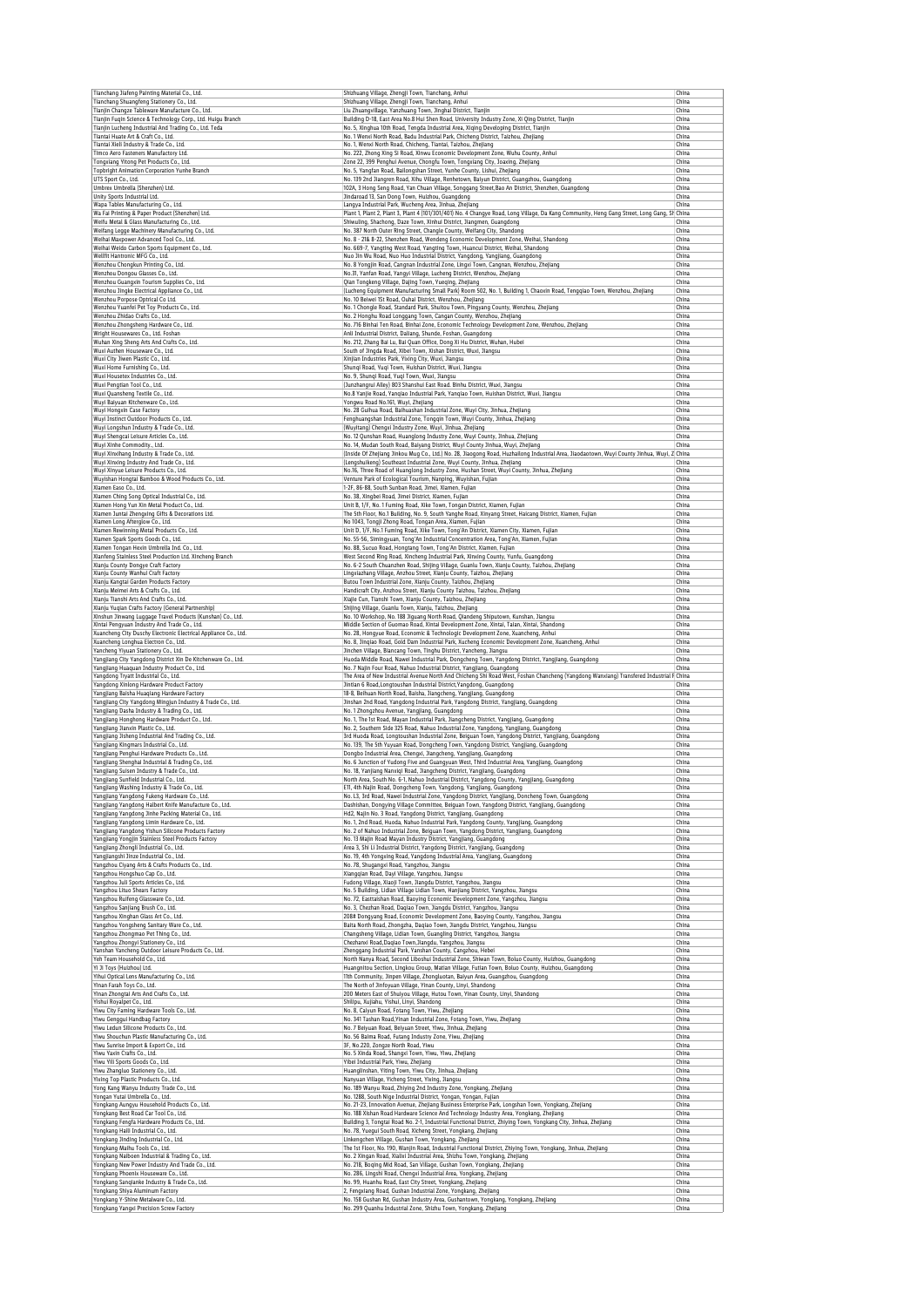| Yongkang Yiyang Stainless Steel Products Factory                                                                                                                                                                                                                                                                                                                                                                                                                                                                                                                                                                                                                                                                                                                                                                                                                                                                                                                                                                                                                                                                                                                                                                                                                                                                                                                                                                                                                                                                                                                                                                                                                                                                                                                                                                                                  | Building 3, No. 47 Tongling West Road, Economic Development Zone, Yongkang, Jinhua, Zhejiang                                                                                                                                    | China          |
|---------------------------------------------------------------------------------------------------------------------------------------------------------------------------------------------------------------------------------------------------------------------------------------------------------------------------------------------------------------------------------------------------------------------------------------------------------------------------------------------------------------------------------------------------------------------------------------------------------------------------------------------------------------------------------------------------------------------------------------------------------------------------------------------------------------------------------------------------------------------------------------------------------------------------------------------------------------------------------------------------------------------------------------------------------------------------------------------------------------------------------------------------------------------------------------------------------------------------------------------------------------------------------------------------------------------------------------------------------------------------------------------------------------------------------------------------------------------------------------------------------------------------------------------------------------------------------------------------------------------------------------------------------------------------------------------------------------------------------------------------------------------------------------------------------------------------------------------------|---------------------------------------------------------------------------------------------------------------------------------------------------------------------------------------------------------------------------------|----------------|
| Yongkang Zhongyuan Sports Products Co., Ltd.<br>Yongkang Zhufeng Inflator Co., Ltd.                                                                                                                                                                                                                                                                                                                                                                                                                                                                                                                                                                                                                                                                                                                                                                                                                                                                                                                                                                                                                                                                                                                                                                                                                                                                                                                                                                                                                                                                                                                                                                                                                                                                                                                                                               | No. 22, Road 3, Baiyun Industrial Zone, Yongkang, Zhejiang<br>No. 88 Xueyuan North Road, Economic Development, Yongkang, Zhejiang                                                                                               | China<br>China |
| Yotrio Group Co., Ltd. (Linhai Gucheng Branch)                                                                                                                                                                                                                                                                                                                                                                                                                                                                                                                                                                                                                                                                                                                                                                                                                                                                                                                                                                                                                                                                                                                                                                                                                                                                                                                                                                                                                                                                                                                                                                                                                                                                                                                                                                                                    | (Previous Yanjiang Road) Shuiyuntang Village, Gucheng Street, Linhai, Zhejiang                                                                                                                                                  | China          |
| Yotrio Group Co., Ltd. Linhai Shaojiadu Branch                                                                                                                                                                                                                                                                                                                                                                                                                                                                                                                                                                                                                                                                                                                                                                                                                                                                                                                                                                                                                                                                                                                                                                                                                                                                                                                                                                                                                                                                                                                                                                                                                                                                                                                                                                                                    | No. 88 Dongdu Road, Shao Jia Du, Linhai, Zhejiang                                                                                                                                                                               | China          |
| Yotrio Group Co., Ltd. Linhai Zhexi Branch<br>Yotrio Group Co., Ltd.                                                                                                                                                                                                                                                                                                                                                                                                                                                                                                                                                                                                                                                                                                                                                                                                                                                                                                                                                                                                                                                                                                                                                                                                                                                                                                                                                                                                                                                                                                                                                                                                                                                                                                                                                                              | Zhexi Village, Dayang Street, Linhai, Taizhou, Zhejiang<br>No. 1 Oianiiang South Road, Linhai, Zheiiang                                                                                                                         | China<br>China |
| Yotrio Group Co., Ltd. Linhai Dayang Branch                                                                                                                                                                                                                                                                                                                                                                                                                                                                                                                                                                                                                                                                                                                                                                                                                                                                                                                                                                                                                                                                                                                                                                                                                                                                                                                                                                                                                                                                                                                                                                                                                                                                                                                                                                                                       | Zhexi Village, Dayang Street, Linhai, Zhejiang                                                                                                                                                                                  | China          |
| Yotrio Ningbo Outdoor Articles Co., Ltd.                                                                                                                                                                                                                                                                                                                                                                                                                                                                                                                                                                                                                                                                                                                                                                                                                                                                                                                                                                                                                                                                                                                                                                                                                                                                                                                                                                                                                                                                                                                                                                                                                                                                                                                                                                                                          | No. 289 North Yindong Road, Binhai Investment And Venture Center (Zhanqi Town), Yinzhou District, Ningbo, Zhejiang                                                                                                              | China          |
| You Xi Xian Xing Yu Bamboo And Wood Products Co., Ltd.<br>Yuhai Preschool Education Equipment Co., Ltd.                                                                                                                                                                                                                                                                                                                                                                                                                                                                                                                                                                                                                                                                                                                                                                                                                                                                                                                                                                                                                                                                                                                                                                                                                                                                                                                                                                                                                                                                                                                                                                                                                                                                                                                                           | No. 86, Xiayang, Yangzhong Crossroads, Pingzhai Village, Meixian Town, Youxi County, Sanming, Fujian<br>6 Dongsheng Street, Chengzhao Township, Jingning She Autonomous County, Lishui, Zhejiang                                | China<br>China |
| Yuhuan Zoni Metal Products Co., Ltd.                                                                                                                                                                                                                                                                                                                                                                                                                                                                                                                                                                                                                                                                                                                                                                                                                                                                                                                                                                                                                                                                                                                                                                                                                                                                                                                                                                                                                                                                                                                                                                                                                                                                                                                                                                                                              | No. 268 Jinhai Road Yuhuan Xuanmen Industrial City Economicdevelopment Zone, Taizhou, Zhejiang                                                                                                                                  | China          |
| Yunhe Jincheng Art & Craft Factory                                                                                                                                                                                                                                                                                                                                                                                                                                                                                                                                                                                                                                                                                                                                                                                                                                                                                                                                                                                                                                                                                                                                                                                                                                                                                                                                                                                                                                                                                                                                                                                                                                                                                                                                                                                                                | No. 88 Chennanxi Road, Bailongshan Street, Yunhe, Lishui, Zhejiang                                                                                                                                                              | China          |
| Yunhe Kidmerry Toys Co., Ltd.                                                                                                                                                                                                                                                                                                                                                                                                                                                                                                                                                                                                                                                                                                                                                                                                                                                                                                                                                                                                                                                                                                                                                                                                                                                                                                                                                                                                                                                                                                                                                                                                                                                                                                                                                                                                                     | No. 18, West of Jiefang Road, Fenghuangshan Street Industryzone, Yunhe County, Lishui, Zhejiang                                                                                                                                 | China          |
| Yunhe Kingmo Arts & Crafts Co., Ltd.<br>Yunhe Mingrui Craft Factory                                                                                                                                                                                                                                                                                                                                                                                                                                                                                                                                                                                                                                                                                                                                                                                                                                                                                                                                                                                                                                                                                                                                                                                                                                                                                                                                                                                                                                                                                                                                                                                                                                                                                                                                                                               | No. 269-271, Xinhua Street, Fenghuangshan Street, Yunhe County, Lishui, Zhejiang<br>No. 8 Xiangyun Road, Bailongshan Street, Yunhe County, Lishui, Zhejiang                                                                     | China<br>China |
| Yunhe Xinbang Toys Co., Ltd.                                                                                                                                                                                                                                                                                                                                                                                                                                                                                                                                                                                                                                                                                                                                                                                                                                                                                                                                                                                                                                                                                                                                                                                                                                                                                                                                                                                                                                                                                                                                                                                                                                                                                                                                                                                                                      | No. 18 Chaoyang Road, Bailongshan Street, Yunhe County, Lishui, Zhejiang                                                                                                                                                        | China          |
| Yuyao Dardon Garden Tools Factory                                                                                                                                                                                                                                                                                                                                                                                                                                                                                                                                                                                                                                                                                                                                                                                                                                                                                                                                                                                                                                                                                                                                                                                                                                                                                                                                                                                                                                                                                                                                                                                                                                                                                                                                                                                                                 | Tongguang Village, Fengshan Street, Yuyao City, Ningbo, Zhejiang                                                                                                                                                                | China          |
| Yuyao Feifan Leisure & Entertainment Goods Co., Ltd.<br>Yuyao Forever Star Sprayer Co., Ltd.                                                                                                                                                                                                                                                                                                                                                                                                                                                                                                                                                                                                                                                                                                                                                                                                                                                                                                                                                                                                                                                                                                                                                                                                                                                                                                                                                                                                                                                                                                                                                                                                                                                                                                                                                      | No. 57 Fengyi Road, Economic Development Zone, Yuyao, Zhejiang<br>Sigianwang Village, Zhangting Town, Yuyao, Zhejiang                                                                                                           | China<br>China |
| Yuyao Hushun Tools Co., Ltd.                                                                                                                                                                                                                                                                                                                                                                                                                                                                                                                                                                                                                                                                                                                                                                                                                                                                                                                                                                                                                                                                                                                                                                                                                                                                                                                                                                                                                                                                                                                                                                                                                                                                                                                                                                                                                      | No. 128 Xinyang Road, Muhu Village, Ditang Street, Yuyao, Ningbo, Zhejiang                                                                                                                                                      | China          |
| Yuyao Liujia Window Coverings Co., Ltd.                                                                                                                                                                                                                                                                                                                                                                                                                                                                                                                                                                                                                                                                                                                                                                                                                                                                                                                                                                                                                                                                                                                                                                                                                                                                                                                                                                                                                                                                                                                                                                                                                                                                                                                                                                                                           | Sibei Industrial Zone, Simen Town, Yuyao, Zhejiang                                                                                                                                                                              | China          |
| Yuvan Ostron Tech Co., Itd.                                                                                                                                                                                                                                                                                                                                                                                                                                                                                                                                                                                                                                                                                                                                                                                                                                                                                                                                                                                                                                                                                                                                                                                                                                                                                                                                                                                                                                                                                                                                                                                                                                                                                                                                                                                                                       | No. 39 Guangming West Road, Lishan, Yuyao, Zhejiang                                                                                                                                                                             | China          |
| Yuyao School-Max Stationery Co., Ltd.<br>Yuyao Shunjia Color Printing & Packing Co., Ltd.                                                                                                                                                                                                                                                                                                                                                                                                                                                                                                                                                                                                                                                                                                                                                                                                                                                                                                                                                                                                                                                                                                                                                                                                                                                                                                                                                                                                                                                                                                                                                                                                                                                                                                                                                         | No. 2, Zhenbei Road, Mazhou Town, Yuyao, Zhejiang<br>No. 168, Shungeng Road, Lishan Village, Ditang Town, Yuyao, Ningbo, Zhejiang                                                                                               | China<br>China |
| Yuyao Unicorn Tools Technology Co., Ltd.                                                                                                                                                                                                                                                                                                                                                                                                                                                                                                                                                                                                                                                                                                                                                                                                                                                                                                                                                                                                                                                                                                                                                                                                                                                                                                                                                                                                                                                                                                                                                                                                                                                                                                                                                                                                          | No. 8 Lu'An Road, Lucheng Village, Ditang Street, Yuyao, Zhejiang                                                                                                                                                               | China          |
| Yuyao Wizard Sliders Household Products Co., Ltd.                                                                                                                                                                                                                                                                                                                                                                                                                                                                                                                                                                                                                                                                                                                                                                                                                                                                                                                                                                                                                                                                                                                                                                                                                                                                                                                                                                                                                                                                                                                                                                                                                                                                                                                                                                                                 | No. 37 Shuigoutou Jianshan Village, Ditang Street, Yuyao City, Ningbo, Zhejiang                                                                                                                                                 | China          |
| Yuze Metal Co., Ltd.<br>Zhan Jiang Kang Nian Rubber Product Co., Ltd.                                                                                                                                                                                                                                                                                                                                                                                                                                                                                                                                                                                                                                                                                                                                                                                                                                                                                                                                                                                                                                                                                                                                                                                                                                                                                                                                                                                                                                                                                                                                                                                                                                                                                                                                                                             | No. 14-2 South Area Of Qibao Bridge Development Zone, Huicheng, Xinhui, Jiangmen, Guangdong                                                                                                                                     | China<br>China |
| Zhangjiagang Chuangji Machinery Manufacturing Co., Ltd.                                                                                                                                                                                                                                                                                                                                                                                                                                                                                                                                                                                                                                                                                                                                                                                                                                                                                                                                                                                                                                                                                                                                                                                                                                                                                                                                                                                                                                                                                                                                                                                                                                                                                                                                                                                           | #85 Middle Shen Chuan Road, Zhanjiang, Guangdong<br>No. 35 Jiangong Road. Nanfeng Town, Zhangjiagang, Jiangsu                                                                                                                   | China          |
| Zhangjiagang City Fangcheng Tools Co., Ltd.                                                                                                                                                                                                                                                                                                                                                                                                                                                                                                                                                                                                                                                                                                                                                                                                                                                                                                                                                                                                                                                                                                                                                                                                                                                                                                                                                                                                                                                                                                                                                                                                                                                                                                                                                                                                       | Hardware Industrial Park of Daxin Town, Zhangjiagang, Jiangsu                                                                                                                                                                   | China          |
| Zhangjiagang Dasheng Precision Tools Co., Ltd.                                                                                                                                                                                                                                                                                                                                                                                                                                                                                                                                                                                                                                                                                                                                                                                                                                                                                                                                                                                                                                                                                                                                                                                                                                                                                                                                                                                                                                                                                                                                                                                                                                                                                                                                                                                                    | Chaodongwei Gang, Daxin Town, Zhangjiagang, Jiangsu                                                                                                                                                                             | China          |
| Zhangjiagang Zhongtianda Tools Co., Ltd.<br>Zhangzhou Chuangli Electronics Trading Co., Ltd.                                                                                                                                                                                                                                                                                                                                                                                                                                                                                                                                                                                                                                                                                                                                                                                                                                                                                                                                                                                                                                                                                                                                                                                                                                                                                                                                                                                                                                                                                                                                                                                                                                                                                                                                                      | No. 1 Old Street, Daxin Town, Zhangjiagang, Jiangsu                                                                                                                                                                             | China<br>China |
| Zhangzhou Fengcheng Electronic Co., Ltd.                                                                                                                                                                                                                                                                                                                                                                                                                                                                                                                                                                                                                                                                                                                                                                                                                                                                                                                                                                                                                                                                                                                                                                                                                                                                                                                                                                                                                                                                                                                                                                                                                                                                                                                                                                                                          | Xiazhuang Industrial Park, Xiazhuang Village, Chengxi Town, Longhai City, Zhangzhou, Fujian<br>Fl 1, Building1, No. 2 Beidou Road, Beidou Industrial Zone, Jinfeng Economic Development District, Xiangcheng, Zhangzhou, Fujian | China          |
| Zhangzhou Hengli Electronic Co., Ltd.                                                                                                                                                                                                                                                                                                                                                                                                                                                                                                                                                                                                                                                                                                                                                                                                                                                                                                                                                                                                                                                                                                                                                                                                                                                                                                                                                                                                                                                                                                                                                                                                                                                                                                                                                                                                             | Longwen Industrial Development Zone, Zhangzhou, Fujian                                                                                                                                                                          | China          |
| Zhangzhou Silite Furniture Co., Ltd.                                                                                                                                                                                                                                                                                                                                                                                                                                                                                                                                                                                                                                                                                                                                                                                                                                                                                                                                                                                                                                                                                                                                                                                                                                                                                                                                                                                                                                                                                                                                                                                                                                                                                                                                                                                                              | No. 1008, Beixing Village, Shiting Town, Xiangcheng District, Zhangzhou, Fujian                                                                                                                                                 | China          |
| Zhangzhou Xiangcheng Fengbaoshi Watch Co., Ltd.<br>Zhe Jiang Shuaishuai Technologies Co., Ltd.                                                                                                                                                                                                                                                                                                                                                                                                                                                                                                                                                                                                                                                                                                                                                                                                                                                                                                                                                                                                                                                                                                                                                                                                                                                                                                                                                                                                                                                                                                                                                                                                                                                                                                                                                    | Beidou Road, Jinfeng Economic Development District, Xiangcheng, Zhangzhou, Fujian<br>Wanguan Industrial Zone, Pingyang County, Wenzhou, Zhejiang                                                                                | China<br>China |
| Zhejiang Aibot Tableware Co., Ltd.                                                                                                                                                                                                                                                                                                                                                                                                                                                                                                                                                                                                                                                                                                                                                                                                                                                                                                                                                                                                                                                                                                                                                                                                                                                                                                                                                                                                                                                                                                                                                                                                                                                                                                                                                                                                                | No. 3 Fudebao Road, Gaoxiang Industry Zone, Xingiao Town, Wenzhou, Zhejiang                                                                                                                                                     | China          |
| Zhejiang Anji Daming Furniture Co., Ltd.                                                                                                                                                                                                                                                                                                                                                                                                                                                                                                                                                                                                                                                                                                                                                                                                                                                                                                                                                                                                                                                                                                                                                                                                                                                                                                                                                                                                                                                                                                                                                                                                                                                                                                                                                                                                          | Kangshan Industrial Zone, Dipu Town, Anji County, Huzhou, Zhejiang                                                                                                                                                              | China          |
| Zhejiang Arcana Power Health Tech. Co., Ltd.                                                                                                                                                                                                                                                                                                                                                                                                                                                                                                                                                                                                                                                                                                                                                                                                                                                                                                                                                                                                                                                                                                                                                                                                                                                                                                                                                                                                                                                                                                                                                                                                                                                                                                                                                                                                      | No. 618 Xinxing Avenue, Zonghan, Emerging Industrial Area, Cixi, Ningbo, Zhejiang                                                                                                                                               | China          |
| Zhejiang Bailing Gifts Co., Ltd. (Huangyan Bailing)<br>Zhejiang Bairun Kitchenware Co., Ltd.                                                                                                                                                                                                                                                                                                                                                                                                                                                                                                                                                                                                                                                                                                                                                                                                                                                                                                                                                                                                                                                                                                                                                                                                                                                                                                                                                                                                                                                                                                                                                                                                                                                                                                                                                      | Cheng Jiang Town Industrial Area, Huangyan District, Taizhou, Zhejiang<br>No. 21, Quanxiduan, Yongwu 2nd Road, Wuyi County, Jinhua, Zhejiang                                                                                    | China<br>China |
| Zhejiang Bairun Technology Co., Ltd.                                                                                                                                                                                                                                                                                                                                                                                                                                                                                                                                                                                                                                                                                                                                                                                                                                                                                                                                                                                                                                                                                                                                                                                                                                                                                                                                                                                                                                                                                                                                                                                                                                                                                                                                                                                                              | Building 2 & 3, No. 42 Cuntong Road, Dongxiao Sub-District, Jinhua, Zhejiang                                                                                                                                                    | China          |
| Zhejiang Besco Cookware Co., Ltd.                                                                                                                                                                                                                                                                                                                                                                                                                                                                                                                                                                                                                                                                                                                                                                                                                                                                                                                                                                                                                                                                                                                                                                                                                                                                                                                                                                                                                                                                                                                                                                                                                                                                                                                                                                                                                 | Jinyanshan Industrial Zone, Quanxi Town, Wuyi County, Jinhua, Quanxi Town, Zhejiang                                                                                                                                             | China          |
| Zhejiang Better Plastic Co., , Ltd.<br>Zhejiang Bright Master Industry And Trade Co., Ltd.                                                                                                                                                                                                                                                                                                                                                                                                                                                                                                                                                                                                                                                                                                                                                                                                                                                                                                                                                                                                                                                                                                                                                                                                                                                                                                                                                                                                                                                                                                                                                                                                                                                                                                                                                        | Jiangkou Economic Development Zone, Huangyan District, Taizhou, Zhejiang<br>No. 8, Neibai Industrial Area, Jiaodao Town, Wuyi, Jinhua, Zhejiang                                                                                 | China<br>China |
| Zhejiang Changrong Industry And Trade Co., Ltd.                                                                                                                                                                                                                                                                                                                                                                                                                                                                                                                                                                                                                                                                                                                                                                                                                                                                                                                                                                                                                                                                                                                                                                                                                                                                                                                                                                                                                                                                                                                                                                                                                                                                                                                                                                                                   | No. 12, Shuixian Road, Baihuashan Industrial Zone, Baiyang Street, Wuyi County, Jinhua, Zhejiang                                                                                                                                | China          |
| Zhejiang Charming Sports Industrial & Trading Co., Ltd.                                                                                                                                                                                                                                                                                                                                                                                                                                                                                                                                                                                                                                                                                                                                                                                                                                                                                                                                                                                                                                                                                                                                                                                                                                                                                                                                                                                                                                                                                                                                                                                                                                                                                                                                                                                           | Huzhailong, Jiaodao Town, Wuyi County, Jinhua, Zhejiang                                                                                                                                                                         | China          |
| Zhejiang Deshuo Electric Appliance Co., Ltd.                                                                                                                                                                                                                                                                                                                                                                                                                                                                                                                                                                                                                                                                                                                                                                                                                                                                                                                                                                                                                                                                                                                                                                                                                                                                                                                                                                                                                                                                                                                                                                                                                                                                                                                                                                                                      | No.111, Jingui South Road, Chengxi New Area, Yongkang, Jinhua, Zhejiang                                                                                                                                                         | China<br>China |
| Zhejiang Fengyuan Industrial Co Ltd.<br>Zhejiang Finder Industry Co., Ltd.                                                                                                                                                                                                                                                                                                                                                                                                                                                                                                                                                                                                                                                                                                                                                                                                                                                                                                                                                                                                                                                                                                                                                                                                                                                                                                                                                                                                                                                                                                                                                                                                                                                                                                                                                                        | No. 66, 2nd Road Damaiwu, Xinwo Town, Pan'An, Zhejiang<br>No. 999 Haiyan Road, Wanghai Street, Haiyan County, Jiaxing, Zhejiang                                                                                                 | China          |
| Zhejiang Gaoao Sanitary Ware Co., Ltd.                                                                                                                                                                                                                                                                                                                                                                                                                                                                                                                                                                                                                                                                                                                                                                                                                                                                                                                                                                                                                                                                                                                                                                                                                                                                                                                                                                                                                                                                                                                                                                                                                                                                                                                                                                                                            | No. 22 Huimin Road, Beicheng Industry Area, Huangyan District, Taizhou, Zhejiang                                                                                                                                                | China          |
| Zhejiang Goldmonkey Stationery Co., Ltd.                                                                                                                                                                                                                                                                                                                                                                                                                                                                                                                                                                                                                                                                                                                                                                                                                                                                                                                                                                                                                                                                                                                                                                                                                                                                                                                                                                                                                                                                                                                                                                                                                                                                                                                                                                                                          | No. 588, Dongseheng East Road, Wuyi, Jinhua, Zhejiang                                                                                                                                                                           | China          |
| Zhejiang Greatstar Industrial Co., Ltd.<br>Zhejiang Guanghui Stationery Co., Ltd.                                                                                                                                                                                                                                                                                                                                                                                                                                                                                                                                                                                                                                                                                                                                                                                                                                                                                                                                                                                                                                                                                                                                                                                                                                                                                                                                                                                                                                                                                                                                                                                                                                                                                                                                                                 | No.11-1 Qihui Road, Changan Town Agriculture Development Zone, Haining, Zhejiang<br>No. 280, Longqing Road, Nanmingshan Street, Liandu District, Lishui, Zhejiang                                                               | China<br>China |
| Zhejiang Guanyi Toys Co., Ltd.                                                                                                                                                                                                                                                                                                                                                                                                                                                                                                                                                                                                                                                                                                                                                                                                                                                                                                                                                                                                                                                                                                                                                                                                                                                                                                                                                                                                                                                                                                                                                                                                                                                                                                                                                                                                                    | No. 129, Yangliuhe Road, Bailongshan Street, Yunhe County, Lishui, Zhejiang                                                                                                                                                     | China          |
| Zhejiang Hengfeng Top Leisure Co., Ltd.                                                                                                                                                                                                                                                                                                                                                                                                                                                                                                                                                                                                                                                                                                                                                                                                                                                                                                                                                                                                                                                                                                                                                                                                                                                                                                                                                                                                                                                                                                                                                                                                                                                                                                                                                                                                           | 860 Beihu East Street, Wukang Town, Deqing County, Huzhou, Zhejiang                                                                                                                                                             | China          |
| Zhejiang Hengwang Arts & Crafts Co., Ltd.                                                                                                                                                                                                                                                                                                                                                                                                                                                                                                                                                                                                                                                                                                                                                                                                                                                                                                                                                                                                                                                                                                                                                                                                                                                                                                                                                                                                                                                                                                                                                                                                                                                                                                                                                                                                         | No. 9 Wangfeng Road, Bailongshan Street, Yunhe County, Lishui, Zhejiang                                                                                                                                                         | China          |
| Zhejiang Hengyuan Sanitary Ware Co., Ltd.<br>Zhejiang Huangyan Huari Artware Factory                                                                                                                                                                                                                                                                                                                                                                                                                                                                                                                                                                                                                                                                                                                                                                                                                                                                                                                                                                                                                                                                                                                                                                                                                                                                                                                                                                                                                                                                                                                                                                                                                                                                                                                                                              | Dongdu Road, Economic Development Zone, Linhai, Zhejiang<br>Xialu Village Industrial Zone, Toutuo Town, Huangyan District, Taizhou, Zhejiang                                                                                    | China<br>China |
| Zhejiang Huangyan Xindi Handicraft & Knitwear Co., Ltd                                                                                                                                                                                                                                                                                                                                                                                                                                                                                                                                                                                                                                                                                                                                                                                                                                                                                                                                                                                                                                                                                                                                                                                                                                                                                                                                                                                                                                                                                                                                                                                                                                                                                                                                                                                            | Houngyu Villiage, Toutuo Industrial District, Huangyan, Taizhou, Zhejiang                                                                                                                                                       | China          |
| Zhejiang Jaslight Luggages And Bags Manufacturing Co., Ltd.                                                                                                                                                                                                                                                                                                                                                                                                                                                                                                                                                                                                                                                                                                                                                                                                                                                                                                                                                                                                                                                                                                                                                                                                                                                                                                                                                                                                                                                                                                                                                                                                                                                                                                                                                                                       | Cross Pingxing Road and Shixin Road, Xindai Town, Pinghu, Zhejiang                                                                                                                                                              | China          |
| Zhejiang Jiahong Sports Equipment Co., Ltd.                                                                                                                                                                                                                                                                                                                                                                                                                                                                                                                                                                                                                                                                                                                                                                                                                                                                                                                                                                                                                                                                                                                                                                                                                                                                                                                                                                                                                                                                                                                                                                                                                                                                                                                                                                                                       | No. 2, Xinzhongdong Road, Xinbi Street, Jinyun County, Lishui, Zhejiang                                                                                                                                                         | China          |
| Zhejiang Jiaruihua Industry & Trade Co., Ltd<br>Zhejiang Jinertai Toys Co., Ltd.                                                                                                                                                                                                                                                                                                                                                                                                                                                                                                                                                                                                                                                                                                                                                                                                                                                                                                                                                                                                                                                                                                                                                                                                                                                                                                                                                                                                                                                                                                                                                                                                                                                                                                                                                                  | No. 30, Huabao Road, Zhiying Industrial & Function Zone, Zhiying Town, Yongkang, Zhejiang<br>No. 318, Hexin Road, Bailong Shan Street, Yunhe County, Lishui, Zhejiang                                                           | China<br>China |
| Zhejiang Jinrui Hardware Rigging Co., Ltd.                                                                                                                                                                                                                                                                                                                                                                                                                                                                                                                                                                                                                                                                                                                                                                                                                                                                                                                                                                                                                                                                                                                                                                                                                                                                                                                                                                                                                                                                                                                                                                                                                                                                                                                                                                                                        | No. 58, Shengfa Road, Lucheng District, Wenzhou, Zhejiang                                                                                                                                                                       | China          |
| Zhejiang Kaiyue Plastic Industry Co., Ltd.                                                                                                                                                                                                                                                                                                                                                                                                                                                                                                                                                                                                                                                                                                                                                                                                                                                                                                                                                                                                                                                                                                                                                                                                                                                                                                                                                                                                                                                                                                                                                                                                                                                                                                                                                                                                        | No. 166, Jiaxi Road, Jianshan Town, Pan'An Industry Zone, Jinhua, Zhejiang                                                                                                                                                      | China          |
| Zhejiang Kangyi Sanitary Ware Co., Ltd.<br>Zhejiang Lianhe Umbrella Co., Ltd.                                                                                                                                                                                                                                                                                                                                                                                                                                                                                                                                                                                                                                                                                                                                                                                                                                                                                                                                                                                                                                                                                                                                                                                                                                                                                                                                                                                                                                                                                                                                                                                                                                                                                                                                                                     | Qinggang Industry Gathering Area, Yuhuan, Zhejiang<br>Songxia Town Industrial Zone, Shangyu, Zhejiang                                                                                                                           | China<br>China |
| Zhejiang Long Yard Industry & Trade Co., Ltd.                                                                                                                                                                                                                                                                                                                                                                                                                                                                                                                                                                                                                                                                                                                                                                                                                                                                                                                                                                                                                                                                                                                                                                                                                                                                                                                                                                                                                                                                                                                                                                                                                                                                                                                                                                                                     | 1st Building, No. 8 of Hengsi Road, Longshan Town, Yongkang, Zhejiang                                                                                                                                                           | China          |
| Zheilang Master Auto-Accessory Co., Ltd.                                                                                                                                                                                                                                                                                                                                                                                                                                                                                                                                                                                                                                                                                                                                                                                                                                                                                                                                                                                                                                                                                                                                                                                                                                                                                                                                                                                                                                                                                                                                                                                                                                                                                                                                                                                                          | No. 18, Fazhan Yi Road, Xianju County, Taizhou, Zhejiang                                                                                                                                                                        | China          |
| Zhejiang Maxtop Tools Manufacture Co., Ltd.                                                                                                                                                                                                                                                                                                                                                                                                                                                                                                                                                                                                                                                                                                                                                                                                                                                                                                                                                                                                                                                                                                                                                                                                                                                                                                                                                                                                                                                                                                                                                                                                                                                                                                                                                                                                       | Danya Industrial Area, Zeguo Town, Wenling, Zhejiang                                                                                                                                                                            | China          |
| Zhejiang Mingfeng Industrial Co., Ltd.<br>Zhejiang Minglei Tools Industry Co., Ltd.                                                                                                                                                                                                                                                                                                                                                                                                                                                                                                                                                                                                                                                                                                                                                                                                                                                                                                                                                                                                                                                                                                                                                                                                                                                                                                                                                                                                                                                                                                                                                                                                                                                                                                                                                               | No. 7, Badu Industrial Park, Chicheng Street, Tiantai County, Taizhou, Zhejiang<br>No.188, Yindong North Road, Yinzhou Binhai Investment & Business Incubation, Ningbo, Zhejiang                                                | China<br>China |
| Zhejiang Minzo New Materials Co., Ltd.                                                                                                                                                                                                                                                                                                                                                                                                                                                                                                                                                                                                                                                                                                                                                                                                                                                                                                                                                                                                                                                                                                                                                                                                                                                                                                                                                                                                                                                                                                                                                                                                                                                                                                                                                                                                            | No.18, Xiyuan Road, Shifeng District, Tiantai, Taizhou, Zhejiang                                                                                                                                                                | China          |
| Zhejiang Mulolo Toys & Crafts Co., Ltd.                                                                                                                                                                                                                                                                                                                                                                                                                                                                                                                                                                                                                                                                                                                                                                                                                                                                                                                                                                                                                                                                                                                                                                                                                                                                                                                                                                                                                                                                                                                                                                                                                                                                                                                                                                                                           | No. 98 West of Chengnan Road, Yunhe County, Lishui, Zhejiang                                                                                                                                                                    | China          |
| Zhejiang Naite Sports & Cycles Ltd.<br>Zhejiang Natural Outdoor Goods Inc.                                                                                                                                                                                                                                                                                                                                                                                                                                                                                                                                                                                                                                                                                                                                                                                                                                                                                                                                                                                                                                                                                                                                                                                                                                                                                                                                                                                                                                                                                                                                                                                                                                                                                                                                                                        | 1 Floor 1 Building, Zongsan Road, Jindong District, Jinhua, Zhejiang<br>Xiacao Village, Pinggiao Town, Tiantai County, Taizhou, Zhejiang                                                                                        | China<br>China |
| Zhejiang Nicet Stationery Co., Ltd.                                                                                                                                                                                                                                                                                                                                                                                                                                                                                                                                                                                                                                                                                                                                                                                                                                                                                                                                                                                                                                                                                                                                                                                                                                                                                                                                                                                                                                                                                                                                                                                                                                                                                                                                                                                                               | No. 106, Wukang Road, Yidong Industry Area, Yiwu, Zhejiang                                                                                                                                                                      | China          |
| Theilang Panan Zhonotian Clothes Clin Industry And Trade Co., Ltd                                                                                                                                                                                                                                                                                                                                                                                                                                                                                                                                                                                                                                                                                                                                                                                                                                                                                                                                                                                                                                                                                                                                                                                                                                                                                                                                                                                                                                                                                                                                                                                                                                                                                                                                                                                 | No. 1. Lingshan Road, New City Area, Panan County, Jinhua, 7                                                                                                                                                                    | Chin:          |
| Zhejiang Sanmen Ganglong Auto Accessories Co., Ltd.                                                                                                                                                                                                                                                                                                                                                                                                                                                                                                                                                                                                                                                                                                                                                                                                                                                                                                                                                                                                                                                                                                                                                                                                                                                                                                                                                                                                                                                                                                                                                                                                                                                                                                                                                                                               | Fangxiayang Development Zone, Zhu'Ao Town, Sanmen, Taizhou, Zhejiang                                                                                                                                                            | China          |
| Zhejiang Shengboao Trade Co., Ltd.<br>Zhejiang Siyou Kitchenware Co., Ltd.                                                                                                                                                                                                                                                                                                                                                                                                                                                                                                                                                                                                                                                                                                                                                                                                                                                                                                                                                                                                                                                                                                                                                                                                                                                                                                                                                                                                                                                                                                                                                                                                                                                                                                                                                                        | Luodian Town Industrial Zone, Jinhuashan Tourist Economic District, Jinhua, Zhejiang<br>No. 239, Chengxin Road, Economy Development Area, Yongkang, Zhejiang                                                                    | China<br>China |
| Zhejiang Sojoy Auto Accessories Co., Ltd.                                                                                                                                                                                                                                                                                                                                                                                                                                                                                                                                                                                                                                                                                                                                                                                                                                                                                                                                                                                                                                                                                                                                                                                                                                                                                                                                                                                                                                                                                                                                                                                                                                                                                                                                                                                                         | Dongheng Industrial Estate, Tantou Town, Taizhou, Zhejiang                                                                                                                                                                      | China          |
| Zhejiang Sunrise High Tech. New Material Co., Ltd.                                                                                                                                                                                                                                                                                                                                                                                                                                                                                                                                                                                                                                                                                                                                                                                                                                                                                                                                                                                                                                                                                                                                                                                                                                                                                                                                                                                                                                                                                                                                                                                                                                                                                                                                                                                                | No. 580, Lingxu Second Road, Binhai Economic Development Zone, Cixi, Zhejiang                                                                                                                                                   | China          |
| Zhejiang Sunshine Industry Trade Co., Ltd.<br>Zhejiang Sunshine Leisure Products Co., Ltd.                                                                                                                                                                                                                                                                                                                                                                                                                                                                                                                                                                                                                                                                                                                                                                                                                                                                                                                                                                                                                                                                                                                                                                                                                                                                                                                                                                                                                                                                                                                                                                                                                                                                                                                                                        | No. 7 Nanyuan Road, Fenghuangshan Industry Area, Tongqin Town, Wuyi Country, Jinhua, Zhejiang                                                                                                                                   | China          |
|                                                                                                                                                                                                                                                                                                                                                                                                                                                                                                                                                                                                                                                                                                                                                                                                                                                                                                                                                                                                                                                                                                                                                                                                                                                                                                                                                                                                                                                                                                                                                                                                                                                                                                                                                                                                                                                   |                                                                                                                                                                                                                                 | China          |
|                                                                                                                                                                                                                                                                                                                                                                                                                                                                                                                                                                                                                                                                                                                                                                                                                                                                                                                                                                                                                                                                                                                                                                                                                                                                                                                                                                                                                                                                                                                                                                                                                                                                                                                                                                                                                                                   | Shenzhai Village, Baiyang Street, Wuyi County, Jinhua, Zhejiang<br>Tantou West Industrial Zone, Tiantai, Taizhou, Zhejiang                                                                                                      | China          |
|                                                                                                                                                                                                                                                                                                                                                                                                                                                                                                                                                                                                                                                                                                                                                                                                                                                                                                                                                                                                                                                                                                                                                                                                                                                                                                                                                                                                                                                                                                                                                                                                                                                                                                                                                                                                                                                   | No. 5, Wenxi North Road, Chicheng Street, Tiantai County, Taizhou, Zhejiang                                                                                                                                                     | China          |
|                                                                                                                                                                                                                                                                                                                                                                                                                                                                                                                                                                                                                                                                                                                                                                                                                                                                                                                                                                                                                                                                                                                                                                                                                                                                                                                                                                                                                                                                                                                                                                                                                                                                                                                                                                                                                                                   | Shanqyu District Song Xia Industrial Zone, Shangyu, Zhejiang                                                                                                                                                                    | China          |
|                                                                                                                                                                                                                                                                                                                                                                                                                                                                                                                                                                                                                                                                                                                                                                                                                                                                                                                                                                                                                                                                                                                                                                                                                                                                                                                                                                                                                                                                                                                                                                                                                                                                                                                                                                                                                                                   | No. 199, Hengtai Road, Huibu Town, Changshan County, Quzhou, Zhejiang<br>No. 66, Industrial Road, Lengshui Town, Panan, Jinhua, Zhejiang                                                                                        | China<br>China |
|                                                                                                                                                                                                                                                                                                                                                                                                                                                                                                                                                                                                                                                                                                                                                                                                                                                                                                                                                                                                                                                                                                                                                                                                                                                                                                                                                                                                                                                                                                                                                                                                                                                                                                                                                                                                                                                   | No.35 Yucao Road, Gan Yao Town, Jiashan County, Jiaxing, Zhejiang                                                                                                                                                               | China          |
|                                                                                                                                                                                                                                                                                                                                                                                                                                                                                                                                                                                                                                                                                                                                                                                                                                                                                                                                                                                                                                                                                                                                                                                                                                                                                                                                                                                                                                                                                                                                                                                                                                                                                                                                                                                                                                                   | Industrial Zone of Yiting Town, Shangyu District, Shaoxing, Zhejiang                                                                                                                                                            | China          |
|                                                                                                                                                                                                                                                                                                                                                                                                                                                                                                                                                                                                                                                                                                                                                                                                                                                                                                                                                                                                                                                                                                                                                                                                                                                                                                                                                                                                                                                                                                                                                                                                                                                                                                                                                                                                                                                   | Wangjia Industry Zone, Xidian Town, Ninghai County, Ningbo, Zhejiang                                                                                                                                                            | China<br>China |
|                                                                                                                                                                                                                                                                                                                                                                                                                                                                                                                                                                                                                                                                                                                                                                                                                                                                                                                                                                                                                                                                                                                                                                                                                                                                                                                                                                                                                                                                                                                                                                                                                                                                                                                                                                                                                                                   | No. 41 Building, Xinya Industrial Park, Century Avenue, Longgang City, Wenzhou, Zhejiang<br>No. 378, Zhongshan Road, Yunhe Country, Lishui, Zhejiang                                                                            | China          |
|                                                                                                                                                                                                                                                                                                                                                                                                                                                                                                                                                                                                                                                                                                                                                                                                                                                                                                                                                                                                                                                                                                                                                                                                                                                                                                                                                                                                                                                                                                                                                                                                                                                                                                                                                                                                                                                   | G2, Eastern City Industrial Zone, Longgang Town, Cangnan County, Wenzhou, Zhejiang                                                                                                                                              | China          |
|                                                                                                                                                                                                                                                                                                                                                                                                                                                                                                                                                                                                                                                                                                                                                                                                                                                                                                                                                                                                                                                                                                                                                                                                                                                                                                                                                                                                                                                                                                                                                                                                                                                                                                                                                                                                                                                   | Yibei Industrial Zone, Suxi Town, Yiwu, Zhejiang                                                                                                                                                                                | China          |
|                                                                                                                                                                                                                                                                                                                                                                                                                                                                                                                                                                                                                                                                                                                                                                                                                                                                                                                                                                                                                                                                                                                                                                                                                                                                                                                                                                                                                                                                                                                                                                                                                                                                                                                                                                                                                                                   | No. 101 Qian An Road, Industry Funtional Zone, Fotang Town Yiwu, Zhejiang                                                                                                                                                       | China          |
|                                                                                                                                                                                                                                                                                                                                                                                                                                                                                                                                                                                                                                                                                                                                                                                                                                                                                                                                                                                                                                                                                                                                                                                                                                                                                                                                                                                                                                                                                                                                                                                                                                                                                                                                                                                                                                                   | No. 35, Dongshan Road, Jiangdong Street, Yiwu, Zhejiang<br>No. 99, Baiyang Street of the Wuyi City, Jinhua, Zhejiang                                                                                                            | China<br>China |
|                                                                                                                                                                                                                                                                                                                                                                                                                                                                                                                                                                                                                                                                                                                                                                                                                                                                                                                                                                                                                                                                                                                                                                                                                                                                                                                                                                                                                                                                                                                                                                                                                                                                                                                                                                                                                                                   | Songxia Town Industrial Zone, Shangyu District, Shaoxing, Zhejiang                                                                                                                                                              | China          |
|                                                                                                                                                                                                                                                                                                                                                                                                                                                                                                                                                                                                                                                                                                                                                                                                                                                                                                                                                                                                                                                                                                                                                                                                                                                                                                                                                                                                                                                                                                                                                                                                                                                                                                                                                                                                                                                   | Lengshui Village, Shuxi Street, Wuyi County, Jinhua, Zhejiang                                                                                                                                                                   | China          |
|                                                                                                                                                                                                                                                                                                                                                                                                                                                                                                                                                                                                                                                                                                                                                                                                                                                                                                                                                                                                                                                                                                                                                                                                                                                                                                                                                                                                                                                                                                                                                                                                                                                                                                                                                                                                                                                   | Daotou Village, Xungiao Town, Linhai, Zhejiang<br>Dongchang Market Town, Biancheng Town, Jurong, Zhenjiang, Jiangsu                                                                                                             | China<br>China |
|                                                                                                                                                                                                                                                                                                                                                                                                                                                                                                                                                                                                                                                                                                                                                                                                                                                                                                                                                                                                                                                                                                                                                                                                                                                                                                                                                                                                                                                                                                                                                                                                                                                                                                                                                                                                                                                   | No. 2 Xianfeng Road, Mazhai Industrial Zone, Zhengzhou, Henan                                                                                                                                                                   | China          |
|                                                                                                                                                                                                                                                                                                                                                                                                                                                                                                                                                                                                                                                                                                                                                                                                                                                                                                                                                                                                                                                                                                                                                                                                                                                                                                                                                                                                                                                                                                                                                                                                                                                                                                                                                                                                                                                   | Yunhe Road, Xinfeng Town, Dantu District, Zhenjiang, Jiangsu                                                                                                                                                                    | China          |
|                                                                                                                                                                                                                                                                                                                                                                                                                                                                                                                                                                                                                                                                                                                                                                                                                                                                                                                                                                                                                                                                                                                                                                                                                                                                                                                                                                                                                                                                                                                                                                                                                                                                                                                                                                                                                                                   | Shanghui Town Dantu District, Zhenjiang, Jiangsu                                                                                                                                                                                | China          |
|                                                                                                                                                                                                                                                                                                                                                                                                                                                                                                                                                                                                                                                                                                                                                                                                                                                                                                                                                                                                                                                                                                                                                                                                                                                                                                                                                                                                                                                                                                                                                                                                                                                                                                                                                                                                                                                   | No.18 Xinyi Road, Xinfeng Town, Dantu District, Zhejiang<br>North Alley 22, Shiqiao Village, Yaoqiao Town, Zhenjiang, Jiangsu                                                                                                   | China<br>China |
|                                                                                                                                                                                                                                                                                                                                                                                                                                                                                                                                                                                                                                                                                                                                                                                                                                                                                                                                                                                                                                                                                                                                                                                                                                                                                                                                                                                                                                                                                                                                                                                                                                                                                                                                                                                                                                                   | Baishawan Industrial Park, Qiwan Road, East District, Zhongshan, Guangdong                                                                                                                                                      | China          |
|                                                                                                                                                                                                                                                                                                                                                                                                                                                                                                                                                                                                                                                                                                                                                                                                                                                                                                                                                                                                                                                                                                                                                                                                                                                                                                                                                                                                                                                                                                                                                                                                                                                                                                                                                                                                                                                   | The 3rd Industrial Zone Tanzhou Town, Zhongshan, Guangdong                                                                                                                                                                      | China          |
|                                                                                                                                                                                                                                                                                                                                                                                                                                                                                                                                                                                                                                                                                                                                                                                                                                                                                                                                                                                                                                                                                                                                                                                                                                                                                                                                                                                                                                                                                                                                                                                                                                                                                                                                                                                                                                                   | Building A, No. 13, Lefeng 2 Road, Maohui Industrial Area, Henglan Town, Zhongshan, Guangdong                                                                                                                                   | China<br>China |
|                                                                                                                                                                                                                                                                                                                                                                                                                                                                                                                                                                                                                                                                                                                                                                                                                                                                                                                                                                                                                                                                                                                                                                                                                                                                                                                                                                                                                                                                                                                                                                                                                                                                                                                                                                                                                                                   | Room 201, Building B, No. 38 Yanjiangdongsi Road, Huoju Industrial Zone, Zhongshan, Guangdong<br>White Sand Bay Industrial Park, Dong District, Zhongshan, Guangdong                                                            | China          |
|                                                                                                                                                                                                                                                                                                                                                                                                                                                                                                                                                                                                                                                                                                                                                                                                                                                                                                                                                                                                                                                                                                                                                                                                                                                                                                                                                                                                                                                                                                                                                                                                                                                                                                                                                                                                                                                   | Wangdianfan Village, Ruanshi Town, Zhuji, Zhejiang                                                                                                                                                                              | China          |
|                                                                                                                                                                                                                                                                                                                                                                                                                                                                                                                                                                                                                                                                                                                                                                                                                                                                                                                                                                                                                                                                                                                                                                                                                                                                                                                                                                                                                                                                                                                                                                                                                                                                                                                                                                                                                                                   | Yumin Road, Zibo Hi-Tech Developing Zone, Zibo, Shandong                                                                                                                                                                        | China          |
|                                                                                                                                                                                                                                                                                                                                                                                                                                                                                                                                                                                                                                                                                                                                                                                                                                                                                                                                                                                                                                                                                                                                                                                                                                                                                                                                                                                                                                                                                                                                                                                                                                                                                                                                                                                                                                                   | Hongshankou Village, Boshan Town, Boshan District, Zibo, Shandong<br>Industrial Free Zone, Amriya, Alexandria, Al Iskandarīyah                                                                                                  | China<br>Egypt |
|                                                                                                                                                                                                                                                                                                                                                                                                                                                                                                                                                                                                                                                                                                                                                                                                                                                                                                                                                                                                                                                                                                                                                                                                                                                                                                                                                                                                                                                                                                                                                                                                                                                                                                                                                                                                                                                   | No. 5, C.C.B.F. Road Alamadhi, Redhills, Chennai, Tamil Nadu                                                                                                                                                                    | India          |
|                                                                                                                                                                                                                                                                                                                                                                                                                                                                                                                                                                                                                                                                                                                                                                                                                                                                                                                                                                                                                                                                                                                                                                                                                                                                                                                                                                                                                                                                                                                                                                                                                                                                                                                                                                                                                                                   | Lakri Fazalpur, Delhi Road, Moradabad, Uttar Pradesh                                                                                                                                                                            | India          |
|                                                                                                                                                                                                                                                                                                                                                                                                                                                                                                                                                                                                                                                                                                                                                                                                                                                                                                                                                                                                                                                                                                                                                                                                                                                                                                                                                                                                                                                                                                                                                                                                                                                                                                                                                                                                                                                   | C-107, 108, Focal Point Extension, Jalandhar, Punjab                                                                                                                                                                            | India          |
|                                                                                                                                                                                                                                                                                                                                                                                                                                                                                                                                                                                                                                                                                                                                                                                                                                                                                                                                                                                                                                                                                                                                                                                                                                                                                                                                                                                                                                                                                                                                                                                                                                                                                                                                                                                                                                                   | Cts No. 55/1/2, Opp. Welspun, Rakholi Sayeli Road (Office: Kaiser1-Hind Building, 3rd Floor, Currimbhoy Road, Ballard Estate, Mumbai, N India<br>Village and Post Office-Rupsa, Balasore, Orissa                                | India          |
|                                                                                                                                                                                                                                                                                                                                                                                                                                                                                                                                                                                                                                                                                                                                                                                                                                                                                                                                                                                                                                                                                                                                                                                                                                                                                                                                                                                                                                                                                                                                                                                                                                                                                                                                                                                                                                                   | Semmilpalayam Village, Perumpali, Palladam Tirup, Tirupur, Tamil Nadu                                                                                                                                                           | India          |
| Zhejiang Tianhong Auto Accessories Co., Ltd.<br>Zhejiang Tianti Rubber & Plastic Technology Co., Ltd.<br>Zheijang Tianwei Umbrella Co., Ltd.<br>Zhejiang Trendy Kitchenware Co., Ltd.<br>Zhejiang Unihome Technology Co., Ltd.<br>Zhejiang Urus Tools Co., Ltd.<br>Zhejiang Wansheng Kitchenware Co., Ltd.<br>Zhejiang Xingda Stationery Co., Ltd.<br>Zhejiang Xinya Packaging Co., Ltd.<br>Zhejiang Xinyun Arts And Crafts Co., Ltd.<br>Zhejiang Yalong Sticker Printing Co., Ltd.<br>Zhejiang Yingjia Commodity Co., Ltd.<br>Zhejiang Yiwu Baolong Wrapping S & T Co., Ltd.<br>Zhejiang Yiwu Shumeijia Technology Share Co., Ltd.<br>Zhejiang Yonghao Industry And Trade Co., Ltd.<br>Zhejiang Youyi Feinuo Umbrella Co., Ltd.<br>Zhejiang Yunuo Industry & Trade Co., Ltd.<br>Zhejiang Zhendong Leisure Products Co., Ltd.<br>Zhenjiang Sunshine Toys & Gifts Co., Ltd.<br>Zhengzhou Mingyang Curtain Accessory Materials Co., Ltd.<br>Zhenjiang Baisheng Brush Making Co., Ltd.<br>Zhenjiang Huacheng Outdoor Products Co., Ltd.<br>Zhenjiang Jinxing Brush Products Co., Ltd.<br>Zhenjiangshi Kaiyue Tools Co., Ltd.<br>Zhongshan Camry Electronic Co., Ltd.<br>Zhongshan Green Guard Metal Production Co., Ltd.<br>Zhongshan Guangye Hardware And Electric Production Co., Ltd.<br>Zhongshan Weldtec Intelligent Equipment Co., Ltd.<br>Zhongshan Xiangshan Plastic And Print Technology Co., Ltd.<br>Zhuji Deya Bags Co., Ltd.<br>Zibo Hicheon Homeware Co., Ltd.<br>Zibo Jinxuan Light Industrial Products Co., Ltd.<br>Pharmaplast Group S.A.E.<br>A.D. Jeyaveerapandia Nadar & Bros. (Nagapatinam)<br>Dewan & Sons<br>H.R. Industries<br>Hamilton Housewares Pvt. Ltd.<br>Jaikishandass Mall Jute Products (P) Ltd.<br>Kob Medical Textiles Private Ltd.<br>Paramount Home Collections<br>Ramesh Flowers Private Ltd. (Candle Division) | Gate 2, Akhtar Complex, Paramount Enclave, Delhi Road, 16Km stone, Nh-24, Village-Chaudherpur, Amroha, Uttar Pradesh<br>3/225, K Subramaniapuram, Jega Veerapandiapuram Village, Ottapidaram Taluk, Tuticorin, Tamil Nadu       | India<br>India |